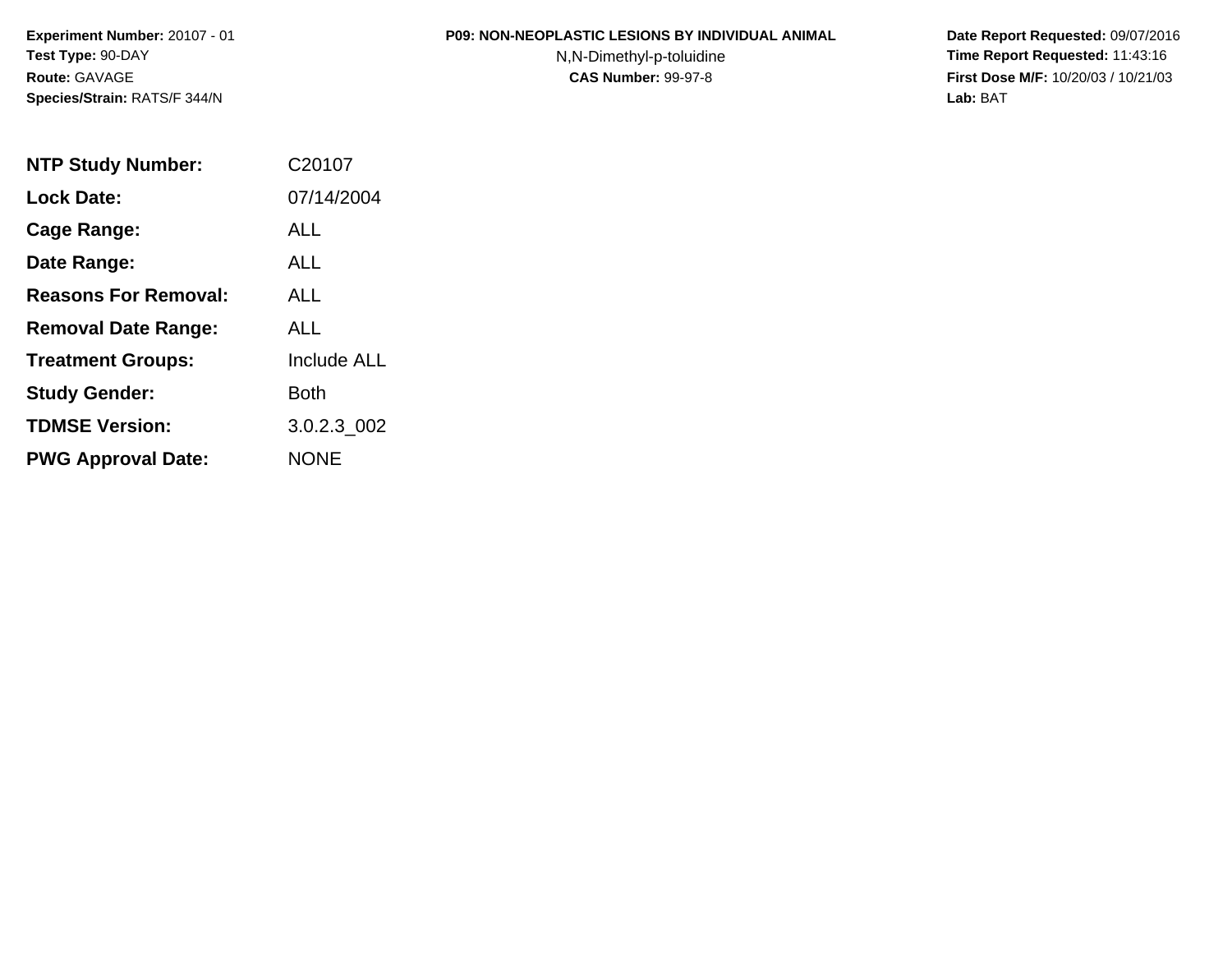## **P09: NON-NEOPLASTIC LESIONS BY INDIVIDUAL ANIMAL**

N,N-Dimethyl-p-toluidine

 **Date Report Requested:** 09/07/2016 **Time Report Requested:** 11:43:16 **First Dose M/F:** 10/20/03 / 10/21/03<br>**Lab:** BAT **Lab:** BAT

| <b>FISCHER 344 RATS MALE</b>                                                                                             | DAY ON TEST      | $\pmb{0}$<br>$\overline{0}$<br>$\boldsymbol{9}$<br>$\overline{3}$            | $_{\rm 0}^{\rm 0}$<br>$\boldsymbol{9}$<br>$\mathbf{3}$       | $\begin{smallmatrix} 0\\0 \end{smallmatrix}$<br>$\boldsymbol{9}$<br>$\overline{3}$ | $\begin{smallmatrix}0\0\0\9\end{smallmatrix}$<br>$\overline{3}$              | $\begin{smallmatrix} 0\\0 \end{smallmatrix}$<br>$\boldsymbol{9}$<br>$\overline{3}$ | $\begin{smallmatrix} 0\\0 \end{smallmatrix}$<br>9<br>$\overline{3}$ | $\pmb{0}$<br>$\mathbf 0$<br>9<br>$\mathbf{3}$ | $_{\rm 0}^{\rm 0}$<br>$9\,$<br>$\mathbf{3}$    | $_{\rm 0}^{\rm 0}$<br>$\boldsymbol{9}$<br>$\overline{3}$ | $\pmb{0}$<br>$\mathbf 0$<br>9<br>$\overline{3}$                 |          |                                                             |
|--------------------------------------------------------------------------------------------------------------------------|------------------|------------------------------------------------------------------------------|--------------------------------------------------------------|------------------------------------------------------------------------------------|------------------------------------------------------------------------------|------------------------------------------------------------------------------------|---------------------------------------------------------------------|-----------------------------------------------|------------------------------------------------|----------------------------------------------------------|-----------------------------------------------------------------|----------|-------------------------------------------------------------|
| 0 MG/KG                                                                                                                  | <b>ANIMAL ID</b> | $\boldsymbol{0}$<br>$\pmb{0}$<br>$\overline{0}$<br>$\pmb{0}$<br>$\mathbf{1}$ | 0<br>$\pmb{0}$<br>$\mathbf 0$<br>$\pmb{0}$<br>$\overline{2}$ | 0<br>$\mathbf 0$<br>$\mathbf 0$<br>$\mathbf 0$<br>$\mathbf{3}$                     | $\pmb{0}$<br>$\pmb{0}$<br>$\pmb{0}$<br>$\mathsf{O}\xspace$<br>$\overline{4}$ | $\pmb{0}$<br>$\begin{matrix} 0 \\ 0 \\ 0 \end{matrix}$<br>$\sqrt{5}$               | $\pmb{0}$<br>$\mathbf 0$<br>$\mathbf 0$<br>$\mathbf 0$<br>6         | 0<br>0<br>$\mathbf 0$<br>0<br>7               | 0<br>$\Omega$<br>$\mathsf{O}\xspace$<br>0<br>8 | $\pmb{0}$<br>0<br>$\mathbf 0$<br>$\pmb{0}$<br>$9\,$      | 0<br>$\mathbf{0}$<br>$\mathbf 0$<br>$\mathbf{1}$<br>$\mathbf 0$ | * TOTALS |                                                             |
| <b>ALIMENTARY SYSTEM</b>                                                                                                 |                  |                                                                              |                                                              |                                                                                    |                                                                              |                                                                                    |                                                                     |                                               |                                                |                                                          |                                                                 |          |                                                             |
| Esophagus                                                                                                                |                  |                                                                              |                                                              |                                                                                    |                                                                              |                                                                                    |                                                                     |                                               |                                                |                                                          | $\overline{+}$                                                  | 10       |                                                             |
| Intestine Large, Cecum                                                                                                   |                  |                                                                              |                                                              |                                                                                    |                                                                              |                                                                                    |                                                                     |                                               |                                                |                                                          | $\ddot{}$                                                       | 10       |                                                             |
| Intestine Large, Colon                                                                                                   |                  |                                                                              |                                                              |                                                                                    |                                                                              |                                                                                    |                                                                     |                                               |                                                |                                                          | $+$                                                             | 10       |                                                             |
| Intestine Large, Rectum                                                                                                  |                  |                                                                              |                                                              |                                                                                    |                                                                              |                                                                                    |                                                                     |                                               |                                                |                                                          | $+$                                                             | 10       |                                                             |
| Intestine Small, Duodenum                                                                                                |                  |                                                                              |                                                              |                                                                                    |                                                                              |                                                                                    |                                                                     |                                               |                                                | $\div$                                                   | $+$                                                             | 10       |                                                             |
| Intestine Small, Ileum                                                                                                   |                  |                                                                              |                                                              |                                                                                    |                                                                              |                                                                                    |                                                                     |                                               |                                                |                                                          | $\ddot{}$                                                       | 10       |                                                             |
| Intestine Small, Jejunum<br>Hyperplasia, Lymphoid                                                                        |                  |                                                                              |                                                              |                                                                                    |                                                                              | $\ddot{}$                                                                          | 1                                                                   |                                               |                                                |                                                          | $+$                                                             | 10       | 11.0                                                        |
| Liver<br>Fatty Change, Focal<br>Hematopoietic Cell Proliferation<br>Inflammation, Chronic Active<br>Hepatocyte, Necrosis |                  | $\ddot{}$<br>$\mathbf{1}$                                                    | $\ddot{}$                                                    | 1<br>$\overline{1}$                                                                | $\overline{1}$                                                               | -1                                                                                 | $\mathbf{1}$                                                        | $\mathbf{1}$                                  | $\overline{1}$                                 | $\overline{1}$<br>$\overline{1}$                         | $\ddot{}$                                                       | 10       | 1.0<br>1.<br>1.0<br>4<br>1.0<br>$\overline{7}$<br>$3 - 1.0$ |
| Pancreas<br>Infiltration Cellular, Lymphocyte                                                                            |                  | 3                                                                            | $\overline{2}$                                               | $\mathcal{P}$                                                                      | $\overline{2}$                                                               |                                                                                    |                                                                     | $\overline{2}$                                |                                                | $\overline{A}$                                           | $\ddot{}$<br>$\overline{2}$                                     | 10       | 9 1.8                                                       |
| Salivary Glands                                                                                                          |                  |                                                                              |                                                              |                                                                                    |                                                                              |                                                                                    |                                                                     |                                               |                                                | $\div$                                                   | $+$                                                             | 10       |                                                             |
| Stomach, Forestomach                                                                                                     |                  |                                                                              |                                                              |                                                                                    |                                                                              |                                                                                    |                                                                     |                                               |                                                |                                                          | $\overline{ }$                                                  | 10       |                                                             |

\* .. Total animals with tissue examined microscopically; Total animals with lesion and mean severity grade

+ .. Tissue examined microscopically

X .. Lesion present

I .. Insufficient tissue

M .. Missing tissue

 Lesion present A .. Autolysis precludes evaluation 1) Minimal 3) ModerateBLANK .. Not examined microscopically 2) Mild 4) Marked

1-4 .. Lesion qualified as:<br>1) Minimal 3) Moderate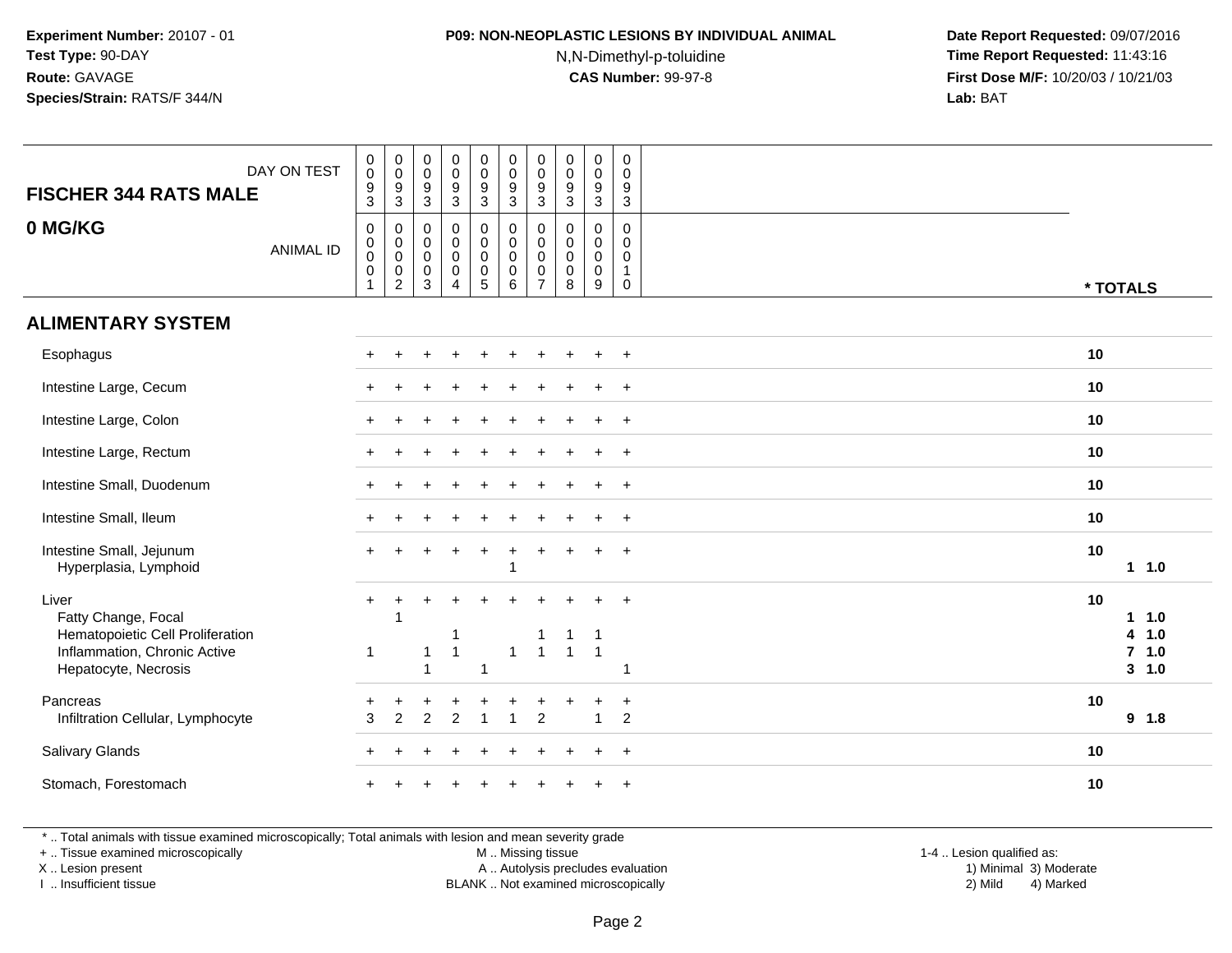# **P09: NON-NEOPLASTIC LESIONS BY INDIVIDUAL ANIMAL**

N,N-Dimethyl-p-toluidine

| <b>FISCHER 344 RATS MALE</b>                                                                                                                                                                  | DAY ON TEST      | $_{\rm 0}^{\rm 0}$<br>$\frac{9}{3}$                                | $\mathbf 0$<br>$\mathbf 0$<br>$\frac{9}{3}$            | $\pmb{0}$<br>$\mathsf{O}\xspace$<br>$\frac{9}{3}$ | $_{\rm 0}^{\rm 0}$<br>$\frac{9}{3}$                                  | $\pmb{0}$<br>$\mathbf 0$<br>$^9_3$                           | $\pmb{0}$<br>$\mathbf 0$<br>$\frac{9}{3}$                    | $\pmb{0}$<br>$\mathbf 0$<br>9<br>$\mathbf{3}$ | $\pmb{0}$<br>$\pmb{0}$<br>$\frac{9}{3}$        | $\pmb{0}$<br>$\pmb{0}$<br>$\frac{9}{3}$           | $\pmb{0}$<br>$\mathbf 0$<br>9<br>$\overline{3}$                        |                                                                                                                  |
|-----------------------------------------------------------------------------------------------------------------------------------------------------------------------------------------------|------------------|--------------------------------------------------------------------|--------------------------------------------------------|---------------------------------------------------|----------------------------------------------------------------------|--------------------------------------------------------------|--------------------------------------------------------------|-----------------------------------------------|------------------------------------------------|---------------------------------------------------|------------------------------------------------------------------------|------------------------------------------------------------------------------------------------------------------|
| 0 MG/KG                                                                                                                                                                                       | <b>ANIMAL ID</b> | $\pmb{0}$<br>$\pmb{0}$<br>$\mathbf 0$<br>$\pmb{0}$<br>$\mathbf{1}$ | 0<br>$\mathbf 0$<br>$\mathsf 0$<br>0<br>$\overline{2}$ | 0<br>$\mathbf 0$<br>0<br>$\pmb{0}$<br>3           | $\pmb{0}$<br>$\mathbf 0$<br>$\pmb{0}$<br>$\pmb{0}$<br>$\overline{4}$ | 0<br>$\mathbf 0$<br>$\pmb{0}$<br>$\pmb{0}$<br>$\overline{5}$ | $\pmb{0}$<br>$\overline{0}$<br>$\mathbf 0$<br>$\pmb{0}$<br>6 | 0<br>$\Omega$<br>0<br>0<br>$\overline{7}$     | $\mathbf 0$<br>$\Omega$<br>0<br>$\pmb{0}$<br>8 | 0<br>$\mathbf 0$<br>$\mathbf 0$<br>$\pmb{0}$<br>9 | 0<br>$\mathbf 0$<br>$\mathsf{O}\xspace$<br>$\mathbf{1}$<br>$\mathbf 0$ | * TOTALS                                                                                                         |
| Stomach, Glandular                                                                                                                                                                            |                  | $\ddot{}$                                                          | $\ddot{}$                                              |                                                   |                                                                      |                                                              |                                                              |                                               |                                                | $\ddot{}$                                         | $+$                                                                    | 10                                                                                                               |
| <b>CARDIOVASCULAR SYSTEM</b>                                                                                                                                                                  |                  |                                                                    |                                                        |                                                   |                                                                      |                                                              |                                                              |                                               |                                                |                                                   |                                                                        |                                                                                                                  |
| <b>Blood Vessel</b>                                                                                                                                                                           |                  |                                                                    | $\ddot{}$                                              | $\pm$                                             | $\ddot{}$                                                            | $\ddot{}$                                                    | $\ddot{}$                                                    | ÷                                             |                                                | $\ddot{}$                                         | $+$                                                                    | 10                                                                                                               |
| Heart<br>Cardiomyopathy                                                                                                                                                                       |                  |                                                                    | 1                                                      |                                                   | $\overline{2}$                                                       | $\overline{2}$                                               | 1                                                            | $\overline{2}$                                |                                                | $\mathbf{1}$                                      | $\ddot{}$<br>2                                                         | 10<br>10 1.4                                                                                                     |
| <b>ENDOCRINE SYSTEM</b>                                                                                                                                                                       |                  |                                                                    |                                                        |                                                   |                                                                      |                                                              |                                                              |                                               |                                                |                                                   |                                                                        |                                                                                                                  |
| <b>Adrenal Cortex</b><br>Vacuolization Cytoplasmic                                                                                                                                            |                  |                                                                    | -1                                                     | ÷                                                 | $\ddot{}$<br>$\overline{c}$                                          | -1                                                           | 1                                                            | $\mathbf{1}$                                  | -1                                             | $\ddot{}$<br>$\mathbf{1}$                         | $+$<br>$\overline{1}$                                                  | 10<br>$10$ 1.1                                                                                                   |
| Adrenal Medulla                                                                                                                                                                               |                  |                                                                    |                                                        |                                                   |                                                                      |                                                              |                                                              |                                               |                                                |                                                   | $\overline{+}$                                                         | 10                                                                                                               |
| Islets, Pancreatic                                                                                                                                                                            |                  |                                                                    |                                                        |                                                   |                                                                      |                                                              |                                                              |                                               |                                                |                                                   | $\div$                                                                 | 10                                                                                                               |
| Parathyroid Gland                                                                                                                                                                             |                  |                                                                    |                                                        |                                                   |                                                                      | м                                                            |                                                              |                                               |                                                | $\div$                                            | $\overline{+}$                                                         | 9                                                                                                                |
| <b>Pituitary Gland</b>                                                                                                                                                                        |                  |                                                                    |                                                        |                                                   |                                                                      |                                                              |                                                              |                                               |                                                | $\ddot{}$                                         | $+$                                                                    | 10                                                                                                               |
| <b>Thyroid Gland</b>                                                                                                                                                                          |                  |                                                                    |                                                        |                                                   |                                                                      |                                                              |                                                              |                                               |                                                | $\overline{+}$                                    | $+$                                                                    | 10                                                                                                               |
| <b>GENERAL BODY SYSTEM</b>                                                                                                                                                                    |                  |                                                                    |                                                        |                                                   |                                                                      |                                                              |                                                              |                                               |                                                |                                                   |                                                                        |                                                                                                                  |
| <b>NONE</b>                                                                                                                                                                                   |                  |                                                                    |                                                        |                                                   |                                                                      |                                                              |                                                              |                                               |                                                |                                                   |                                                                        |                                                                                                                  |
| <b>GENITAL SYSTEM</b>                                                                                                                                                                         |                  |                                                                    |                                                        |                                                   |                                                                      |                                                              |                                                              |                                               |                                                |                                                   |                                                                        |                                                                                                                  |
| Epididymis                                                                                                                                                                                    |                  | $+$                                                                | $+$                                                    | $\pm$                                             | $\overline{1}$                                                       | $\ddot{}$                                                    | $\ddot{}$                                                    | $\pm$                                         | $+$                                            | $+$                                               | $+$                                                                    | 10                                                                                                               |
| *  Total animals with tissue examined microscopically; Total animals with lesion and mean severity grade<br>+  Tissue examined microscopically<br>X  Lesion present<br>I. Insufficient tissue |                  |                                                                    |                                                        |                                                   |                                                                      |                                                              |                                                              |                                               | M  Missing tissue                              |                                                   | BLANK  Not examined microscopically                                    | 1-4  Lesion qualified as:<br>A  Autolysis precludes evaluation<br>1) Minimal 3) Moderate<br>2) Mild<br>4) Marked |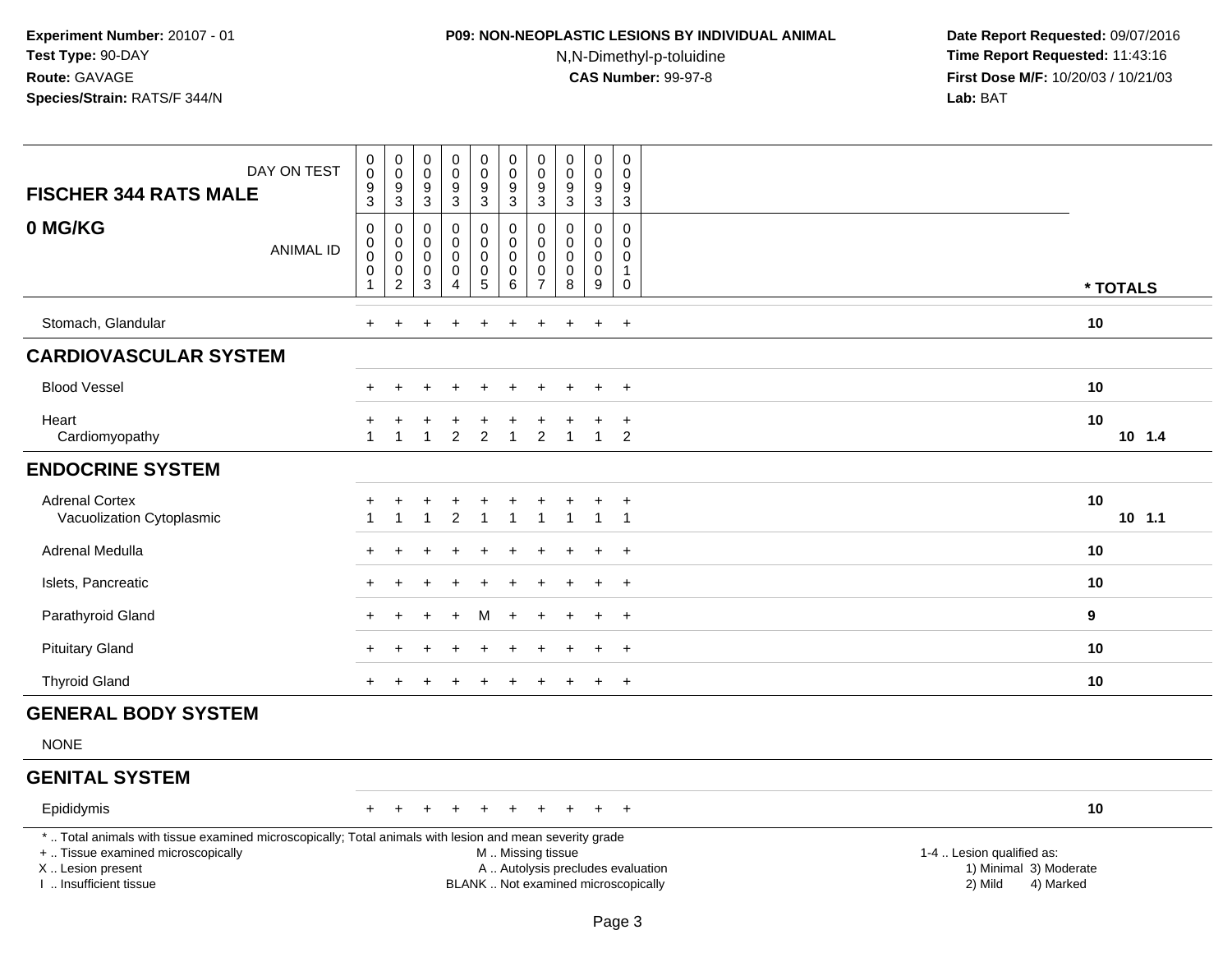# **P09: NON-NEOPLASTIC LESIONS BY INDIVIDUAL ANIMAL**

N,N-Dimethyl-p-toluidine

 **Date Report Requested:** 09/07/2016 **Time Report Requested:** 11:43:16 **First Dose M/F:** 10/20/03 / 10/21/03<br>**Lab:** BAT **Lab:** BAT

| DAY ON TEST<br><b>FISCHER 344 RATS MALE</b>                                                                                                                         | $\pmb{0}$<br>$\boldsymbol{0}$<br>$9\,$<br>$\overline{3}$                      | $\pmb{0}$<br>$\mathbf 0$<br>9<br>$\ensuremath{\mathsf{3}}$ | $\pmb{0}$<br>$\mathsf 0$<br>9<br>3                  | 0<br>$\mathsf{O}\xspace$<br>$\boldsymbol{9}$<br>$\overline{3}$ | $\pmb{0}$<br>${\bf 0}$<br>$\boldsymbol{9}$<br>$\overline{3}$ | $\pmb{0}$<br>$\pmb{0}$<br>$\boldsymbol{9}$<br>$\overline{3}$ | $\pmb{0}$<br>$\mathbf 0$<br>9<br>$\mathbf{3}$       | $\mathbf 0$<br>$\boldsymbol{0}$<br>9<br>$\mathfrak{Z}$ | 0<br>$\pmb{0}$<br>$\boldsymbol{9}$<br>$\overline{3}$                       | $\pmb{0}$<br>0<br>9<br>$\overline{3}$                                    |                                                                                          |  |
|---------------------------------------------------------------------------------------------------------------------------------------------------------------------|-------------------------------------------------------------------------------|------------------------------------------------------------|-----------------------------------------------------|----------------------------------------------------------------|--------------------------------------------------------------|--------------------------------------------------------------|-----------------------------------------------------|--------------------------------------------------------|----------------------------------------------------------------------------|--------------------------------------------------------------------------|------------------------------------------------------------------------------------------|--|
| 0 MG/KG<br><b>ANIMAL ID</b>                                                                                                                                         | $\boldsymbol{0}$<br>$\mathbf 0$<br>$\mathbf 0$<br>$\pmb{0}$<br>$\overline{1}$ | $\pmb{0}$<br>$\mathbf 0$<br>$\mathbf 0$<br>0<br>$\sqrt{2}$ | $\mathbf 0$<br>$\mathbf 0$<br>$\mathbf 0$<br>0<br>3 | 0<br>$\mathbf 0$<br>$\mathbf 0$<br>0<br>$\overline{4}$         | $\pmb{0}$<br>$\mathbf 0$<br>0<br>$\pmb{0}$<br>5              | $\mathbf 0$<br>$\mathbf 0$<br>$\mathbf 0$<br>0<br>6          | 0<br>$\mathbf 0$<br>$\Omega$<br>0<br>$\overline{7}$ | 0<br>$\mathbf 0$<br>$\Omega$<br>$\mathbf 0$<br>8       | $\mathbf 0$<br>$\mathbf 0$<br>$\mathbf 0$<br>$\pmb{0}$<br>$\boldsymbol{9}$ | $\mathbf 0$<br>$\mathbf 0$<br>$\mathbf 0$<br>$\mathbf{1}$<br>$\mathbf 0$ | * TOTALS                                                                                 |  |
| Inflammation                                                                                                                                                        |                                                                               | 1                                                          |                                                     |                                                                |                                                              |                                                              |                                                     |                                                        |                                                                            |                                                                          | 2, 1.0                                                                                   |  |
| <b>Preputial Gland</b><br>Duct, Ectasia                                                                                                                             |                                                                               |                                                            |                                                     |                                                                | $\overline{c}$                                               |                                                              |                                                     |                                                        |                                                                            | $\ddot{}$                                                                | 10<br>$12.0$                                                                             |  |
| Prostate<br>Epithelium, Hyperplasia                                                                                                                                 |                                                                               |                                                            |                                                     |                                                                |                                                              |                                                              |                                                     |                                                        | $\ddot{}$<br>$\overline{c}$                                                | $\ddot{}$                                                                | 10<br>2, 1.5                                                                             |  |
| Seminal Vesicle                                                                                                                                                     |                                                                               |                                                            |                                                     |                                                                |                                                              |                                                              |                                                     |                                                        |                                                                            | $\ddot{}$                                                                | 10                                                                                       |  |
| <b>Testes</b>                                                                                                                                                       |                                                                               |                                                            |                                                     |                                                                |                                                              |                                                              |                                                     |                                                        |                                                                            | $\overline{+}$                                                           | 10                                                                                       |  |
| <b>HEMATOPOIETIC SYSTEM</b>                                                                                                                                         |                                                                               |                                                            |                                                     |                                                                |                                                              |                                                              |                                                     |                                                        |                                                                            |                                                                          |                                                                                          |  |
| <b>Bone Marrow</b>                                                                                                                                                  |                                                                               |                                                            |                                                     |                                                                |                                                              |                                                              |                                                     |                                                        |                                                                            | $\overline{+}$                                                           | 10                                                                                       |  |
| Lymph Node<br>Mediastinal, Hyperplasia, Lymphoid                                                                                                                    |                                                                               |                                                            |                                                     |                                                                |                                                              |                                                              | $\ddot{}$<br>$\overline{c}$                         |                                                        |                                                                            |                                                                          | $\mathbf{1}$<br>$12.0$                                                                   |  |
| Lymph Node, Mandibular                                                                                                                                              | м                                                                             | M                                                          | M                                                   | M                                                              | M                                                            | M                                                            | М                                                   | M                                                      | M M                                                                        |                                                                          | 0                                                                                        |  |
| Lymph Node, Mesenteric                                                                                                                                              |                                                                               |                                                            |                                                     |                                                                |                                                              |                                                              |                                                     |                                                        | $\ddot{}$                                                                  | $\ddot{}$                                                                | 10                                                                                       |  |
| Spleen<br>Hematopoietic Cell Proliferation<br>Pigmentation<br>Capsule, Fibrosis<br>Mesothelium, Hypertrophy<br>Thymus<br>Hemorrhage                                 | $\overline{1}$                                                                | 1                                                          | 1                                                   | $\overline{1}$<br>$\overline{2}$                               | -1<br>$\ddot{}$<br>$\overline{c}$                            | $\overline{1}$<br>-1                                         | 1                                                   | 1<br>$\mathbf{1}$                                      | $\mathbf{1}$<br>$\mathbf{1}$<br>$\ddot{+}$                                 | $\overline{1}$<br>$+$                                                    | 10<br>9 1.0<br>10 <sup>°</sup><br>1.0<br>1.0<br>$\mathbf{1}$<br>3, 1.3<br>10<br>$12.0$   |  |
| *  Total animals with tissue examined microscopically; Total animals with lesion and mean severity grade<br>+  Tissue examined microscopically<br>X  Lesion present |                                                                               |                                                            |                                                     |                                                                |                                                              | M  Missing tissue                                            |                                                     |                                                        |                                                                            |                                                                          | 1-4  Lesion qualified as:<br>A  Autolysis precludes evaluation<br>1) Minimal 3) Moderate |  |

I .. Insufficient tissue

BLANK .. Not examined microscopically 2) Mild 4) Marked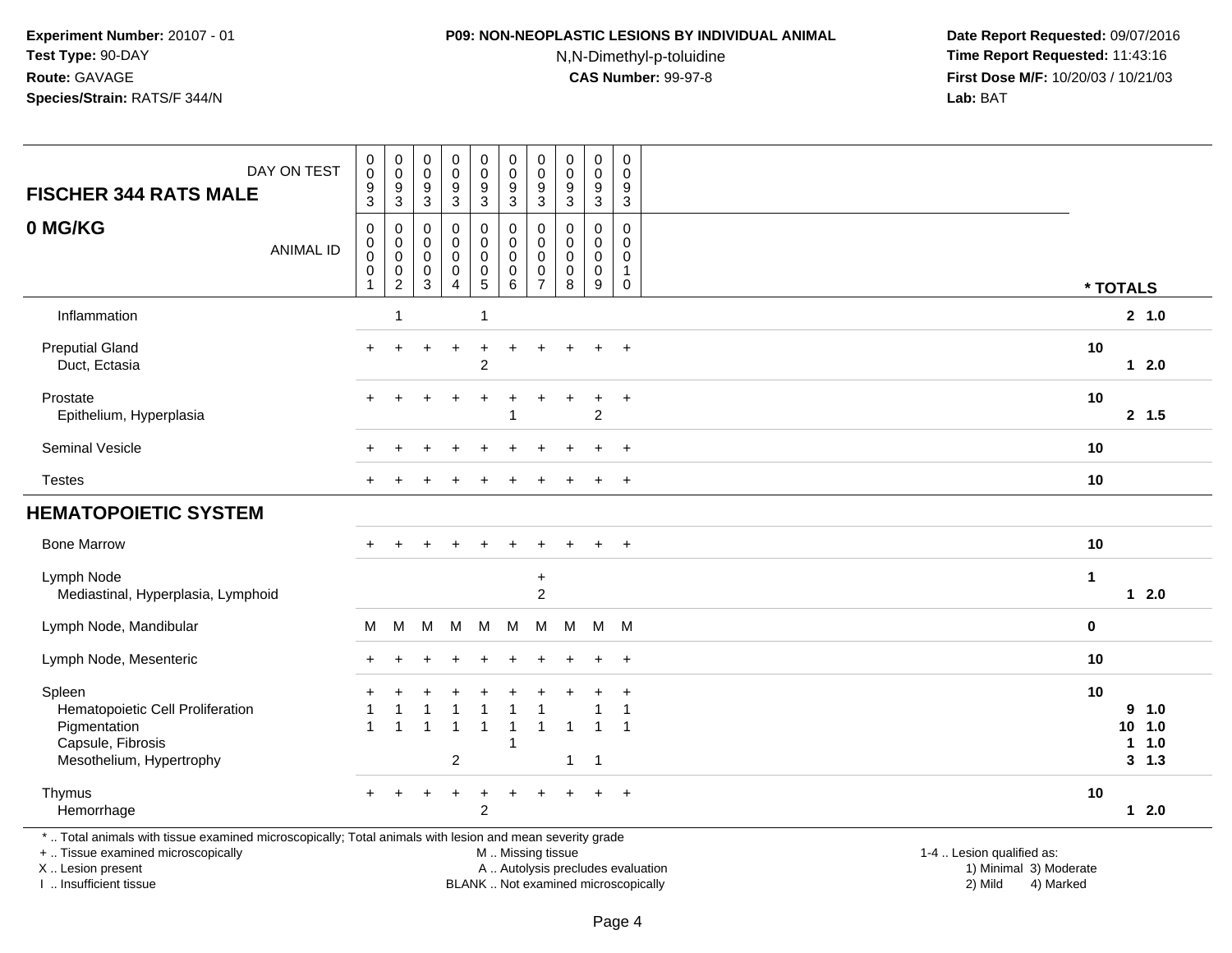# **P09: NON-NEOPLASTIC LESIONS BY INDIVIDUAL ANIMAL**N,N-Dimethyl-p-toluidine

| DAY ON TEST<br><b>FISCHER 344 RATS MALE</b>                                                                                                                                                   | $\pmb{0}$<br>$\mathsf{O}\xspace$<br>$\boldsymbol{9}$                       | $\mathbf 0$<br>$\mathbf 0$<br>$\boldsymbol{9}$  | $\boldsymbol{0}$<br>$\mathsf{O}\xspace$<br>$\boldsymbol{9}$ | $\pmb{0}$<br>$\mathsf{O}$<br>$\overline{9}$                           | $\boldsymbol{0}$<br>0<br>$9\,$               | $\pmb{0}$<br>$\mathbf 0$<br>$\boldsymbol{9}$                         | 0<br>$\mathbf 0$<br>9                                                      | $\pmb{0}$<br>$\mathbf 0$<br>9                          | $\pmb{0}$<br>$\pmb{0}$<br>$\boldsymbol{9}$ | $\mathsf 0$<br>$\mathbf 0$<br>9                                                         |                                                                                                                                            |           |          |           |
|-----------------------------------------------------------------------------------------------------------------------------------------------------------------------------------------------|----------------------------------------------------------------------------|-------------------------------------------------|-------------------------------------------------------------|-----------------------------------------------------------------------|----------------------------------------------|----------------------------------------------------------------------|----------------------------------------------------------------------------|--------------------------------------------------------|--------------------------------------------|-----------------------------------------------------------------------------------------|--------------------------------------------------------------------------------------------------------------------------------------------|-----------|----------|-----------|
| 0 MG/KG<br><b>ANIMAL ID</b>                                                                                                                                                                   | $\mathbf{3}$<br>$\pmb{0}$<br>$\pmb{0}$<br>$\mathbf 0$<br>0<br>$\mathbf{1}$ | 3<br>0<br>0<br>$\pmb{0}$<br>0<br>$\overline{c}$ | $\mathbf{3}$<br>$\mathbf 0$<br>0<br>$\mathbf 0$<br>0<br>3   | 3<br>$\mathbf 0$<br>$\mathbf 0$<br>$\mathbf 0$<br>0<br>$\overline{4}$ | 3<br>0<br>0<br>$\mathsf{O}\xspace$<br>0<br>5 | 3<br>$\mathbf 0$<br>$\pmb{0}$<br>$\mathbf 0$<br>0<br>$6\phantom{1}6$ | 3<br>$\Omega$<br>$\mathbf 0$<br>$\mathbf{0}$<br>$\Omega$<br>$\overline{7}$ | 3<br>$\Omega$<br>$\Omega$<br>$\Omega$<br>$\Omega$<br>8 | 3<br>0<br>0<br>$\mathbf 0$<br>0<br>9       | $\mathbf{3}$<br>$\mathbf 0$<br>$\mathbf 0$<br>$\Omega$<br>$\overline{1}$<br>$\mathbf 0$ |                                                                                                                                            |           | * TOTALS |           |
| <b>INTEGUMENTARY SYSTEM</b>                                                                                                                                                                   |                                                                            |                                                 |                                                             |                                                                       |                                              |                                                                      |                                                                            |                                                        |                                            |                                                                                         |                                                                                                                                            |           |          |           |
|                                                                                                                                                                                               |                                                                            |                                                 |                                                             |                                                                       |                                              |                                                                      |                                                                            |                                                        |                                            |                                                                                         |                                                                                                                                            |           |          |           |
| Mammary Gland                                                                                                                                                                                 |                                                                            |                                                 |                                                             |                                                                       |                                              |                                                                      |                                                                            |                                                        |                                            | $\ddot{}$                                                                               |                                                                                                                                            | 10        |          |           |
| Skin                                                                                                                                                                                          |                                                                            |                                                 |                                                             |                                                                       |                                              |                                                                      |                                                                            |                                                        |                                            |                                                                                         |                                                                                                                                            | 10        |          |           |
| <b>MUSCULOSKELETAL SYSTEM</b>                                                                                                                                                                 |                                                                            |                                                 |                                                             |                                                                       |                                              |                                                                      |                                                                            |                                                        |                                            |                                                                                         |                                                                                                                                            |           |          |           |
| Bone                                                                                                                                                                                          | $+$                                                                        |                                                 |                                                             | $+$                                                                   | $\ddot{}$                                    |                                                                      |                                                                            |                                                        | $\overline{+}$                             | $+$                                                                                     |                                                                                                                                            | 10        |          |           |
| <b>NERVOUS SYSTEM</b>                                                                                                                                                                         |                                                                            |                                                 |                                                             |                                                                       |                                              |                                                                      |                                                                            |                                                        |                                            |                                                                                         |                                                                                                                                            |           |          |           |
| <b>Brain</b>                                                                                                                                                                                  |                                                                            |                                                 |                                                             | $\overline{ }$                                                        | $\pm$                                        | $\div$                                                               | $\pm$                                                                      | $\pm$                                                  | $+$                                        | $+$                                                                                     |                                                                                                                                            | 10        |          |           |
| <b>RESPIRATORY SYSTEM</b>                                                                                                                                                                     |                                                                            |                                                 |                                                             |                                                                       |                                              |                                                                      |                                                                            |                                                        |                                            |                                                                                         |                                                                                                                                            |           |          |           |
| Lung<br>Inflammation, Chronic Active<br>Alveolus, Infiltration Cellular, Histiocyte                                                                                                           | $\mathbf{1}$                                                               | $\mathbf{1}$                                    | $\overline{1}$                                              | $\overline{1}$<br>$\mathbf{1}$<br>$\overline{1}$                      | +<br>$\overline{2}$                          | $\overline{2}$                                                       | $\overline{1}$                                                             | 2                                                      | $\overline{1}$                             | $\overline{1}$                                                                          |                                                                                                                                            | 10        | $10$ 1.3 | 11.0      |
| Nose<br>Respiratory Epithelium, Hyperplasia                                                                                                                                                   |                                                                            |                                                 |                                                             |                                                                       |                                              |                                                                      |                                                                            |                                                        |                                            | $\ddot{}$                                                                               |                                                                                                                                            | 10        |          | $1 \t1.0$ |
| Trachea<br>Inflammation, Chronic Active                                                                                                                                                       |                                                                            |                                                 |                                                             |                                                                       |                                              | 2                                                                    |                                                                            | 1                                                      | $\div$                                     | $\overline{+}$                                                                          |                                                                                                                                            | 10        |          | 2, 1.5    |
| <b>SPECIAL SENSES SYSTEM</b>                                                                                                                                                                  |                                                                            |                                                 |                                                             |                                                                       |                                              |                                                                      |                                                                            |                                                        |                                            |                                                                                         |                                                                                                                                            |           |          |           |
| Eye                                                                                                                                                                                           |                                                                            |                                                 |                                                             |                                                                       |                                              |                                                                      |                                                                            |                                                        |                                            |                                                                                         |                                                                                                                                            | 10        |          |           |
| <b>Harderian Gland</b>                                                                                                                                                                        |                                                                            |                                                 |                                                             |                                                                       |                                              |                                                                      |                                                                            |                                                        |                                            | $\overline{ }$                                                                          |                                                                                                                                            | 10        |          |           |
| *  Total animals with tissue examined microscopically; Total animals with lesion and mean severity grade<br>+  Tissue examined microscopically<br>X  Lesion present<br>I  Insufficient tissue |                                                                            |                                                 |                                                             |                                                                       |                                              | M  Missing tissue                                                    |                                                                            |                                                        |                                            |                                                                                         | 1-4  Lesion qualified as:<br>A  Autolysis precludes evaluation<br>1) Minimal 3) Moderate<br>BLANK  Not examined microscopically<br>2) Mild | 4) Marked |          |           |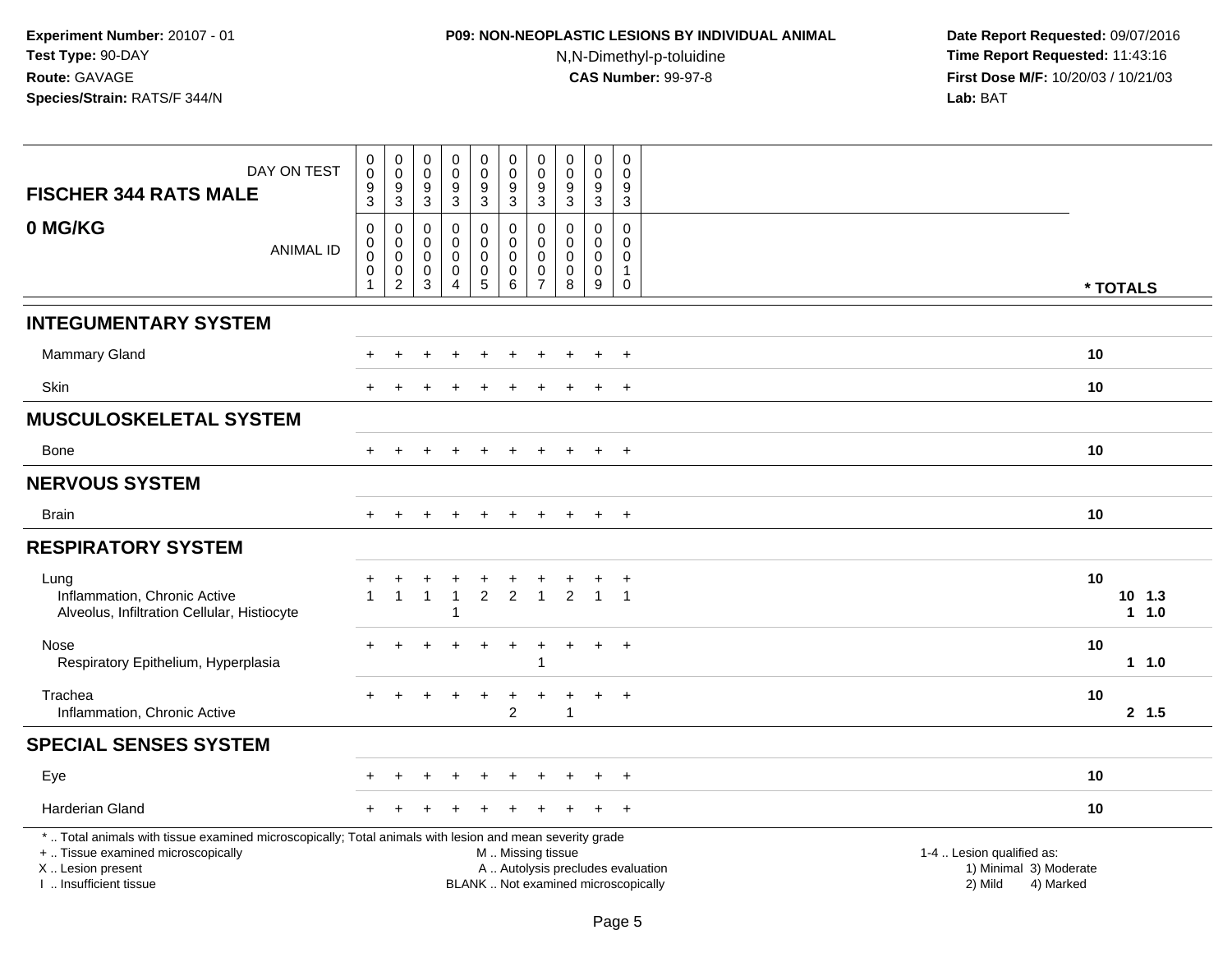### **P09: NON-NEOPLASTIC LESIONS BY INDIVIDUAL ANIMAL**

N,N-Dimethyl-p-toluidine

 **Date Report Requested:** 09/07/2016 **Time Report Requested:** 11:43:16 **First Dose M/F:** 10/20/03 / 10/21/03<br>**Lab:** BAT **Lab:** BAT

| DAY ON TEST<br><b>FISCHER 344 RATS MALE</b> | $_{\rm 0}^{\rm 0}$<br>$\frac{9}{3}$            | $\begin{smallmatrix}0\0\0\9\end{smallmatrix}$<br>$\sqrt{3}$             | $_{\rm 0}^{\rm 0}$<br>9<br>$\mathbf{3}$                                    | $\begin{smallmatrix}0\\0\\9\end{smallmatrix}$<br>3                           | $\begin{smallmatrix} 0\\0 \end{smallmatrix}$<br>$\boldsymbol{9}$<br>3 | $\begin{smallmatrix} 0\\0 \end{smallmatrix}$<br>9<br>3 | $_{\rm 0}^{\rm 0}$<br>$\boldsymbol{9}$<br>3        | $\pmb{0}$<br>$\pmb{0}$<br>9<br>3 | $\pmb{0}$<br>$\pmb{0}$<br>$\boldsymbol{9}$<br>3 | $\mathbf 0$<br>0<br>9<br>$\ensuremath{\mathsf{3}}$ |                    |  |
|---------------------------------------------|------------------------------------------------|-------------------------------------------------------------------------|----------------------------------------------------------------------------|------------------------------------------------------------------------------|-----------------------------------------------------------------------|--------------------------------------------------------|----------------------------------------------------|----------------------------------|-------------------------------------------------|----------------------------------------------------|--------------------|--|
| 0 MG/KG<br><b>ANIMAL ID</b>                 | 0<br>0<br>$_{\rm 0}^{\rm 0}$<br>$\overline{A}$ | $\overline{0}$<br>$\pmb{0}$<br>$\pmb{0}$<br>$\pmb{0}$<br>$\overline{2}$ | $\begin{matrix} 0 \\ 0 \end{matrix}$<br>$_{\rm 0}^{\rm 0}$<br>$\mathbf{3}$ | $\begin{matrix} 0 \\ 0 \end{matrix}$<br>$_{\rm 0}^{\rm 0}$<br>$\overline{4}$ | 0<br>$\pmb{0}$<br>$\,0\,$<br>$\pmb{0}$<br>5                           | 0<br>$\boldsymbol{0}$<br>0<br>6                        | 0<br>$\pmb{0}$<br>0<br>$\pmb{0}$<br>$\overline{ }$ | $\pmb{0}$<br>$\pmb{0}$<br>8      | 0<br>$\pmb{0}$<br>0<br>$\pmb{0}$<br>9           | 0<br>0<br>0<br>0                                   | * TOTALS           |  |
| Pigmentation                                |                                                |                                                                         |                                                                            |                                                                              |                                                                       |                                                        |                                                    |                                  |                                                 | 2                                                  | 2, 1.5             |  |
| <b>URINARY SYSTEM</b>                       |                                                |                                                                         |                                                                            |                                                                              |                                                                       |                                                        |                                                    |                                  |                                                 |                                                    |                    |  |
| Kidney<br>Mineralization<br>Nephropathy     | $+$                                            |                                                                         |                                                                            |                                                                              |                                                                       | $+$                                                    |                                                    |                                  | $+$                                             | $^{+}$<br>1                                        | 10<br>1.0<br>9 1.0 |  |
| <b>Urinary Bladder</b>                      |                                                |                                                                         |                                                                            |                                                                              | ÷                                                                     | $+$                                                    |                                                    |                                  | ÷                                               | $+$                                                | 10                 |  |

\* .. Total animals with tissue examined microscopically; Total animals with lesion and mean severity grade

+ .. Tissue examined microscopically

X .. Lesion present

I .. Insufficient tissue

 M .. Missing tissueLesion present A .. Autolysis precludes evaluation 1) Minimal 3) Moderate

BLANK .. Not examined microscopically 2) Mild 4) Marked

1-4 .. Lesion qualified as:<br>1) Minimal 3) Moderate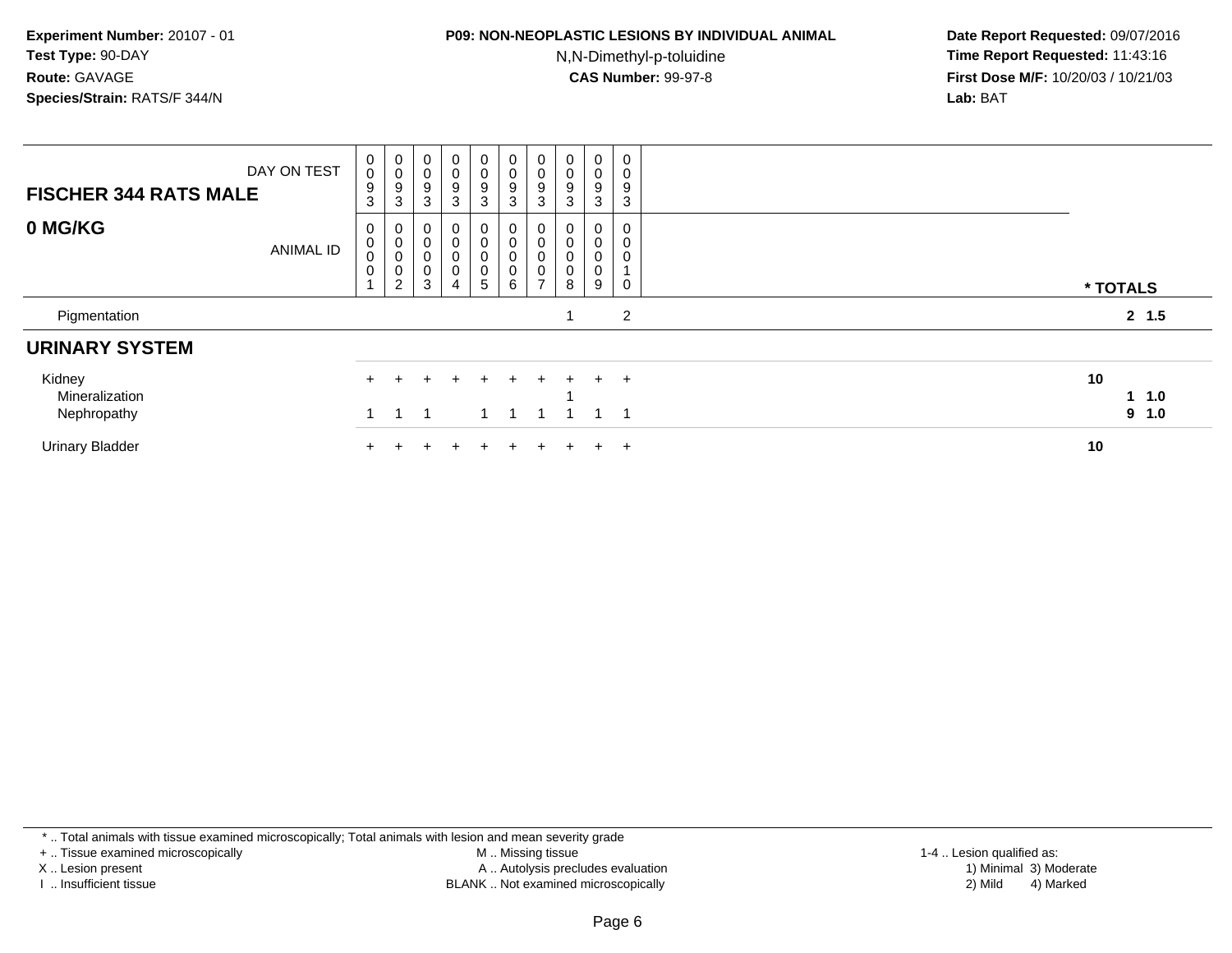# **P09: NON-NEOPLASTIC LESIONS BY INDIVIDUAL ANIMAL**

N,N-Dimethyl-p-toluidine

| <b>FISCHER 344 RATS MALE</b>                                                                                                                                                                  | DAY ON TEST      | 0<br>$\mathbf 0$<br>$\overline{9}$<br>3                       | $\begin{smallmatrix} 0\\0 \end{smallmatrix}$<br>$\overline{9}$<br>$\mathbf{3}$     | 0<br>$\mathsf 0$<br>$\boldsymbol{9}$<br>3                     | $\pmb{0}$<br>$\pmb{0}$<br>$\boldsymbol{9}$<br>$\mathsf 3$                   | $\pmb{0}$<br>$\mathbf 0$<br>$\boldsymbol{9}$<br>3              | $\pmb{0}$<br>$\mathbf 0$<br>$\boldsymbol{9}$<br>$\mathbf{3}$           | 0<br>0<br>$\boldsymbol{9}$<br>$\mathbf{3}$                        | $\pmb{0}$<br>$\mathbf 0$<br>$\boldsymbol{9}$<br>3 | $\mathbf 0$<br>$\mathbf 0$<br>$\boldsymbol{9}$<br>$\mathbf{3}$ | $\pmb{0}$<br>$\mathbf 0$<br>$\boldsymbol{9}$<br>$\sqrt{3}$       |                                                                          |                                                                             |    |                                                |
|-----------------------------------------------------------------------------------------------------------------------------------------------------------------------------------------------|------------------|---------------------------------------------------------------|------------------------------------------------------------------------------------|---------------------------------------------------------------|-----------------------------------------------------------------------------|----------------------------------------------------------------|------------------------------------------------------------------------|-------------------------------------------------------------------|---------------------------------------------------|----------------------------------------------------------------|------------------------------------------------------------------|--------------------------------------------------------------------------|-----------------------------------------------------------------------------|----|------------------------------------------------|
| <b>62.5 MG/KG</b>                                                                                                                                                                             | <b>ANIMAL ID</b> | $\mathbf 0$<br>0<br>$\bar{0}$<br>$\mathbf{1}$<br>$\mathbf{1}$ | 0<br>$\begin{smallmatrix}0\0\0\end{smallmatrix}$<br>$\mathbf{1}$<br>$\overline{2}$ | $\mathbf 0$<br>0<br>$\pmb{0}$<br>$\mathbf{1}$<br>$\mathbf{3}$ | $\mathbf 0$<br>$\mathbf 0$<br>$\mathbf 0$<br>$\mathbf{1}$<br>$\overline{4}$ | $\mathbf 0$<br>$\mathbf 0$<br>$\mathbf 0$<br>$\mathbf{1}$<br>5 | $\mathsf 0$<br>$\mathbf 0$<br>$\mathsf{O}\xspace$<br>$\mathbf{1}$<br>6 | $\mathbf 0$<br>0<br>$\mathbf 0$<br>$\mathbf{1}$<br>$\overline{7}$ | $\mathbf 0$<br>0<br>$\mathsf{O}\xspace$<br>1<br>8 | $\mathbf 0$<br>0<br>$\mathbf 0$<br>$\mathbf{1}$<br>9           | $\mathbf 0$<br>0<br>$\mathbf 0$<br>$\overline{c}$<br>$\mathbf 0$ |                                                                          |                                                                             |    | * TOTALS                                       |
| <b>ALIMENTARY SYSTEM</b>                                                                                                                                                                      |                  |                                                               |                                                                                    |                                                               |                                                                             |                                                                |                                                                        |                                                                   |                                                   |                                                                |                                                                  |                                                                          |                                                                             |    |                                                |
| Liver<br>Hematopoietic Cell Proliferation<br>Inflammation, Chronic Active<br>Pigmentation<br>Hepatocyte, Hypertrophy<br>Hepatocyte, Necrosis                                                  |                  | ÷<br>1<br>$\mathbf{1}$                                        | 1                                                                                  | $\overline{\mathbf{1}}$                                       |                                                                             | $\overline{\mathbf{1}}$                                        | -1<br>$\mathbf{1}$                                                     |                                                                   | 1<br>-1                                           |                                                                | $\overline{ }$<br>-1<br>$\overline{1}$                           |                                                                          |                                                                             | 10 | 8, 1.0<br>10, 1.0<br>4 1.0<br>2, 1.0<br>3, 1.0 |
| Stomach, Forestomach                                                                                                                                                                          |                  | $+$                                                           | $+$                                                                                | $+$                                                           | $+$                                                                         | $+$                                                            | $+$                                                                    |                                                                   |                                                   | $+$                                                            | $+$                                                              |                                                                          |                                                                             | 10 |                                                |
| <b>CARDIOVASCULAR SYSTEM</b>                                                                                                                                                                  |                  |                                                               |                                                                                    |                                                               |                                                                             |                                                                |                                                                        |                                                                   |                                                   |                                                                |                                                                  |                                                                          |                                                                             |    |                                                |
| <b>NONE</b>                                                                                                                                                                                   |                  |                                                               |                                                                                    |                                                               |                                                                             |                                                                |                                                                        |                                                                   |                                                   |                                                                |                                                                  |                                                                          |                                                                             |    |                                                |
| <b>ENDOCRINE SYSTEM</b>                                                                                                                                                                       |                  |                                                               |                                                                                    |                                                               |                                                                             |                                                                |                                                                        |                                                                   |                                                   |                                                                |                                                                  |                                                                          |                                                                             |    |                                                |
| <b>NONE</b>                                                                                                                                                                                   |                  |                                                               |                                                                                    |                                                               |                                                                             |                                                                |                                                                        |                                                                   |                                                   |                                                                |                                                                  |                                                                          |                                                                             |    |                                                |
| <b>GENERAL BODY SYSTEM</b>                                                                                                                                                                    |                  |                                                               |                                                                                    |                                                               |                                                                             |                                                                |                                                                        |                                                                   |                                                   |                                                                |                                                                  |                                                                          |                                                                             |    |                                                |
| <b>NONE</b>                                                                                                                                                                                   |                  |                                                               |                                                                                    |                                                               |                                                                             |                                                                |                                                                        |                                                                   |                                                   |                                                                |                                                                  |                                                                          |                                                                             |    |                                                |
| <b>GENITAL SYSTEM</b>                                                                                                                                                                         |                  |                                                               |                                                                                    |                                                               |                                                                             |                                                                |                                                                        |                                                                   |                                                   |                                                                |                                                                  |                                                                          |                                                                             |    |                                                |
| <b>NONE</b>                                                                                                                                                                                   |                  |                                                               |                                                                                    |                                                               |                                                                             |                                                                |                                                                        |                                                                   |                                                   |                                                                |                                                                  |                                                                          |                                                                             |    |                                                |
| <b>HEMATOPOIETIC SYSTEM</b>                                                                                                                                                                   |                  |                                                               |                                                                                    |                                                               |                                                                             |                                                                |                                                                        |                                                                   |                                                   |                                                                |                                                                  |                                                                          |                                                                             |    |                                                |
| <b>Bone Marrow</b><br>Hyperplasia                                                                                                                                                             |                  | $\overline{2}$                                                | $\overline{2}$                                                                     | $\overline{2}$                                                | 2                                                                           | 2                                                              | $\overline{c}$                                                         | $\overline{2}$                                                    | $\overline{2}$                                    | $\ddot{}$<br>$\overline{2}$                                    | $\ddot{}$<br>2                                                   |                                                                          |                                                                             | 10 | $10$ 2.0                                       |
| *  Total animals with tissue examined microscopically; Total animals with lesion and mean severity grade<br>+  Tissue examined microscopically<br>X  Lesion present<br>I. Insufficient tissue |                  |                                                               |                                                                                    |                                                               |                                                                             |                                                                | M  Missing tissue                                                      |                                                                   |                                                   |                                                                |                                                                  | A  Autolysis precludes evaluation<br>BLANK  Not examined microscopically | 1-4  Lesion qualified as:<br>1) Minimal 3) Moderate<br>2) Mild<br>4) Marked |    |                                                |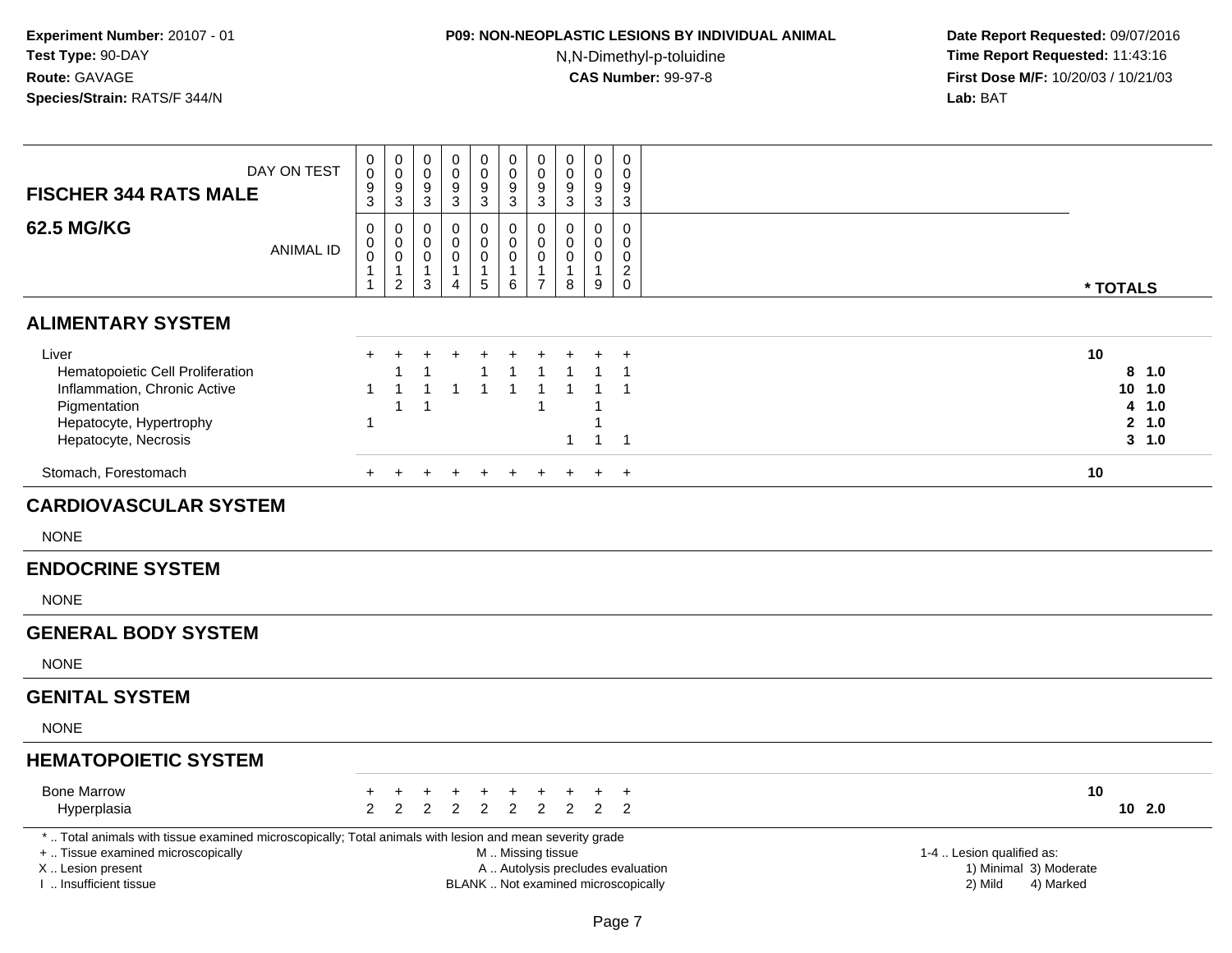## **P09: NON-NEOPLASTIC LESIONS BY INDIVIDUAL ANIMAL**

N,N-Dimethyl-p-toluidine

| DAY ON TEST<br><b>FISCHER 344 RATS MALE</b><br><b>62.5 MG/KG</b><br><b>ANIMAL ID</b>                                                                                                          | 0<br>$\mathbf 0$<br>9<br>$\overline{3}$<br>0<br>$\pmb{0}$<br>$\mathbf 0$<br>$\mathbf{1}$ | 0<br>$\ddot{\mathbf{0}}$<br>$\boldsymbol{9}$<br>$\overline{3}$<br>0<br>$\mathsf 0$<br>$\pmb{0}$<br>$\mathbf{1}$ | 0<br>$\mathbf 0$<br>9<br>$\overline{3}$<br>0<br>$\mathbf 0$<br>0<br>$\mathbf{1}$ | 0<br>$\mathsf 0$<br>$\frac{9}{3}$<br>0<br>$\mathbf 0$<br>0<br>$\mathbf{1}$ | $\pmb{0}$<br>$\ddot{\mathbf{0}}$<br>$^9_3$<br>$\pmb{0}$<br>$\pmb{0}$<br>$\pmb{0}$<br>$\mathbf{1}$ | $_{\rm 0}^{\rm 0}$<br>$^9_3$<br>$\pmb{0}$<br>$\pmb{0}$<br>$\pmb{0}$<br>$\mathbf{1}$ | 0<br>$\overline{0}$<br>9<br>$\overline{3}$<br>$\mathbf 0$<br>$\mathbf 0$<br>$\mathbf 0$<br>$\mathbf{1}$ | 0<br>$\mathbf 0$<br>9<br>$\mathbf{3}$<br>0<br>$\mathbf 0$<br>0<br>$\mathbf{1}$ | 0<br>$\ddot{\mathbf{0}}$<br>$\boldsymbol{9}$<br>$\overline{3}$<br>$\mathbf 0$<br>$\mathbf 0$<br>$\pmb{0}$<br>$\mathbf{1}$ | 0<br>0<br>9<br>$\mathbf 3$<br>$\Omega$<br>$\mathbf 0$<br>0<br>$\overline{a}$ |                                                                          |                                                                             |    |                                                          |  |
|-----------------------------------------------------------------------------------------------------------------------------------------------------------------------------------------------|------------------------------------------------------------------------------------------|-----------------------------------------------------------------------------------------------------------------|----------------------------------------------------------------------------------|----------------------------------------------------------------------------|---------------------------------------------------------------------------------------------------|-------------------------------------------------------------------------------------|---------------------------------------------------------------------------------------------------------|--------------------------------------------------------------------------------|---------------------------------------------------------------------------------------------------------------------------|------------------------------------------------------------------------------|--------------------------------------------------------------------------|-----------------------------------------------------------------------------|----|----------------------------------------------------------|--|
|                                                                                                                                                                                               | 1                                                                                        | $\overline{2}$                                                                                                  | 3                                                                                | $\overline{4}$                                                             | $\sqrt{5}$                                                                                        | 6                                                                                   | $\overline{7}$                                                                                          | 8                                                                              | $\boldsymbol{9}$                                                                                                          | $\mathbf 0$                                                                  |                                                                          |                                                                             |    | * TOTALS                                                 |  |
| Lymph Node, Mesenteric                                                                                                                                                                        | $\pm$                                                                                    |                                                                                                                 |                                                                                  |                                                                            |                                                                                                   |                                                                                     |                                                                                                         |                                                                                |                                                                                                                           | $\overline{+}$                                                               |                                                                          |                                                                             | 10 |                                                          |  |
| Spleen<br>Congestion<br>Hematopoietic Cell Proliferation<br>Pigmentation<br>Capsule, Fibrosis<br>Mesothelium, Hypertrophy                                                                     | 2<br>$\overline{2}$                                                                      | $\overline{\mathbf{c}}$<br>2<br>1<br>$\overline{c}$                                                             | 2<br>$\overline{c}$<br>3<br>$\overline{1}$                                       | $\overline{c}$<br>$\overline{2}$                                           | $\overline{c}$<br>$\overline{2}$<br>$\mathbf{1}$                                                  | $\overline{c}$<br>$\boldsymbol{2}$<br>$\mathbf{1}$<br>$\overline{1}$                | 2<br>2<br>2<br>$\overline{1}$<br>-1                                                                     | 2<br>$\overline{2}$                                                            | 2<br>$\mathfrak{p}$<br>-1                                                                                                 | $\div$<br>1<br>$\overline{2}$<br>2                                           |                                                                          |                                                                             | 10 | $10 \t1.2$<br>102.0<br>$10$ 2.1<br>5<br>1.0<br>$5 \t1.2$ |  |
| Thymus                                                                                                                                                                                        | $+$                                                                                      |                                                                                                                 |                                                                                  |                                                                            |                                                                                                   |                                                                                     |                                                                                                         |                                                                                |                                                                                                                           | $\overline{+}$                                                               |                                                                          |                                                                             | 10 |                                                          |  |
| <b>INTEGUMENTARY SYSTEM</b>                                                                                                                                                                   |                                                                                          |                                                                                                                 |                                                                                  |                                                                            |                                                                                                   |                                                                                     |                                                                                                         |                                                                                |                                                                                                                           |                                                                              |                                                                          |                                                                             |    |                                                          |  |
| <b>NONE</b>                                                                                                                                                                                   |                                                                                          |                                                                                                                 |                                                                                  |                                                                            |                                                                                                   |                                                                                     |                                                                                                         |                                                                                |                                                                                                                           |                                                                              |                                                                          |                                                                             |    |                                                          |  |
| <b>MUSCULOSKELETAL SYSTEM</b>                                                                                                                                                                 |                                                                                          |                                                                                                                 |                                                                                  |                                                                            |                                                                                                   |                                                                                     |                                                                                                         |                                                                                |                                                                                                                           |                                                                              |                                                                          |                                                                             |    |                                                          |  |
| <b>NONE</b>                                                                                                                                                                                   |                                                                                          |                                                                                                                 |                                                                                  |                                                                            |                                                                                                   |                                                                                     |                                                                                                         |                                                                                |                                                                                                                           |                                                                              |                                                                          |                                                                             |    |                                                          |  |
| <b>NERVOUS SYSTEM</b>                                                                                                                                                                         |                                                                                          |                                                                                                                 |                                                                                  |                                                                            |                                                                                                   |                                                                                     |                                                                                                         |                                                                                |                                                                                                                           |                                                                              |                                                                          |                                                                             |    |                                                          |  |
| <b>NONE</b>                                                                                                                                                                                   |                                                                                          |                                                                                                                 |                                                                                  |                                                                            |                                                                                                   |                                                                                     |                                                                                                         |                                                                                |                                                                                                                           |                                                                              |                                                                          |                                                                             |    |                                                          |  |
| <b>RESPIRATORY SYSTEM</b>                                                                                                                                                                     |                                                                                          |                                                                                                                 |                                                                                  |                                                                            |                                                                                                   |                                                                                     |                                                                                                         |                                                                                |                                                                                                                           |                                                                              |                                                                          |                                                                             |    |                                                          |  |
| Lung<br>Hemorrhage<br>Inflammation, Chronic Active                                                                                                                                            | $\ddot{}$<br>$\boldsymbol{2}$<br>$\mathbf{1}$                                            | $+$<br>-1                                                                                                       | $\ddot{}$<br>$\overline{1}$                                                      |                                                                            | -1                                                                                                |                                                                                     | $\mathbf 1$                                                                                             | 1                                                                              | 1                                                                                                                         | $+$<br>$\overline{\phantom{1}}$                                              |                                                                          |                                                                             | 10 | $1 2.0$<br>8 1.0                                         |  |
| Nose<br>Olfactory Epithelium, Degeneration                                                                                                                                                    | 1                                                                                        | $\overline{1}$                                                                                                  |                                                                                  |                                                                            |                                                                                                   |                                                                                     | 1                                                                                                       | $\mathbf{1}$                                                                   | $\overline{1}$                                                                                                            | $+$                                                                          |                                                                          |                                                                             | 10 | 5 1.0                                                    |  |
| *  Total animals with tissue examined microscopically; Total animals with lesion and mean severity grade<br>+  Tissue examined microscopically<br>X  Lesion present<br>I  Insufficient tissue |                                                                                          |                                                                                                                 |                                                                                  |                                                                            |                                                                                                   | M  Missing tissue                                                                   |                                                                                                         |                                                                                |                                                                                                                           |                                                                              | A  Autolysis precludes evaluation<br>BLANK  Not examined microscopically | 1-4  Lesion qualified as:<br>1) Minimal 3) Moderate<br>2) Mild<br>4) Marked |    |                                                          |  |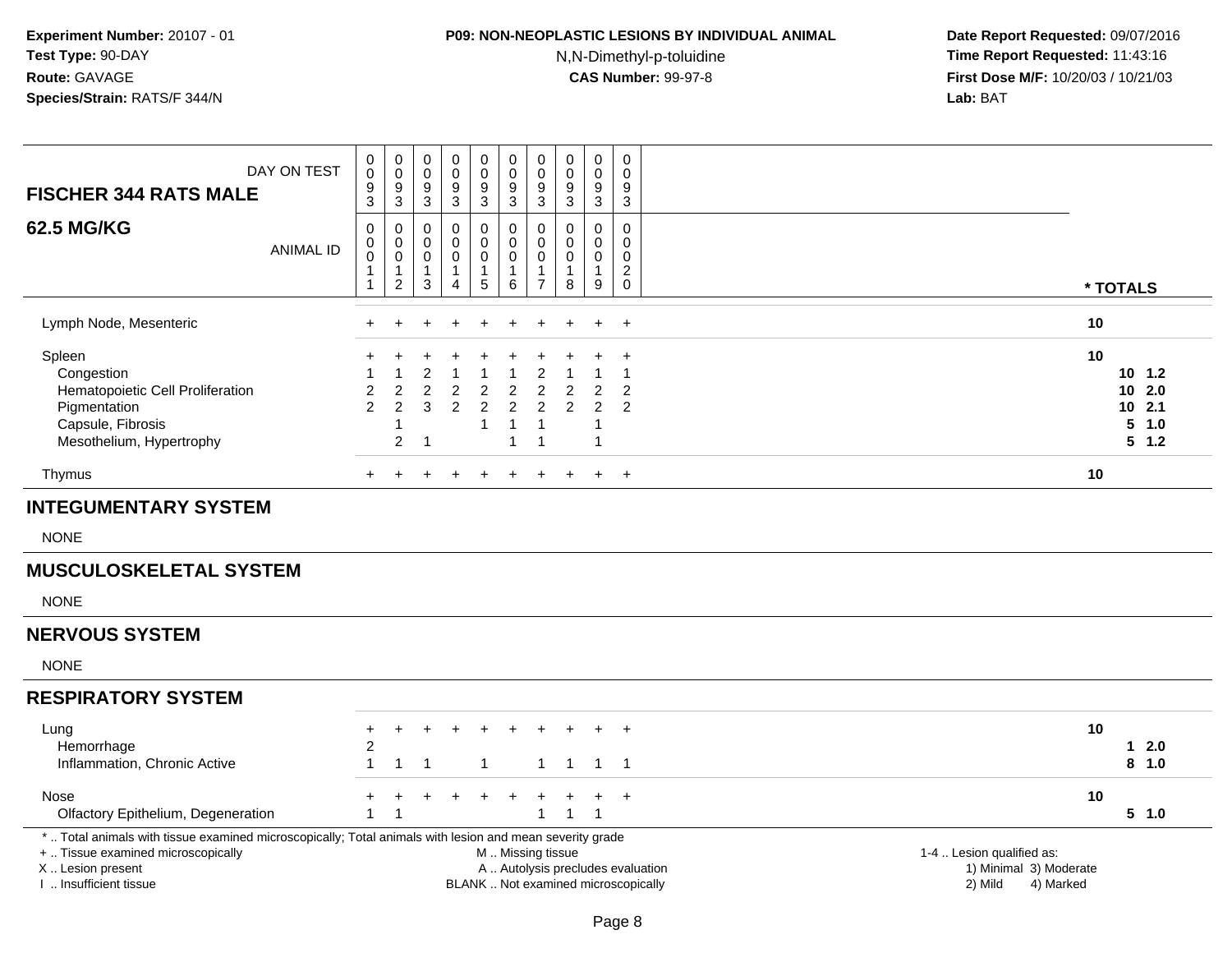#### **P09: NON-NEOPLASTIC LESIONS BY INDIVIDUAL ANIMAL**

N,N-Dimethyl-p-toluidine

 **Date Report Requested:** 09/07/2016 **Time Report Requested:** 11:43:16 **First Dose M/F:** 10/20/03 / 10/21/03<br>**Lab:** BAT **Lab:** BAT

| <b>SPECIAL SENSES SYSTEM</b>                                                        |                            |                                       |                            |                                                                |                               |                            |                            |                  |                                 |                               |                     |
|-------------------------------------------------------------------------------------|----------------------------|---------------------------------------|----------------------------|----------------------------------------------------------------|-------------------------------|----------------------------|----------------------------|------------------|---------------------------------|-------------------------------|---------------------|
| Trachea                                                                             |                            |                                       |                            |                                                                | $\div$                        | $+$                        | $+$                        | $+$              |                                 | $+$ $+$                       | 10                  |
| Respiratory Epithelium, Hyperplasia<br>Respiratory Epithelium, Metaplasia, Squamous |                            |                                       |                            | $1 \quad 2 \quad 2 \quad 2$                                    |                               |                            |                            |                  |                                 | $1\quad 2$                    | 2, 1.0<br>$8 \t1.5$ |
| <b>62.5 MG/KG</b><br><b>ANIMAL ID</b>                                               | 0<br>$\mathbf 0$           | 0<br>$\pmb{0}$<br>0<br>$\overline{2}$ | 0<br>$\mathbf 0$<br>0<br>3 | $\begin{smallmatrix} 0\\0 \end{smallmatrix}$<br>$\overline{4}$ | 0<br>0<br>0<br>5              | 0<br>$\mathbf 0$<br>6      | 0<br>0<br>$\mathbf 0$      | 0<br>0<br>U<br>8 | 0<br>$\boldsymbol{0}$<br>0<br>9 | 0<br>0<br>0<br>2<br>$\pmb{0}$ | * TOTALS            |
| DAY ON TEST<br><b>FISCHER 344 RATS MALE</b>                                         | 0<br>$\mathbf 0$<br>9<br>3 | 0<br>$\pmb{0}$<br>9<br>3              | 0<br>0<br>9<br>3           | 0<br>0<br>$\boldsymbol{9}$<br>3                                | $\overline{0}$<br>0<br>9<br>3 | $\mathbf 0$<br>0<br>9<br>3 | $\mathbf 0$<br>0<br>9<br>3 | 0<br>0<br>9<br>3 | 0<br>0<br>9<br>3                | 0<br>0<br>9<br>3              |                     |

NONE

### **URINARY SYSTEM**

| Kidney                |  |  |           |  | + + + + + + + + + + |  |  |
|-----------------------|--|--|-----------|--|---------------------|--|--|
| <b>Mineralization</b> |  |  | 1 1 1 1 1 |  |                     |  |  |
| Nephropathy           |  |  |           |  | 1 1 1 1 1 1 1 1 1 1 |  |  |
| Pigmentation          |  |  |           |  | 1 1 1 1 1 1 1 1 1 1 |  |  |

\* .. Total animals with tissue examined microscopically; Total animals with lesion and mean severity grade

+ .. Tissue examined microscopically

X .. Lesion present

I .. Insufficient tissue

 M .. Missing tissueA .. Autolysis precludes evaluation

1-4 .. Lesion qualified as:<br>1) Minimal 3) Moderate BLANK .. Not examined microscopically 2) Mild 4) Marked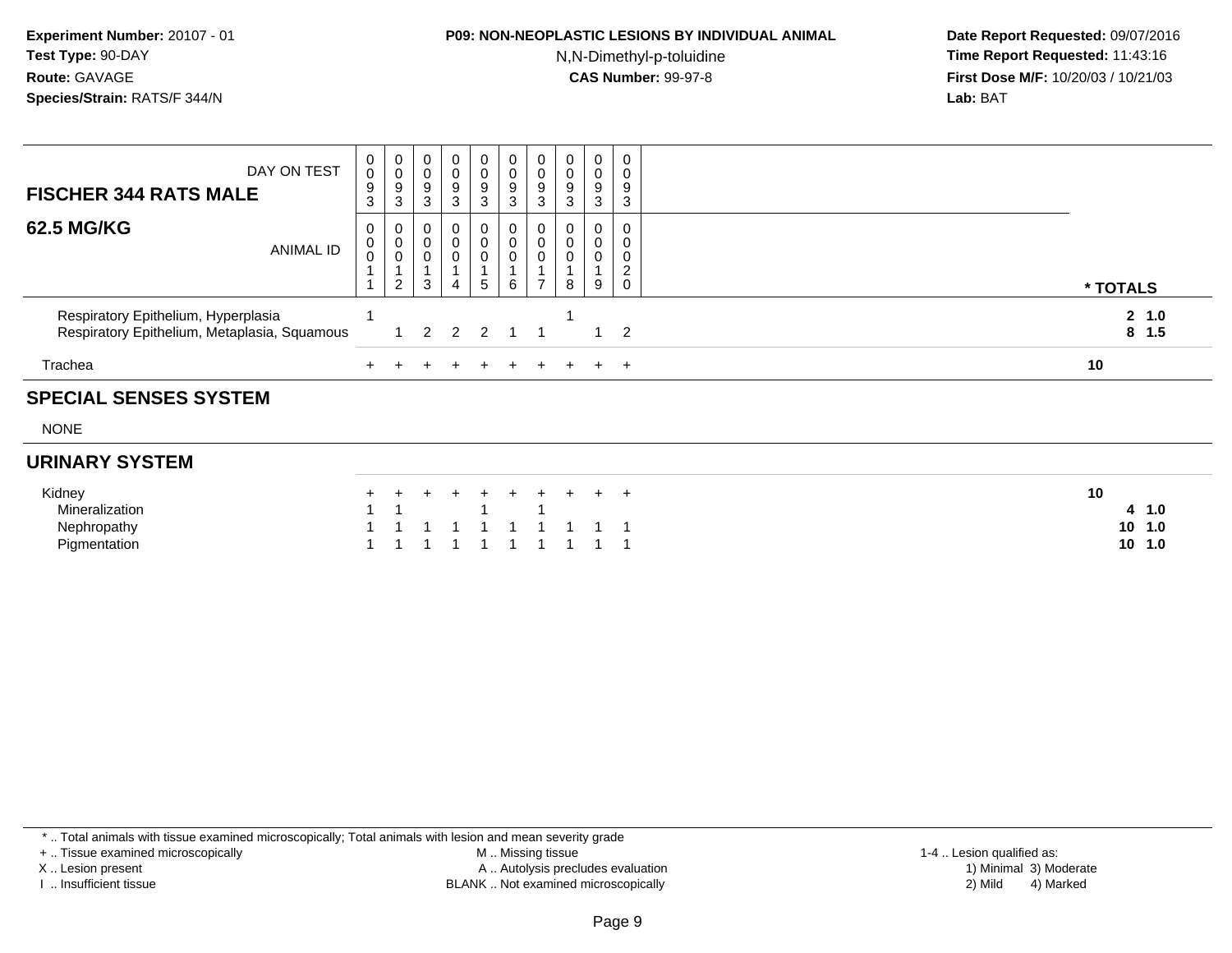# **P09: NON-NEOPLASTIC LESIONS BY INDIVIDUAL ANIMAL**

N,N-Dimethyl-p-toluidine

 **Date Report Requested:** 09/07/2016 **Time Report Requested:** 11:43:16 **First Dose M/F:** 10/20/03 / 10/21/03<br>**Lab:** BAT **Lab:** BAT

| DAY ON TEST<br><b>FISCHER 344 RATS MALE</b>                                                                                                    | $\mathbf 0$<br>0<br>$\frac{9}{3}$                 | $\boldsymbol{0}$<br>$\boldsymbol{0}$<br>9<br>$\overline{3}$ | $\mathbf 0$<br>0<br>$\boldsymbol{9}$<br>$\overline{3}$             | 0<br>0<br>9<br>$\mathbf{3}$                      | 0<br>0<br>9<br>3                       | 0<br>$\pmb{0}$<br>$\boldsymbol{9}$<br>$\overline{3}$ | 0<br>0<br>$\boldsymbol{9}$<br>$\mathbf{3}$               | $\pmb{0}$<br>$\pmb{0}$<br>$^9_3$                | $\mathbf 0$<br>0<br>9<br>$\overline{3}$                    | $\mathsf 0$<br>0<br>9<br>$\overline{3}$                                     |                           |                                                  |
|------------------------------------------------------------------------------------------------------------------------------------------------|---------------------------------------------------|-------------------------------------------------------------|--------------------------------------------------------------------|--------------------------------------------------|----------------------------------------|------------------------------------------------------|----------------------------------------------------------|-------------------------------------------------|------------------------------------------------------------|-----------------------------------------------------------------------------|---------------------------|--------------------------------------------------|
| <b>125 MG/KG</b><br><b>ANIMAL ID</b>                                                                                                           | $\mathbf 0$<br>0<br>$\mathsf 0$<br>$\overline{c}$ | 0<br>$\mathbf 0$<br>$\mathbf 0$<br>$\frac{2}{2}$            | $\mathbf 0$<br>$\mathbf 0$<br>$\mathsf{O}\xspace$<br>$\frac{2}{3}$ | 0<br>$\mathbf 0$<br>$\mathbf 0$<br>$\frac{2}{4}$ | 0<br>0<br>$\mathbf 0$<br>$\frac{2}{5}$ | 0<br>0<br>$\pmb{0}$<br>$\frac{2}{6}$                 | $\mathbf 0$<br>$\mathbf 0$<br>$\pmb{0}$<br>$\frac{2}{7}$ | $\mathbf 0$<br>0<br>$\mathbf 0$<br>$^2_{\bf 8}$ | $\mathbf 0$<br>$\mathbf 0$<br>$\mathbf 0$<br>$\frac{2}{9}$ | $\mathsf 0$<br>$\mathbf 0$<br>0<br>$\ensuremath{\mathsf{3}}$<br>$\mathbf 0$ |                           | * TOTALS                                         |
| <b>ALIMENTARY SYSTEM</b>                                                                                                                       |                                                   |                                                             |                                                                    |                                                  |                                        |                                                      |                                                          |                                                 |                                                            |                                                                             |                           |                                                  |
| Liver<br>Hematopoietic Cell Proliferation<br>Hepatodiaphragmatic Nodule<br>Inflammation, Chronic Active<br>Pigmentation                        | $\ddot{}$<br>$\mathbf 1$                          | 1                                                           | $\overline{1}$<br>-1<br>$\overline{1}$                             | Χ<br>1                                           | -1                                     | $\mathbf{1}$<br>$\mathbf{1}$                         |                                                          | $\overline{1}$                                  |                                                            | $\overline{ }$<br>$\overline{1}$<br>$\overline{1}$                          | 10                        | $10$ $1.0$<br>$\mathbf 1$<br>9<br>1.0<br>$7$ 1.0 |
| Hepatocyte, Hypertrophy<br>Hepatocyte, Necrosis                                                                                                | $\mathbf{1}$                                      | $\overline{1}$                                              | $\overline{1}$                                                     | $\mathbf{1}$                                     | $\mathbf{1}$                           | $\mathbf{1}$                                         | $\mathbf 1$                                              | $\mathbf{1}$<br>$\overline{1}$                  |                                                            | $\overline{\mathbf{1}}$                                                     |                           | 1.0<br>9<br>5 1.0                                |
| Stomach, Forestomach<br>Inflammation<br>Ulcer                                                                                                  | ÷                                                 | $\overline{c}$                                              |                                                                    |                                                  |                                        |                                                      |                                                          |                                                 | $+$                                                        | $\overline{+}$                                                              | 10                        | 11.0<br>$12.0$                                   |
| <b>CARDIOVASCULAR SYSTEM</b>                                                                                                                   |                                                   |                                                             |                                                                    |                                                  |                                        |                                                      |                                                          |                                                 |                                                            |                                                                             |                           |                                                  |
| <b>NONE</b>                                                                                                                                    |                                                   |                                                             |                                                                    |                                                  |                                        |                                                      |                                                          |                                                 |                                                            |                                                                             |                           |                                                  |
| <b>ENDOCRINE SYSTEM</b>                                                                                                                        |                                                   |                                                             |                                                                    |                                                  |                                        |                                                      |                                                          |                                                 |                                                            |                                                                             |                           |                                                  |
| <b>NONE</b>                                                                                                                                    |                                                   |                                                             |                                                                    |                                                  |                                        |                                                      |                                                          |                                                 |                                                            |                                                                             |                           |                                                  |
| <b>GENERAL BODY SYSTEM</b>                                                                                                                     |                                                   |                                                             |                                                                    |                                                  |                                        |                                                      |                                                          |                                                 |                                                            |                                                                             |                           |                                                  |
| <b>NONE</b>                                                                                                                                    |                                                   |                                                             |                                                                    |                                                  |                                        |                                                      |                                                          |                                                 |                                                            |                                                                             |                           |                                                  |
| <b>GENITAL SYSTEM</b>                                                                                                                          |                                                   |                                                             |                                                                    |                                                  |                                        |                                                      |                                                          |                                                 |                                                            |                                                                             |                           |                                                  |
| <b>NONE</b>                                                                                                                                    |                                                   |                                                             |                                                                    |                                                  |                                        |                                                      |                                                          |                                                 |                                                            |                                                                             |                           |                                                  |
| <b>HEMATOPOIETIC SYSTEM</b>                                                                                                                    |                                                   |                                                             |                                                                    |                                                  |                                        |                                                      |                                                          |                                                 |                                                            |                                                                             |                           |                                                  |
| *  Total animals with tissue examined microscopically; Total animals with lesion and mean severity grade<br>+  Tissue examined microscopically |                                                   |                                                             |                                                                    |                                                  |                                        | M  Missing tissue                                    |                                                          |                                                 |                                                            |                                                                             | 1-4  Lesion qualified as: |                                                  |

X .. Lesion present

I .. Insufficient tissue

M .. Missing tissue

- A .. Autolysis precludes evaluation
- BLANK .. Not examined microscopically 2) Mild 4) Marked

1-4 .. Lesion qualified as:<br>1) Minimal 3) Moderate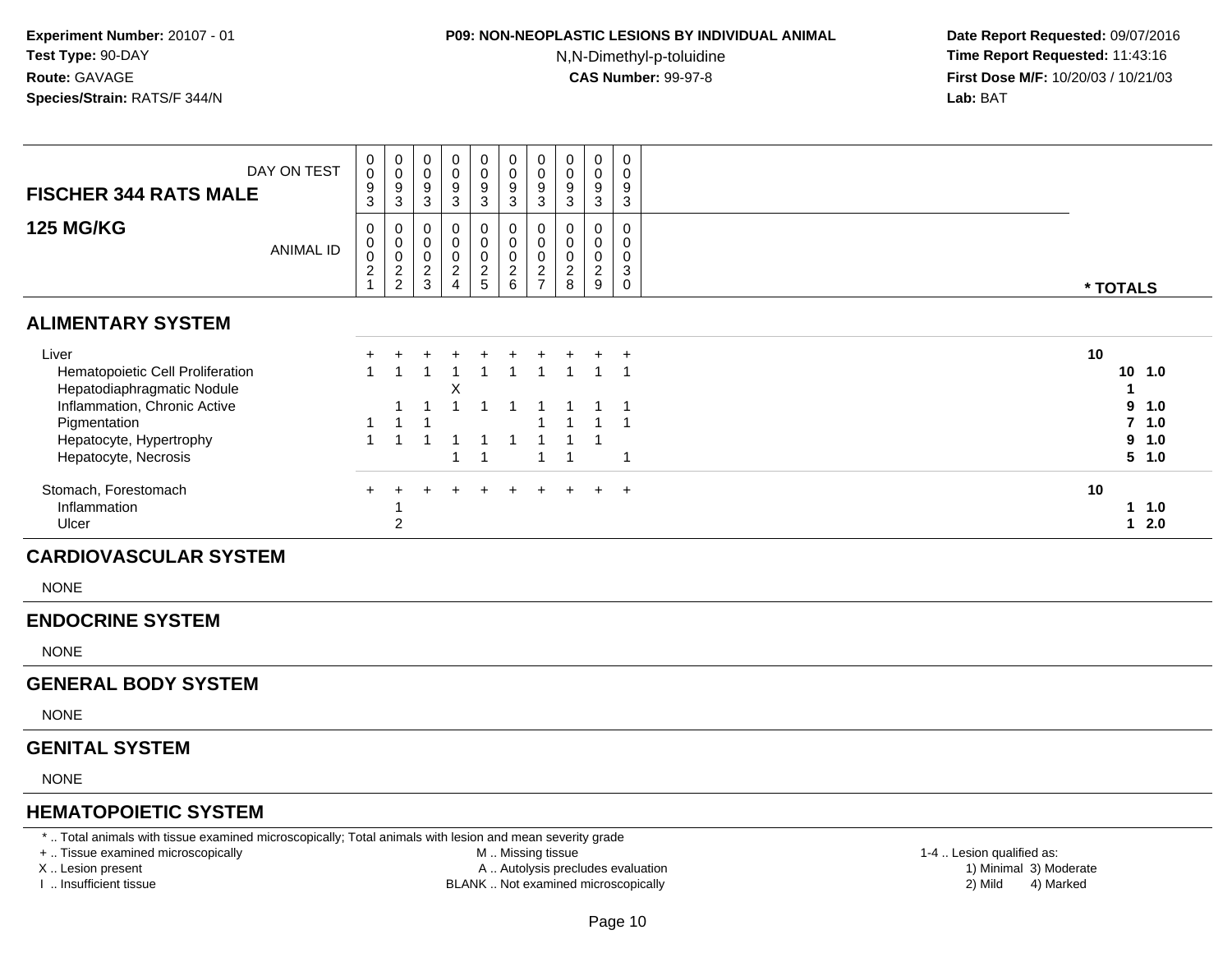### **P09: NON-NEOPLASTIC LESIONS BY INDIVIDUAL ANIMAL**

N,N-Dimethyl-p-toluidine

| DAY ON TEST<br><b>FISCHER 344 RATS MALE</b><br><b>125 MG/KG</b><br><b>ANIMAL ID</b>                                                                                                           | $\pmb{0}$<br>$\mathbf 0$<br>9<br>3<br>0<br>0<br>$\pmb{0}$          | 0<br>$\mathbf 0$<br>$\frac{9}{3}$<br>0<br>$\mathbf 0$<br>$\boldsymbol{0}$ | 0<br>$\mathbf 0$<br>$\frac{9}{3}$<br>0<br>$\mathbf 0$<br>0                           | $\pmb{0}$<br>0<br>$\frac{9}{3}$<br>$\mathbf 0$<br>$\mathbf 0$<br>$\mathbf 0$ | $_{\rm 0}^{\rm 0}$<br>$\frac{9}{3}$<br>$\pmb{0}$<br>$\mathbf 0$<br>$\pmb{0}$ | $\pmb{0}$<br>$\overline{0}$<br>$\frac{9}{3}$<br>$\pmb{0}$<br>$\mathbf 0$<br>$\pmb{0}$         | $\pmb{0}$<br>$\mathbf 0$<br>$\frac{9}{3}$<br>$\mathbf 0$<br>$\Omega$<br>$\mathbf 0$ | 0<br>$\pmb{0}$<br>9<br>3<br>0<br>$\Omega$<br>0 | $_{\rm 0}^{\rm 0}$<br>$\frac{9}{3}$<br>$\mathsf{O}\xspace$<br>$\mathbf 0$<br>$\pmb{0}$ | 0<br>$\Omega$<br>9<br>3<br>0<br>$\Omega$<br>$\mathbf 0$                                |                                                                             |                                                                |
|-----------------------------------------------------------------------------------------------------------------------------------------------------------------------------------------------|--------------------------------------------------------------------|---------------------------------------------------------------------------|--------------------------------------------------------------------------------------|------------------------------------------------------------------------------|------------------------------------------------------------------------------|-----------------------------------------------------------------------------------------------|-------------------------------------------------------------------------------------|------------------------------------------------|----------------------------------------------------------------------------------------|----------------------------------------------------------------------------------------|-----------------------------------------------------------------------------|----------------------------------------------------------------|
|                                                                                                                                                                                               | $\frac{2}{1}$                                                      | $\frac{2}{2}$                                                             | $\frac{2}{3}$                                                                        | $\frac{2}{4}$                                                                | $\frac{2}{5}$                                                                | $\begin{array}{c} 2 \\ 6 \end{array}$                                                         | $\frac{2}{7}$                                                                       | $_{\rm 8}^2$                                   | $\frac{2}{9}$                                                                          | 3<br>$\mathbf 0$                                                                       |                                                                             | * TOTALS                                                       |
| <b>Bone Marrow</b><br>Hyperplasia                                                                                                                                                             | 3                                                                  | 3                                                                         | +<br>$\overline{2}$                                                                  | +<br>3                                                                       | 3                                                                            | 3                                                                                             | 3                                                                                   | 3                                              | 3                                                                                      | $\ddot{}$<br>3                                                                         |                                                                             | 10<br>10 2.9                                                   |
| Lymph Node, Mesenteric                                                                                                                                                                        |                                                                    |                                                                           |                                                                                      |                                                                              |                                                                              |                                                                                               |                                                                                     |                                                |                                                                                        | $\ddot{}$                                                                              |                                                                             | 10                                                             |
| Spleen<br>Congestion<br>Hematopoietic Cell Proliferation<br>Pigmentation<br>Capsule, Fibrosis<br>Mesothelium, Hypertrophy                                                                     | $\overline{2}$<br>$\overline{2}$<br>$\mathbf{1}$<br>$\overline{2}$ | 2<br>$\overline{c}$<br>$\overline{2}$<br>3<br>$\overline{2}$              | $\overline{2}$<br>$\overline{c}$<br>$\overline{2}$<br>$\overline{2}$<br>$\mathbf{1}$ | 2<br>$\overline{a}$<br>$\overline{2}$<br>1<br>1                              | $\overline{c}$<br>$\overline{c}$<br>$\overline{2}$<br>$\mathbf{1}$           | $\overline{c}$<br>$\overline{c}$<br>3<br>$\overline{1}$<br>$\overline{2}$                     | 2<br>$\overline{c}$<br>3<br>-1<br>-1                                                | $\overline{2}$<br>$\overline{2}$<br>1          | 2<br>2<br>2<br>1<br>$\overline{1}$                                                     | $\ddot{}$<br>$\overline{2}$<br>2<br>$\overline{2}$<br>$\overline{2}$<br>$\overline{2}$ |                                                                             | 10<br>$10 \t1.8$<br>102.0<br>$10$ 2.2<br>$10 \t1.4$<br>$8$ 1.5 |
| Thymus                                                                                                                                                                                        | $+$                                                                |                                                                           |                                                                                      |                                                                              |                                                                              | ÷.                                                                                            |                                                                                     |                                                |                                                                                        | $+$                                                                                    |                                                                             | 10                                                             |
| <b>INTEGUMENTARY SYSTEM</b>                                                                                                                                                                   |                                                                    |                                                                           |                                                                                      |                                                                              |                                                                              |                                                                                               |                                                                                     |                                                |                                                                                        |                                                                                        |                                                                             |                                                                |
| <b>NONE</b>                                                                                                                                                                                   |                                                                    |                                                                           |                                                                                      |                                                                              |                                                                              |                                                                                               |                                                                                     |                                                |                                                                                        |                                                                                        |                                                                             |                                                                |
| <b>MUSCULOSKELETAL SYSTEM</b>                                                                                                                                                                 |                                                                    |                                                                           |                                                                                      |                                                                              |                                                                              |                                                                                               |                                                                                     |                                                |                                                                                        |                                                                                        |                                                                             |                                                                |
| <b>NONE</b>                                                                                                                                                                                   |                                                                    |                                                                           |                                                                                      |                                                                              |                                                                              |                                                                                               |                                                                                     |                                                |                                                                                        |                                                                                        |                                                                             |                                                                |
| <b>NERVOUS SYSTEM</b>                                                                                                                                                                         |                                                                    |                                                                           |                                                                                      |                                                                              |                                                                              |                                                                                               |                                                                                     |                                                |                                                                                        |                                                                                        |                                                                             |                                                                |
| <b>NONE</b>                                                                                                                                                                                   |                                                                    |                                                                           |                                                                                      |                                                                              |                                                                              |                                                                                               |                                                                                     |                                                |                                                                                        |                                                                                        |                                                                             |                                                                |
| <b>RESPIRATORY SYSTEM</b>                                                                                                                                                                     |                                                                    |                                                                           |                                                                                      |                                                                              |                                                                              |                                                                                               |                                                                                     |                                                |                                                                                        |                                                                                        |                                                                             |                                                                |
| Lung<br>Inflammation, Chronic Active<br>Alveolus, Metaplasia, Squamous, Focal                                                                                                                 | $\mathbf{1}$                                                       | $\mathbf{1}$                                                              | $\ddot{}$<br>$\overline{1}$                                                          |                                                                              | $\ddot{}$<br>$\mathbf{1}$<br>$\overline{2}$                                  | $\ddot{}$<br>$\mathbf{1}$                                                                     | $\ddot{}$<br>$\mathbf{1}$                                                           | +                                              | $1 \quad 1 \quad 1$                                                                    | $\overline{+}$                                                                         |                                                                             | 10<br>9<br>1.0<br>$12.0$                                       |
| *  Total animals with tissue examined microscopically; Total animals with lesion and mean severity grade<br>+  Tissue examined microscopically<br>X  Lesion present<br>I. Insufficient tissue |                                                                    |                                                                           |                                                                                      |                                                                              |                                                                              | M  Missing tissue<br>A  Autolysis precludes evaluation<br>BLANK  Not examined microscopically |                                                                                     |                                                |                                                                                        |                                                                                        | 1-4  Lesion qualified as:<br>1) Minimal 3) Moderate<br>2) Mild<br>4) Marked |                                                                |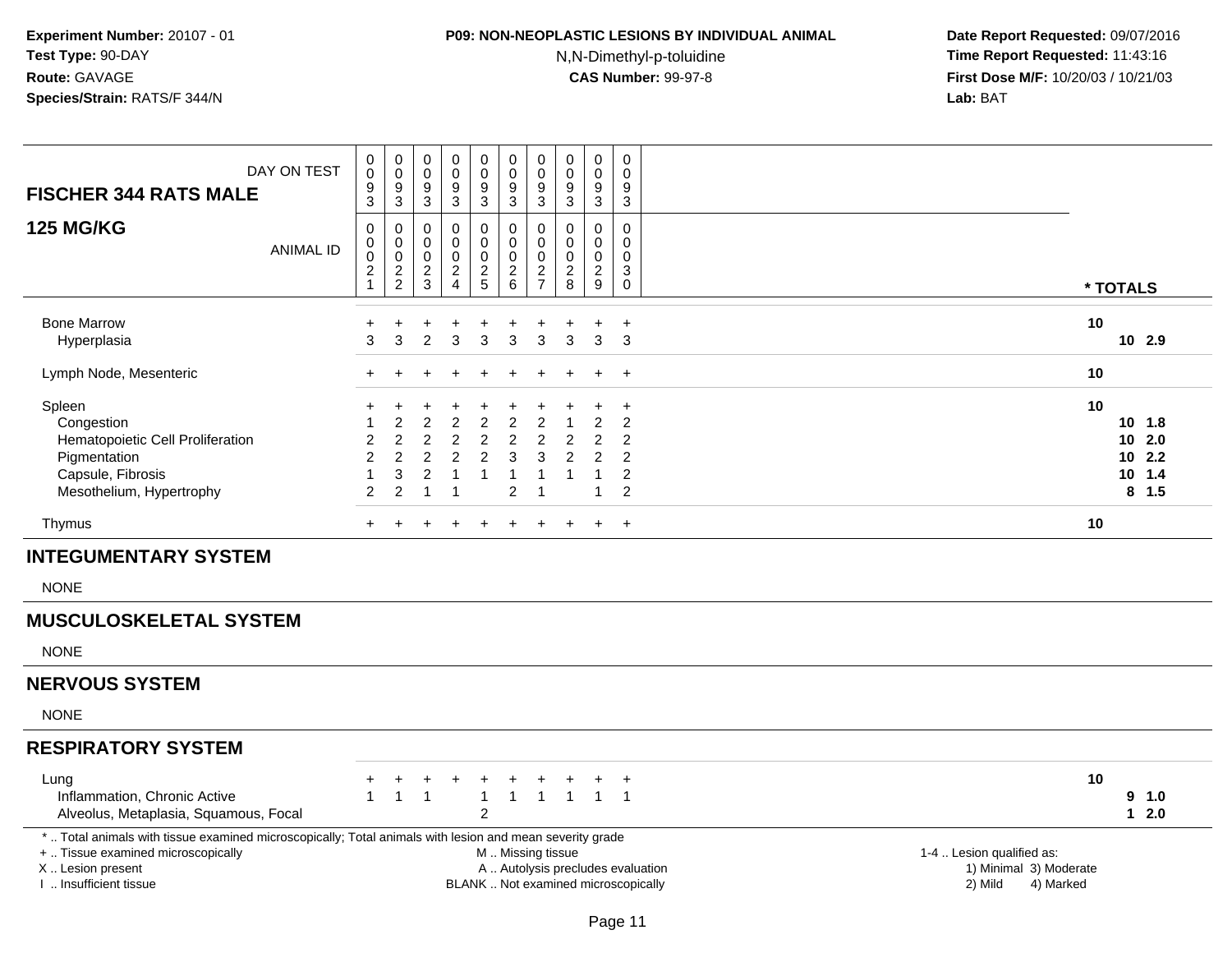### **P09: NON-NEOPLASTIC LESIONS BY INDIVIDUAL ANIMAL**

N,N-Dimethyl-p-toluidine

 **Date Report Requested:** 09/07/2016 **Time Report Requested:** 11:43:16 **First Dose M/F:** 10/20/03 / 10/21/03<br>**Lab:** BAT **Lab:** BAT

| DAY ON TEST<br><b>FISCHER 344 RATS MALE</b>                                                                                                              | 0<br>0<br>9<br>3                        | 0<br>$\mathbf 0$<br>9<br>3                           | 0<br>$\mathbf 0$<br>9<br>3        | 0<br>0<br>9<br>3                                  | 0<br>0<br>9<br>3                      | 0<br>$\pmb{0}$<br>$\boldsymbol{9}$<br>$\mathbf{3}$ | 0<br>$\mathbf 0$<br>9<br>3                               | $\mathbf 0$<br>9<br>3                | 0<br>$\pmb{0}$<br>9<br>3                     | 0<br>0<br>9<br>3 |          |                                              |
|----------------------------------------------------------------------------------------------------------------------------------------------------------|-----------------------------------------|------------------------------------------------------|-----------------------------------|---------------------------------------------------|---------------------------------------|----------------------------------------------------|----------------------------------------------------------|--------------------------------------|----------------------------------------------|------------------|----------|----------------------------------------------|
| <b>125 MG/KG</b><br><b>ANIMAL ID</b>                                                                                                                     | 0<br>0<br>$\mathbf 0$<br>$\overline{c}$ | 0<br>$\pmb{0}$<br>$\mathbf 0$<br>2<br>$\overline{2}$ | $\mathbf 0$<br>0<br>$\frac{2}{3}$ | 0<br>0<br>0<br>$\boldsymbol{2}$<br>$\overline{4}$ | 0.<br>$\mathbf 0$<br>0<br>$rac{2}{5}$ | 0<br>$\pmb{0}$<br>$\frac{0}{2}$                    | 0<br>0<br>$\pmb{0}$<br>$\boldsymbol{2}$<br>$\rightarrow$ | $\mathbf 0$<br>$\boldsymbol{2}$<br>8 | 0<br>$\mathbf 0$<br>0<br>$\overline{c}$<br>9 | 0<br>0<br>3<br>0 | * TOTALS |                                              |
| Nose<br>Glands, Hyperplasia<br>Olfactory Epithelium, Degeneration<br>Respiratory Epithelium, Hyperplasia<br>Respiratory Epithelium, Metaplasia, Squamous | 3                                       | 3                                                    |                                   | $\mathcal{P}$<br>3                                | 2<br>3                                | 3                                                  | 2<br>3                                                   | $\mathcal{P}$                        | 3<br>$\mathcal{P}$<br>3                      | $\pm$<br>2       | 10       | $10 \t1.8$<br>10 2.5<br>7, 1.4<br>$10^{2.5}$ |
| Trachea<br>Inflammation, Chronic Active                                                                                                                  |                                         |                                                      |                                   |                                                   |                                       | ÷                                                  |                                                          |                                      | $+$                                          | $\pm$            | 10       | 2, 1.0                                       |

#### **SPECIAL SENSES SYSTEM**

NONE

#### **URINARY SYSTEM**

| Kidney                   |  | + + + + + + + + +   |           |  |  |  |
|--------------------------|--|---------------------|-----------|--|--|--|
| Mineralization           |  | 1 3 1 1 1 1 1 1 2 1 |           |  |  |  |
| Nephropathy              |  | 1 1 1 1 1 1 1 1 1 1 |           |  |  |  |
| Pigmentation             |  | 1 1 1 1 1 1 1 1 1 1 |           |  |  |  |
| Papilla, Necrosis        |  |                     | 1 1 1 1 1 |  |  |  |
| Renal Tubule, Dilatation |  |                     |           |  |  |  |

\* .. Total animals with tissue examined microscopically; Total animals with lesion and mean severity grade

+ .. Tissue examined microscopically

X .. Lesion present

I .. Insufficient tissue

 M .. Missing tissueA .. Autolysis precludes evaluation

BLANK .. Not examined microscopically 2) Mild 4) Marked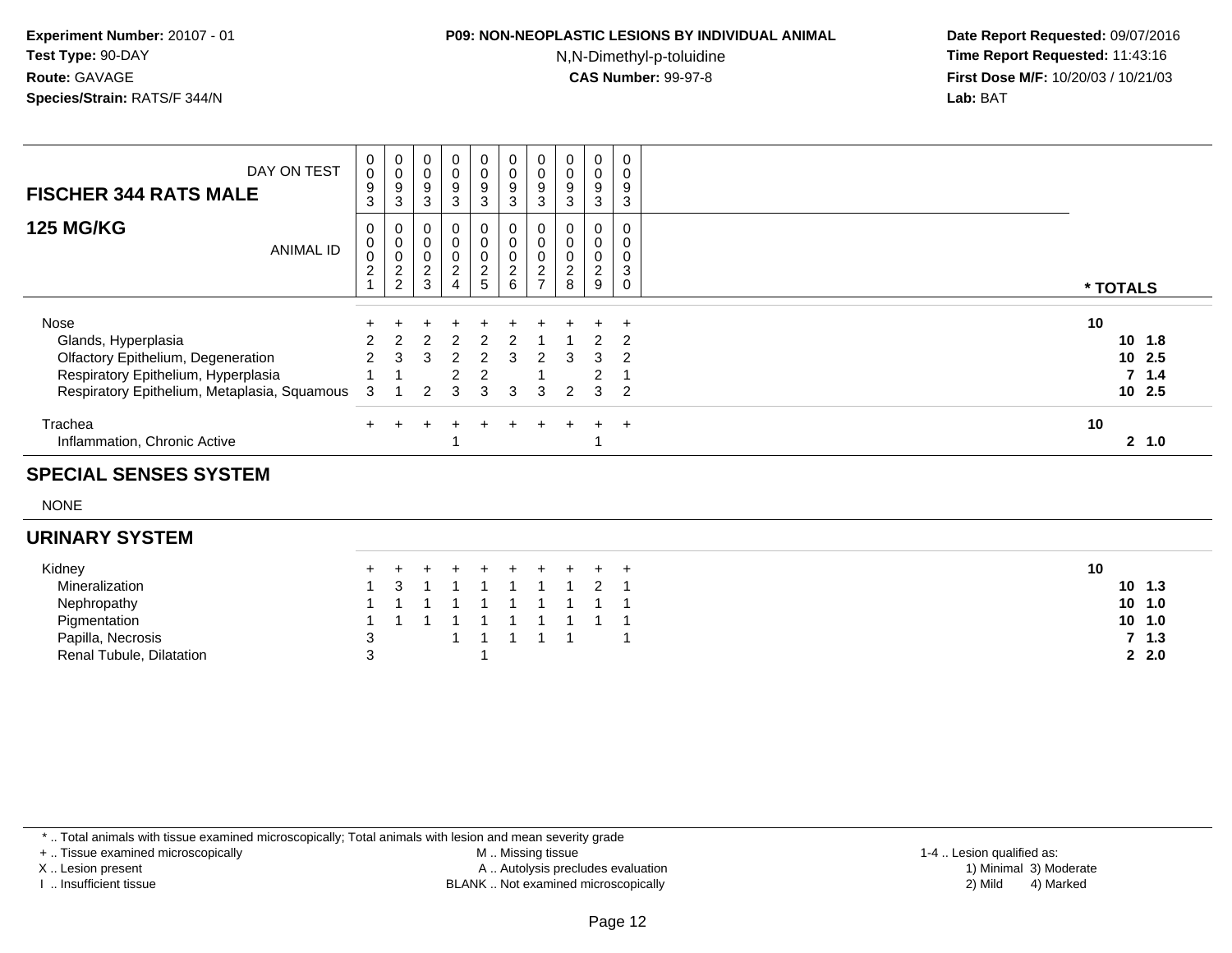# **P09: NON-NEOPLASTIC LESIONS BY INDIVIDUAL ANIMAL**

N,N-Dimethyl-p-toluidine

 **Date Report Requested:** 09/07/2016 **Time Report Requested:** 11:43:16 **First Dose M/F:** 10/20/03 / 10/21/03<br>**Lab:** BAT **Lab:** BAT

| DAY ON TEST<br><b>FISCHER 344 RATS MALE</b>                             | $_0^0$<br>9<br>3                       | $_{\rm 0}^{\rm 0}$<br>9<br>3       | $\begin{smallmatrix} 0\\0 \end{smallmatrix}$<br>$\boldsymbol{9}$<br>$\mathbf{3}$ | $_{0}^{0}$<br>9<br>3           | $\begin{matrix} 0 \\ 0 \end{matrix}$<br>9<br>3 | 0<br>$\mathsf 0$<br>9<br>3 | 0<br>$\mathbf 0$<br>$\boldsymbol{9}$<br>3                  | $\begin{smallmatrix} 0\\0 \end{smallmatrix}$<br>$\boldsymbol{9}$<br>3  | $\begin{smallmatrix} 0\\0 \end{smallmatrix}$<br>$\boldsymbol{9}$<br>$\sqrt{3}$ | $\mathbf 0$<br>$\mathbf 0$<br>$\boldsymbol{9}$<br>$\mathbf{3}$ |          |                      |
|-------------------------------------------------------------------------|----------------------------------------|------------------------------------|----------------------------------------------------------------------------------|--------------------------------|------------------------------------------------|----------------------------|------------------------------------------------------------|------------------------------------------------------------------------|--------------------------------------------------------------------------------|----------------------------------------------------------------|----------|----------------------|
| <b>250 MG/KG</b><br>ANIMAL ID                                           | 0<br>$_{\rm 0}^{\rm 0}$<br>$\mathbf 3$ | 0<br>0<br>0<br>3<br>$\overline{c}$ | 0<br>$\pmb{0}$<br>$\pmb{0}$<br>$\sqrt{3}$<br>3                                   | 0<br>0<br>0<br>$\sqrt{3}$<br>Δ | $\pmb{0}$<br>0<br>3<br>5                       | $\mathsf 0$<br>0<br>3<br>6 | 0<br>0<br>0<br>$\ensuremath{\mathsf{3}}$<br>$\overline{ }$ | 0<br>$\boldsymbol{0}$<br>$\mathbf 0$<br>$\ensuremath{\mathsf{3}}$<br>8 | 0<br>$\pmb{0}$<br>$\pmb{0}$<br>$\sqrt{3}$<br>9                                 | $\mathbf 0$<br>$\mathbf 0$<br>4<br>$\Omega$                    | * TOTALS |                      |
| <b>ALIMENTARY SYSTEM</b>                                                |                                        |                                    |                                                                                  |                                |                                                |                            |                                                            |                                                                        |                                                                                |                                                                |          |                      |
| Liver<br>Hematopoietic Cell Proliferation<br>Hepatodiaphragmatic Nodule | $+$                                    |                                    |                                                                                  | X                              |                                                |                            |                                                            |                                                                        |                                                                                | $\overline{ }$                                                 | 10<br>8  | 1.0                  |
| Inflammation, Chronic Active<br>Pigmentation<br>Bile Duct, Hyperplasia  |                                        |                                    |                                                                                  |                                |                                                |                            |                                                            |                                                                        |                                                                                |                                                                | 6<br>9   | 1.0<br>1.0<br>3, 1.0 |
| Hepatocyte, Hypertrophy<br>Hepatocyte, Necrosis                         | 2                                      |                                    |                                                                                  |                                |                                                |                            |                                                            |                                                                        |                                                                                | $\overline{2}$                                                 |          | $10$ $1.2$<br>3, 1.0 |
| Stomach, Forestomach<br>Hyperplasia, Squamous                           |                                        |                                    |                                                                                  |                                |                                                |                            |                                                            |                                                                        |                                                                                | $+$                                                            | 10       | 2 1.0                |

**NONE** 

#### **ENDOCRINE SYSTEM**

NONE

#### **GENERAL BODY SYSTEM**

NONE

### **GENITAL SYSTEM**

NONE

#### **HEMATOPOIETIC SYSTEM**

\* .. Total animals with tissue examined microscopically; Total animals with lesion and mean severity grade

+ .. Tissue examined microscopically

X .. Lesion present

I .. Insufficient tissue

M .. Missing tissue

- A .. Autolysis precludes evaluation
- BLANK .. Not examined microscopically 2) Mild 4) Marked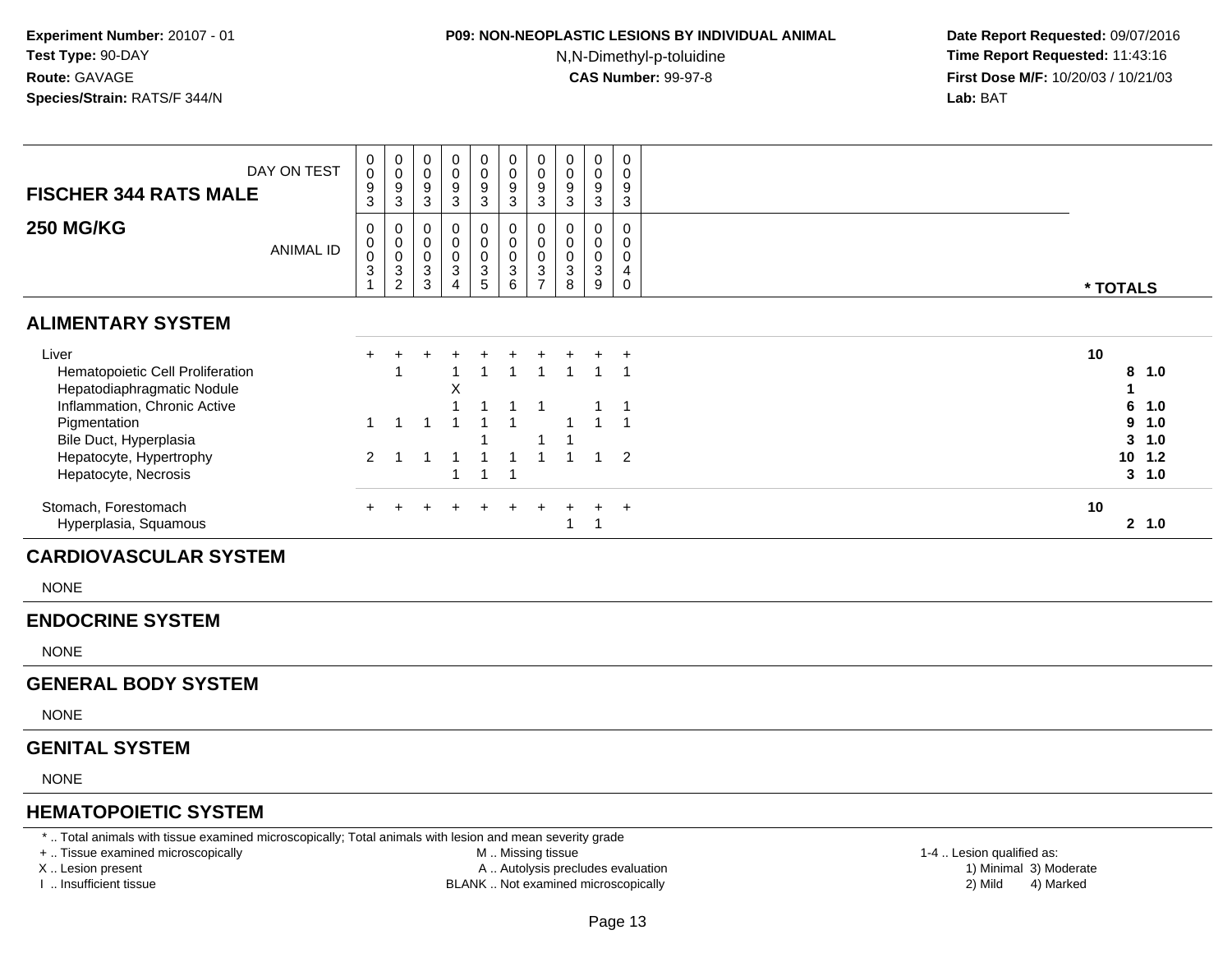### **P09: NON-NEOPLASTIC LESIONS BY INDIVIDUAL ANIMAL**

N,N-Dimethyl-p-toluidine

| DAY ON TEST<br><b>FISCHER 344 RATS MALE</b>                                                                                                                                                   | 0<br>$\bar{0}$<br>9<br>3                                                                                 | $\begin{smallmatrix}0\0\0\9\end{smallmatrix}$<br>$\mathbf{3}$                                  | $\pmb{0}$<br>$\overline{0}$<br>$\boldsymbol{9}$<br>$\mathbf{3}$          | $\pmb{0}$<br>$\ddot{\mathbf{0}}$<br>$\boldsymbol{9}$<br>$\mathbf{3}$                    | $\pmb{0}$<br>$\overline{0}$<br>$\boldsymbol{9}$<br>$\mathbf{3}$                                                    | 0<br>$\ddot{\mathbf{0}}$<br>$\overline{9}$<br>$\mathbf{3}$                                                 | $\begin{smallmatrix}0\0\0\end{smallmatrix}$<br>$\overline{9}$<br>$\mathbf{3}$ | $\mathbf 0$<br>$\ddot{\mathbf{0}}$<br>$\boldsymbol{9}$<br>3                | $\pmb{0}$<br>$\pmb{0}$<br>$\boldsymbol{9}$<br>$\mathbf{3}$   | $\pmb{0}$<br>$\pmb{0}$<br>$\boldsymbol{9}$<br>3                                             |                                   |                                      |                                     |                                                    |
|-----------------------------------------------------------------------------------------------------------------------------------------------------------------------------------------------|----------------------------------------------------------------------------------------------------------|------------------------------------------------------------------------------------------------|--------------------------------------------------------------------------|-----------------------------------------------------------------------------------------|--------------------------------------------------------------------------------------------------------------------|------------------------------------------------------------------------------------------------------------|-------------------------------------------------------------------------------|----------------------------------------------------------------------------|--------------------------------------------------------------|---------------------------------------------------------------------------------------------|-----------------------------------|--------------------------------------|-------------------------------------|----------------------------------------------------|
| <b>250 MG/KG</b><br><b>ANIMAL ID</b>                                                                                                                                                          | $\mathbf 0$<br>$\mathbf 0$<br>$\bar{0}$<br>$\sqrt{3}$                                                    | $\pmb{0}$<br>$\overline{0}$<br>0<br>$\frac{3}{2}$                                              | $\mathbf 0$<br>$\mathsf 0$<br>$\mathbf 0$<br>$\ensuremath{\mathsf{3}}$   | $\mathbf 0$<br>$\mathsf{O}\xspace$<br>0<br>$\sqrt{3}$<br>$\overline{4}$                 | $\mathbf 0$<br>$\mathbf 0$<br>$\mathbf 0$<br>$\sqrt{3}$<br>$5\phantom{1}$                                          | $\mathbf 0$<br>$\mathbf 0$<br>$\pmb{0}$<br>3                                                               | 0<br>$\mathbf 0$<br>$\ddot{\mathbf{0}}$<br>$\frac{3}{7}$                      | $\Omega$<br>$\mathbf 0$<br>$\mathbf 0$<br>3                                | 0<br>$\mathsf{O}\xspace$<br>0<br>$\ensuremath{\mathsf{3}}$   | $\mathbf 0$<br>$\mathsf 0$<br>$\mathbf 0$<br>$\overline{4}$                                 |                                   |                                      |                                     |                                                    |
|                                                                                                                                                                                               | $\mathbf{1}$                                                                                             |                                                                                                | $\mathbf{3}$                                                             |                                                                                         |                                                                                                                    | $\,6$                                                                                                      |                                                                               | 8                                                                          | $9\,$                                                        | $\mathbf 0$                                                                                 |                                   |                                      | * TOTALS                            |                                                    |
| <b>Bone Marrow</b><br>Hyperplasia                                                                                                                                                             | $\ddot{}$<br>3                                                                                           | +<br>3                                                                                         | $\overline{\phantom{a}}$<br>3                                            | 3                                                                                       | 3                                                                                                                  | ÷<br>3                                                                                                     | 3                                                                             | $\ddot{}$<br>3                                                             | +<br>3                                                       | $\overline{+}$<br>3                                                                         |                                   |                                      | 10                                  | 10, 3.0                                            |
| Lymph Node, Mesenteric                                                                                                                                                                        | ÷                                                                                                        |                                                                                                |                                                                          |                                                                                         |                                                                                                                    |                                                                                                            |                                                                               |                                                                            | $\pm$                                                        | $+$                                                                                         |                                   |                                      | 10                                  |                                                    |
| Spleen<br>Congestion<br>Hematopoietic Cell Proliferation<br>Pigmentation<br>Capsule, Fibrosis<br>Lymphoid Follicle, Atrophy<br>Mesothelium, Hypertrophy                                       | $\ddot{}$<br>$\overline{2}$<br>$\overline{2}$<br>$\overline{2}$<br>3<br>$\overline{c}$<br>$\overline{2}$ | +<br>3<br>$\overline{2}$<br>$\overline{2}$<br>$\mathbf{3}$<br>$\overline{c}$<br>$\overline{2}$ | $\overline{c}$<br>2<br>$\sqrt{2}$<br>$\mathbf{3}$<br>$\overline{c}$<br>2 | 3<br>$\overline{1}$<br>$\sqrt{2}$<br>$\mathbf{3}$<br>$\boldsymbol{2}$<br>$\overline{c}$ | $\ddot{}$<br>$\overline{2}$<br>$\overline{c}$<br>$\boldsymbol{2}$<br>$\overline{2}$<br>$\mathbf{1}$<br>$\mathbf 1$ | $\ddot{}$<br>$\overline{c}$<br>$\boldsymbol{2}$<br>$\overline{c}$<br>$\overline{c}$<br>1<br>$\overline{1}$ | 3<br>$\overline{2}$<br>$\overline{2}$<br>3                                    | $\overline{2}$<br>$\overline{2}$<br>$\overline{c}$<br>$\overline{2}$<br>-1 | $\ddot{}$<br>3<br>$\overline{2}$<br>$\overline{2}$<br>3<br>1 | $\ddot{}$<br>$\overline{2}$<br>2<br>$\overline{2}$<br>3<br>$\overline{1}$<br>$\overline{2}$ |                                   |                                      | 10<br>10<br>10<br>8                 | 10, 2.4<br>1.9<br>2.0<br>10 2.7<br>1.5<br>$10$ 1.5 |
| Thymus                                                                                                                                                                                        | $\ddot{}$                                                                                                | $\ddot{}$                                                                                      | $\ddot{}$                                                                | $\div$                                                                                  | $\ddot{}$                                                                                                          | $\ddot{}$                                                                                                  | $\overline{+}$                                                                | $+$                                                                        | $+$                                                          | $+$                                                                                         |                                   |                                      | 10                                  |                                                    |
| <b>INTEGUMENTARY SYSTEM</b>                                                                                                                                                                   |                                                                                                          |                                                                                                |                                                                          |                                                                                         |                                                                                                                    |                                                                                                            |                                                                               |                                                                            |                                                              |                                                                                             |                                   |                                      |                                     |                                                    |
| <b>NONE</b>                                                                                                                                                                                   |                                                                                                          |                                                                                                |                                                                          |                                                                                         |                                                                                                                    |                                                                                                            |                                                                               |                                                                            |                                                              |                                                                                             |                                   |                                      |                                     |                                                    |
| <b>MUSCULOSKELETAL SYSTEM</b>                                                                                                                                                                 |                                                                                                          |                                                                                                |                                                                          |                                                                                         |                                                                                                                    |                                                                                                            |                                                                               |                                                                            |                                                              |                                                                                             |                                   |                                      |                                     |                                                    |
| <b>NONE</b>                                                                                                                                                                                   |                                                                                                          |                                                                                                |                                                                          |                                                                                         |                                                                                                                    |                                                                                                            |                                                                               |                                                                            |                                                              |                                                                                             |                                   |                                      |                                     |                                                    |
| <b>NERVOUS SYSTEM</b>                                                                                                                                                                         |                                                                                                          |                                                                                                |                                                                          |                                                                                         |                                                                                                                    |                                                                                                            |                                                                               |                                                                            |                                                              |                                                                                             |                                   |                                      |                                     |                                                    |
| <b>NONE</b>                                                                                                                                                                                   |                                                                                                          |                                                                                                |                                                                          |                                                                                         |                                                                                                                    |                                                                                                            |                                                                               |                                                                            |                                                              |                                                                                             |                                   |                                      |                                     |                                                    |
| <b>RESPIRATORY SYSTEM</b>                                                                                                                                                                     |                                                                                                          |                                                                                                |                                                                          |                                                                                         |                                                                                                                    |                                                                                                            |                                                                               |                                                                            |                                                              |                                                                                             |                                   |                                      |                                     |                                                    |
| Lung<br>Inflammation, Chronic Active                                                                                                                                                          | +<br>$\mathbf{1}$                                                                                        | +<br>$\overline{1}$                                                                            | $\ddot{}$<br>$\overline{1}$                                              | +<br>-1                                                                                 | -1                                                                                                                 | ÷<br>1                                                                                                     | 3                                                                             | ÷<br>$\overline{1}$                                                        | $\mathbf{1}$                                                 | $\overline{1}$<br>$\overline{1}$                                                            |                                   |                                      | 10                                  | $10$ 1.2                                           |
| *  Total animals with tissue examined microscopically; Total animals with lesion and mean severity grade<br>+  Tissue examined microscopically<br>X  Lesion present<br>I  Insufficient tissue |                                                                                                          |                                                                                                |                                                                          |                                                                                         |                                                                                                                    | M  Missing tissue<br>BLANK  Not examined microscopically                                                   |                                                                               |                                                                            |                                                              | Page 14                                                                                     | A  Autolysis precludes evaluation | 1-4  Lesion qualified as:<br>2) Mild | 1) Minimal 3) Moderate<br>4) Marked |                                                    |
|                                                                                                                                                                                               |                                                                                                          |                                                                                                |                                                                          |                                                                                         |                                                                                                                    |                                                                                                            |                                                                               |                                                                            |                                                              |                                                                                             |                                   |                                      |                                     |                                                    |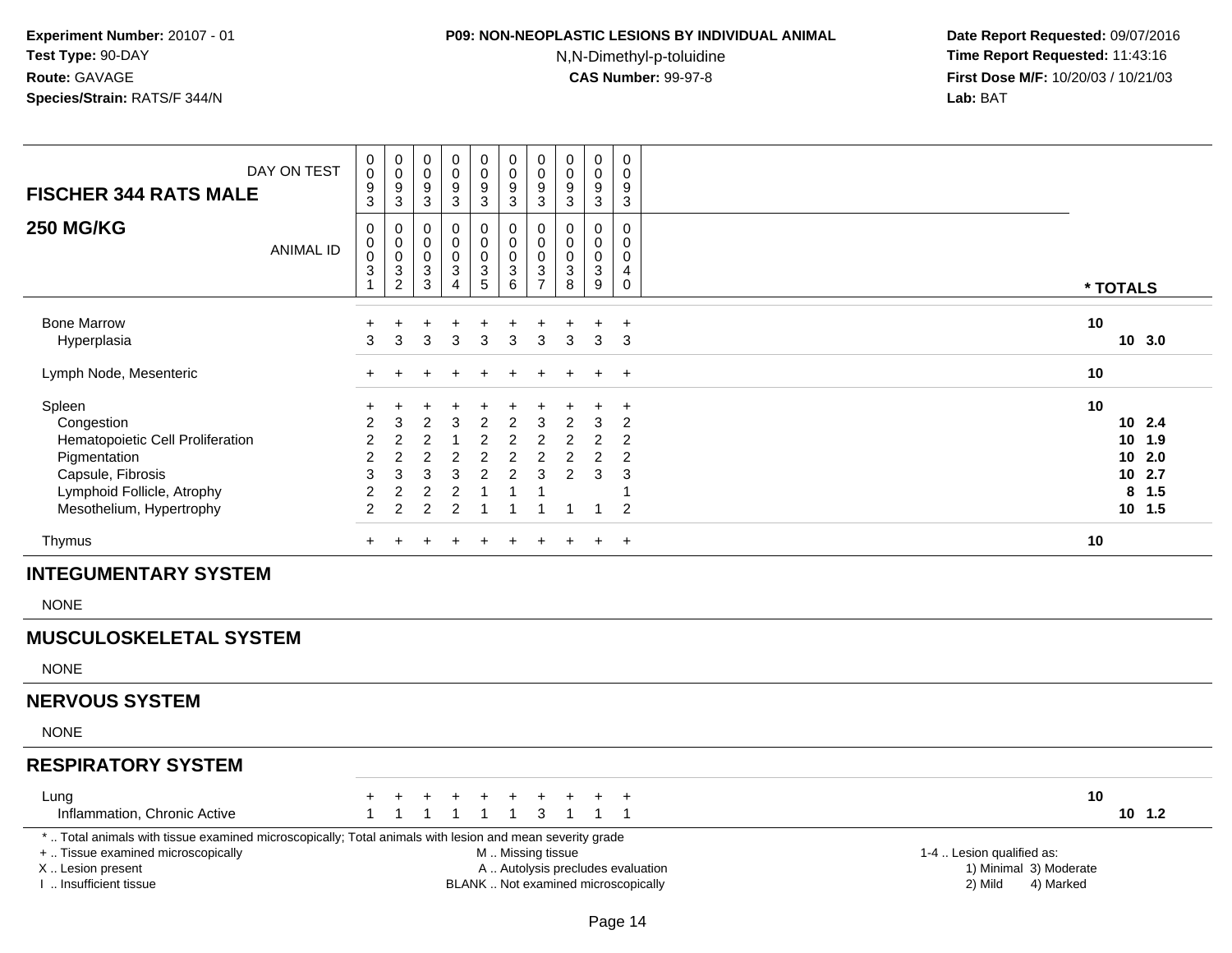### **P09: NON-NEOPLASTIC LESIONS BY INDIVIDUAL ANIMAL**

N,N-Dimethyl-p-toluidine

 **Date Report Requested:** 09/07/2016 **Time Report Requested:** 11:43:16 **First Dose M/F:** 10/20/03 / 10/21/03<br>**Lab:** BAT **Lab:** BAT

| DAY ON TEST<br><b>FISCHER 344 RATS MALE</b>                                                                                                                                                  | 0<br>$\mathbf 0$<br>9<br>3                  | $\pmb{0}$<br>$\pmb{0}$<br>9<br>3                                   | $\boldsymbol{0}$<br>$\mathbf 0$<br>$\boldsymbol{9}$<br>3 | $\mathbf 0$<br>$\pmb{0}$<br>$\boldsymbol{9}$<br>3 | 0<br>0<br>9<br>3             | $\pmb{0}$<br>$\pmb{0}$<br>$\boldsymbol{9}$<br>3 | $\pmb{0}$<br>$\pmb{0}$<br>9<br>3             | 0<br>$\mathbf 0$<br>$\boldsymbol{9}$<br>3 | $\mathbf 0$<br>$\pmb{0}$<br>9<br>3                    | 0<br>0<br>9<br>3     |                                                             |
|----------------------------------------------------------------------------------------------------------------------------------------------------------------------------------------------|---------------------------------------------|--------------------------------------------------------------------|----------------------------------------------------------|---------------------------------------------------|------------------------------|-------------------------------------------------|----------------------------------------------|-------------------------------------------|-------------------------------------------------------|----------------------|-------------------------------------------------------------|
| <b>250 MG/KG</b><br><b>ANIMAL ID</b>                                                                                                                                                         | 0<br>$\,0\,$<br>$\mathbf 0$<br>$\mathbf{3}$ | 0<br>$\pmb{0}$<br>0<br>$\ensuremath{\mathsf{3}}$<br>$\overline{2}$ | $\mathbf 0$<br>$\mathbf 0$<br>3<br>3                     | 0<br>0<br>0<br>$\frac{3}{4}$                      | 0<br>0<br>0<br>$\frac{3}{5}$ | 0<br>$\pmb{0}$<br>$\pmb{0}$<br>$\frac{3}{6}$    | 0<br>0<br>0<br>$\mathbf 3$<br>$\overline{ }$ | $\mathbf 0$<br>3<br>8                     | 0<br>$\pmb{0}$<br>0<br>$\ensuremath{\mathsf{3}}$<br>9 | 0<br>0<br>4<br>0     | * TOTALS                                                    |
| Nose<br>Glands, Hyperplasia<br>Olfactory Epithelium, Degeneration<br>Olfactory Epithelium, Metaplasia<br>Respiratory Epithelium, Hyperplasia<br>Respiratory Epithelium, Metaplasia, Squamous | 3                                           | 3                                                                  |                                                          | З<br>3<br>З                                       | з<br>з                       | з                                               | າ<br>3                                       |                                           | 3<br>$\mathcal{P}$<br>3                               | $\pm$<br>3<br>3<br>2 | 10<br>102.1<br>10, 3.0<br>9<br>1.9<br>10<br>1.5<br>$10$ 2.8 |
| Trachea<br>Inflammation, Chronic Active                                                                                                                                                      |                                             |                                                                    |                                                          |                                                   |                              |                                                 |                                              |                                           |                                                       | $\overline{+}$       | 10<br>3<br>1.0                                              |

### **SPECIAL SENSES SYSTEM**

NONE

### **URINARY SYSTEM**

| Kidney                   |   | + + + + + + + + + + |  |  |  | 10         |
|--------------------------|---|---------------------|--|--|--|------------|
| Mineralization           |   | 1 3 1 3 2 2 2 2 1 1 |  |  |  | $10$ $1.8$ |
| Nephropathy              |   |                     |  |  |  | $10 \t1.1$ |
| Pigmentation             |   | 2 2 1 2 1 2 1 2 2 1 |  |  |  | $10 \t1.6$ |
| Papilla, Necrosis        |   | 2 2 2 2 1 2 1       |  |  |  | 7 1.7      |
| Renal Tubule, Dilatation | ◠ |                     |  |  |  |            |

\* .. Total animals with tissue examined microscopically; Total animals with lesion and mean severity grade

+ .. Tissue examined microscopically

X .. Lesion present

I .. Insufficient tissue

 M .. Missing tissueA .. Autolysis precludes evaluation

BLANK .. Not examined microscopically 2) Mild 4) Marked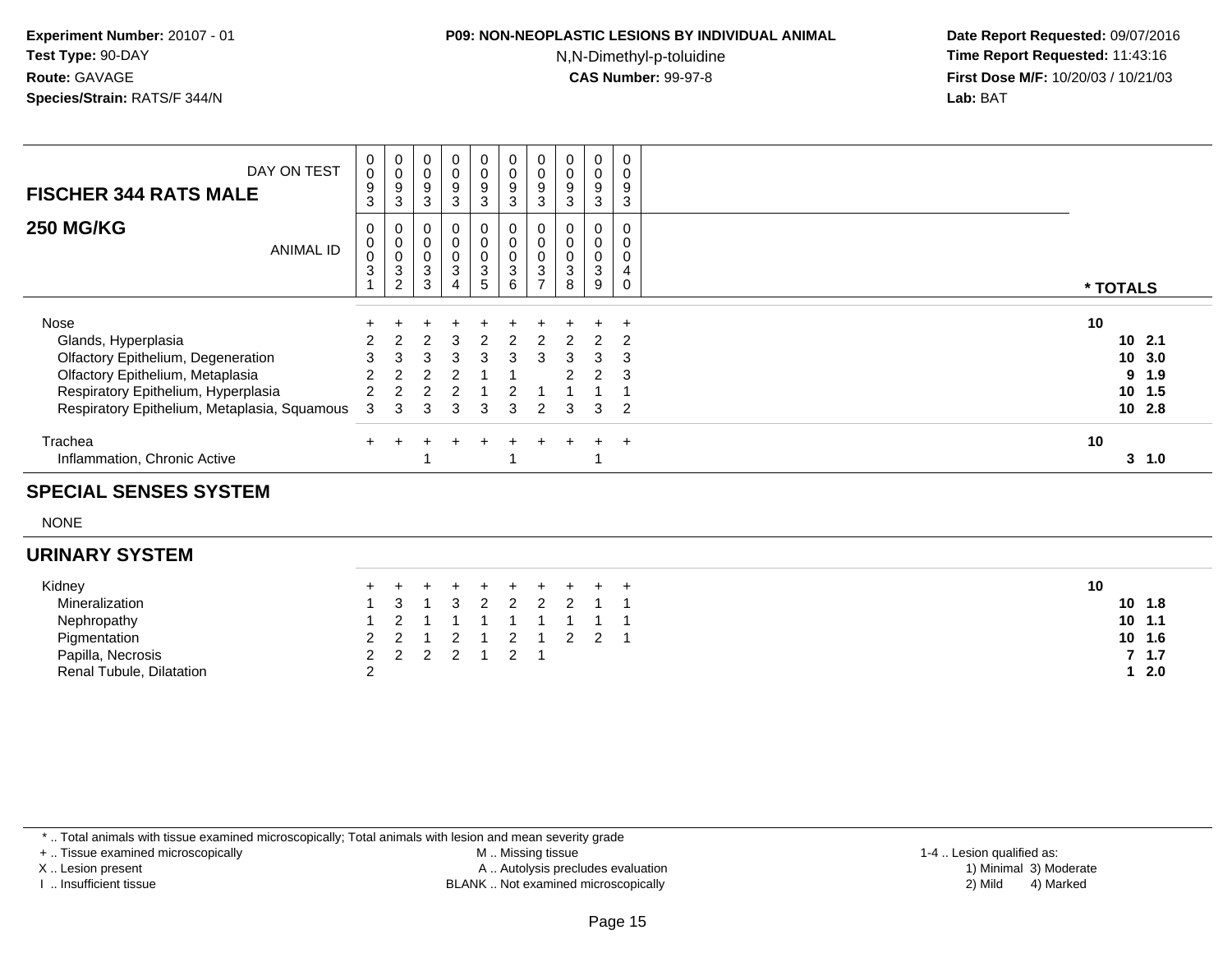### **P09: NON-NEOPLASTIC LESIONS BY INDIVIDUAL ANIMAL**

N,N-Dimethyl-p-toluidine

 **Date Report Requested:** 09/07/2016 **Time Report Requested:** 11:43:16 **First Dose M/F:** 10/20/03 / 10/21/03<br>**Lab:** BAT **Lab:** BAT

| <b>FISCHER 344 RATS MALE</b>                                                                             | DAY ON TEST      | $_{\rm 0}^{\rm 0}$<br>$\frac{9}{3}$          | $\begin{smallmatrix}0\\0\\9\end{smallmatrix}$<br>$\overline{3}$                     | $\mathsf{O}\xspace$<br>$\mathsf{O}\xspace$<br>9<br>3             | $\pmb{0}$<br>$\overline{0}$<br>$9\,$<br>$\mathbf{3}$                                             | $\pmb{0}$<br>$\overline{0}$<br>$\overline{9}$<br>$\overline{3}$ | $\begin{smallmatrix} 0\\0 \end{smallmatrix}$<br>$\overline{9}$<br>$\overline{3}$ | $\mathbf 0$<br>$\overline{0}$<br>$\mathbf 0$<br>3                | $\mathbf 0$<br>$\mathbf 0$<br>9<br>3                          | $_{\rm 0}^{\rm 0}$<br>$\overline{9}$<br>$\mathbf{3}$             | 0<br>$\mathbf 0$<br>9<br>3                                   |                    |     |
|----------------------------------------------------------------------------------------------------------|------------------|----------------------------------------------|-------------------------------------------------------------------------------------|------------------------------------------------------------------|--------------------------------------------------------------------------------------------------|-----------------------------------------------------------------|----------------------------------------------------------------------------------|------------------------------------------------------------------|---------------------------------------------------------------|------------------------------------------------------------------|--------------------------------------------------------------|--------------------|-----|
| <b>500 MG/KG</b>                                                                                         | <b>ANIMAL ID</b> | $\mathbf 0$<br>$\pmb{0}$<br>$\mathsf 0$<br>4 | $\pmb{0}$<br>$\mathbf 0$<br>$\pmb{0}$<br>$\overline{\mathcal{A}}$<br>$\overline{c}$ | $\mathbf 0$<br>$\mathbf 0$<br>$\mathbf 0$<br>$\overline{4}$<br>3 | $\mathbf 0$<br>$\mathbf 0$<br>$\mathbf 0$<br>$\overline{\mathbf{4}}$<br>$\boldsymbol{\varDelta}$ | 0<br>$\mathsf{O}\xspace$<br>$\pmb{0}$<br>$\frac{4}{5}$          | $_{\rm 0}^{\rm 0}$<br>$\pmb{0}$<br>$\overline{4}$<br>6                           | $\mathbf 0$<br>$\mathbf 0$<br>$\mathbf 0$<br>4<br>$\overline{7}$ | $\Omega$<br>$\mathbf 0$<br>$\mathbf 0$<br>$\overline{4}$<br>8 | $\mathbf 0$<br>$\mathbf 0$<br>$\mathbf 0$<br>$\overline{4}$<br>9 | 0<br>$\mathbf 0$<br>$\mathbf 0$<br>$\sqrt{5}$<br>$\mathbf 0$ | * TOTALS           |     |
| <b>ALIMENTARY SYSTEM</b>                                                                                 |                  |                                              |                                                                                     |                                                                  |                                                                                                  |                                                                 |                                                                                  |                                                                  |                                                               |                                                                  |                                                              |                    |     |
| Esophagus                                                                                                |                  |                                              |                                                                                     |                                                                  |                                                                                                  |                                                                 |                                                                                  |                                                                  |                                                               |                                                                  | $\ddot{}$                                                    | 10                 |     |
| Intestine Large, Cecum                                                                                   |                  |                                              |                                                                                     |                                                                  |                                                                                                  |                                                                 |                                                                                  |                                                                  |                                                               |                                                                  | $\ddot{}$                                                    | 10                 |     |
| Intestine Large, Colon                                                                                   |                  |                                              |                                                                                     |                                                                  |                                                                                                  |                                                                 |                                                                                  |                                                                  |                                                               |                                                                  | $\ddot{}$                                                    | 10                 |     |
| Intestine Large, Rectum                                                                                  |                  |                                              |                                                                                     |                                                                  |                                                                                                  |                                                                 |                                                                                  |                                                                  |                                                               |                                                                  | $+$                                                          | 10                 |     |
| Intestine Small, Duodenum                                                                                |                  |                                              |                                                                                     |                                                                  |                                                                                                  |                                                                 |                                                                                  |                                                                  |                                                               |                                                                  | $+$                                                          | 10                 |     |
| Intestine Small, Ileum                                                                                   |                  |                                              |                                                                                     |                                                                  |                                                                                                  |                                                                 |                                                                                  |                                                                  |                                                               |                                                                  | $+$                                                          | 10                 |     |
| Intestine Small, Jejunum                                                                                 |                  |                                              |                                                                                     |                                                                  |                                                                                                  |                                                                 |                                                                                  |                                                                  |                                                               |                                                                  | $\ddot{}$                                                    | 10                 |     |
| Liver<br><b>Basophilic Focus</b>                                                                         |                  |                                              |                                                                                     |                                                                  |                                                                                                  | Χ                                                               |                                                                                  |                                                                  | Х                                                             |                                                                  | $\ddot{}$                                                    | 10<br>$\mathbf{2}$ |     |
| Hematopoietic Cell Proliferation<br>Hepatodiaphragmatic Nodule                                           |                  |                                              |                                                                                     | $\overline{1}$<br>3                                              | $\overline{\mathbf{1}}$                                                                          | $\mathbf{1}$                                                    | $\overline{1}$                                                                   |                                                                  | $\mathbf{1}$                                                  |                                                                  | $\mathbf{1}$                                                 | $7$ 1.0<br>1       | 3.0 |
| Inflammation, Chronic Active                                                                             |                  |                                              | 1                                                                                   | $\overline{c}$                                                   | $\overline{ }$                                                                                   |                                                                 |                                                                                  | -1                                                               |                                                               | 1                                                                | $\overline{1}$                                               | 7.1.1              |     |
| Pigmentation                                                                                             |                  | $\overline{1}$                               | $\overline{1}$                                                                      | $\overline{1}$                                                   | $\overline{1}$                                                                                   | $\mathbf{1}$                                                    | $\overline{1}$                                                                   |                                                                  |                                                               | $\overline{1}$                                                   | $\overline{1}$                                               | 9                  | 1.0 |
| Bile Duct, Hyperplasia                                                                                   |                  |                                              |                                                                                     |                                                                  |                                                                                                  |                                                                 |                                                                                  |                                                                  |                                                               |                                                                  |                                                              | 1                  | 1.0 |
| Centrilobular, Fatty Change                                                                              |                  |                                              |                                                                                     |                                                                  |                                                                                                  |                                                                 |                                                                                  |                                                                  |                                                               |                                                                  |                                                              |                    | 1.0 |
| Centrilobular, Hepatocyte, Necrosis                                                                      |                  |                                              |                                                                                     |                                                                  |                                                                                                  |                                                                 |                                                                                  | 3                                                                |                                                               |                                                                  |                                                              | 1                  | 3.0 |
| Hepatocyte, Hypertrophy<br>Hepatocyte, Necrosis                                                          |                  | $\overline{2}$                               | $\mathbf{2}$                                                                        | $\overline{c}$<br>1                                              | $\boldsymbol{2}$                                                                                 | $\overline{2}$                                                  | $\overline{2}$<br>$\overline{1}$                                                 | $\sqrt{2}$                                                       |                                                               | $\overline{2}$<br>$\overline{1}$                                 | $\overline{1}$<br>$\mathbf{1}$                               | 10<br>5 1.0        | 1.8 |
| Pancreas                                                                                                 |                  |                                              |                                                                                     |                                                                  |                                                                                                  |                                                                 |                                                                                  |                                                                  |                                                               |                                                                  | $\ddot{}$                                                    | 10                 |     |
| Infiltration Cellular, Lymphocyte                                                                        |                  | $\overline{2}$                               | 3                                                                                   |                                                                  | $\overline{2}$                                                                                   | $\overline{2}$                                                  | $\overline{1}$                                                                   |                                                                  |                                                               | 2                                                                |                                                              | 62.0               |     |
| *  Total animals with tissue examined microscopically; Total animals with lesion and mean severity grade |                  |                                              |                                                                                     |                                                                  |                                                                                                  |                                                                 |                                                                                  |                                                                  |                                                               |                                                                  |                                                              |                    |     |

+ .. Tissue examined microscopically

X .. Lesion present

I .. Insufficient tissue

M .. Missing tissue

BLANK .. Not examined microscopically

 1-4 .. Lesion qualified as: A .. Autolysis precludes evaluation 19 and 10 minimal 3) Moderate 1 and 20 minimal 3) Moderate 19 minimal 3) Moderat<br>19 and 19 and 19 and 19 and 19 and 19 and 19 and 19 and 19 and 19 and 19 and 19 and 19 and 19 and 19 and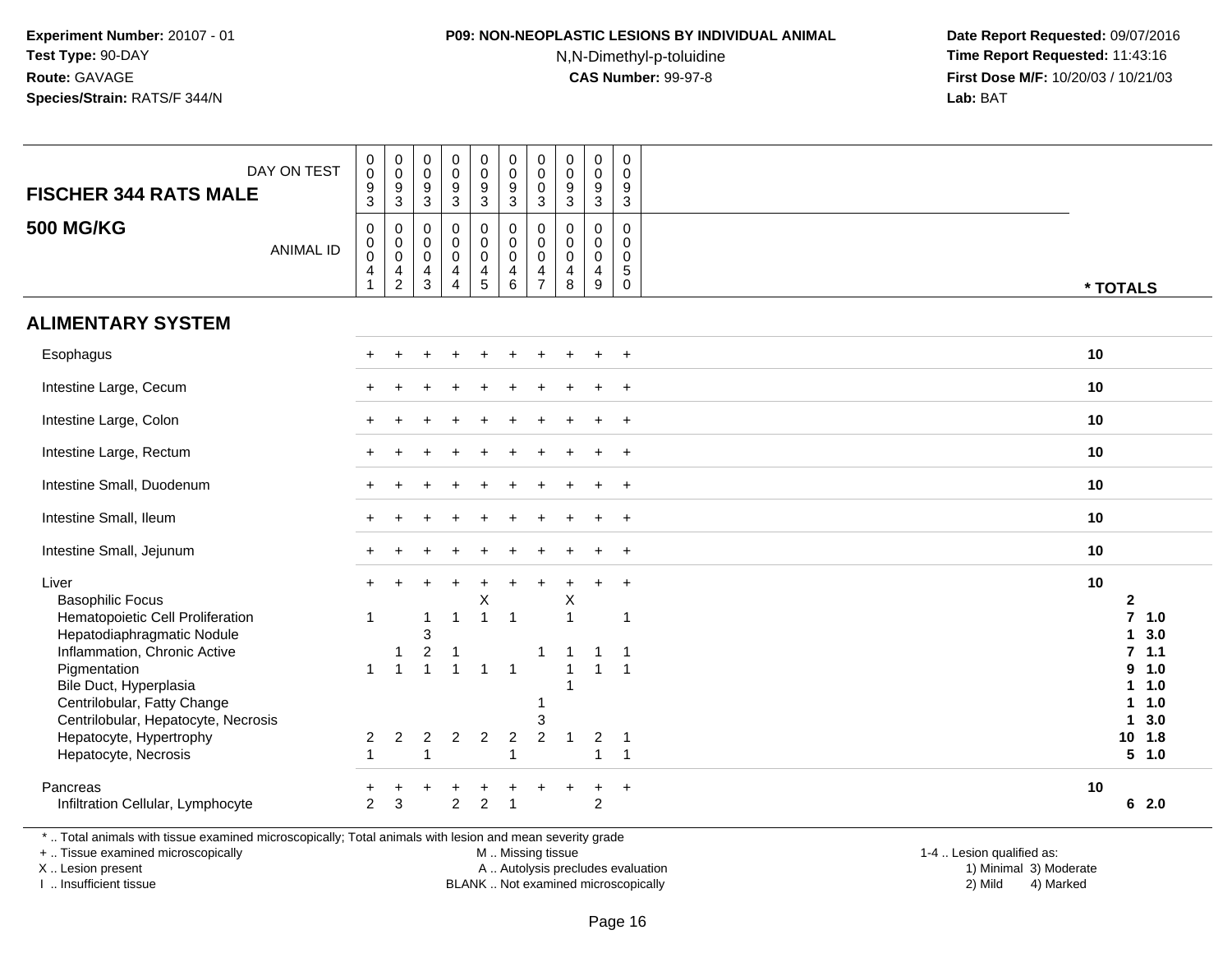# **P09: NON-NEOPLASTIC LESIONS BY INDIVIDUAL ANIMAL**

N,N-Dimethyl-p-toluidine

 **Date Report Requested:** 09/07/2016 **Time Report Requested:** 11:43:16 **First Dose M/F:** 10/20/03 / 10/21/03<br>**Lab:** BAT **Lab:** BAT

| <b>FISCHER 344 RATS MALE</b>                                                                                                                                                                  | DAY ON TEST      | $\pmb{0}$<br>$\ddot{\mathbf{0}}$<br>$\boldsymbol{9}$<br>$\mathbf{3}$ | $\pmb{0}$<br>$\pmb{0}$<br>$\boldsymbol{9}$<br>3 | $\pmb{0}$<br>$\mathbf 0$<br>$\boldsymbol{9}$<br>3 | $\pmb{0}$<br>$\pmb{0}$<br>$\boldsymbol{9}$<br>$\mathbf{3}$ | $\pmb{0}$<br>$\mathbf 0$<br>9<br>3        | $\pmb{0}$<br>$\pmb{0}$<br>$\boldsymbol{9}$<br>3                      | $\pmb{0}$<br>$\mathbf 0$<br>$\mathbf 0$<br>3                                  | $\pmb{0}$<br>$\mathbf 0$<br>$\boldsymbol{9}$<br>$\mathbf{3}$ | $\pmb{0}$<br>$\mathbf 0$<br>$\boldsymbol{9}$<br>3        | $\pmb{0}$<br>$\mathbf 0$<br>$\boldsymbol{9}$<br>$\mathbf{3}$                  |                                                                                                                                                         |  |
|-----------------------------------------------------------------------------------------------------------------------------------------------------------------------------------------------|------------------|----------------------------------------------------------------------|-------------------------------------------------|---------------------------------------------------|------------------------------------------------------------|-------------------------------------------|----------------------------------------------------------------------|-------------------------------------------------------------------------------|--------------------------------------------------------------|----------------------------------------------------------|-------------------------------------------------------------------------------|---------------------------------------------------------------------------------------------------------------------------------------------------------|--|
| <b>500 MG/KG</b>                                                                                                                                                                              | <b>ANIMAL ID</b> | 0<br>$\mathbf 0$<br>$\mathsf 0$<br>4<br>$\mathbf{1}$                 | 0<br>0<br>0<br>4<br>$\sqrt{2}$                  | 0<br>$\mathbf 0$<br>$\Omega$<br>4<br>3            | 0<br>0<br>$\mathsf 0$<br>4<br>$\overline{4}$               | $\mathbf 0$<br>0<br>$\mathbf 0$<br>4<br>5 | $\mathbf 0$<br>$\mathbf 0$<br>$\pmb{0}$<br>$\overline{4}$<br>$\,6\,$ | $\mathbf 0$<br>$\mathbf 0$<br>$\mathbf 0$<br>$\overline{4}$<br>$\overline{7}$ | 0<br>0<br>$\mathbf 0$<br>$\overline{4}$<br>8                 | 0<br>$\mathbf 0$<br>$\mathbf 0$<br>4<br>$\boldsymbol{9}$ | $\mathbf 0$<br>$\mathbf 0$<br>$\pmb{0}$<br>$\mathbf 5$<br>$\mathsf{O}\xspace$ | * TOTALS                                                                                                                                                |  |
| Salivary Glands<br>Fibrosis                                                                                                                                                                   |                  | $\ddot{}$<br>$\overline{c}$                                          | ÷                                               |                                                   |                                                            |                                           |                                                                      |                                                                               |                                                              |                                                          | $\div$                                                                        | 10<br>$12.0$                                                                                                                                            |  |
| Stomach, Forestomach<br>Hyperplasia, Squamous<br>Inflammation<br>Mineralization<br>Ulcer                                                                                                      |                  | ÷                                                                    |                                                 |                                                   | $\mathbf{1}$                                               | $\overline{1}$                            |                                                                      | $\mathbf{1}$<br>$\overline{1}$<br>3                                           | 3<br>$\overline{2}$                                          | -1<br>$\overline{2}$                                     | $\div$                                                                        | 10<br>2.2.0<br>5<br>1.4<br>1<br>1.0<br>13.0                                                                                                             |  |
| Stomach, Glandular<br>Inflammation                                                                                                                                                            |                  |                                                                      |                                                 |                                                   | 1                                                          |                                           |                                                                      |                                                                               |                                                              |                                                          | $\ddot{}$                                                                     | 10<br>11.0                                                                                                                                              |  |
| <b>CARDIOVASCULAR SYSTEM</b>                                                                                                                                                                  |                  |                                                                      |                                                 |                                                   |                                                            |                                           |                                                                      |                                                                               |                                                              |                                                          |                                                                               |                                                                                                                                                         |  |
| <b>Blood Vessel</b>                                                                                                                                                                           |                  |                                                                      |                                                 |                                                   |                                                            |                                           |                                                                      |                                                                               |                                                              |                                                          |                                                                               | 10                                                                                                                                                      |  |
| Heart<br>Cardiomyopathy                                                                                                                                                                       |                  | $\overline{1}$                                                       | $\overline{1}$                                  |                                                   | $\overline{1}$                                             |                                           |                                                                      |                                                                               |                                                              | $\ddot{}$<br>$\mathbf{1}$                                | $\ddot{}$<br>$\overline{1}$                                                   | 10<br>6 1.0                                                                                                                                             |  |
| <b>ENDOCRINE SYSTEM</b>                                                                                                                                                                       |                  |                                                                      |                                                 |                                                   |                                                            |                                           |                                                                      |                                                                               |                                                              |                                                          |                                                                               |                                                                                                                                                         |  |
| <b>Adrenal Cortex</b><br>Mineralization<br>Vacuolization Cytoplasmic                                                                                                                          |                  | $\ddot{}$                                                            | $\ddot{}$<br>2                                  | -1                                                |                                                            |                                           | $\ddot{}$                                                            |                                                                               |                                                              | $\ddot{}$                                                | $\overline{+}$                                                                | 10<br>$12.0$<br>1 1.0                                                                                                                                   |  |
| Adrenal Medulla                                                                                                                                                                               |                  |                                                                      |                                                 |                                                   |                                                            |                                           |                                                                      |                                                                               |                                                              |                                                          | $\ddot{}$                                                                     | 10                                                                                                                                                      |  |
| Islets, Pancreatic                                                                                                                                                                            |                  |                                                                      |                                                 |                                                   |                                                            |                                           |                                                                      |                                                                               |                                                              | $\div$                                                   | $\overline{+}$                                                                | 10                                                                                                                                                      |  |
| Parathyroid Gland                                                                                                                                                                             |                  |                                                                      |                                                 |                                                   |                                                            |                                           |                                                                      |                                                                               |                                                              | $\div$                                                   | M                                                                             | 8                                                                                                                                                       |  |
| *  Total animals with tissue examined microscopically; Total animals with lesion and mean severity grade<br>+  Tissue examined microscopically<br>X  Lesion present<br>I  Insufficient tissue |                  |                                                                      |                                                 |                                                   |                                                            |                                           | M  Missing tissue                                                    |                                                                               |                                                              |                                                          |                                                                               | 1-4  Lesion qualified as:<br>A  Autolysis precludes evaluation<br>1) Minimal 3) Moderate<br>BLANK  Not examined microscopically<br>2) Mild<br>4) Marked |  |

I .. Insufficient tissue

Page 17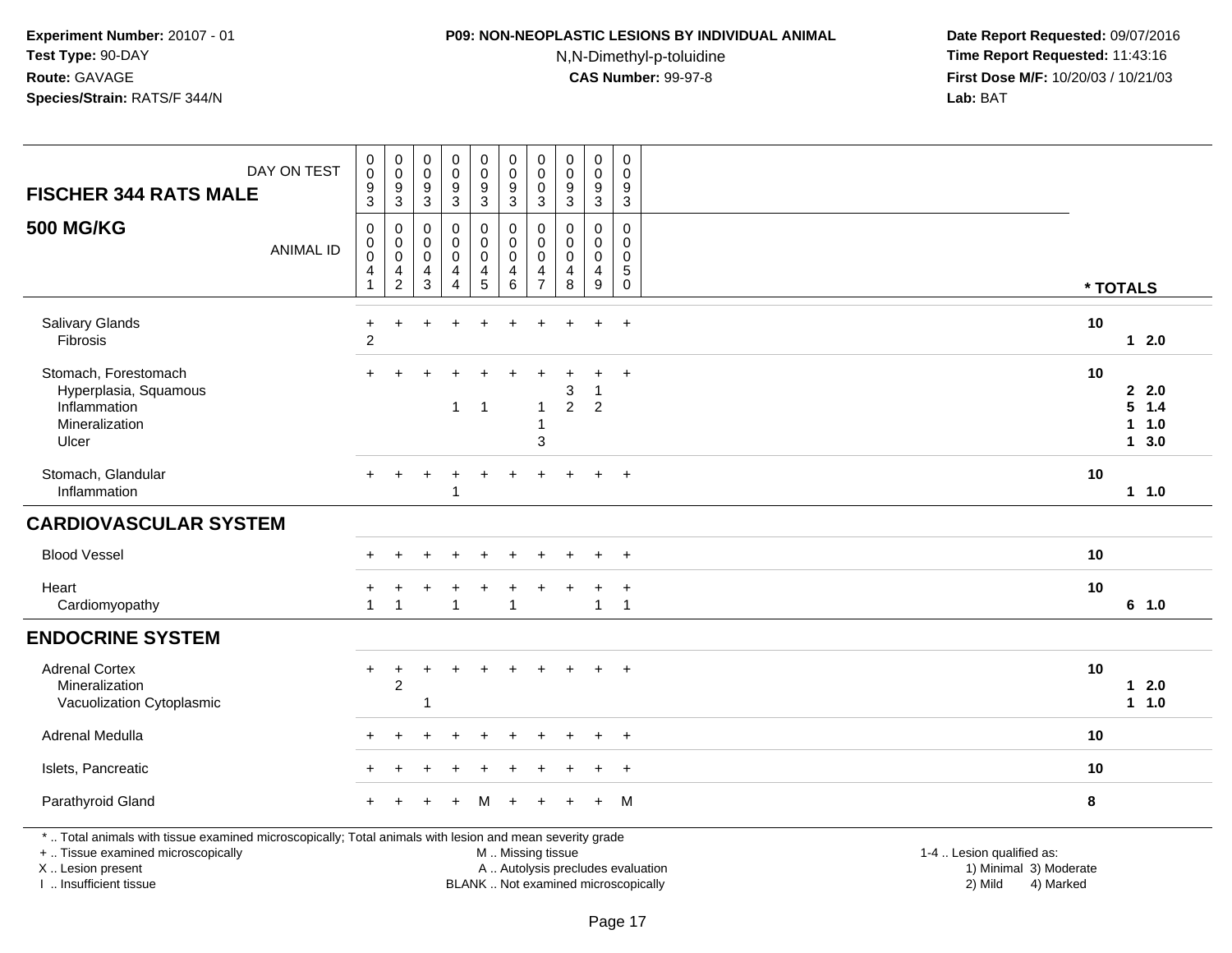### **P09: NON-NEOPLASTIC LESIONS BY INDIVIDUAL ANIMAL**

N,N-Dimethyl-p-toluidine

 **Date Report Requested:** 09/07/2016 **Time Report Requested:** 11:43:16 **First Dose M/F:** 10/20/03 / 10/21/03<br>**Lab:** BAT **Lab:** BAT

| DAY ON TEST<br><b>FISCHER 344 RATS MALE</b>                                                                                                                         | $\pmb{0}$<br>$\pmb{0}$<br>9                                       | $_{\rm 0}^{\rm 0}$<br>$\boldsymbol{9}$                        | $\,0\,$<br>$\mathbf 0$<br>9                         | $\,0\,$<br>$\mathbf 0$<br>9                | $\pmb{0}$<br>$\mathsf{O}\xspace$<br>9 | $\begin{smallmatrix}0\0\0\9\end{smallmatrix}$                             | $\pmb{0}$<br>$\mathbf 0$<br>0                                  | $\pmb{0}$<br>$\mathbf 0$<br>9             | $\pmb{0}$<br>$\mathbf 0$<br>9                                    | $\mathbf 0$<br>$\Omega$<br>9              |                                                                                          |                 |
|---------------------------------------------------------------------------------------------------------------------------------------------------------------------|-------------------------------------------------------------------|---------------------------------------------------------------|-----------------------------------------------------|--------------------------------------------|---------------------------------------|---------------------------------------------------------------------------|----------------------------------------------------------------|-------------------------------------------|------------------------------------------------------------------|-------------------------------------------|------------------------------------------------------------------------------------------|-----------------|
|                                                                                                                                                                     | $\overline{3}$                                                    | $\overline{3}$                                                | $\sqrt{3}$                                          | $\mathbf{3}$                               | 3                                     | $\overline{3}$                                                            | $\mathbf{3}$                                                   | $\mathfrak{Z}$                            | $\mathbf{3}$                                                     | 3                                         |                                                                                          |                 |
| <b>500 MG/KG</b><br><b>ANIMAL ID</b>                                                                                                                                | 0<br>$\mathbf 0$<br>$\pmb{0}$<br>$\overline{4}$<br>$\overline{1}$ | $\mathbf 0$<br>$\overline{0}$<br>$\overline{4}$<br>$\sqrt{2}$ | 0<br>$\mathbf 0$<br>$\mathbf 0$<br>4<br>$\mathsf 3$ | 0<br>$\pmb{0}$<br>0<br>4<br>$\overline{4}$ | 0<br>0<br>0<br>4<br>5                 | $\boldsymbol{0}$<br>$\pmb{0}$<br>$\mathbf 0$<br>$\overline{4}$<br>$\,6\,$ | $\mathbf 0$<br>$\pmb{0}$<br>$\mathbf 0$<br>4<br>$\overline{7}$ | 0<br>$\mathbf 0$<br>$\mathbf 0$<br>4<br>8 | $\mathbf 0$<br>$\mathbf 0$<br>$\mathbf 0$<br>$\overline{4}$<br>9 | 0<br>0<br>$\mathbf 0$<br>5<br>$\mathsf 0$ |                                                                                          | * TOTALS        |
|                                                                                                                                                                     |                                                                   |                                                               |                                                     |                                            |                                       |                                                                           |                                                                |                                           |                                                                  |                                           |                                                                                          |                 |
| <b>Pituitary Gland</b>                                                                                                                                              |                                                                   |                                                               |                                                     |                                            |                                       |                                                                           |                                                                |                                           |                                                                  | $\ddot{}$                                 | 10                                                                                       |                 |
| <b>Thyroid Gland</b>                                                                                                                                                |                                                                   |                                                               |                                                     |                                            |                                       |                                                                           |                                                                |                                           |                                                                  | $\ddot{}$                                 | 10                                                                                       |                 |
| <b>GENERAL BODY SYSTEM</b>                                                                                                                                          |                                                                   |                                                               |                                                     |                                            |                                       |                                                                           |                                                                |                                           |                                                                  |                                           |                                                                                          |                 |
| <b>NONE</b>                                                                                                                                                         |                                                                   |                                                               |                                                     |                                            |                                       |                                                                           |                                                                |                                           |                                                                  |                                           |                                                                                          |                 |
| <b>GENITAL SYSTEM</b>                                                                                                                                               |                                                                   |                                                               |                                                     |                                            |                                       |                                                                           |                                                                |                                           |                                                                  |                                           |                                                                                          |                 |
| Epididymis                                                                                                                                                          |                                                                   |                                                               |                                                     |                                            |                                       |                                                                           |                                                                |                                           |                                                                  | $+$                                       | 10                                                                                       |                 |
| <b>Preputial Gland</b>                                                                                                                                              |                                                                   |                                                               |                                                     |                                            |                                       |                                                                           |                                                                |                                           |                                                                  | $\ddot{}$                                 | 10                                                                                       |                 |
| Prostate<br>Inflammation, Chronic Active<br>Epithelium, Hyperplasia                                                                                                 |                                                                   |                                                               |                                                     |                                            |                                       |                                                                           | $\overline{1}$                                                 | 1                                         | $\div$                                                           | $\overline{+}$<br>$\mathbf{1}$            | 10                                                                                       | 1 1.0<br>2, 1.0 |
| Seminal Vesicle                                                                                                                                                     |                                                                   |                                                               |                                                     |                                            |                                       |                                                                           |                                                                |                                           |                                                                  | $\ddot{}$                                 | 10                                                                                       |                 |
| <b>Testes</b><br>Atrophy                                                                                                                                            |                                                                   |                                                               |                                                     |                                            |                                       |                                                                           |                                                                |                                           | $\ddot{}$                                                        | $+$<br>$\mathbf{1}$                       | 10                                                                                       | 11.0            |
| <b>HEMATOPOIETIC SYSTEM</b>                                                                                                                                         |                                                                   |                                                               |                                                     |                                            |                                       |                                                                           |                                                                |                                           |                                                                  |                                           |                                                                                          |                 |
| <b>Bone Marrow</b><br>Hyperplasia                                                                                                                                   | +<br>3                                                            | $\mathfrak{S}$                                                | +<br>3                                              | $\mathbf{3}$                               | $\ddot{}$<br>3                        | ÷<br>3                                                                    | $\ddot{}$<br>$\overline{2}$                                    | +<br>$\mathbf{3}$                         | $\ddot{}$<br>$\mathbf{3}$                                        | $\overline{+}$<br>3                       | 10                                                                                       | 10 2.9          |
| Lymph Node<br>Mediastinal, Hyperplasia, Lymphoid                                                                                                                    |                                                                   |                                                               |                                                     | $\ddot{}$<br>$\overline{c}$                |                                       |                                                                           |                                                                |                                           |                                                                  |                                           | $\overline{1}$                                                                           | $12.0$          |
| *  Total animals with tissue examined microscopically; Total animals with lesion and mean severity grade<br>+  Tissue examined microscopically<br>X  Lesion present |                                                                   |                                                               |                                                     |                                            |                                       |                                                                           |                                                                | M  Missing tissue                         |                                                                  |                                           | 1-4  Lesion qualified as:<br>A  Autolysis precludes evaluation<br>1) Minimal 3) Moderate |                 |

I .. Insufficient tissue

BLANK .. Not examined microscopically 2) Mild 4) Marked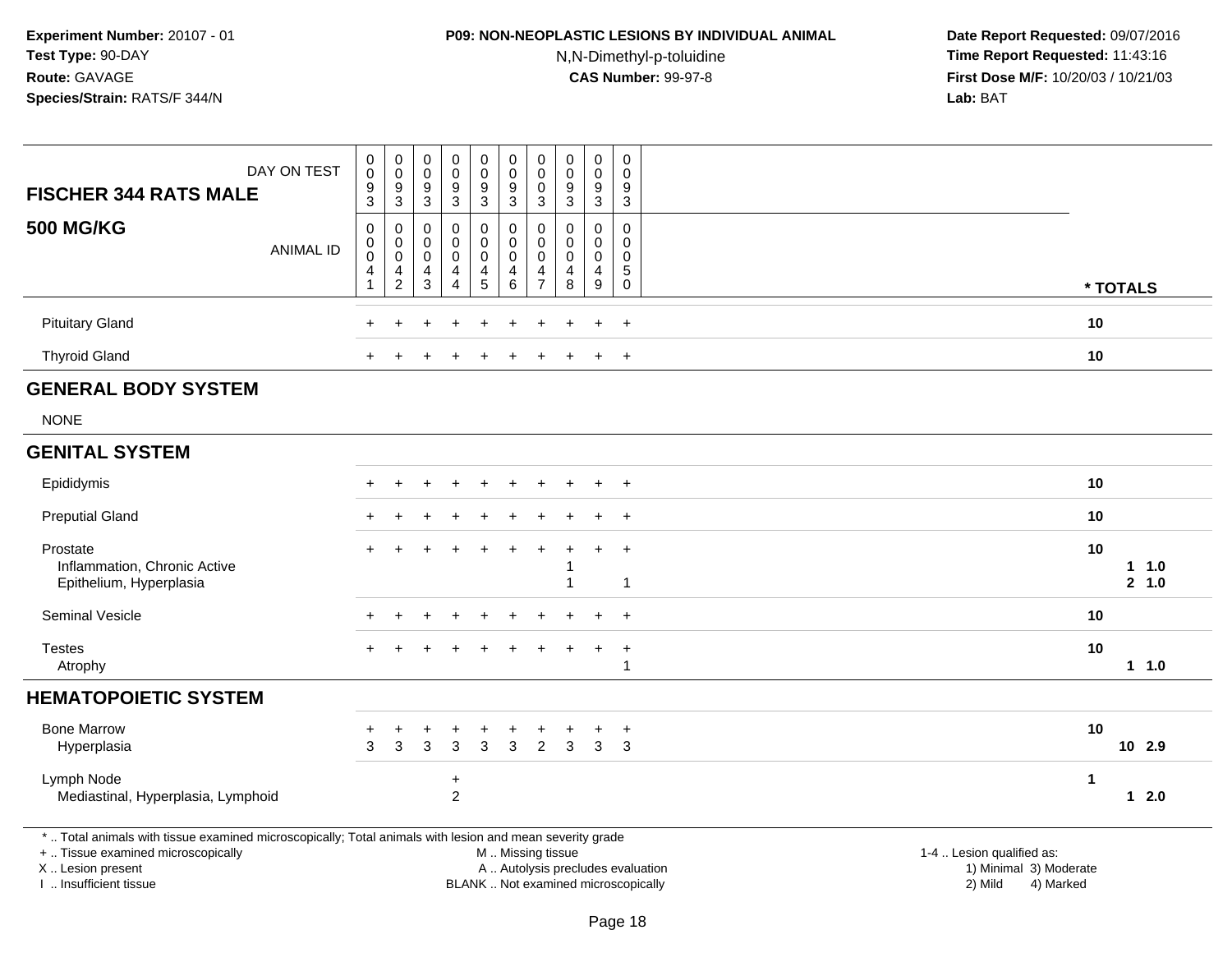### **P09: NON-NEOPLASTIC LESIONS BY INDIVIDUAL ANIMAL**

N,N-Dimethyl-p-toluidine

| DAY ON TEST<br><b>FISCHER 344 RATS MALE</b>                                                                                                                                                  | $\pmb{0}$<br>0<br>$\boldsymbol{9}$<br>3              | $_{\rm 0}^{\rm 0}$<br>$\mathsf g$<br>3                                            | $\pmb{0}$<br>$\pmb{0}$<br>$\frac{9}{3}$                                  | $_{\rm 0}^{\rm 0}$<br>$\overline{9}$<br>$\mathbf{3}$                                                                           | $\pmb{0}$<br>$\mathbf 0$<br>$\boldsymbol{9}$<br>$\mathbf{3}$                                  | $\pmb{0}$<br>$\mathbf 0$<br>$9\,$<br>3                            | $\pmb{0}$<br>$\mathbf 0$<br>$\mathbf 0$<br>3                  | $\pmb{0}$<br>$\mathsf{O}\xspace$<br>$\boldsymbol{9}$<br>$\mathfrak{Z}$         | $_{\rm 0}^{\rm 0}$<br>$\boldsymbol{9}$<br>$\mathfrak{Z}$                          | $\mathsf 0$<br>$\mathbf 0$<br>$\boldsymbol{9}$<br>3               |                                                                                                                                                         |
|----------------------------------------------------------------------------------------------------------------------------------------------------------------------------------------------|------------------------------------------------------|-----------------------------------------------------------------------------------|--------------------------------------------------------------------------|--------------------------------------------------------------------------------------------------------------------------------|-----------------------------------------------------------------------------------------------|-------------------------------------------------------------------|---------------------------------------------------------------|--------------------------------------------------------------------------------|-----------------------------------------------------------------------------------|-------------------------------------------------------------------|---------------------------------------------------------------------------------------------------------------------------------------------------------|
| <b>500 MG/KG</b><br><b>ANIMAL ID</b>                                                                                                                                                         | $\mathbf 0$<br>0<br>$\mathbf 0$<br>4<br>$\mathbf{1}$ | $\mathbf 0$<br>$\begin{smallmatrix}0\0\0\end{smallmatrix}$<br>4<br>$\overline{c}$ | $\mathbf 0$<br>$\mathsf{O}\xspace$<br>$\mathbf 0$<br>$\overline{4}$<br>3 | $\pmb{0}$<br>$\pmb{0}$<br>$\pmb{0}$<br>4<br>$\overline{4}$                                                                     | $\mathbf 0$<br>$\mathbf 0$<br>$\mathbf 0$<br>$\overline{4}$<br>$\overline{5}$                 | $\mathbf 0$<br>$\mathbf 0$<br>$\mathbf 0$<br>$\overline{a}$<br>6  | $\Omega$<br>$\mathbf 0$<br>$\mathbf 0$<br>4<br>$\overline{7}$ | $\mathbf 0$<br>$\mathbf 0$<br>$\mathbf 0$<br>$\overline{4}$<br>8               | $\mathbf 0$<br>$\mathsf{O}\xspace$<br>$\mathsf{O}\xspace$<br>4<br>9               | $\Omega$<br>$\mathbf 0$<br>$\Omega$<br>5<br>$\mathbf 0$           | * TOTALS                                                                                                                                                |
| Lymph Node, Mandibular                                                                                                                                                                       | м                                                    | М                                                                                 | М                                                                        | м                                                                                                                              | М                                                                                             | M                                                                 | M                                                             | M                                                                              |                                                                                   | M M                                                               | $\mathbf 0$                                                                                                                                             |
| Lymph Node, Mesenteric<br>Atrophy                                                                                                                                                            |                                                      |                                                                                   |                                                                          |                                                                                                                                |                                                                                               |                                                                   | $\overline{2}$                                                |                                                                                | $\ddot{}$<br>$\overline{2}$                                                       | $\ddot{}$<br>$\overline{1}$                                       | 10<br>3, 1.7                                                                                                                                            |
| Spleen<br>Congestion<br>Hematopoietic Cell Proliferation<br>Pigmentation<br>Capsule, Fibrosis<br>Lymphoid Follicle, Atrophy<br>Mesothelium, Hypertrophy<br>Red Pulp, Atrophy                 | $\boldsymbol{2}$<br>3<br>3<br>$\mathbf{1}$           | 3<br>$\overline{1}$<br>$\overline{c}$<br>3<br>3<br>$\overline{2}$                 | 3<br>$\overline{c}$<br>$\overline{c}$<br>3<br>3<br>$\overline{2}$        | $\ensuremath{\mathsf{3}}$<br>$\overline{c}$<br>$\overline{c}$<br>$\mathfrak{Z}$<br>$\ensuremath{\mathsf{3}}$<br>$\overline{2}$ | 3<br>$\overline{c}$<br>$\overline{c}$<br>$\mathfrak{Z}$<br>$\boldsymbol{2}$<br>$\overline{2}$ | 3<br>$\overline{c}$<br>$\overline{2}$<br>3<br>3<br>$\overline{2}$ | $\overline{4}$<br>$\overline{c}$                              | 3<br>$\overline{c}$<br>$\overline{c}$<br>3<br>$\overline{2}$<br>$\overline{2}$ | 3<br>$\sqrt{2}$<br>$\sqrt{2}$<br>$\overline{2}$<br>$\overline{2}$<br>$\mathbf{1}$ | $\ddot{}$<br>3<br>$\overline{c}$<br>$\overline{2}$<br>2<br>2<br>2 | 10<br>9, 3.0<br>9<br>1.8<br>9<br>2.0<br>9<br>2.8<br>10 2.7<br>9 1.8<br>$12.0$                                                                           |
| Thymus<br>Thymocyte, Necrosis                                                                                                                                                                |                                                      |                                                                                   |                                                                          |                                                                                                                                |                                                                                               |                                                                   | +<br>$\sqrt{3}$                                               |                                                                                | $\ddot{}$                                                                         | $\overline{+}$                                                    | 10<br>13.0                                                                                                                                              |
| <b>INTEGUMENTARY SYSTEM</b>                                                                                                                                                                  |                                                      |                                                                                   |                                                                          |                                                                                                                                |                                                                                               |                                                                   |                                                               |                                                                                |                                                                                   |                                                                   |                                                                                                                                                         |
| <b>Mammary Gland</b>                                                                                                                                                                         |                                                      | $\ddot{}$                                                                         | м                                                                        | $+$                                                                                                                            | M                                                                                             | M                                                                 | $+$                                                           | $+$                                                                            |                                                                                   | M M                                                               | $5\phantom{.0}$                                                                                                                                         |
| Skin                                                                                                                                                                                         |                                                      |                                                                                   |                                                                          |                                                                                                                                |                                                                                               |                                                                   |                                                               |                                                                                | $+$                                                                               | $+$                                                               | 10                                                                                                                                                      |
| <b>MUSCULOSKELETAL SYSTEM</b>                                                                                                                                                                |                                                      |                                                                                   |                                                                          |                                                                                                                                |                                                                                               |                                                                   |                                                               |                                                                                |                                                                                   |                                                                   |                                                                                                                                                         |
| Bone                                                                                                                                                                                         |                                                      |                                                                                   |                                                                          |                                                                                                                                |                                                                                               |                                                                   |                                                               |                                                                                | $+$                                                                               | $+$                                                               | 10                                                                                                                                                      |
| <b>NERVOUS SYSTEM</b>                                                                                                                                                                        |                                                      |                                                                                   |                                                                          |                                                                                                                                |                                                                                               |                                                                   |                                                               |                                                                                |                                                                                   |                                                                   |                                                                                                                                                         |
| <b>Brain</b>                                                                                                                                                                                 |                                                      |                                                                                   |                                                                          |                                                                                                                                |                                                                                               |                                                                   |                                                               |                                                                                |                                                                                   | $+$                                                               | 10                                                                                                                                                      |
| *  Total animals with tissue examined microscopically; Total animals with lesion and mean severity grade<br>+  Tissue examined microscopically<br>X Lesion present<br>I. Insufficient tissue |                                                      |                                                                                   |                                                                          |                                                                                                                                |                                                                                               | M  Missing tissue                                                 |                                                               |                                                                                |                                                                                   |                                                                   | 1-4  Lesion qualified as:<br>A  Autolysis precludes evaluation<br>1) Minimal 3) Moderate<br>BLANK  Not examined microscopically<br>2) Mild<br>4) Marked |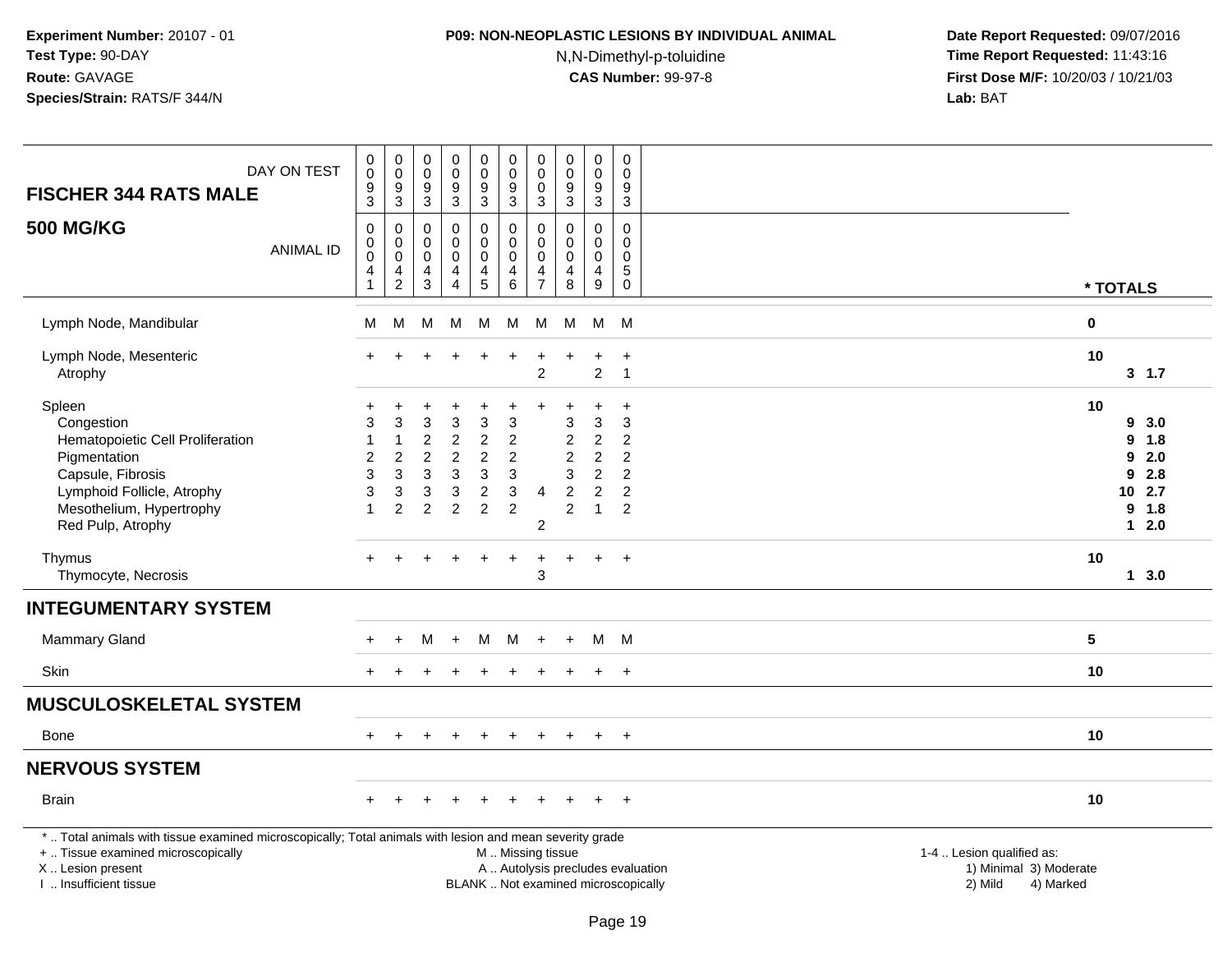### **P09: NON-NEOPLASTIC LESIONS BY INDIVIDUAL ANIMAL**

N,N-Dimethyl-p-toluidine

 **Date Report Requested:** 09/07/2016 **Time Report Requested:** 11:43:16 **First Dose M/F:** 10/20/03 / 10/21/03<br>**Lab:** BAT **Lab:** BAT

| DAY ON TEST<br><b>FISCHER 344 RATS MALE</b>                                                                                                                                                  | 0<br>$\mathbf 0$<br>9<br>$\mathbf{3}$                                 | 0<br>$\pmb{0}$<br>9<br>$\sqrt{3}$               | $\mathbf 0$<br>$\pmb{0}$<br>9<br>$\ensuremath{\mathsf{3}}$ | 0<br>$\pmb{0}$<br>$\boldsymbol{9}$<br>$\mathbf{3}$                                              | $\mathbf 0$<br>$\mathbf 0$<br>$\boldsymbol{9}$<br>$\mathbf{3}$   | 0<br>$\pmb{0}$<br>9<br>$\sqrt{3}$                                   | $\mathbf 0$<br>$\pmb{0}$<br>$\mathbf 0$<br>$\sqrt{3}$            | 0<br>$\pmb{0}$<br>9<br>$\sqrt{3}$                                      | 0<br>$\mathsf 0$<br>9<br>$\mathbf{3}$                                      | 0<br>$\mathbf 0$<br>9<br>$\mathbf{3}$                                 |                                                            |  |
|----------------------------------------------------------------------------------------------------------------------------------------------------------------------------------------------|-----------------------------------------------------------------------|-------------------------------------------------|------------------------------------------------------------|-------------------------------------------------------------------------------------------------|------------------------------------------------------------------|---------------------------------------------------------------------|------------------------------------------------------------------|------------------------------------------------------------------------|----------------------------------------------------------------------------|-----------------------------------------------------------------------|------------------------------------------------------------|--|
| <b>500 MG/KG</b><br><b>ANIMAL ID</b>                                                                                                                                                         | $\mathbf 0$<br>0<br>$\mathbf 0$<br>4                                  | 0<br>0<br>$\mathbf 0$<br>4<br>$\overline{c}$    | $\Omega$<br>$\mathbf 0$<br>$\Omega$<br>4<br>3              | 0<br>$\mathbf 0$<br>$\mathbf 0$<br>4<br>4                                                       | $\mathbf 0$<br>$\mathbf 0$<br>$\mathbf 0$<br>$\overline{4}$<br>5 | $\mathbf 0$<br>$\mathbf 0$<br>$\mathbf 0$<br>4<br>6                 | $\mathbf 0$<br>$\mathbf 0$<br>$\mathbf 0$<br>4<br>$\overline{7}$ | $\Omega$<br>$\mathbf 0$<br>$\mathbf 0$<br>$\overline{\mathbf{4}}$<br>8 | 0<br>$\mathbf 0$<br>$\mathbf 0$<br>$\overline{\mathbf{4}}$<br>9            | $\mathbf 0$<br>$\mathbf 0$<br>$\mathbf 0$<br>$\sqrt{5}$<br>0          | * TOTALS                                                   |  |
| <b>RESPIRATORY SYSTEM</b>                                                                                                                                                                    |                                                                       |                                                 |                                                            |                                                                                                 |                                                                  |                                                                     |                                                                  |                                                                        |                                                                            |                                                                       |                                                            |  |
| Lung<br>Inflammation, Chronic Active<br>Alveolus, Infiltration Cellular, Histiocyte                                                                                                          |                                                                       |                                                 | -1                                                         | $\mathbf{1}$                                                                                    |                                                                  |                                                                     | -1                                                               | -1                                                                     | $\mathbf{1}$                                                               | $\overline{1}$                                                        | 10<br>$10$ 1.0<br>1 1.0                                    |  |
| Nose<br>Glands, Hyperplasia<br>Olfactory Epithelium, Degeneration<br>Olfactory Epithelium, Metaplasia<br>Respiratory Epithelium, Hyperplasia<br>Respiratory Epithelium, Metaplasia, Squamous | $\overline{2}$<br>3<br>$\mathbf{3}$<br>$\overline{c}$<br>$\mathbf{3}$ | $\overline{c}$<br>3<br>3<br>$\overline{c}$<br>3 | 3<br>3<br>$\ensuremath{\mathsf{3}}$<br>$\overline{c}$<br>3 | $\overline{c}$<br>$\ensuremath{\mathsf{3}}$<br>$\ensuremath{\mathsf{3}}$<br>$\overline{c}$<br>3 | $\overline{c}$<br>$\mathbf{3}$<br>3<br>1<br>3                    | $\overline{c}$<br>$\sqrt{3}$<br>$\mathbf{3}$<br>$\overline{c}$<br>3 | 4                                                                | 2<br>3<br>3<br>2<br>3                                                  | $\overline{c}$<br>$\mathbf 3$<br>$\mathsf 3$<br>$\mathbf{1}$<br>$\sqrt{3}$ | $\overline{2}$<br>3<br>$\overline{2}$<br>$\overline{2}$<br>$\sqrt{3}$ | 10<br>92.1<br>3.1<br>10<br>2.9<br>9<br>9<br>1.8<br>93.0    |  |
| Trachea<br>Inflammation, Chronic Active                                                                                                                                                      |                                                                       |                                                 |                                                            |                                                                                                 | $\overline{2}$                                                   |                                                                     |                                                                  | 1                                                                      | $\ddot{}$                                                                  | $\ddot{}$<br>$\overline{2}$                                           | 10<br>3, 1.7                                               |  |
| <b>SPECIAL SENSES SYSTEM</b>                                                                                                                                                                 |                                                                       |                                                 |                                                            |                                                                                                 |                                                                  |                                                                     |                                                                  |                                                                        |                                                                            |                                                                       |                                                            |  |
| Eye<br>Cataract<br>Anterior Chamber, Inflammation, Suppurative<br>Ciliary Body, Inflammation, Suppurative<br>Cornea, Ulcer<br>Retina, Degeneration                                           |                                                                       |                                                 |                                                            | 3<br>4<br>4<br>4<br>3                                                                           |                                                                  |                                                                     |                                                                  |                                                                        |                                                                            | $\ddot{}$                                                             | 10<br>3.0<br>1<br>4.0<br>1<br>4.0<br>1<br>4.0<br>1<br>13.0 |  |
| Harderian Gland<br>Hemorrhage<br>Infiltration Cellular, Lymphocyte<br>Inflammation, Chronic Active<br>Pigmentation                                                                           |                                                                       |                                                 | 3                                                          | 3<br>3                                                                                          |                                                                  |                                                                     | $\overline{c}$                                                   |                                                                        |                                                                            | $\ddot{}$                                                             | 10<br>3.0<br>1<br>3.0<br>1<br>3.0<br>1<br>2.0<br>1         |  |
| *  Total animals with tissue examined microscopically; Total animals with lesion and mean severity grade<br>+  Tissue examined microscopically                                               |                                                                       |                                                 |                                                            |                                                                                                 |                                                                  | M  Missing tissue                                                   |                                                                  |                                                                        |                                                                            |                                                                       | 1-4  Lesion qualified as:                                  |  |

X .. Lesion present

I .. Insufficient tissue

 M .. Missing tissueA .. Autolysis precludes evaluation

1-4 .. Lesion qualified as:<br>1) Minimal 3) Moderate BLANK .. Not examined microscopically 2) Mild 4) Marked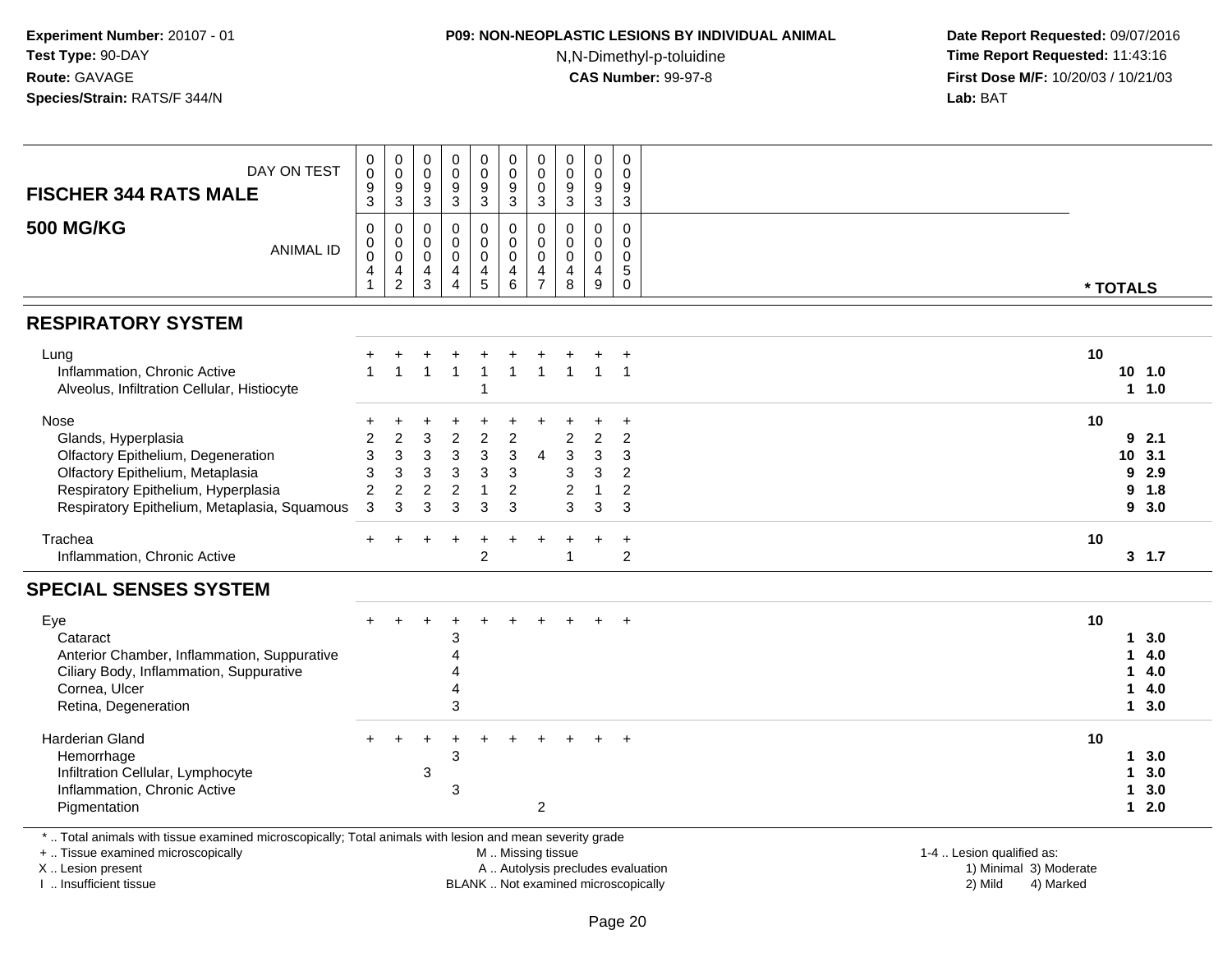### **P09: NON-NEOPLASTIC LESIONS BY INDIVIDUAL ANIMAL**

N,N-Dimethyl-p-toluidine

 **Date Report Requested:** 09/07/2016 **Time Report Requested:** 11:43:16 **First Dose M/F:** 10/20/03 / 10/21/03<br>**Lab:** BAT **Lab:** BAT

| <b>FISCHER 344 RATS MALE</b>                                  | DAY ON TEST      | 0<br>$\mathbf 0$<br>9<br>3 | 0<br>$\pmb{0}$<br>9<br>3                             | $_{\rm 0}^{\rm 0}$<br>$\boldsymbol{9}$<br>$\mathbf{3}$                  | $\begin{smallmatrix}0\0\0\end{smallmatrix}$<br>$\boldsymbol{9}$<br>$\mathbf{3}$ | $\begin{smallmatrix} 0\\0 \end{smallmatrix}$<br>$\boldsymbol{9}$<br>$\mathbf{3}$ | $_{\rm 0}^{\rm 0}$<br>$\boldsymbol{9}$<br>$\sqrt{3}$                  | $_{\rm 0}^{\rm 0}$<br>0<br>3                         | $\begin{smallmatrix}0\\0\end{smallmatrix}$<br>$\boldsymbol{9}$<br>3 | $_0^0$<br>9<br>3              | $\pmb{0}$<br>$\mathsf 0$<br>9<br>$\sqrt{3}$ |                              |  |
|---------------------------------------------------------------|------------------|----------------------------|------------------------------------------------------|-------------------------------------------------------------------------|---------------------------------------------------------------------------------|----------------------------------------------------------------------------------|-----------------------------------------------------------------------|------------------------------------------------------|---------------------------------------------------------------------|-------------------------------|---------------------------------------------|------------------------------|--|
| <b>500 MG/KG</b>                                              | <b>ANIMAL ID</b> | 0<br>$\mathbf 0$<br>0<br>4 | 0<br>$\mathbf 0$<br>$\pmb{0}$<br>4<br>$\overline{2}$ | $\pmb{0}$<br>$\mathbf 0$<br>$\mathbf 0$<br>$\overline{\mathbf{4}}$<br>3 | 0<br>0<br>0<br>$\overline{\mathbf{4}}$<br>4                                     | 0<br>$\pmb{0}$<br>$\pmb{0}$<br>$\overline{\mathbf{4}}$<br>$\sqrt{5}$             | 0<br>$\mathbf 0$<br>$\mathbf 0$<br>$\overline{\mathbf{4}}$<br>$\,6\,$ | 0<br>$\mathsf 0$<br>$\pmb{0}$<br>4<br>$\overline{ }$ | $\pmb{0}$<br>8                                                      | 0<br>$\pmb{0}$<br>0<br>4<br>9 | 0<br>0<br>0<br>5<br>$\pmb{0}$               | * TOTALS                     |  |
| Epithelium, Hyperplasia                                       |                  |                            |                                                      |                                                                         | 3                                                                               |                                                                                  |                                                                       |                                                      |                                                                     |                               |                                             | 3.0<br>$\mathbf 1$           |  |
| <b>URINARY SYSTEM</b>                                         |                  |                            |                                                      |                                                                         |                                                                                 |                                                                                  |                                                                       |                                                      |                                                                     |                               |                                             |                              |  |
| Kidney<br>Mineralization<br>Nephropathy                       |                  | 3<br>2                     | 2                                                    |                                                                         | $\div$<br>2                                                                     |                                                                                  | $\div$<br>2<br>2                                                      |                                                      | $\overline{2}$                                                      | 3<br>3                        | $\ddot{}$<br>2<br>2                         | 10<br>82.1<br>9<br>1.6       |  |
| Pigmentation<br>Papilla, Necrosis<br>Renal Tubule, Dilatation |                  | 3                          | 3                                                    | 3                                                                       | 2<br>$\overline{2}$                                                             | $\overline{2}$<br>$\overline{2}$                                                 | 2<br>$\overline{2}$                                                   |                                                      | $\overline{2}$<br>$\overline{2}$                                    | $\overline{2}$<br>4<br>2      | $\overline{2}$<br>2                         | 9<br>1.9<br>9<br>2.4<br>32.0 |  |
| <b>Urinary Bladder</b>                                        |                  |                            |                                                      |                                                                         |                                                                                 |                                                                                  |                                                                       |                                                      |                                                                     | $+$                           | $+$                                         | 10                           |  |

\* .. Total animals with tissue examined microscopically; Total animals with lesion and mean severity grade

+ .. Tissue examined microscopically

X .. Lesion present

I .. Insufficient tissue

M .. Missing tissue

 Lesion present A .. Autolysis precludes evaluation 1) Minimal 3) ModerateBLANK .. Not examined microscopically 2) Mild 4) Marked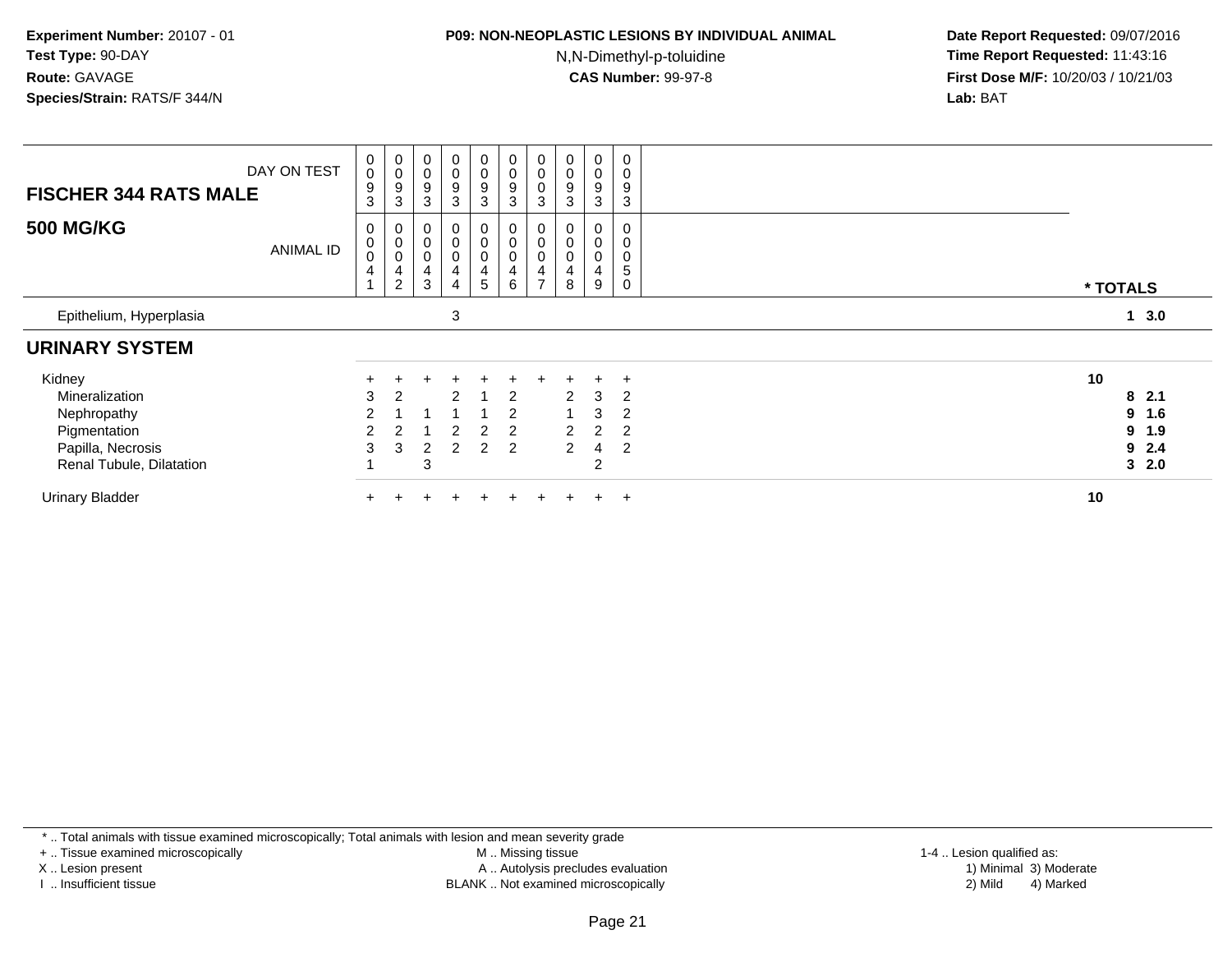## **P09: NON-NEOPLASTIC LESIONS BY INDIVIDUAL ANIMAL**

N,N-Dimethyl-p-toluidine

 **Date Report Requested:** 09/07/2016 **Time Report Requested:** 11:43:16 **First Dose M/F:** 10/20/03 / 10/21/03<br>**Lab:** BAT **Lab:** BAT

| DAY ON TEST<br><b>FISCHER 344 RATS MALE</b>                                                                 |                  | $\boldsymbol{0}$<br>$\boldsymbol{0}$<br>$\boldsymbol{0}$<br>3             | $\pmb{0}$<br>$\mathsf{O}\xspace$<br>$\mathbf 0$<br>$\mathbf{3}$  | $\pmb{0}$<br>$\mathbf 0$<br>$\mathbf 0$<br>$\mathsf 3$                          | $\pmb{0}$<br>$\mathsf{O}\xspace$<br>$\mathbf 0$<br>$\mathbf{3}$ | $\pmb{0}$<br>$\mathbf 0$<br>$\pmb{0}$<br>$\sqrt{3}$           | $\pmb{0}$<br>$\mathbf 0$<br>$\mathbf 0$<br>$\mathbf{3}$                     | 0<br>$\mathsf{O}\xspace$<br>$\mathbf 0$<br>3                   | $\mathbf 0$<br>$\mathsf{O}\xspace$<br>$\mathbf 0$<br>3        | $\pmb{0}$<br>$\pmb{0}$<br>$\pmb{0}$<br>$\overline{3}$ | 0<br>$\mathbf 0$<br>$\mathbf 0$<br>$\mathbf{3}$         |          |                                                      |
|-------------------------------------------------------------------------------------------------------------|------------------|---------------------------------------------------------------------------|------------------------------------------------------------------|---------------------------------------------------------------------------------|-----------------------------------------------------------------|---------------------------------------------------------------|-----------------------------------------------------------------------------|----------------------------------------------------------------|---------------------------------------------------------------|-------------------------------------------------------|---------------------------------------------------------|----------|------------------------------------------------------|
| <b>1000 MG/KG</b>                                                                                           | <b>ANIMAL ID</b> | $\boldsymbol{0}$<br>$\boldsymbol{0}$<br>$\overline{0}$<br>$\sqrt{5}$<br>1 | 0<br>$\mathbf 0$<br>$\mathbf 0$<br>$\,$ 5 $\,$<br>$\overline{c}$ | $\mathbf 0$<br>$\mathbf 0$<br>$\mathsf{O}\xspace$<br>$\sqrt{5}$<br>$\mathbf{3}$ | $\pmb{0}$<br>$\pmb{0}$<br>$\frac{0}{5}$<br>$\overline{4}$       | $\mathbf 0$<br>$\pmb{0}$<br>$\frac{0}{5}$                     | $\boldsymbol{0}$<br>$\mathbf 0$<br>$\mathbf 0$<br>$\overline{5}$<br>$\,6\,$ | 0<br>$\Omega$<br>$\mathbf 0$<br>5<br>$\overline{7}$            | $\mathbf 0$<br>$\Omega$<br>$\mathbf 0$<br>$\overline{5}$<br>8 | 0<br>$\pmb{0}$<br>$\pmb{0}$<br>$\overline{5}$<br>9    | $\mathbf 0$<br>$\Omega$<br>$\Omega$<br>6<br>$\mathbf 0$ | * TOTALS |                                                      |
| <b>ALIMENTARY SYSTEM</b>                                                                                    |                  |                                                                           |                                                                  |                                                                                 |                                                                 |                                                               |                                                                             |                                                                |                                                               |                                                       |                                                         |          |                                                      |
| Esophagus                                                                                                   |                  |                                                                           |                                                                  |                                                                                 |                                                                 |                                                               |                                                                             |                                                                |                                                               |                                                       | $+$                                                     | 10       |                                                      |
| Intestine Large, Cecum                                                                                      |                  |                                                                           |                                                                  |                                                                                 |                                                                 |                                                               |                                                                             |                                                                |                                                               | $\ddot{}$                                             | $+$                                                     | 10       |                                                      |
| Intestine Large, Colon                                                                                      |                  |                                                                           |                                                                  |                                                                                 |                                                                 |                                                               |                                                                             |                                                                |                                                               |                                                       | $+$                                                     | 10       |                                                      |
| Intestine Large, Rectum                                                                                     |                  |                                                                           |                                                                  |                                                                                 |                                                                 |                                                               |                                                                             |                                                                |                                                               |                                                       | $\ddot{}$                                               | 10       |                                                      |
| Intestine Small, Duodenum                                                                                   |                  |                                                                           |                                                                  |                                                                                 |                                                                 |                                                               |                                                                             |                                                                |                                                               |                                                       | $^{+}$                                                  | 10       |                                                      |
| Intestine Small, Ileum                                                                                      |                  |                                                                           |                                                                  |                                                                                 |                                                                 |                                                               |                                                                             |                                                                |                                                               |                                                       | $\ddot{}$                                               | 10       |                                                      |
| Intestine Small, Jejunum                                                                                    |                  |                                                                           |                                                                  |                                                                                 |                                                                 |                                                               |                                                                             |                                                                |                                                               | $\ddot{}$                                             | $+$                                                     | 10       |                                                      |
| Liver<br>Inflammation, Chronic Active<br>Centrilobular, Fatty Change<br>Centrilobular, Hepatocyte, Necrosis |                  | 3<br>$\overline{2}$                                                       | 3<br>$\overline{2}$                                              | 3<br>$\overline{2}$                                                             | $\sqrt{2}$<br>$\overline{2}$                                    | $\ddot{}$<br>1<br>$\ensuremath{\mathsf{3}}$<br>$\overline{c}$ | $\overline{1}$<br>3<br>$\overline{c}$                                       | $\ddot{}$<br>-1<br>$\ensuremath{\mathsf{3}}$<br>$\overline{c}$ | 3<br>$\overline{2}$                                           | $\ddot{}$<br>3<br>$\overline{1}$                      | $+$<br>$\mathbf{3}$<br>$\overline{1}$                   | 10       | 2 1.0<br>2, 1.0<br>10 2.9<br>10 1.8                  |
| Hepatocyte, Hypertrophy<br>Pancreas                                                                         |                  |                                                                           |                                                                  |                                                                                 |                                                                 |                                                               |                                                                             |                                                                |                                                               | $\ddot{}$                                             | $+$                                                     | 10       |                                                      |
| Salivary Glands                                                                                             |                  |                                                                           |                                                                  |                                                                                 |                                                                 |                                                               |                                                                             |                                                                |                                                               |                                                       | $\div$                                                  | 10       |                                                      |
| Stomach, Forestomach<br>Hemorrhage<br>Inflammation<br>Mineralization                                        |                  | 3                                                                         | 2                                                                | 3                                                                               | $\overline{2}$                                                  | $\ensuremath{\mathsf{3}}$                                     | $\mathbf{3}$                                                                |                                                                | 2<br>3                                                        | $\ddot{}$<br>$\overline{1}$                           | $\ddot{}$<br>2                                          | 10       | 2.0<br>$\mathbf 1$<br>9<br>2.4<br>1.0<br>$\mathbf 1$ |

\* .. Total animals with tissue examined microscopically; Total animals with lesion and mean severity grade

+ .. Tissue examined microscopically

X .. Lesion present

I .. Insufficient tissue

 M .. Missing tissueA .. Autolysis precludes evaluation

 1-4 .. Lesion qualified as: BLANK .. Not examined microscopically 2) Mild 4) Marked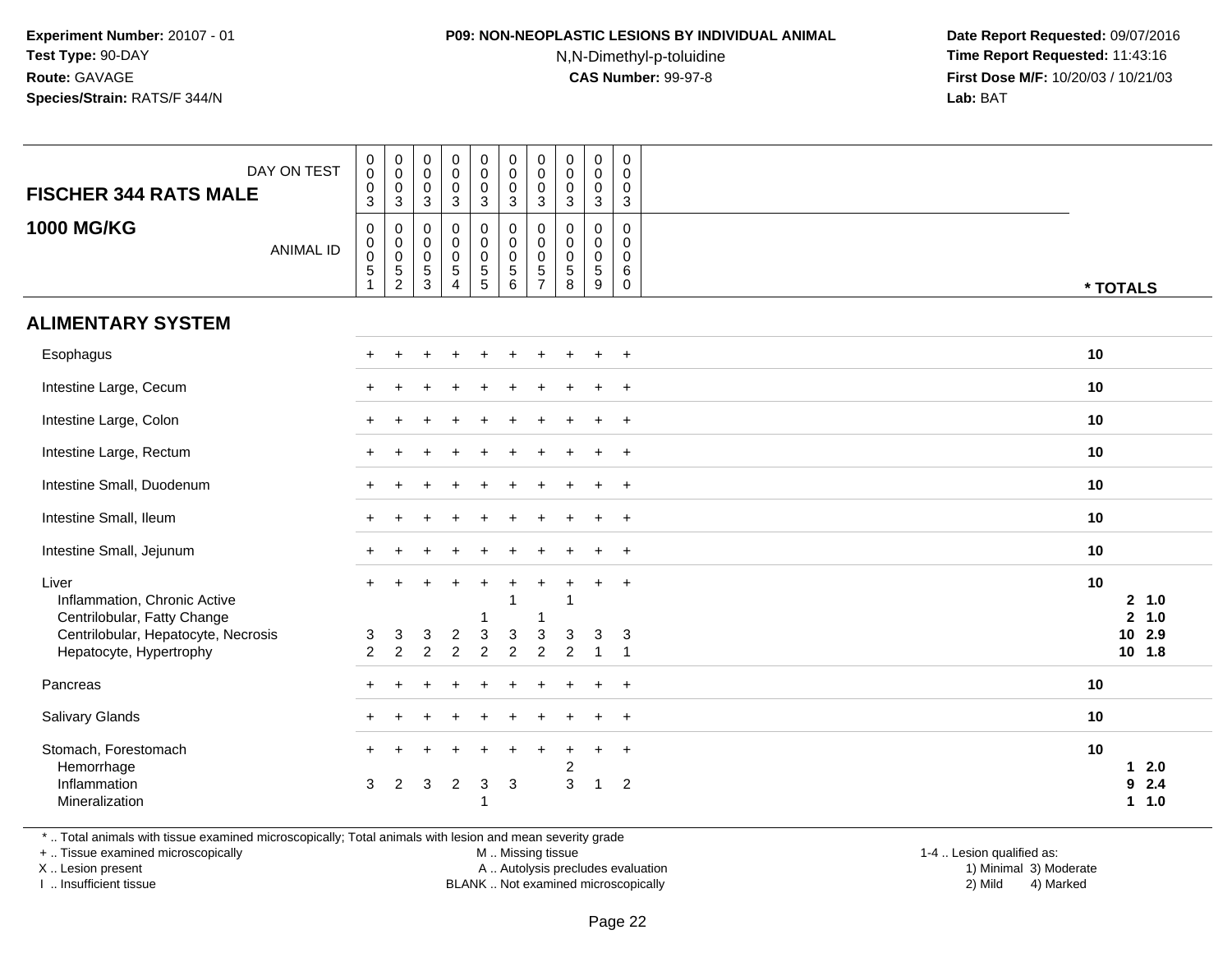## **P09: NON-NEOPLASTIC LESIONS BY INDIVIDUAL ANIMAL**

N,N-Dimethyl-p-toluidine

 **Date Report Requested:** 09/07/2016 **Time Report Requested:** 11:43:16 **First Dose M/F:** 10/20/03 / 10/21/03<br>**Lab:** BAT **Lab:** BAT

| DAY ON TEST<br><b>FISCHER 344 RATS MALE</b> | $_{\rm 0}^{\rm 0}$<br>$\mathsf{O}\xspace$<br>$\mathbf{3}$    | $_{\rm 0}^{\rm 0}$<br>$\mathbf 0$<br>$\mathsf 3$ | $_{\rm 0}^{\rm 0}$<br>$\pmb{0}$<br>$\mathbf{3}$           | $_0^0$<br>$\mathsf{O}\xspace$<br>$\mathbf{3}$ | $\begin{smallmatrix}0\0\0\0\end{smallmatrix}$<br>$\mathbf{3}$ | $_{\rm 0}^{\rm 0}$<br>$\pmb{0}$<br>$\mathbf{3}$  | 0<br>$\pmb{0}$<br>$\pmb{0}$<br>$\sqrt{3}$     | $\begin{smallmatrix}0\\0\end{smallmatrix}$<br>$\pmb{0}$<br>$\sqrt{3}$ | $_0^0$<br>$\mathbf 0$<br>$\mathbf{3}$      | $\pmb{0}$<br>$\mathbf 0$<br>0<br>$\mathbf{3}$     |                |
|---------------------------------------------|--------------------------------------------------------------|--------------------------------------------------|-----------------------------------------------------------|-----------------------------------------------|---------------------------------------------------------------|--------------------------------------------------|-----------------------------------------------|-----------------------------------------------------------------------|--------------------------------------------|---------------------------------------------------|----------------|
| <b>1000 MG/KG</b><br><b>ANIMAL ID</b>       | 0<br>$\pmb{0}$<br>$\pmb{0}$<br>$\,$ 5 $\,$<br>$\overline{1}$ | 0<br>$\pmb{0}$<br>$\mathbf 0$<br>$\frac{5}{2}$   | 0<br>$\,0\,$<br>$\mathbf 0$<br>$\sqrt{5}$<br>$\mathbf{3}$ | $_0^0$<br>$\pmb{0}$<br>$\overline{5}$<br>4    | $_{\rm 0}^{\rm 0}$<br>$\frac{0}{5}$                           | $_{\rm 0}^{\rm 0}$<br>$\pmb{0}$<br>$\frac{5}{6}$ | $\mathbf 0$<br>$\mathbf 0$<br>0<br>$\sqrt{5}$ | $\mathbf 0$<br>$\mathbf 0$<br>$\pmb{0}$<br>$\sqrt{5}$<br>8            | 0<br>$\mathsf{O}$<br>$\mathbf 0$<br>5<br>9 | 0<br>$\mathbf 0$<br>$\pmb{0}$<br>6<br>$\mathbf 0$ | * TOTALS       |
| Ulcer                                       | 3                                                            | 2                                                | 2                                                         | $\overline{2}$                                | $\overline{2}$                                                | $\overline{2}$                                   |                                               | $\sqrt{2}$                                                            |                                            |                                                   | $72.1$         |
| Stomach, Glandular<br>Ulcer                 | $+$                                                          |                                                  |                                                           |                                               |                                                               |                                                  | $\overline{c}$                                |                                                                       | $\ddot{}$                                  | $+$                                               | 10<br>$12.0$   |
| <b>CARDIOVASCULAR SYSTEM</b>                |                                                              |                                                  |                                                           |                                               |                                                               |                                                  |                                               |                                                                       |                                            |                                                   |                |
| <b>Blood Vessel</b>                         |                                                              |                                                  |                                                           |                                               |                                                               |                                                  |                                               |                                                                       |                                            |                                                   | 10             |
| Heart<br>Cardiomyopathy                     | $\ddot{}$                                                    |                                                  |                                                           |                                               |                                                               | $\ddot{}$                                        |                                               |                                                                       | $\ddot{}$                                  | $^{+}$                                            | 10<br>11.0     |
| <b>ENDOCRINE SYSTEM</b>                     |                                                              |                                                  |                                                           |                                               |                                                               |                                                  |                                               |                                                                       |                                            |                                                   |                |
| <b>Adrenal Cortex</b>                       |                                                              |                                                  |                                                           |                                               |                                                               |                                                  |                                               |                                                                       |                                            | $\pm$                                             | 10             |
| Adrenal Medulla                             |                                                              |                                                  |                                                           |                                               |                                                               |                                                  |                                               |                                                                       | $\ddot{}$                                  | $+$                                               | 10             |
| Islets, Pancreatic                          |                                                              |                                                  |                                                           |                                               |                                                               |                                                  |                                               |                                                                       | $\ddot{}$                                  | $+$                                               | 10             |
| Parathyroid Gland                           | $+$                                                          | M                                                | $\div$                                                    | $+$                                           | $\div$                                                        | $+$                                              | M                                             | M                                                                     | $+$                                        | $+$                                               | $\overline{7}$ |
| <b>Pituitary Gland</b>                      | $\pm$                                                        |                                                  |                                                           | $\ddot{}$                                     | $\ddot{}$                                                     | M                                                | $\pm$                                         | $\overline{+}$                                                        | $\ddot{}$                                  | $+$                                               | 9              |
| <b>Thyroid Gland</b>                        |                                                              |                                                  |                                                           |                                               |                                                               |                                                  |                                               |                                                                       |                                            | $\ddot{}$                                         | 10             |

#### **GENERAL BODY SYSTEM**

NONE

#### **GENITAL SYSTEM**

\* .. Total animals with tissue examined microscopically; Total animals with lesion and mean severity grade

+ .. Tissue examined microscopically

X .. Lesion present

I .. Insufficient tissue

M .. Missing tissue

A .. Autolysis precludes evaluation

BLANK .. Not examined microscopically 2) Mild 4) Marked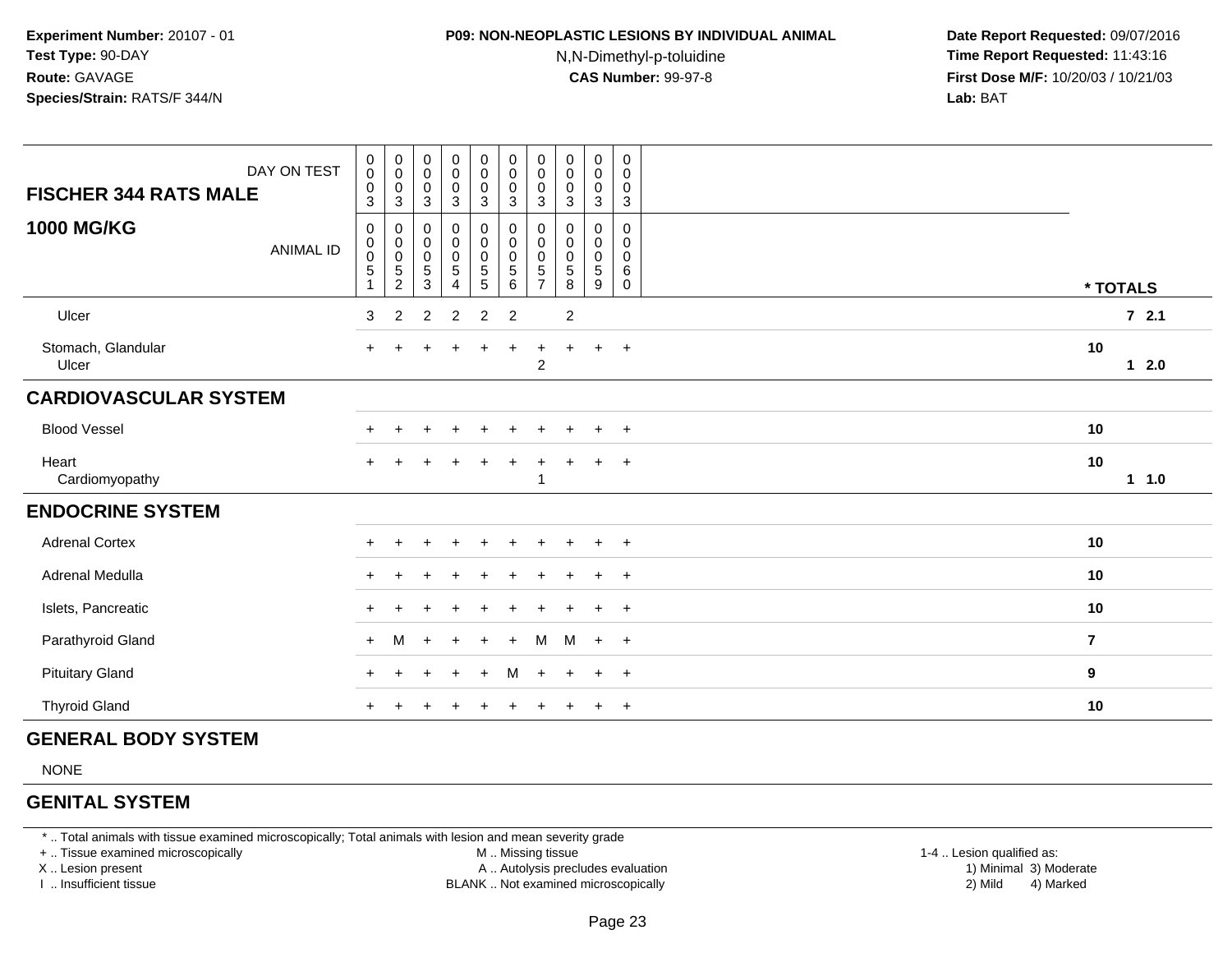### **P09: NON-NEOPLASTIC LESIONS BY INDIVIDUAL ANIMAL**

N,N-Dimethyl-p-toluidine

 **Date Report Requested:** 09/07/2016 **Time Report Requested:** 11:43:16 **First Dose M/F:** 10/20/03 / 10/21/03<br>**Lab:** BAT **Lab:** BAT

| DAY ON TEST<br><b>FISCHER 344 RATS MALE</b><br><b>1000 MG/KG</b>                              | $\pmb{0}$<br>$\pmb{0}$<br>$\pmb{0}$<br>3<br>0 | $_{\rm 0}^{\rm 0}$<br>$\frac{0}{3}$<br>$\pmb{0}$                     | $\pmb{0}$<br>$\mathbf 0$<br>$\pmb{0}$<br>$\mathbf{3}$<br>0 | $\begin{smallmatrix} 0\\0 \end{smallmatrix}$<br>$\mathbf 0$<br>$\mathbf{3}$<br>0 | $\pmb{0}$<br>$\mathbf 0$<br>$\pmb{0}$<br>$\overline{3}$<br>0 | 0<br>$\pmb{0}$<br>0<br>$\mathbf{3}$<br>$\mathbf 0$ | $\pmb{0}$<br>$\mathbf 0$<br>0<br>$\mathbf{3}$<br>$\mathbf 0$ | $_{\rm 0}^{\rm 0}$<br>$\pmb{0}$<br>$\mathfrak{Z}$<br>0 | $\begin{smallmatrix} 0\\0 \end{smallmatrix}$<br>$\mathbf 0$<br>$\mathbf{3}$<br>0 | $\mathbf 0$<br>$\mathbf 0$<br>$\pmb{0}$<br>$\mathbf{3}$<br>$\mathbf 0$ |             |                           |
|-----------------------------------------------------------------------------------------------|-----------------------------------------------|----------------------------------------------------------------------|------------------------------------------------------------|----------------------------------------------------------------------------------|--------------------------------------------------------------|----------------------------------------------------|--------------------------------------------------------------|--------------------------------------------------------|----------------------------------------------------------------------------------|------------------------------------------------------------------------|-------------|---------------------------|
| <b>ANIMAL ID</b>                                                                              | $\pmb{0}$<br>$\mathbf 0$<br>$\mathbf 5$<br>1  | $\pmb{0}$<br>$\ddot{\mathbf{0}}$<br>$\overline{5}$<br>$\overline{c}$ | $\pmb{0}$<br>$\mathbf 0$<br>$\overline{5}$<br>$\sqrt{3}$   | $\mathsf 0$<br>$\mathbf 0$<br>$\overline{5}$<br>$\overline{4}$                   | $\mathbf 0$<br>$\mathsf 0$<br>$\sqrt{5}$<br>$\sqrt{5}$       | $\pmb{0}$<br>$\mathbf 0$<br>5<br>6                 | 0<br>0<br>$\,$ 5 $\,$<br>$\overline{7}$                      | $\pmb{0}$<br>$\pmb{0}$<br>$\overline{5}$<br>8          | $\mathbf 0$<br>$\mathbf 0$<br>$\overline{5}$<br>9                                | $\mathbf 0$<br>$\mathbf 0$<br>6<br>$\mathbf 0$                         |             | * TOTALS                  |
| Epididymis                                                                                    | ÷                                             |                                                                      |                                                            |                                                                                  |                                                              |                                                    |                                                              |                                                        | $\ddot{}$                                                                        | $+$                                                                    | 10          |                           |
| <b>Preputial Gland</b>                                                                        | $+$                                           |                                                                      |                                                            |                                                                                  |                                                              |                                                    |                                                              |                                                        | $\pm$                                                                            | $+$                                                                    | 10          |                           |
| Prostate                                                                                      | ÷                                             |                                                                      |                                                            |                                                                                  |                                                              |                                                    |                                                              |                                                        | $\ddot{}$                                                                        | $+$                                                                    | 10          |                           |
| Seminal Vesicle                                                                               | $\ddot{}$                                     | м                                                                    | $\ddot{}$                                                  |                                                                                  |                                                              |                                                    |                                                              |                                                        | $\ddot{}$                                                                        | M                                                                      | 8           |                           |
| <b>Testes</b>                                                                                 | ÷                                             |                                                                      |                                                            |                                                                                  |                                                              |                                                    |                                                              |                                                        | $\ddot{}$                                                                        | $+$                                                                    | 10          |                           |
| <b>HEMATOPOIETIC SYSTEM</b>                                                                   |                                               |                                                                      |                                                            |                                                                                  |                                                              |                                                    |                                                              |                                                        |                                                                                  |                                                                        |             |                           |
| <b>Bone Marrow</b><br>Hyperplasia                                                             | +<br>$\overline{2}$                           | 3                                                                    | $\ddot{}$<br>3                                             | +<br>$\overline{2}$                                                              | 2                                                            | $\overline{2}$                                     |                                                              |                                                        | 1                                                                                | $\overline{+}$<br>-1                                                   | 10          | $10$ 1.8                  |
| Lymph Node, Mandibular                                                                        | M                                             | M                                                                    | M                                                          | м                                                                                | M                                                            | M                                                  | M                                                            | M                                                      | M                                                                                | M                                                                      | $\mathbf 0$ |                           |
| Lymph Node, Mesenteric<br>Atrophy<br>Necrosis, Lymphoid                                       | $\ddot{}$<br>$\overline{2}$                   | $\ddot{}$                                                            | $\ddot{}$<br>$\overline{2}$                                | $\ddot{}$<br>$\sqrt{2}$                                                          | $\ddot{}$<br>$\boldsymbol{2}$                                | $\ddot{}$<br>$\ensuremath{\mathsf{3}}$             | $\overline{c}$                                               | $\ddot{}$                                              | $\ddot{}$<br>1                                                                   | $+$<br>$\sqrt{3}$                                                      | 10          | 62.2<br>$2 \quad 2.0$     |
| Spleen<br>Hematopoietic Cell Proliferation<br>Lymphoid Follicle, Atrophy<br>Red Pulp, Atrophy | +<br>4<br>$\overline{2}$                      | 4<br>3                                                               | 4<br>$\overline{2}$                                        | 3<br>3                                                                           | 1<br>4<br>3                                                  | 1<br>4<br>3                                        | 3<br>3                                                       | 3<br>$\overline{2}$                                    | 1<br>4<br>$\mathbf{3}$                                                           | $\ddot{}$<br>4<br>3                                                    | 10          | 9 1.0<br>10 3.7<br>10 2.7 |
| Thymus<br>Hemorrhage<br>Thymocyte, Necrosis                                                   | $\ddot{}$<br>$\overline{c}$<br>3              | $\ddot{}$<br>$\boldsymbol{2}$<br>3                                   | $\ddot{}$<br>$\ensuremath{\mathsf{3}}$<br>3                | +<br>$\boldsymbol{2}$<br>$\mathbf{3}$                                            | +<br>3                                                       | $\ddot{}$<br>3<br>3                                | $\ddot{}$<br>3                                               | $\ddot{}$<br>$\sqrt{3}$                                | $\ddot{}$<br>$\overline{\mathbf{c}}$<br>3                                        | $\ddot{}$<br>$\overline{c}$<br>$\overline{4}$                          | 10          | 72.3<br>10 3.1            |

\* .. Total animals with tissue examined microscopically; Total animals with lesion and mean severity grade

+ .. Tissue examined microscopically

X .. Lesion present

I .. Insufficient tissue

M .. Missing tissue

Lesion present A .. Autolysis precludes evaluation 1) Minimal 3) Moderate

 1-4 .. Lesion qualified as: BLANK .. Not examined microscopically 2) Mild 4) Marked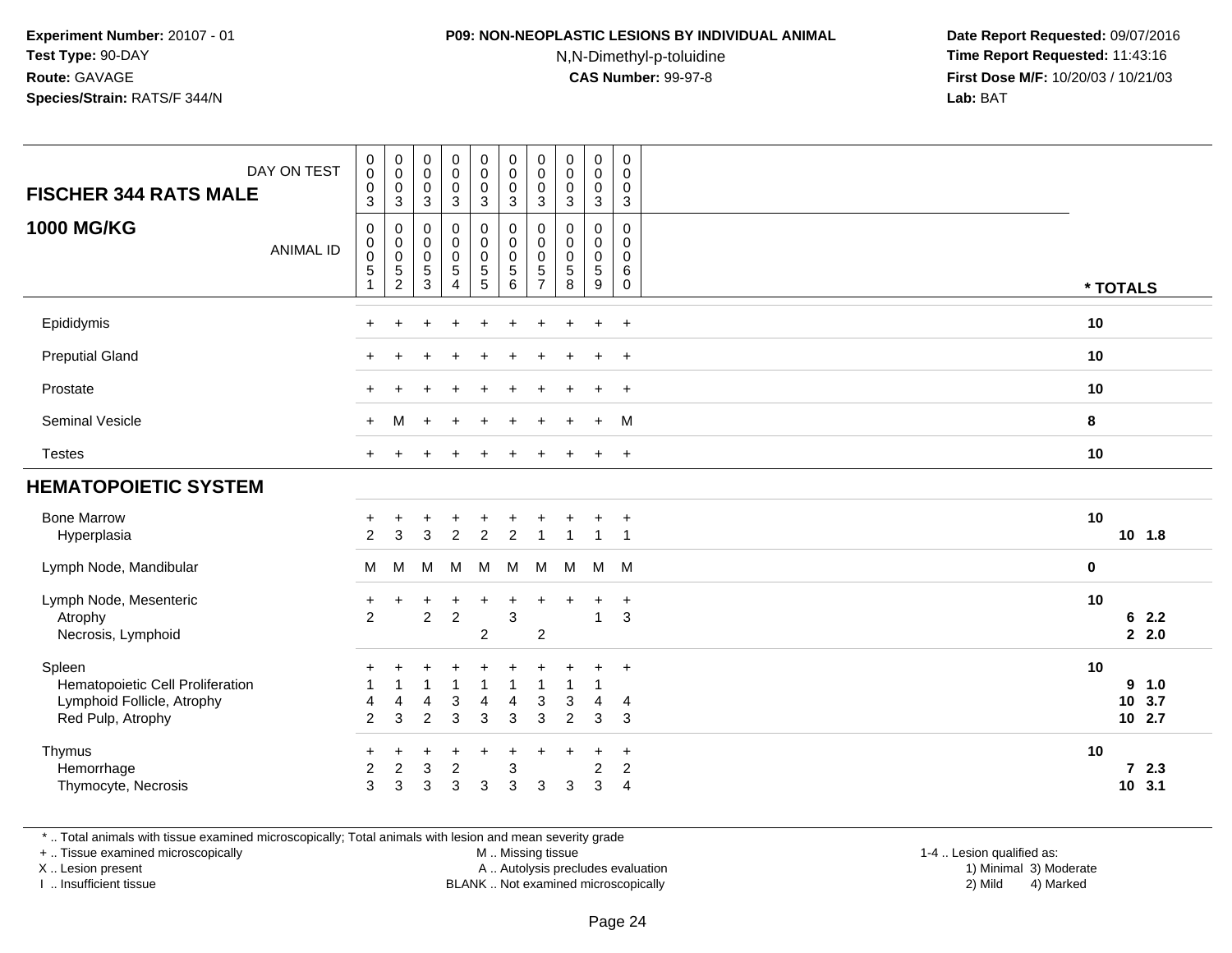# **P09: NON-NEOPLASTIC LESIONS BY INDIVIDUAL ANIMAL**N,N-Dimethyl-p-toluidine

| DAY ON TEST                                                                                                                                                                                   | $\mathbf 0$<br>0<br>$\mathbf 0$                                     | $\pmb{0}$<br>$\mathbf 0$<br>$\mathbf 0$    | $\pmb{0}$<br>$\pmb{0}$<br>$\mathbf 0$                      | $_{\rm 0}^{\rm 0}$<br>$\mathbf 0$                                | 0<br>0<br>$\mathbf 0$                                  | $\pmb{0}$<br>$\mathsf{O}\xspace$<br>$\mathbf 0$                          | $\pmb{0}$<br>$\mathbf 0$<br>$\mathbf 0$                                   | $\mathbf 0$<br>$\mathbf 0$<br>$\mathbf 0$          | $\pmb{0}$<br>0<br>$\mathbf 0$                | $\mathbf 0$<br>$\Omega$<br>$\Omega$              |                                                                                                                                                         |
|-----------------------------------------------------------------------------------------------------------------------------------------------------------------------------------------------|---------------------------------------------------------------------|--------------------------------------------|------------------------------------------------------------|------------------------------------------------------------------|--------------------------------------------------------|--------------------------------------------------------------------------|---------------------------------------------------------------------------|----------------------------------------------------|----------------------------------------------|--------------------------------------------------|---------------------------------------------------------------------------------------------------------------------------------------------------------|
| <b>FISCHER 344 RATS MALE</b>                                                                                                                                                                  | 3                                                                   | 3                                          | $\mathbf{3}$                                               | $\mathbf{3}$                                                     | 3                                                      | 3                                                                        | 3                                                                         | 3                                                  | 3                                            | 3                                                |                                                                                                                                                         |
| <b>1000 MG/KG</b><br><b>ANIMAL ID</b>                                                                                                                                                         | $\pmb{0}$<br>$\mathbf 0$<br>$\pmb{0}$<br>$\sqrt{5}$<br>$\mathbf{1}$ | 0<br>0<br>$\pmb{0}$<br>5<br>$\overline{2}$ | $\mathbf 0$<br>$\mathbf 0$<br>$\pmb{0}$<br>$\sqrt{5}$<br>3 | $\mathsf 0$<br>$\mathbf 0$<br>$\mathsf 0$<br>5<br>$\overline{4}$ | 0<br>$\mathbf 0$<br>$\mathsf 0$<br>5<br>$\overline{5}$ | $\mathbf 0$<br>$\pmb{0}$<br>$\mathbf 0$<br>$\sqrt{5}$<br>$6\phantom{1}6$ | $\mathbf 0$<br>$\mathbf 0$<br>$\mathbf 0$<br>$\sqrt{5}$<br>$\overline{7}$ | $\mathbf 0$<br>0<br>$\mathbf 0$<br>$\sqrt{5}$<br>8 | 0<br>0<br>$\mathbf 0$<br>$\overline{5}$<br>9 | 0<br>$\mathbf 0$<br>$\Omega$<br>6<br>$\mathbf 0$ | * TOTALS                                                                                                                                                |
|                                                                                                                                                                                               |                                                                     |                                            |                                                            |                                                                  |                                                        |                                                                          |                                                                           |                                                    |                                              |                                                  |                                                                                                                                                         |
| <b>INTEGUMENTARY SYSTEM</b>                                                                                                                                                                   |                                                                     |                                            |                                                            |                                                                  |                                                        |                                                                          |                                                                           |                                                    |                                              |                                                  |                                                                                                                                                         |
| <b>Mammary Gland</b>                                                                                                                                                                          |                                                                     |                                            |                                                            |                                                                  |                                                        |                                                                          |                                                                           |                                                    |                                              | $\ddot{}$                                        | 10                                                                                                                                                      |
| <b>Skin</b>                                                                                                                                                                                   |                                                                     |                                            |                                                            |                                                                  |                                                        |                                                                          |                                                                           |                                                    |                                              | $\ddot{}$                                        | 10                                                                                                                                                      |
| <b>MUSCULOSKELETAL SYSTEM</b>                                                                                                                                                                 |                                                                     |                                            |                                                            |                                                                  |                                                        |                                                                          |                                                                           |                                                    |                                              |                                                  |                                                                                                                                                         |
| Bone                                                                                                                                                                                          | $+$                                                                 |                                            |                                                            | $+$                                                              | $\ddot{}$                                              | $+$                                                                      |                                                                           |                                                    | $\pm$                                        | $+$                                              | 10                                                                                                                                                      |
| <b>NERVOUS SYSTEM</b>                                                                                                                                                                         |                                                                     |                                            |                                                            |                                                                  |                                                        |                                                                          |                                                                           |                                                    |                                              |                                                  |                                                                                                                                                         |
| <b>Brain</b>                                                                                                                                                                                  |                                                                     |                                            |                                                            |                                                                  |                                                        |                                                                          |                                                                           |                                                    | $\ddot{}$                                    | $+$                                              | 10                                                                                                                                                      |
| <b>RESPIRATORY SYSTEM</b>                                                                                                                                                                     |                                                                     |                                            |                                                            |                                                                  |                                                        |                                                                          |                                                                           |                                                    |                                              |                                                  |                                                                                                                                                         |
| Lung<br>Inflammation, Chronic Active<br>Thrombosis                                                                                                                                            | $\mathbf{1}$                                                        | $\mathbf{1}$                               | $\overline{2}$                                             | $\mathbf{1}$                                                     | +<br>$\mathbf{1}$                                      | $\overline{1}$<br>$\overline{1}$                                         | +<br>$\mathbf{1}$                                                         | $\mathbf{1}$                                       | $\mathbf{1}$                                 | $^{+}$<br>$\overline{1}$                         | 10<br>$10$ 1.0<br>2, 1.5                                                                                                                                |
| Nose<br>Olfactory Epithelium, Degeneration<br>Respiratory Epithelium, Hyperplasia<br>Respiratory Epithelium, Metaplasia, Squamous                                                             | $\overline{4}$<br>2                                                 | 4<br>$\overline{2}$                        | 4<br>$\overline{2}$                                        | $\overline{4}$                                                   | 4<br>-1                                                | 4                                                                        | $\overline{4}$<br>$\overline{\mathbf{c}}$                                 | 4<br>$\overline{2}$                                | $\overline{4}$<br>$\overline{2}$             | $\overline{4}$<br>$\overline{2}$                 | 10<br>10 4.0<br>$7$ 1.9<br>$12.0$                                                                                                                       |
| Trachea                                                                                                                                                                                       | $+$                                                                 | $\ddot{}$                                  | $+$                                                        | $+$                                                              | $+$                                                    | $\pm$                                                                    | $+$                                                                       | $+$                                                | $+$                                          | $+$                                              | 10                                                                                                                                                      |
| <b>SPECIAL SENSES SYSTEM</b>                                                                                                                                                                  |                                                                     |                                            |                                                            |                                                                  |                                                        |                                                                          |                                                                           |                                                    |                                              |                                                  |                                                                                                                                                         |
| Eye                                                                                                                                                                                           |                                                                     |                                            |                                                            |                                                                  |                                                        |                                                                          |                                                                           |                                                    |                                              | $\ddot{}$                                        | 10                                                                                                                                                      |
| *  Total animals with tissue examined microscopically; Total animals with lesion and mean severity grade<br>+  Tissue examined microscopically<br>X  Lesion present<br>I. Insufficient tissue |                                                                     |                                            |                                                            |                                                                  |                                                        | M  Missing tissue                                                        |                                                                           |                                                    |                                              |                                                  | 1-4  Lesion qualified as:<br>A  Autolysis precludes evaluation<br>1) Minimal 3) Moderate<br>BLANK  Not examined microscopically<br>2) Mild<br>4) Marked |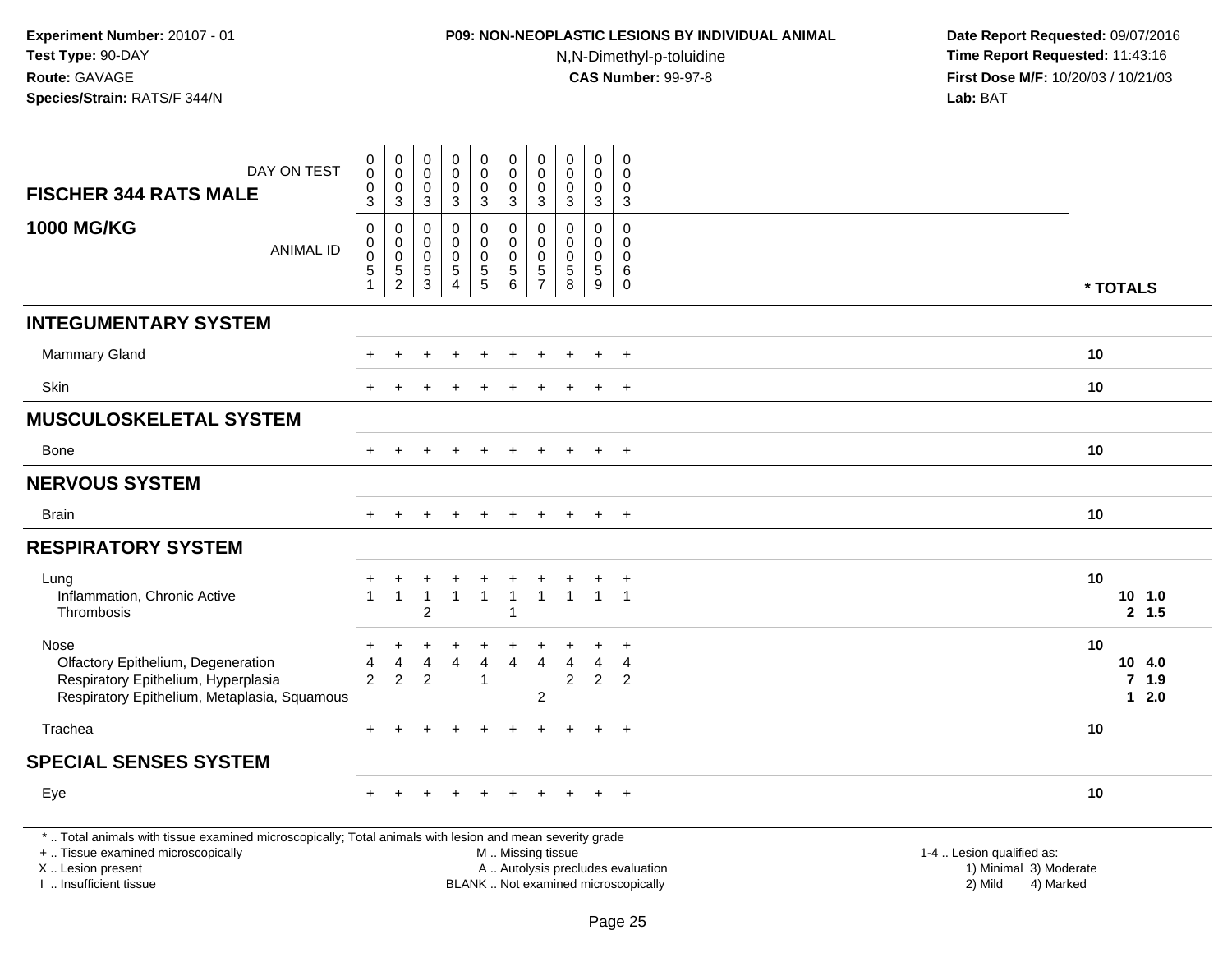## **P09: NON-NEOPLASTIC LESIONS BY INDIVIDUAL ANIMAL**

N,N-Dimethyl-p-toluidine

 **Date Report Requested:** 09/07/2016 **Time Report Requested:** 11:43:16 **First Dose M/F:** 10/20/03 / 10/21/03<br>**Lab:** BAT **Lab:** BAT

| <b>FISCHER 344 RATS MALE</b>                                                         | DAY ON TEST      | $\pmb{0}$<br>$\pmb{0}$<br>$\pmb{0}$<br>3 | $\begin{matrix}0\\0\\0\end{matrix}$<br>3                                        | $\begin{smallmatrix}0\\0\\0\end{smallmatrix}$<br>$\mathbf{3}$                   | $\begin{smallmatrix}0\\0\\0\end{smallmatrix}$<br>$\mathbf{3}$    | $\begin{smallmatrix}0\0\0\0\end{smallmatrix}$<br>3   | $\pmb{0}$<br>$\begin{smallmatrix}0\0\0\end{smallmatrix}$<br>3 | $\begin{smallmatrix}0\\0\\0\end{smallmatrix}$<br>3           | $\begin{smallmatrix}0\\0\\0\end{smallmatrix}$<br>3 | $\pmb{0}$<br>$_{\rm 0}^{\rm 0}$<br>3 | 0<br>0<br>0<br>3                 |    |                                       |
|--------------------------------------------------------------------------------------|------------------|------------------------------------------|---------------------------------------------------------------------------------|---------------------------------------------------------------------------------|------------------------------------------------------------------|------------------------------------------------------|---------------------------------------------------------------|--------------------------------------------------------------|----------------------------------------------------|--------------------------------------|----------------------------------|----|---------------------------------------|
| <b>1000 MG/KG</b>                                                                    | <b>ANIMAL ID</b> | 0<br>$\mathbf 0$<br>$\mathbf 0$<br>5     | 0<br>$\pmb{0}$<br>$\begin{smallmatrix}0\0\0\end{smallmatrix}$<br>$\overline{c}$ | $\pmb{0}$<br>$\pmb{0}$<br>$\begin{array}{c} 0 \\ 5 \end{array}$<br>$\mathbf{3}$ | 0<br>$\begin{matrix} 0 \\ 0 \\ 5 \end{matrix}$<br>$\overline{4}$ | 0<br>0<br>$\begin{array}{c} 0 \\ 5 \end{array}$<br>5 | $\mathbf 0$<br>0<br>$\overline{5}$<br>6                       | $\pmb{0}$<br>$\mathbf 0$<br>$\overline{5}$<br>$\overline{ }$ | $\pmb{0}$<br>$\pmb{0}$<br>$\,$ 5 $\,$<br>8         | $\pmb{0}$<br>0<br>5<br>9             | $\mathbf 0$<br>0<br>0<br>6<br>0  |    | * TOTALS                              |
| Harderian Gland<br>Pigmentation                                                      |                  |                                          | $\mathcal{P}$                                                                   | $\mathcal{P}$                                                                   | 2                                                                | $\overline{2}$                                       | 2                                                             | 2                                                            | 2                                                  | 2                                    | $\overline{+}$<br>$\overline{2}$ | 10 | 92.0                                  |
| <b>URINARY SYSTEM</b>                                                                |                  |                                          |                                                                                 |                                                                                 |                                                                  |                                                      |                                                               |                                                              |                                                    |                                      |                                  |    |                                       |
| Kidney<br>Hemorrhage<br>Nephropathy<br>Papilla, Necrosis<br>Renal Tubule, Dilatation |                  |                                          |                                                                                 | 2<br>$\overline{2}$                                                             |                                                                  | $\div$<br>$\overline{2}$                             | $+$<br>$\overline{2}$                                         | $+$                                                          | $+$                                                |                                      | $+$ $+$                          | 10 | 22.0<br>3, 1.0<br>2, 1.5<br>$3 \t1.3$ |
| <b>Urinary Bladder</b><br>Hemorrhage                                                 |                  | $+$                                      | $\ddot{}$                                                                       | $+$<br>3                                                                        | $+$                                                              | М                                                    | $+$                                                           | $+$                                                          | $+$                                                |                                      | $+$ $+$                          | 9  | 22.0                                  |

\*\*\* END OF MALE DATA \*\*\*

\* .. Total animals with tissue examined microscopically; Total animals with lesion and mean severity grade

+ .. Tissue examined microscopically

X .. Lesion present

I .. Insufficient tissue

 M .. Missing tissueA .. Autolysis precludes evaluation

BLANK .. Not examined microscopically 2) Mild 4) Marked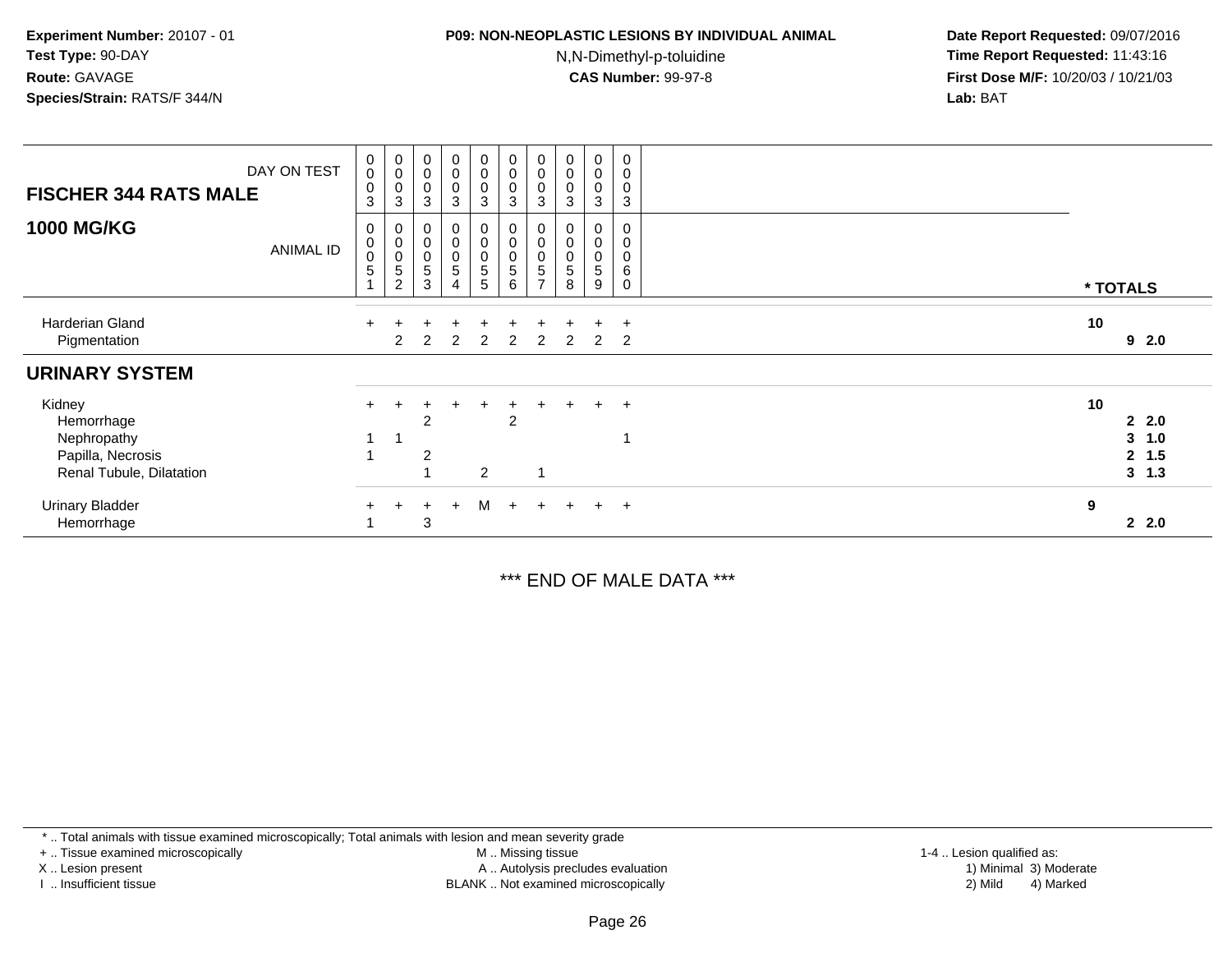## **P09: NON-NEOPLASTIC LESIONS BY INDIVIDUAL ANIMAL**

N,N-Dimethyl-p-toluidine

 **Date Report Requested:** 09/07/2016 **Time Report Requested:** 11:43:16 **First Dose M/F:** 10/20/03 / 10/21/03<br>**Lab:** BAT **Lab:** BAT

| <b>FISCHER 344 RATS FEMALE</b>                                                                           | DAY ON TEST      | $\pmb{0}$<br>$\mathsf{O}\xspace$<br>9<br>$\mathbf{3}$         | $\,0\,$<br>$\pmb{0}$<br>$\boldsymbol{9}$<br>$\mathsf 3$                 | 0<br>0<br>9<br>3                          | $\pmb{0}$<br>$\mathbf 0$<br>9<br>$\ensuremath{\mathsf{3}}$      | $\pmb{0}$<br>$\pmb{0}$<br>9<br>$\mathbf{3}$ | $\mathbf 0$<br>$\mathbf 0$<br>9<br>3              | $\pmb{0}$<br>$\pmb{0}$<br>$9\,$<br>3                                 | $\pmb{0}$<br>$\pmb{0}$<br>$\boldsymbol{9}$<br>$\mathbf 3$ | $\mathsf 0$<br>$\mathbf 0$<br>$9\,$<br>$\mathbf{3}$       | $\mathbf 0$<br>$\mathbf 0$<br>9<br>$\mathbf{3}$                         |                                         |    |                           |
|----------------------------------------------------------------------------------------------------------|------------------|---------------------------------------------------------------|-------------------------------------------------------------------------|-------------------------------------------|-----------------------------------------------------------------|---------------------------------------------|---------------------------------------------------|----------------------------------------------------------------------|-----------------------------------------------------------|-----------------------------------------------------------|-------------------------------------------------------------------------|-----------------------------------------|----|---------------------------|
| 0 MG/KG                                                                                                  | <b>ANIMAL ID</b> | $\pmb{0}$<br>$\overline{0}$<br>0<br>$\,6\,$<br>$\overline{1}$ | $\pmb{0}$<br>$\mathbf 0$<br>$\overline{0}$<br>$\,6\,$<br>$\overline{2}$ | 0<br>$\mathbf 0$<br>$\mathbf 0$<br>6<br>3 | 0<br>$\mathbf 0$<br>$\Omega$<br>$\,6$<br>$\boldsymbol{\Lambda}$ | 0<br>$\mathbf 0$<br>0<br>6<br>5             | $\pmb{0}$<br>$\mathbf 0$<br>$\mathbf 0$<br>6<br>6 | $\mathbf 0$<br>$\pmb{0}$<br>$\mathbf 0$<br>$\,6\,$<br>$\overline{7}$ | $\mathbf 0$<br>$\mathbf 0$<br>$\mathbf 0$<br>$\,6\,$<br>8 | $\mathbf 0$<br>$\mathbf 0$<br>$\mathbf 0$<br>$\,6\,$<br>9 | $\mathbf 0$<br>$\Omega$<br>$\mathbf 0$<br>$\overline{7}$<br>$\mathbf 0$ |                                         |    | * TOTALS                  |
| <b>ALIMENTARY SYSTEM</b>                                                                                 |                  |                                                               |                                                                         |                                           |                                                                 |                                             |                                                   |                                                                      |                                                           |                                                           |                                                                         |                                         |    |                           |
| Esophagus<br>Muscularis, Inflammation                                                                    |                  |                                                               |                                                                         |                                           |                                                                 |                                             |                                                   | 1                                                                    |                                                           |                                                           | $\overline{+}$                                                          |                                         | 10 | $1 1.0$                   |
| Intestine Large, Cecum                                                                                   |                  |                                                               |                                                                         |                                           |                                                                 |                                             |                                                   |                                                                      |                                                           |                                                           | $\ddot{}$                                                               |                                         | 10 |                           |
| Intestine Large, Colon                                                                                   |                  |                                                               |                                                                         |                                           |                                                                 |                                             |                                                   |                                                                      |                                                           |                                                           | $\ddot{}$                                                               |                                         | 10 |                           |
| Intestine Large, Rectum                                                                                  |                  |                                                               |                                                                         |                                           |                                                                 |                                             |                                                   |                                                                      |                                                           |                                                           | $+$                                                                     |                                         | 10 |                           |
| Intestine Small, Duodenum                                                                                |                  |                                                               |                                                                         |                                           |                                                                 |                                             |                                                   |                                                                      |                                                           |                                                           | $\overline{+}$                                                          |                                         | 10 |                           |
| Intestine Small, Ileum                                                                                   |                  |                                                               |                                                                         |                                           |                                                                 |                                             |                                                   |                                                                      |                                                           |                                                           | $\overline{+}$                                                          |                                         | 10 |                           |
| Intestine Small, Jejunum                                                                                 |                  |                                                               |                                                                         |                                           |                                                                 |                                             |                                                   |                                                                      |                                                           |                                                           | $+$                                                                     |                                         | 10 |                           |
| Liver<br>Hematopoietic Cell Proliferation<br>Inflammation, Chronic Active<br>Hepatocyte, Necrosis        |                  | 1                                                             | $\overline{1}$<br>$\overline{1}$                                        | 1                                         | -1                                                              | $\overline{1}$                              | $\overline{ }$                                    | $\overline{\mathbf{1}}$                                              |                                                           |                                                           | $\ddot{}$<br>1<br>1                                                     |                                         | 10 | 5 1.0<br>8<br>1.0<br>11.0 |
| Pancreas<br>Infiltration Cellular, Lymphocyte                                                            |                  | $+$<br>3                                                      | $\ddot{}$                                                               | +<br>$\overline{2}$                       |                                                                 |                                             | $\ddot{}$                                         | ÷<br>$\overline{c}$                                                  |                                                           | 1                                                         | $\ddot{}$<br>$\overline{2}$                                             |                                         | 10 | 7.1.7                     |
| Salivary Glands                                                                                          |                  |                                                               |                                                                         |                                           |                                                                 |                                             |                                                   |                                                                      |                                                           |                                                           | $\ddot{}$                                                               |                                         | 10 |                           |
| Stomach, Forestomach                                                                                     |                  |                                                               |                                                                         |                                           |                                                                 |                                             |                                                   |                                                                      |                                                           |                                                           | $\ddot{}$                                                               |                                         | 10 |                           |
| Stomach, Glandular                                                                                       |                  |                                                               |                                                                         |                                           |                                                                 |                                             |                                                   |                                                                      |                                                           |                                                           | $\ddot{}$                                                               |                                         | 10 |                           |
| *  Total animals with tissue examined microscopically; Total animals with lesion and mean severity grade |                  |                                                               |                                                                         |                                           |                                                                 |                                             |                                                   |                                                                      |                                                           |                                                           |                                                                         | $\sim$ $\sim$ $\sim$ $\sim$<br>$\cdots$ |    |                           |

+ .. Tissue examined microscopically

X .. Lesion present

I .. Insufficient tissue

M .. Missing tissue

 Lesion present A .. Autolysis precludes evaluation 1) Minimal 3) ModerateBLANK .. Not examined microscopically 2) Mild 4) Marked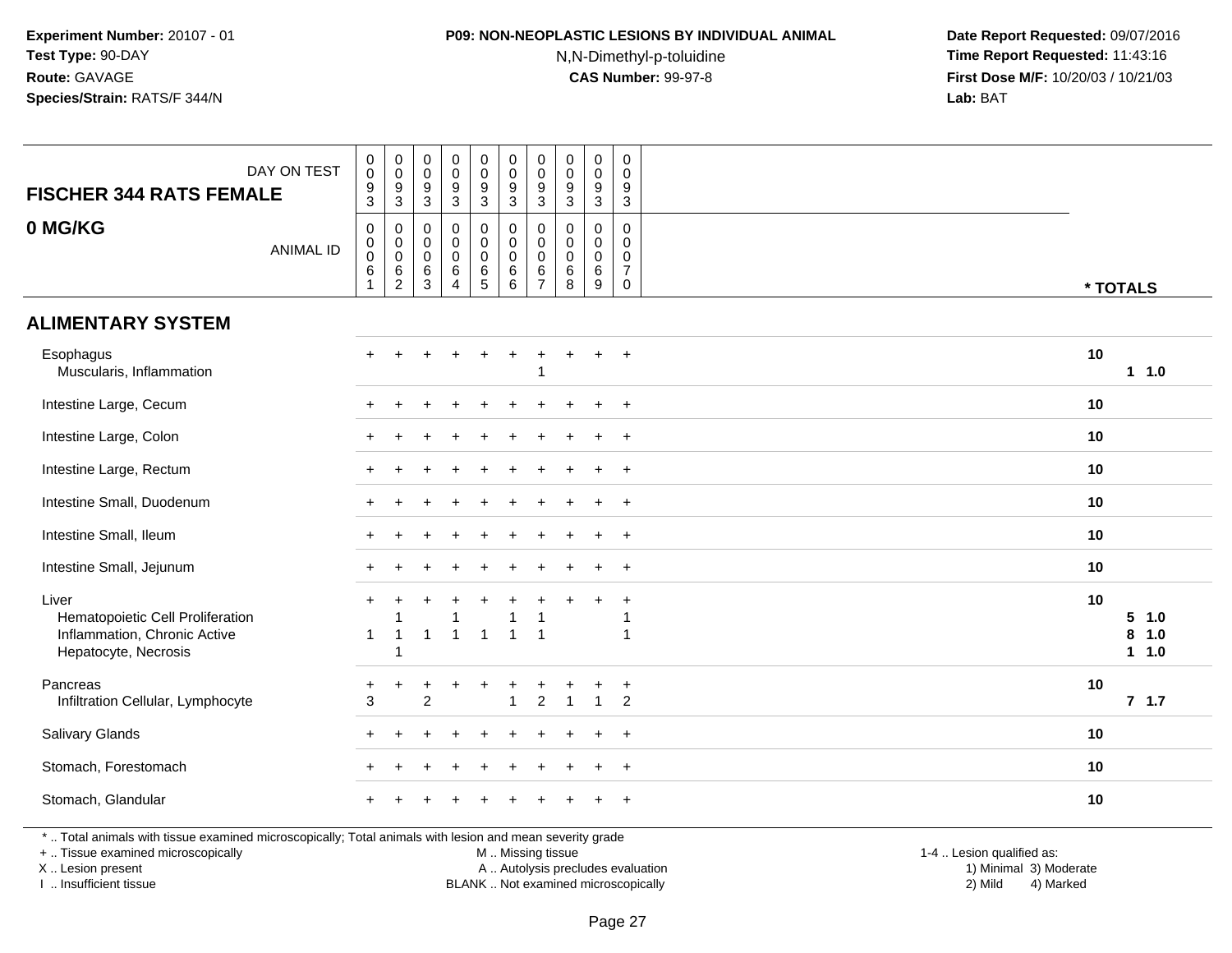# **P09: NON-NEOPLASTIC LESIONS BY INDIVIDUAL ANIMAL**

N,N-Dimethyl-p-toluidine

| <b>FISCHER 344 RATS FEMALE</b>                                                                                                                                                                | DAY ON TEST      | $_{\rm 0}^{\rm 0}$<br>$\boldsymbol{9}$<br>3 | $\mathsf{O}\xspace$<br>$\overline{0}$<br>$\boldsymbol{9}$<br>3       | $\pmb{0}$<br>0<br>$\boldsymbol{9}$<br>3 | $\begin{smallmatrix} 0\\0 \end{smallmatrix}$<br>$\overline{9}$<br>3            | $\pmb{0}$<br>$\mathbf 0$<br>$\boldsymbol{9}$<br>$\mathbf{3}$ | $\pmb{0}$<br>$\mathsf{O}\xspace$<br>$\boldsymbol{9}$<br>3       | $\pmb{0}$<br>$\mathbf 0$<br>9<br>3                  | $\mathbf 0$<br>0<br>$\boldsymbol{9}$<br>$\mathbf{3}$ | $_{\rm 0}^{\rm 0}$<br>$\boldsymbol{9}$<br>$\mathbf{3}$ | $\mathbf 0$<br>$\Omega$<br>9<br>3                                    |                                                                                                                                                         |                 |
|-----------------------------------------------------------------------------------------------------------------------------------------------------------------------------------------------|------------------|---------------------------------------------|----------------------------------------------------------------------|-----------------------------------------|--------------------------------------------------------------------------------|--------------------------------------------------------------|-----------------------------------------------------------------|-----------------------------------------------------|------------------------------------------------------|--------------------------------------------------------|----------------------------------------------------------------------|---------------------------------------------------------------------------------------------------------------------------------------------------------|-----------------|
| 0 MG/KG                                                                                                                                                                                       | <b>ANIMAL ID</b> | 0<br>$\overline{0}$<br>$\,6\,$<br>1         | $\mathbf 0$<br>$\mathbf 0$<br>$\mathsf 0$<br>$\,6$<br>$\overline{c}$ | $\Omega$<br>0<br>$\mathbf 0$<br>6<br>3  | $\mathbf 0$<br>$\mathbf 0$<br>$\mathbf 0$<br>$\,6\,$<br>$\boldsymbol{\Lambda}$ | 0<br>0<br>$\pmb{0}$<br>$\,6\,$<br>$\overline{5}$             | $\mathbf 0$<br>$\mathbf 0$<br>$\mathbf 0$<br>$\,6\,$<br>$\,6\,$ | $\Omega$<br>0<br>$\mathbf 0$<br>6<br>$\overline{7}$ | $\Omega$<br>$\Omega$<br>$\mathbf 0$<br>6<br>8        | $\mathbf 0$<br>0<br>$\pmb{0}$<br>$\,6\,$<br>$9\,$      | $\Omega$<br>$\mathbf 0$<br>$\Omega$<br>$\overline{7}$<br>$\mathbf 0$ | * TOTALS                                                                                                                                                |                 |
| <b>CARDIOVASCULAR SYSTEM</b>                                                                                                                                                                  |                  |                                             |                                                                      |                                         |                                                                                |                                                              |                                                                 |                                                     |                                                      |                                                        |                                                                      |                                                                                                                                                         |                 |
| <b>Blood Vessel</b>                                                                                                                                                                           |                  |                                             | $\ddot{}$                                                            |                                         |                                                                                | $\ddot{}$                                                    |                                                                 |                                                     |                                                      | $\ddot{}$                                              | $+$                                                                  | 10                                                                                                                                                      |                 |
| Heart<br>Cardiomyopathy<br>Inflammation                                                                                                                                                       |                  |                                             | 1                                                                    |                                         | 2                                                                              |                                                              |                                                                 |                                                     | $\mathbf{1}$                                         | $\overline{2}$                                         | $\ddot{}$<br>$\overline{1}$                                          | 10                                                                                                                                                      | 7.1.1<br>$12.0$ |
| <b>ENDOCRINE SYSTEM</b>                                                                                                                                                                       |                  |                                             |                                                                      |                                         |                                                                                |                                                              |                                                                 |                                                     |                                                      |                                                        |                                                                      |                                                                                                                                                         |                 |
| <b>Adrenal Cortex</b>                                                                                                                                                                         |                  |                                             |                                                                      |                                         |                                                                                |                                                              |                                                                 |                                                     |                                                      |                                                        | $\ddot{}$                                                            | 10                                                                                                                                                      |                 |
| Adrenal Medulla                                                                                                                                                                               |                  |                                             |                                                                      |                                         |                                                                                |                                                              |                                                                 |                                                     |                                                      |                                                        | $\div$                                                               | 10                                                                                                                                                      |                 |
| Islets, Pancreatic                                                                                                                                                                            |                  |                                             |                                                                      |                                         |                                                                                |                                                              |                                                                 |                                                     |                                                      |                                                        | $+$                                                                  | 10                                                                                                                                                      |                 |
| Parathyroid Gland                                                                                                                                                                             |                  |                                             |                                                                      |                                         |                                                                                |                                                              |                                                                 |                                                     |                                                      |                                                        | M +                                                                  | 9                                                                                                                                                       |                 |
| <b>Pituitary Gland</b>                                                                                                                                                                        |                  |                                             |                                                                      |                                         |                                                                                |                                                              |                                                                 |                                                     |                                                      | $\mathbf +$                                            | $\div$                                                               | 10                                                                                                                                                      |                 |
| <b>Thyroid Gland</b>                                                                                                                                                                          |                  |                                             |                                                                      |                                         |                                                                                |                                                              |                                                                 |                                                     |                                                      | $\ddot{}$                                              | $+$                                                                  | 10                                                                                                                                                      |                 |
| <b>GENERAL BODY SYSTEM</b>                                                                                                                                                                    |                  |                                             |                                                                      |                                         |                                                                                |                                                              |                                                                 |                                                     |                                                      |                                                        |                                                                      |                                                                                                                                                         |                 |
| <b>NONE</b>                                                                                                                                                                                   |                  |                                             |                                                                      |                                         |                                                                                |                                                              |                                                                 |                                                     |                                                      |                                                        |                                                                      |                                                                                                                                                         |                 |
| <b>GENITAL SYSTEM</b>                                                                                                                                                                         |                  |                                             |                                                                      |                                         |                                                                                |                                                              |                                                                 |                                                     |                                                      |                                                        |                                                                      |                                                                                                                                                         |                 |
| <b>Clitoral Gland</b><br>Inflammation                                                                                                                                                         |                  |                                             |                                                                      |                                         |                                                                                | ÷                                                            | 1                                                               |                                                     | -1                                                   | $+$                                                    | $+$                                                                  | 10                                                                                                                                                      | 2, 1.0          |
| *  Total animals with tissue examined microscopically; Total animals with lesion and mean severity grade<br>+  Tissue examined microscopically<br>X  Lesion present<br>I  Insufficient tissue |                  |                                             |                                                                      |                                         |                                                                                |                                                              |                                                                 |                                                     | M  Missing tissue                                    |                                                        |                                                                      | 1-4  Lesion qualified as:<br>A  Autolysis precludes evaluation<br>1) Minimal 3) Moderate<br>BLANK  Not examined microscopically<br>2) Mild<br>4) Marked |                 |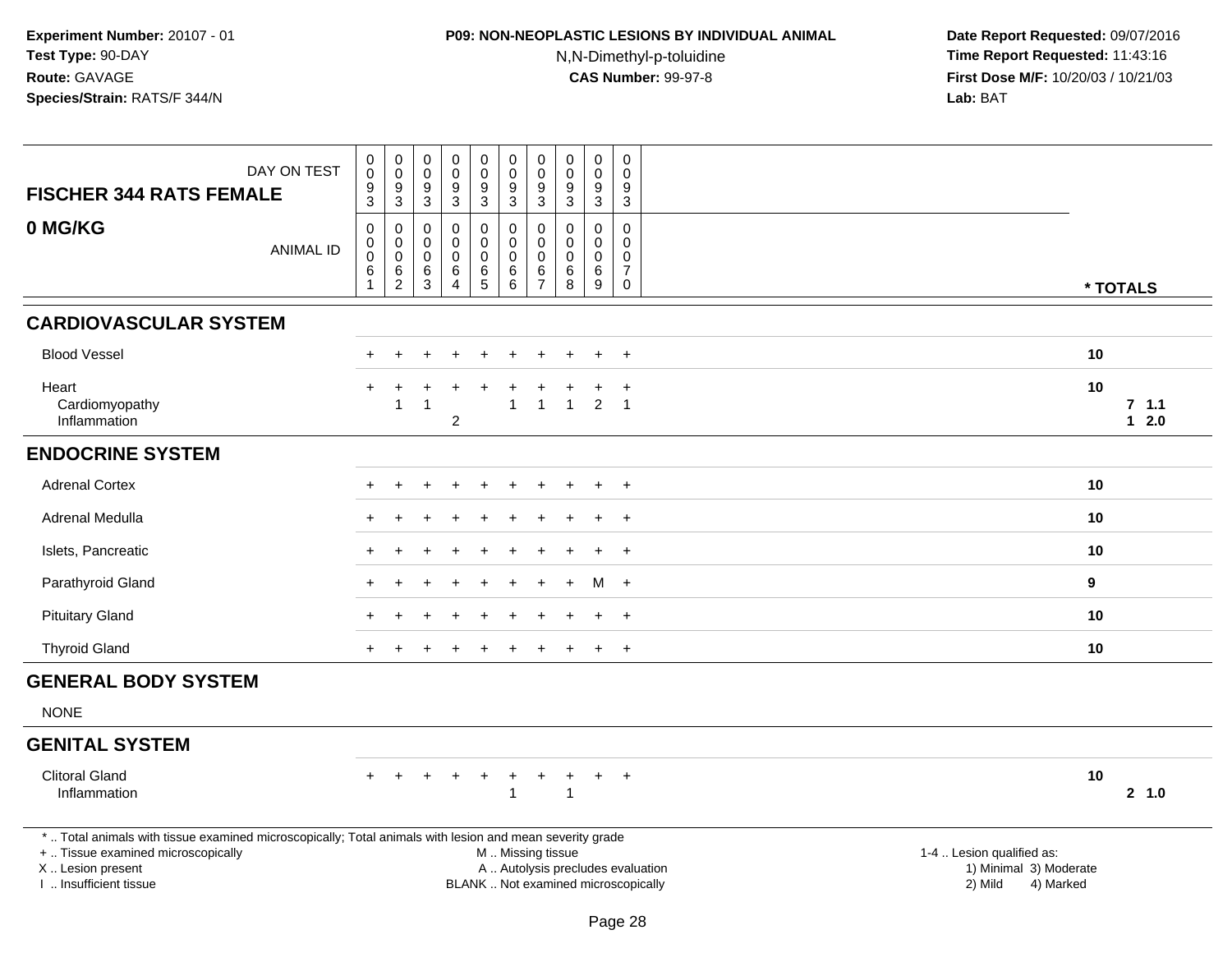# **P09: NON-NEOPLASTIC LESIONS BY INDIVIDUAL ANIMAL**

N,N-Dimethyl-p-toluidine

 **Date Report Requested:** 09/07/2016 **Time Report Requested:** 11:43:16 **First Dose M/F:** 10/20/03 / 10/21/03<br>**Lab:** BAT **Lab:** BAT

| DAY ON TEST<br><b>FISCHER 344 RATS FEMALE</b>              | $\begin{smallmatrix} 0\\0 \end{smallmatrix}$<br>$\frac{9}{3}$     | $\begin{smallmatrix}0\\0\end{smallmatrix}$<br>$\boldsymbol{9}$<br>$\overline{3}$ | 0<br>$\pmb{0}$<br>$\boldsymbol{9}$<br>$\sqrt{3}$ | $\begin{smallmatrix}0\0\0\end{smallmatrix}$<br>$\frac{9}{3}$    | $\begin{array}{c} 0 \\ 0 \\ 9 \\ 3 \end{array}$          | $\begin{matrix} 0 \\ 0 \\ 9 \\ 3 \end{matrix}$                    | $\pmb{0}$<br>0<br>$9\,$<br>$\mathbf{3}$             | $\pmb{0}$<br>$\mathbf 0$<br>$\boldsymbol{9}$<br>$\sqrt{3}$ | $\pmb{0}$<br>$\pmb{0}$<br>$\frac{9}{3}$ | $\mathbf 0$<br>$\mathbf 0$<br>$\boldsymbol{9}$<br>$\overline{3}$ |                            |
|------------------------------------------------------------|-------------------------------------------------------------------|----------------------------------------------------------------------------------|--------------------------------------------------|-----------------------------------------------------------------|----------------------------------------------------------|-------------------------------------------------------------------|-----------------------------------------------------|------------------------------------------------------------|-----------------------------------------|------------------------------------------------------------------|----------------------------|
| 0 MG/KG<br><b>ANIMAL ID</b>                                | $\mathbf 0$<br>$\boldsymbol{0}$<br>$\overline{0}$<br>$\,6\,$<br>1 | $\pmb{0}$<br>$\mathbf 0$<br>$\overline{0}$<br>$\,6\,$<br>$\overline{c}$          | 0<br>$\mathbf 0$<br>$\pmb{0}$<br>$\,6$           | 0<br>$\mathsf{O}$<br>$\mathsf{O}\xspace$<br>6<br>$\overline{4}$ | $\pmb{0}$<br>$\mathbf 0$<br>$\overline{0}$<br>$6\over 5$ | $\pmb{0}$<br>$\pmb{0}$<br>$\pmb{0}$<br>$\,6\,$<br>$6\phantom{1}6$ | 0<br>$\Omega$<br>$\mathbf 0$<br>6<br>$\overline{7}$ | $\mathbf 0$<br>$\Omega$<br>$\mathbf 0$<br>6                | 0<br>0<br>$\mathbf 0$<br>$\,6\,$<br>9   | $\mathbf 0$<br>$\Omega$<br>$\pmb{0}$<br>$\boldsymbol{7}$         |                            |
|                                                            |                                                                   |                                                                                  | 3                                                |                                                                 |                                                          |                                                                   |                                                     | 8                                                          |                                         | $\mathbf 0$                                                      | * TOTALS                   |
| Ovary                                                      | $\ddot{}$                                                         | $\ddot{}$                                                                        |                                                  | $\ddot{}$                                                       | $\ddot{}$                                                | $\ddot{}$                                                         | $\ddot{}$                                           |                                                            | $\ddot{}$                               | $+$                                                              | 10                         |
| <b>Uterus</b><br>Endometrium, Hyperplasia, Cystic          |                                                                   |                                                                                  |                                                  |                                                                 |                                                          |                                                                   |                                                     |                                                            | 3                                       | $\ddot{}$                                                        | 10<br>13.0                 |
| <b>HEMATOPOIETIC SYSTEM</b>                                |                                                                   |                                                                                  |                                                  |                                                                 |                                                          |                                                                   |                                                     |                                                            |                                         |                                                                  |                            |
| <b>Bone Marrow</b>                                         |                                                                   |                                                                                  |                                                  |                                                                 |                                                          |                                                                   |                                                     |                                                            | $\ddot{}$                               | $+$                                                              | 10                         |
| Lymph Node, Mandibular                                     | м                                                                 | M                                                                                | M                                                | M                                                               | M                                                        | M                                                                 | M                                                   |                                                            | M M M                                   |                                                                  | $\mathbf 0$                |
| Lymph Node, Mesenteric                                     |                                                                   |                                                                                  |                                                  |                                                                 |                                                          |                                                                   |                                                     |                                                            |                                         | $\ddot{}$                                                        | 10                         |
| Spleen<br>Hematopoietic Cell Proliferation<br>Pigmentation | -1                                                                | 1                                                                                |                                                  |                                                                 |                                                          |                                                                   | $\overline{\phantom{a}}$                            |                                                            | 1                                       | $\ddot{}$<br>$\overline{1}$                                      | 10<br>$10$ 1.0<br>$10$ 1.0 |
| Thymus                                                     |                                                                   |                                                                                  |                                                  |                                                                 | +                                                        |                                                                   |                                                     |                                                            | $\ddot{}$                               | $+$                                                              | 10                         |
| <b>INTEGUMENTARY SYSTEM</b>                                |                                                                   |                                                                                  |                                                  |                                                                 |                                                          |                                                                   |                                                     |                                                            |                                         |                                                                  |                            |
| Mammary Gland                                              |                                                                   |                                                                                  |                                                  |                                                                 |                                                          |                                                                   |                                                     |                                                            | $\ddot{}$                               | $+$                                                              | 10                         |
| Skin                                                       | $\ddot{}$                                                         |                                                                                  |                                                  |                                                                 |                                                          |                                                                   |                                                     |                                                            | $\ddot{}$                               | $+$                                                              | 10                         |
| <b>MUSCULOSKELETAL SYSTEM</b>                              |                                                                   |                                                                                  |                                                  |                                                                 |                                                          |                                                                   |                                                     |                                                            |                                         |                                                                  |                            |
| <b>Bone</b>                                                |                                                                   |                                                                                  |                                                  |                                                                 | $\pm$                                                    | $\div$                                                            | $\pm$                                               |                                                            | $\ddot{}$                               | $+$                                                              | 10                         |
| <b>NERVOUS SYSTEM</b>                                      |                                                                   |                                                                                  |                                                  |                                                                 |                                                          |                                                                   |                                                     |                                                            |                                         |                                                                  |                            |

#### **NERVOUS SYSTEM**

\* .. Total animals with tissue examined microscopically; Total animals with lesion and mean severity grade

+ .. Tissue examined microscopically

X .. Lesion present

I .. Insufficient tissue

 M .. Missing tissueA .. Autolysis precludes evaluation

 1-4 .. Lesion qualified as: BLANK .. Not examined microscopically 2) Mild 4) Marked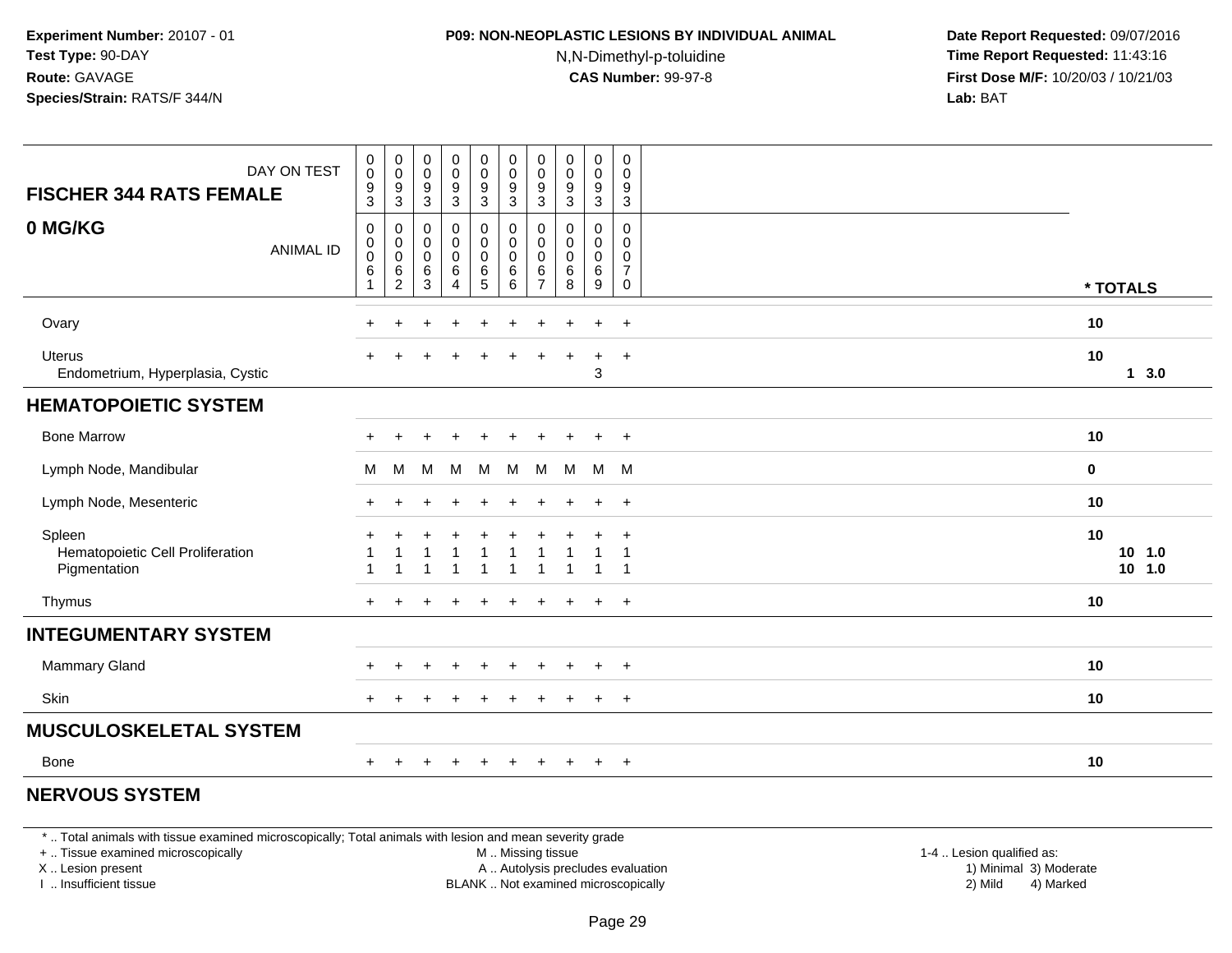### **P09: NON-NEOPLASTIC LESIONS BY INDIVIDUAL ANIMAL**

N,N-Dimethyl-p-toluidine

| <b>FISCHER 344 RATS FEMALE</b>                                                                                                                                                                | DAY ON TEST      | $\pmb{0}$<br>$\mathsf 0$<br>$\boldsymbol{9}$<br>$\mathbf{3}$     | $\overline{0}$<br>$\mathbf 0$<br>$\boldsymbol{9}$<br>$\sqrt{3}$ | $_{\rm 0}^{\rm 0}$<br>$\boldsymbol{9}$<br>$\ensuremath{\mathsf{3}}$ | $\begin{smallmatrix}0\0\0\9\end{smallmatrix}$<br>3 | $\begin{smallmatrix}0\0\0\9\end{smallmatrix}$<br>$\mathbf{3}$ | $_{\rm 0}^{\rm 0}$<br>$\boldsymbol{9}$<br>$\sqrt{3}$                    | $\pmb{0}$<br>$\mathbf 0$<br>9<br>$\sqrt{3}$          | $\pmb{0}$<br>$\mathbf 0$<br>9<br>$\sqrt{3}$      | $\pmb{0}$<br>$\mathbf 0$<br>$\boldsymbol{9}$<br>$\mathbf{3}$ | $\pmb{0}$<br>0<br>9<br>$\sqrt{3}$                                         |                                                                                                                                                         |                                          |                   |
|-----------------------------------------------------------------------------------------------------------------------------------------------------------------------------------------------|------------------|------------------------------------------------------------------|-----------------------------------------------------------------|---------------------------------------------------------------------|----------------------------------------------------|---------------------------------------------------------------|-------------------------------------------------------------------------|------------------------------------------------------|--------------------------------------------------|--------------------------------------------------------------|---------------------------------------------------------------------------|---------------------------------------------------------------------------------------------------------------------------------------------------------|------------------------------------------|-------------------|
| 0 MG/KG                                                                                                                                                                                       | <b>ANIMAL ID</b> | $\mathbf 0$<br>$\mathbf 0$<br>$\mathbf 0$<br>6<br>$\overline{1}$ | $\mathbf 0$<br>$\pmb{0}$<br>$\mathbf 0$<br>6<br>$\sqrt{2}$      | $\mathbf 0$<br>$\mathbf 0$<br>$\mathbf 0$<br>6<br>3                 | 0<br>0<br>0<br>6<br>$\overline{4}$                 | $\mathbf 0$<br>$\mathbf 0$<br>$\mathbf 0$<br>$^6$ 5           | $\mathbf 0$<br>$\mathbf 0$<br>$\mathbf 0$<br>$\,6\,$<br>$6\phantom{1}6$ | $\Omega$<br>0<br>$\mathbf{0}$<br>6<br>$\overline{7}$ | $\Omega$<br>$\mathbf 0$<br>$\mathbf 0$<br>6<br>8 | $\Omega$<br>0<br>$\mathbf 0$<br>$\,6\,$<br>$\boldsymbol{9}$  | $\Omega$<br>$\mathbf 0$<br>$\mathbf 0$<br>$\boldsymbol{7}$<br>$\mathbf 0$ | * TOTALS                                                                                                                                                |                                          |                   |
| <b>Brain</b>                                                                                                                                                                                  |                  | ÷                                                                |                                                                 |                                                                     |                                                    |                                                               |                                                                         |                                                      |                                                  | $\ddot{}$                                                    | $\ddot{}$                                                                 | 10                                                                                                                                                      |                                          |                   |
| <b>RESPIRATORY SYSTEM</b>                                                                                                                                                                     |                  |                                                                  |                                                                 |                                                                     |                                                    |                                                               |                                                                         |                                                      |                                                  |                                                              |                                                                           |                                                                                                                                                         |                                          |                   |
| Lung<br>Inflammation, Chronic Active                                                                                                                                                          |                  |                                                                  |                                                                 |                                                                     | +                                                  | $\ddot{}$                                                     |                                                                         |                                                      |                                                  | $\mathbf{1}$                                                 | $\overline{+}$<br>$\overline{1}$                                          | 10                                                                                                                                                      | 8 1.0                                    |                   |
| Nose                                                                                                                                                                                          |                  |                                                                  |                                                                 |                                                                     |                                                    |                                                               |                                                                         |                                                      |                                                  |                                                              | $\ddot{}$                                                                 | 10                                                                                                                                                      |                                          |                   |
| Trachea                                                                                                                                                                                       |                  |                                                                  |                                                                 |                                                                     |                                                    |                                                               |                                                                         |                                                      |                                                  | $\ddot{}$                                                    | $+$                                                                       | 10                                                                                                                                                      |                                          |                   |
| <b>SPECIAL SENSES SYSTEM</b>                                                                                                                                                                  |                  |                                                                  |                                                                 |                                                                     |                                                    |                                                               |                                                                         |                                                      |                                                  |                                                              |                                                                           |                                                                                                                                                         |                                          |                   |
| Eye<br>Ciliary Body, Inflammation<br>Cornea, Inflammation<br>Retina, Atrophy<br>Retina, Degeneration                                                                                          |                  | $\ddot{}$<br>$\sqrt{2}$<br>$\overline{2}$<br>4                   |                                                                 |                                                                     |                                                    |                                                               | $\overline{2}$                                                          |                                                      |                                                  |                                                              | $\ddot{}$                                                                 | 10                                                                                                                                                      | $\mathbf 1$<br>1.<br>$\mathbf 1$<br>14.0 | 2.0<br>2.0<br>2.0 |
| Harderian Gland<br>Inflammation<br>Mineralization<br>Pigmentation                                                                                                                             |                  | $\ddot{}$<br>$\overline{2}$<br>$\overline{2}$                    | +<br>$\overline{4}$<br>3                                        | $\overline{2}$                                                      | $\ddot{}$<br>-1<br>$\overline{2}$                  | +<br>3                                                        | $\ddot{}$<br>$\overline{1}$                                             | $\ddot{}$<br>3<br>$\overline{2}$                     | +<br>$\mathbf{3}$                                | $\ddot{}$<br>$\overline{2}$                                  | $+$<br>$\overline{1}$                                                     | 10                                                                                                                                                      | 3, 3.0<br>$\mathbf{1}$<br>$10$ 2.1       | 1.0               |
| <b>Lacrimal Gland</b>                                                                                                                                                                         |                  |                                                                  |                                                                 |                                                                     | $+$                                                |                                                               |                                                                         |                                                      |                                                  |                                                              |                                                                           | $\mathbf 1$                                                                                                                                             |                                          |                   |
| <b>URINARY SYSTEM</b>                                                                                                                                                                         |                  |                                                                  |                                                                 |                                                                     |                                                    |                                                               |                                                                         |                                                      |                                                  |                                                              |                                                                           |                                                                                                                                                         |                                          |                   |
| Kidney<br>Mineralization                                                                                                                                                                      |                  | $\overline{1}$                                                   | $\mathbf{1}$                                                    | $\mathbf 1$                                                         | $\mathbf{1}$                                       | $\mathbf{1}$                                                  | $\overline{1}$                                                          | $\mathbf{1}$                                         | $\mathbf{1}$                                     | $\overline{1}$                                               | $+$                                                                       | 10                                                                                                                                                      | 9 1.0                                    |                   |
| *  Total animals with tissue examined microscopically; Total animals with lesion and mean severity grade<br>+  Tissue examined microscopically<br>X  Lesion present<br>I  Insufficient tissue |                  |                                                                  |                                                                 |                                                                     |                                                    |                                                               | M  Missing tissue                                                       |                                                      |                                                  |                                                              |                                                                           | 1-4  Lesion qualified as:<br>A  Autolysis precludes evaluation<br>1) Minimal 3) Moderate<br>BLANK  Not examined microscopically<br>2) Mild<br>4) Marked |                                          |                   |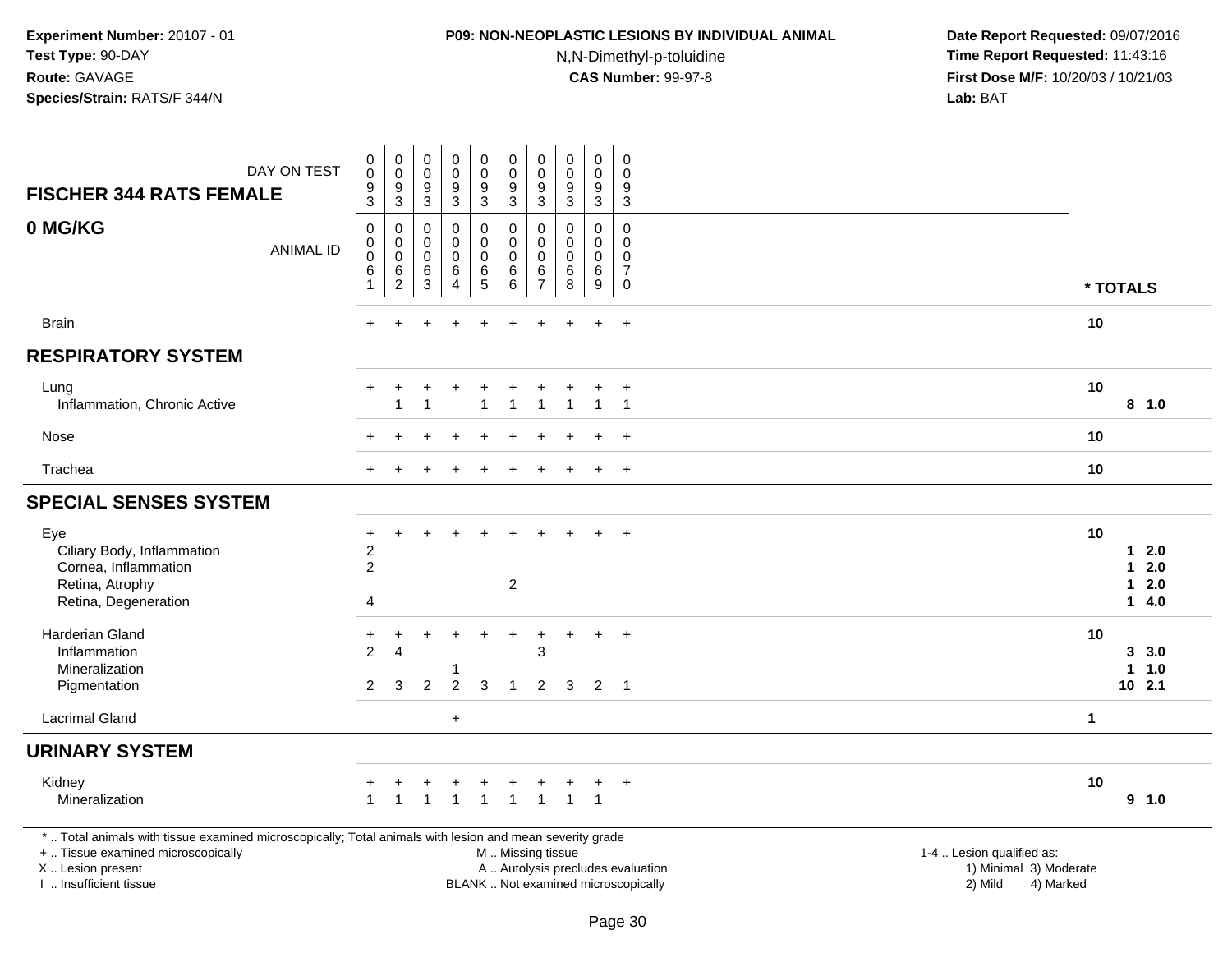### **P09: NON-NEOPLASTIC LESIONS BY INDIVIDUAL ANIMAL**

N,N-Dimethyl-p-toluidine

 **Date Report Requested:** 09/07/2016 **Time Report Requested:** 11:43:16 **First Dose M/F:** 10/20/03 / 10/21/03<br>**Lab:** BAT **Lab:** BAT

| <b>FISCHER 344 RATS FEMALE</b>  | DAY ON TEST      | U<br>υ<br>9<br>3 | 0<br>v<br>9<br>3                    | 0<br>υ<br>9<br>3          | 0<br>U<br>$\boldsymbol{9}$<br>3    | 0<br>0<br>$\boldsymbol{9}$<br>3    | 0<br>0<br>$\boldsymbol{9}$<br>3       | U<br>U<br>9<br>3 | 0<br>U<br>9<br>3 | $\overline{0}$<br>0<br>9<br>3 | 0<br>0<br>9<br>3                   |          |        |
|---------------------------------|------------------|------------------|-------------------------------------|---------------------------|------------------------------------|------------------------------------|---------------------------------------|------------------|------------------|-------------------------------|------------------------------------|----------|--------|
| 0 MG/KG                         | <b>ANIMAL ID</b> | 0<br>U<br>U<br>6 | v<br>U<br>◡<br>6<br>ົ<br>$\epsilon$ | 0<br>U<br>υ<br>$\,6$<br>3 | 0<br>0<br>0<br>6<br>$\overline{4}$ | 0<br>0<br>0<br>6<br>$\overline{5}$ | 0<br>$\mathbf 0$<br>0<br>$\,6\,$<br>6 | 6<br>-           | 0<br>6<br>8      | 0<br>0<br>0<br>6<br>9         | 0<br>0<br>0<br>$\overline{ }$<br>0 | * TOTALS |        |
| Nephropathy                     |                  |                  |                                     |                           |                                    |                                    |                                       |                  |                  |                               |                                    |          | 2, 1.0 |
| Urinary Bladder<br>Inflammation |                  | $+$              |                                     |                           | $+$                                | $+$                                | $+$                                   | $\pm$            | $+$              | $+$ $-$                       | $+$                                | 10       | 1.0    |

\* .. Total animals with tissue examined microscopically; Total animals with lesion and mean severity grade

+ .. Tissue examined microscopically

X .. Lesion present

I .. Insufficient tissue

 M .. Missing tissueA .. Autolysis precludes evaluation

BLANK .. Not examined microscopically 2) Mild 4) Marked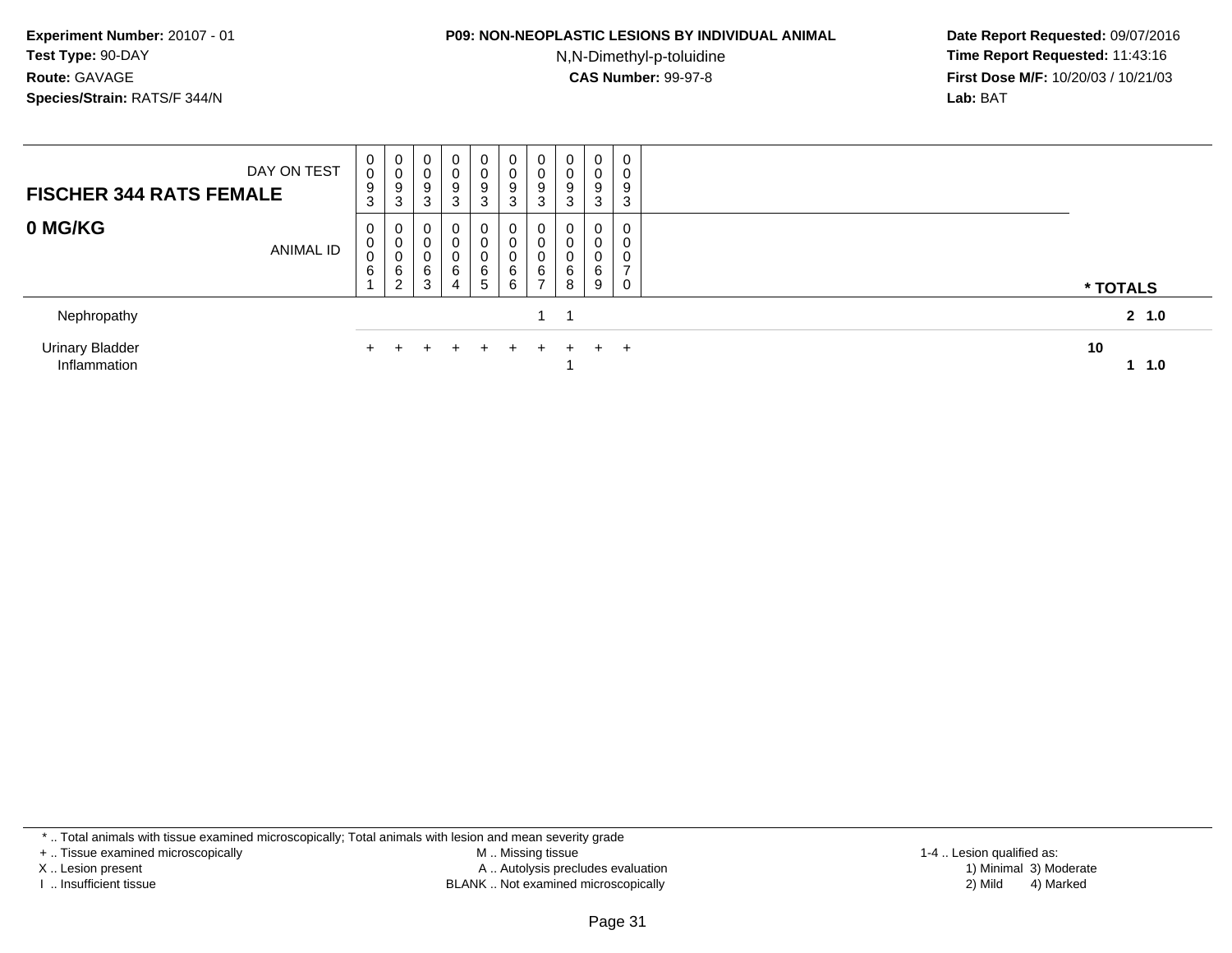# **P09: NON-NEOPLASTIC LESIONS BY INDIVIDUAL ANIMAL**

N,N-Dimethyl-p-toluidine

 **Date Report Requested:** 09/07/2016 **Time Report Requested:** 11:43:16 **First Dose M/F:** 10/20/03 / 10/21/03<br>**Lab:** BAT **Lab:** BAT

| DAY ON TEST<br><b>FISCHER 344 RATS FEMALE</b>                                                                                                | 0<br>$\ddot{\mathbf{0}}$<br>$\frac{9}{3}$                              | $\pmb{0}$<br>$\pmb{0}$<br>$\boldsymbol{9}$<br>$\sqrt{3}$ | 0<br>0<br>9<br>$\mathbf{3}$                                                       | 0<br>0<br>9<br>$\sqrt{3}$                                           | 0<br>$\begin{array}{c} 0 \\ 9 \\ 3 \end{array}$                   | 0<br>$\mathsf{O}\xspace$<br>$\overline{9}$<br>$\mathsf 3$                       | 0<br>$\ddot{\mathbf{0}}$<br>$\frac{9}{3}$                                           | 0<br>$\mathbf 0$<br>9<br>$\ensuremath{\mathsf{3}}$               | $\mathbf 0$<br>0<br>9<br>$\sqrt{3}$                                                  | 0<br>$\mathbf 0$<br>9<br>$\mathbf{3}$                       |                                                                     |
|----------------------------------------------------------------------------------------------------------------------------------------------|------------------------------------------------------------------------|----------------------------------------------------------|-----------------------------------------------------------------------------------|---------------------------------------------------------------------|-------------------------------------------------------------------|---------------------------------------------------------------------------------|-------------------------------------------------------------------------------------|------------------------------------------------------------------|--------------------------------------------------------------------------------------|-------------------------------------------------------------|---------------------------------------------------------------------|
| <b>62.5 MG/KG</b><br><b>ANIMAL ID</b>                                                                                                        | 0<br>$\boldsymbol{0}$<br>$\pmb{0}$<br>$\boldsymbol{7}$<br>$\mathbf{1}$ | 0<br>$\mathbf 0$<br>$\,0\,$<br>$\overline{7}$            | 0<br>0<br>$\mathsf{O}\xspace$<br>$\overline{7}$<br>$\overline{2}$<br>$\mathbf{3}$ | 0<br>$\mathbf 0$<br>$\pmb{0}$<br>$\boldsymbol{7}$<br>$\overline{4}$ | 0<br>$\pmb{0}$<br>$\pmb{0}$<br>$\boldsymbol{7}$<br>$\overline{5}$ | $\mathbf 0$<br>$\mathbf 0$<br>$\mathbf 0$<br>$\boldsymbol{7}$<br>$6\phantom{1}$ | $\mathbf 0$<br>$\ddot{\mathbf{0}}$<br>$\pmb{0}$<br>$\overline{7}$<br>$\overline{7}$ | $\mathbf 0$<br>$\mathbf 0$<br>$\mathbf 0$<br>$\overline{7}$<br>8 | $\mathbf 0$<br>$\mathbf 0$<br>$\boldsymbol{0}$<br>$\overline{7}$<br>$\boldsymbol{9}$ | $\mathbf 0$<br>$\mathbf 0$<br>0<br>8<br>$\mathsf{O}\xspace$ | * TOTALS                                                            |
| <b>ALIMENTARY SYSTEM</b>                                                                                                                     |                                                                        |                                                          |                                                                                   |                                                                     |                                                                   |                                                                                 |                                                                                     |                                                                  |                                                                                      |                                                             |                                                                     |
| Liver<br>Hematopoietic Cell Proliferation<br>Inflammation, Chronic Active<br>Pigmentation<br>Hepatocyte, Hypertrophy<br>Hepatocyte, Necrosis | $\mathbf{1}$<br>$\overline{2}$                                         |                                                          | 1                                                                                 | $\mathbf 1$                                                         | $\overline{2}$                                                    |                                                                                 | $\overline{1}$                                                                      | $\overline{2}$                                                   | $+$<br>$\overline{1}$                                                                | $^{+}$<br>-1                                                | 10<br>6, 1.0<br>10, 1.0<br>10, 1.0<br>1.0<br>$\mathbf 1$<br>$6$ 1.5 |
| Stomach, Forestomach                                                                                                                         | $+$                                                                    |                                                          |                                                                                   |                                                                     |                                                                   |                                                                                 |                                                                                     | $\ddot{}$                                                        | $+$                                                                                  | $+$                                                         | 10                                                                  |
| Stomach, Glandular                                                                                                                           | $\pm$                                                                  |                                                          |                                                                                   |                                                                     | $\pm$                                                             | $\pm$                                                                           |                                                                                     | $\ddot{}$                                                        | $+$                                                                                  | $+$                                                         | 10                                                                  |
| <b>CARDIOVASCULAR SYSTEM</b>                                                                                                                 |                                                                        |                                                          |                                                                                   |                                                                     |                                                                   |                                                                                 |                                                                                     |                                                                  |                                                                                      |                                                             |                                                                     |
| Heart<br>Cardiomyopathy                                                                                                                      | +<br>1                                                                 |                                                          | ÷<br>+<br>$\overline{1}$                                                          | $\ddot{}$                                                           | $\div$<br>$\overline{1}$                                          | $+$                                                                             | $\ddot{}$                                                                           | $\ddot{}$                                                        | $\ddot{}$                                                                            | $+$                                                         | 10<br>4 1.0                                                         |
| <b>ENDOCRINE SYSTEM</b>                                                                                                                      |                                                                        |                                                          |                                                                                   |                                                                     |                                                                   |                                                                                 |                                                                                     |                                                                  |                                                                                      |                                                             |                                                                     |
| <b>NONE</b>                                                                                                                                  |                                                                        |                                                          |                                                                                   |                                                                     |                                                                   |                                                                                 |                                                                                     |                                                                  |                                                                                      |                                                             |                                                                     |
| <b>GENERAL BODY SYSTEM</b>                                                                                                                   |                                                                        |                                                          |                                                                                   |                                                                     |                                                                   |                                                                                 |                                                                                     |                                                                  |                                                                                      |                                                             |                                                                     |
| <b>NONE</b>                                                                                                                                  |                                                                        |                                                          |                                                                                   |                                                                     |                                                                   |                                                                                 |                                                                                     |                                                                  |                                                                                      |                                                             |                                                                     |
| <b>GENITAL SYSTEM</b>                                                                                                                        |                                                                        |                                                          |                                                                                   |                                                                     |                                                                   |                                                                                 |                                                                                     |                                                                  |                                                                                      |                                                             |                                                                     |
| <b>NONE</b>                                                                                                                                  |                                                                        |                                                          |                                                                                   |                                                                     |                                                                   |                                                                                 |                                                                                     |                                                                  |                                                                                      |                                                             |                                                                     |
| <b>HEMATOPOIETIC SYSTEM</b>                                                                                                                  |                                                                        |                                                          |                                                                                   |                                                                     |                                                                   |                                                                                 |                                                                                     |                                                                  |                                                                                      |                                                             |                                                                     |

\* .. Total animals with tissue examined microscopically; Total animals with lesion and mean severity grade

+ .. Tissue examined microscopically

X .. Lesion present

I .. Insufficient tissue

M .. Missing tissue

A .. Autolysis precludes evaluation

BLANK .. Not examined microscopically 2) Mild 4) Marked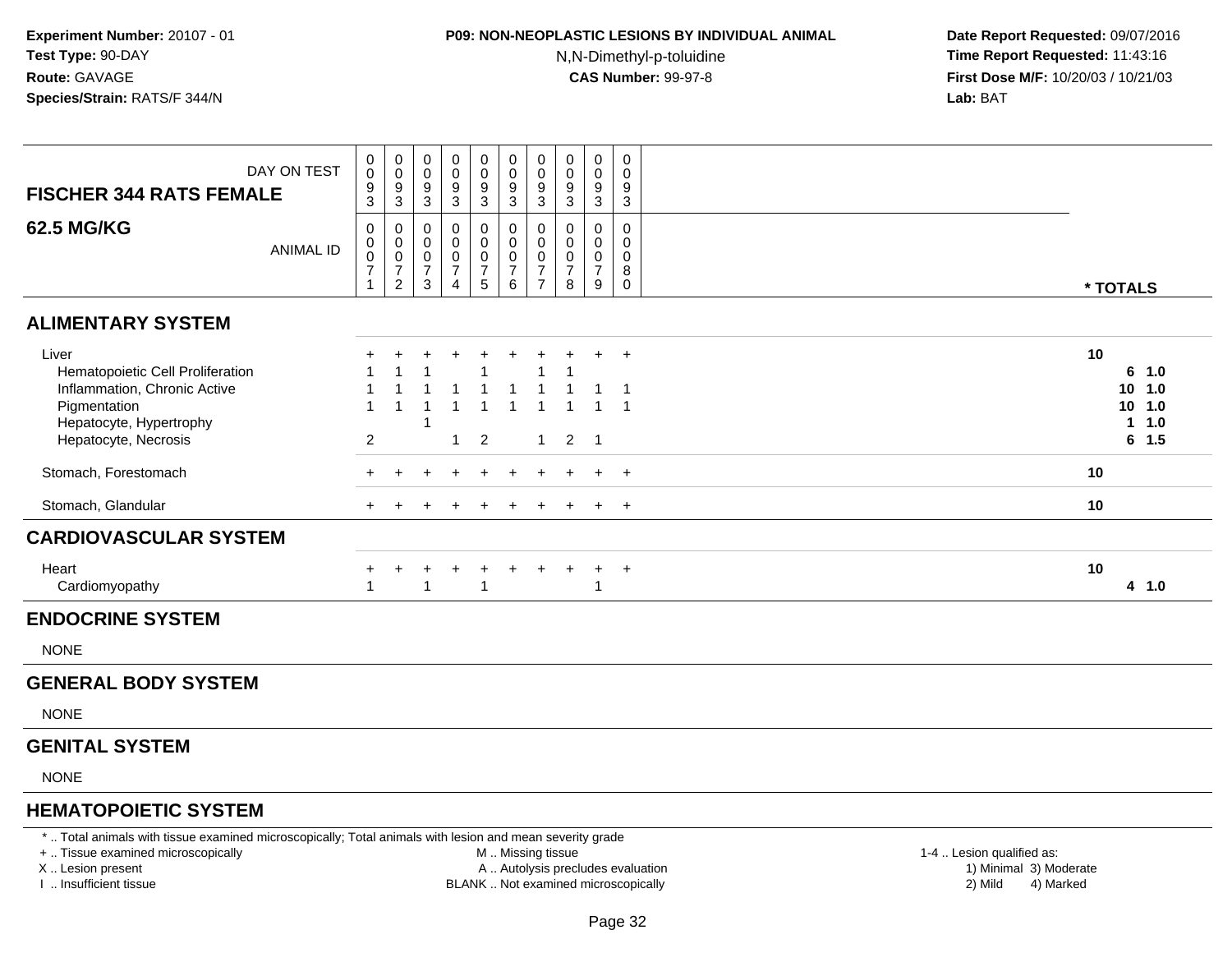# **P09: NON-NEOPLASTIC LESIONS BY INDIVIDUAL ANIMAL**

N,N-Dimethyl-p-toluidine

| DAY ON TEST<br><b>FISCHER 344 RATS FEMALE</b>                                                                                                                                                 | $\pmb{0}$<br>0<br>$\frac{9}{3}$                                   | $_{\rm 0}^{\rm 0}$<br>$\frac{9}{3}$                                         | $\boldsymbol{0}$<br>$\mathbf 0$<br>$\boldsymbol{9}$<br>$\mathsf 3$ | 0<br>$\mathbf 0$<br>9<br>$\sqrt{3}$                         | $\begin{smallmatrix}0\0\0\end{smallmatrix}$<br>$\frac{9}{3}$ | $\pmb{0}$<br>$\pmb{0}$<br>$\frac{9}{3}$                                                       | $_{\rm 0}^{\rm 0}$<br>$\frac{9}{3}$                                 | $\pmb{0}$<br>$\pmb{0}$<br>$\frac{9}{3}$              | $\pmb{0}$<br>$\mathbf 0$<br>$\boldsymbol{9}$<br>$\mathbf{3}$                  | $\pmb{0}$<br>$\mathbf 0$<br>$\boldsymbol{9}$<br>3  |                                                                             |                                                          |
|-----------------------------------------------------------------------------------------------------------------------------------------------------------------------------------------------|-------------------------------------------------------------------|-----------------------------------------------------------------------------|--------------------------------------------------------------------|-------------------------------------------------------------|--------------------------------------------------------------|-----------------------------------------------------------------------------------------------|---------------------------------------------------------------------|------------------------------------------------------|-------------------------------------------------------------------------------|----------------------------------------------------|-----------------------------------------------------------------------------|----------------------------------------------------------|
| <b>62.5 MG/KG</b><br><b>ANIMAL ID</b>                                                                                                                                                         | $\mathsf 0$<br>$\mathbf 0$<br>0<br>$\overline{7}$<br>$\mathbf{1}$ | $\mathbf 0$<br>$\pmb{0}$<br>$\pmb{0}$<br>$\boldsymbol{7}$<br>$\overline{2}$ | $\mathbf 0$<br>$\mathbf 0$<br>$\mathbf 0$<br>$\overline{7}$<br>3   | 0<br>$\mathbf 0$<br>0<br>$\boldsymbol{7}$<br>$\overline{4}$ | 0<br>$\mathbf 0$<br>$\pmb{0}$<br>$\frac{7}{5}$               | $\pmb{0}$<br>$\mathbf 0$<br>$\mathbf 0$<br>$\boldsymbol{7}$<br>6                              | 0<br>$\mathbf 0$<br>$\mathbf 0$<br>$\overline{7}$<br>$\overline{7}$ | 0<br>$\mathbf 0$<br>$\pmb{0}$<br>$\overline{7}$<br>8 | $\pmb{0}$<br>$\mathbf 0$<br>$\mathbf 0$<br>$\overline{7}$<br>$\boldsymbol{9}$ | 0<br>$\Omega$<br>$\mathbf 0$<br>8<br>$\pmb{0}$     |                                                                             | * TOTALS                                                 |
| <b>Bone Marrow</b><br>Hyperplasia                                                                                                                                                             | +<br>$\overline{2}$                                               | 2                                                                           | $\overline{2}$                                                     | $\overline{2}$                                              | $\ddot{}$<br>$\overline{2}$                                  | +<br>$\overline{2}$                                                                           | $\overline{2}$                                                      | $\overline{1}$                                       | $\overline{2}$                                                                | $\ddot{}$<br>$\overline{2}$                        |                                                                             | 10<br>10 1.9                                             |
| Lymph Node, Mesenteric                                                                                                                                                                        |                                                                   |                                                                             |                                                                    |                                                             |                                                              |                                                                                               |                                                                     |                                                      |                                                                               | $\ddot{}$                                          |                                                                             | 10                                                       |
| Spleen<br>Congestion<br>Hematopoietic Cell Proliferation<br>Pigmentation<br>Capsule, Fibrosis<br>Mesothelium, Hypertrophy                                                                     | $\overline{c}$<br>$\overline{c}$<br>$\mathbf{1}$<br>1             | $\overline{c}$<br>$\overline{2}$<br>$\overline{1}$                          | $\overline{\mathbf{c}}$<br>$\overline{2}$                          | $\overline{c}$<br>$\overline{c}$                            | $\overline{c}$<br>$\overline{2}$                             | $\overline{c}$<br>$\overline{2}$<br>1                                                         | $\boldsymbol{2}$<br>$\overline{2}$                                  | -1<br>$\overline{2}$                                 | $\overline{c}$<br>$\overline{2}$                                              | $\ddot{}$<br>1<br>$\overline{c}$<br>$\overline{2}$ |                                                                             | 10<br>2, 1.0<br>10 1.9<br>10 2.0<br>$3 - 1.0$<br>$1 1.0$ |
| Thymus                                                                                                                                                                                        |                                                                   |                                                                             |                                                                    |                                                             |                                                              |                                                                                               |                                                                     |                                                      | $+$                                                                           | $+$                                                |                                                                             | 10                                                       |
| <b>INTEGUMENTARY SYSTEM</b>                                                                                                                                                                   |                                                                   |                                                                             |                                                                    |                                                             |                                                              |                                                                                               |                                                                     |                                                      |                                                                               |                                                    |                                                                             |                                                          |
| <b>NONE</b>                                                                                                                                                                                   |                                                                   |                                                                             |                                                                    |                                                             |                                                              |                                                                                               |                                                                     |                                                      |                                                                               |                                                    |                                                                             |                                                          |
| <b>MUSCULOSKELETAL SYSTEM</b>                                                                                                                                                                 |                                                                   |                                                                             |                                                                    |                                                             |                                                              |                                                                                               |                                                                     |                                                      |                                                                               |                                                    |                                                                             |                                                          |
| <b>NONE</b>                                                                                                                                                                                   |                                                                   |                                                                             |                                                                    |                                                             |                                                              |                                                                                               |                                                                     |                                                      |                                                                               |                                                    |                                                                             |                                                          |
| <b>NERVOUS SYSTEM</b>                                                                                                                                                                         |                                                                   |                                                                             |                                                                    |                                                             |                                                              |                                                                                               |                                                                     |                                                      |                                                                               |                                                    |                                                                             |                                                          |
| <b>NONE</b>                                                                                                                                                                                   |                                                                   |                                                                             |                                                                    |                                                             |                                                              |                                                                                               |                                                                     |                                                      |                                                                               |                                                    |                                                                             |                                                          |
| <b>RESPIRATORY SYSTEM</b>                                                                                                                                                                     |                                                                   |                                                                             |                                                                    |                                                             |                                                              |                                                                                               |                                                                     |                                                      |                                                                               |                                                    |                                                                             |                                                          |
| Lung<br>Inflammation, Chronic Active                                                                                                                                                          | +                                                                 |                                                                             | +                                                                  | $\ddot{}$<br>1                                              | $\ddot{}$<br>$\overline{1}$                                  | $\ddot{}$<br>$\mathbf{1}$                                                                     | $\ddot{}$                                                           | $+$                                                  | $\ddot{}$                                                                     | $+$<br>$\mathbf{1}$                                |                                                                             | 10<br>5 1.0                                              |
| *  Total animals with tissue examined microscopically; Total animals with lesion and mean severity grade<br>+  Tissue examined microscopically<br>X  Lesion present<br>I. Insufficient tissue |                                                                   |                                                                             |                                                                    |                                                             |                                                              | M  Missing tissue<br>A  Autolysis precludes evaluation<br>BLANK  Not examined microscopically |                                                                     |                                                      |                                                                               |                                                    | 1-4  Lesion qualified as:<br>1) Minimal 3) Moderate<br>2) Mild<br>4) Marked |                                                          |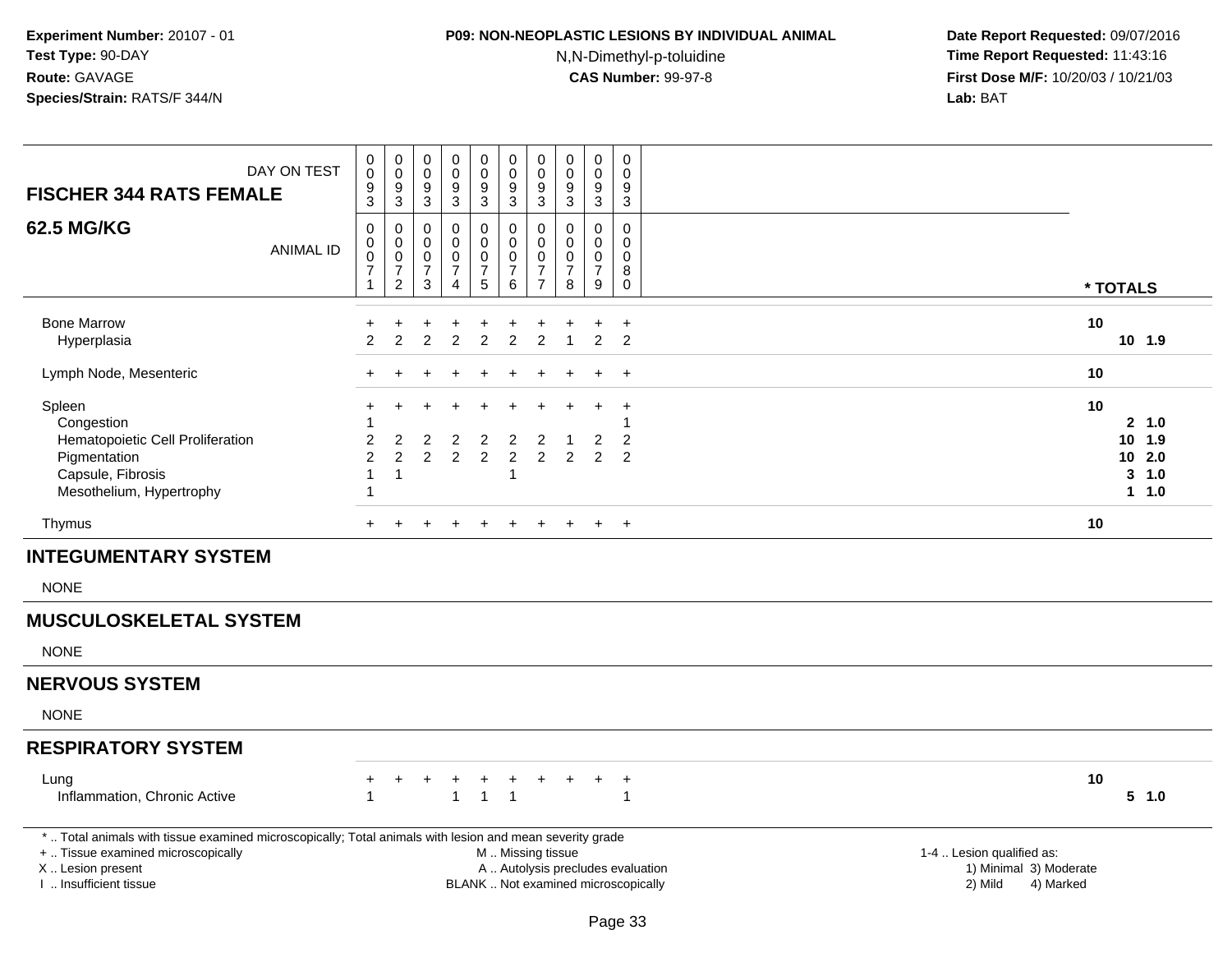## **P09: NON-NEOPLASTIC LESIONS BY INDIVIDUAL ANIMAL**N,N-Dimethyl-p-toluidine

 **Date Report Requested:** 09/07/2016 **Time Report Requested:** 11:43:16 **First Dose M/F:** 10/20/03 / 10/21/03<br>**Lab:** BAT **Lab:** BAT

| DAY ON TEST<br><b>FISCHER 344 RATS FEMALE</b>                                                            | $\,0\,$<br>$9\,$         | 0<br>0<br>9                                    | 0<br>$\mathbf 0$<br>$\boldsymbol{9}$                       | $\overline{0}$<br>$_{9}^{\rm 0}$                                                      | $\overline{0}$<br>$\overline{0}$<br>9                          | $\begin{smallmatrix}0\\0\\9\end{smallmatrix}$      | $\mathbf 0$<br>$\mathbf 0$<br>9 | 0<br>$\pmb{0}$<br>9 | $\mathbf{0}$<br>0<br>9 | 0<br>0<br>9           |                                |
|----------------------------------------------------------------------------------------------------------|--------------------------|------------------------------------------------|------------------------------------------------------------|---------------------------------------------------------------------------------------|----------------------------------------------------------------|----------------------------------------------------|---------------------------------|---------------------|------------------------|-----------------------|--------------------------------|
|                                                                                                          | 3                        | 3                                              | $\sqrt{3}$                                                 | $\sqrt{3}$                                                                            | $\mathbf{3}$                                                   | 3                                                  | 3                               | 3                   | 3                      | 3                     |                                |
| <b>62.5 MG/KG</b><br><b>ANIMAL ID</b>                                                                    | 0<br>0<br>$\overline{ }$ | 0<br>0<br>0<br>$\rightarrow$<br>$\overline{2}$ | 0<br>$\boldsymbol{0}$<br>$\mathbf 0$<br>$\rightarrow$<br>3 | $\overline{0}$<br>$\mathsf{O}\xspace$<br>$\pmb{0}$<br>$\rightarrow$<br>$\overline{4}$ | $\mathbf 0$<br>$\mathbf 0$<br>$\frac{0}{7}$<br>$5\overline{)}$ | 0<br>$\pmb{0}$<br>$\pmb{0}$<br>$\overline{z}$<br>6 | $\mathbf 0$<br>$\mathbf 0$      | 0<br>0<br>8         | 0<br>0<br>0<br>-<br>9  | 0<br>0<br>0<br>8<br>0 | * TOTALS                       |
| Nose<br>Glands, Hyperplasia<br>Olfactory Epithelium, Degeneration<br>Respiratory Epithelium, Hyperplasia |                          | $\mathcal{P}$                                  |                                                            | ÷                                                                                     | $+$<br>2                                                       | $+$                                                | $\div$                          | $+$                 | $+$                    | $\div$                | 10<br>3, 1.0<br>7, 1.3<br>11.0 |
| Trachea                                                                                                  | $+$                      |                                                |                                                            |                                                                                       | ÷                                                              | $+$                                                | $\div$                          | $+$                 | $+$                    | $+$                   | 10                             |

### **SPECIAL SENSES SYSTEM**

NONE

#### **URINARY SYSTEM**

| Kidney         |  | + + + + + + + + + + |  |  |  | 10        |  |
|----------------|--|---------------------|--|--|--|-----------|--|
| Mineralization |  | 1 1 1 1 1 1 1       |  |  |  | 1.0       |  |
| Nephropathy    |  |                     |  |  |  | $-1.0$    |  |
| Pigmentation   |  | 1 1 1 1 1 1 1 1 1 1 |  |  |  | 10<br>1.0 |  |

\* .. Total animals with tissue examined microscopically; Total animals with lesion and mean severity grade

+ .. Tissue examined microscopically

X .. Lesion present

I .. Insufficient tissue

 M .. Missing tissueA .. Autolysis precludes evaluation

BLANK .. Not examined microscopically 2) Mild 4) Marked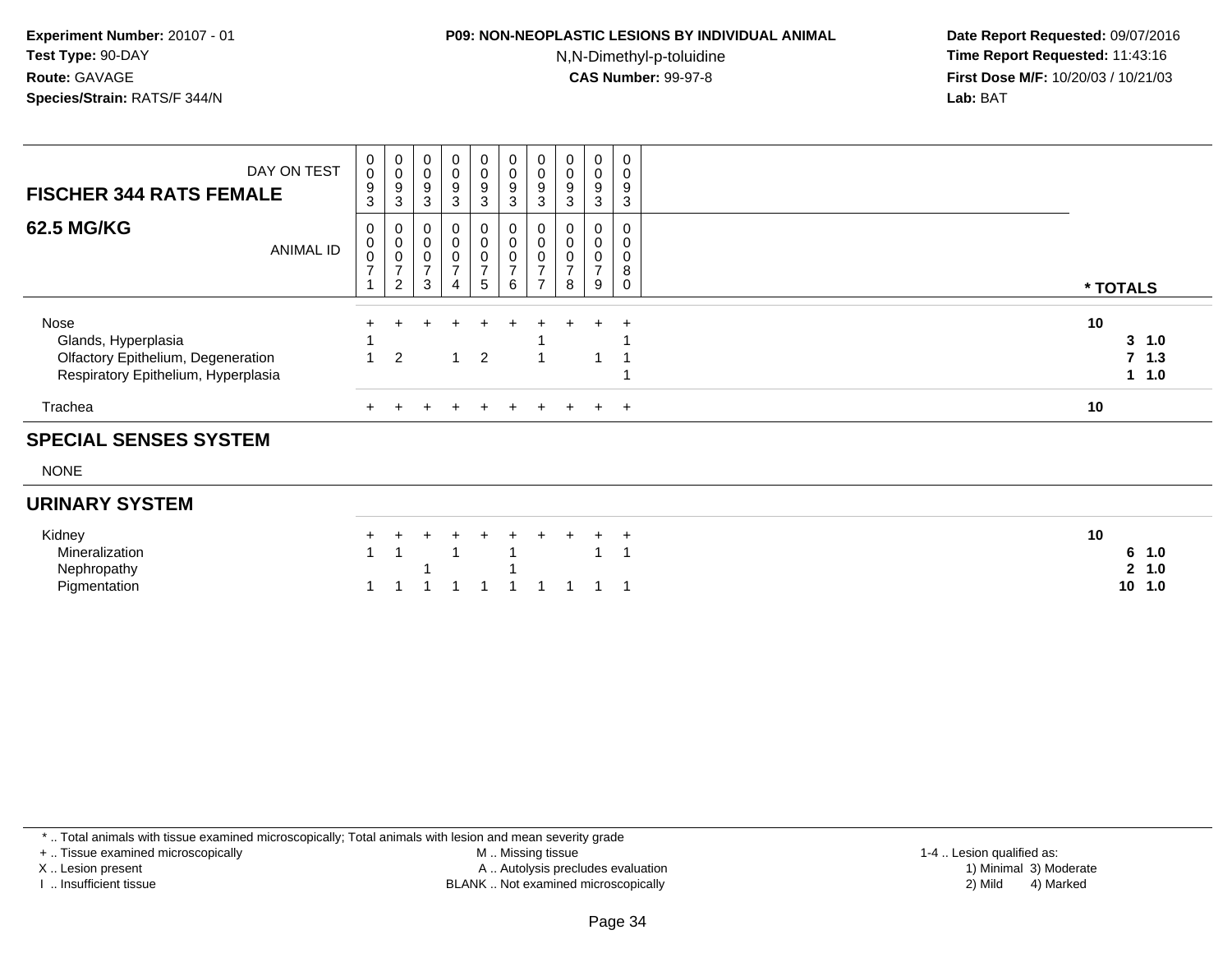# **P09: NON-NEOPLASTIC LESIONS BY INDIVIDUAL ANIMAL**

N,N-Dimethyl-p-toluidine

 **Date Report Requested:** 09/07/2016 **Time Report Requested:** 11:43:16 **First Dose M/F:** 10/20/03 / 10/21/03<br>**Lab:** BAT **Lab:** BAT

| DAY ON TEST<br><b>FISCHER 344 RATS FEMALE</b>                                                                                                | 0<br>$\mathsf{O}\xspace$<br>9<br>3 | $\begin{array}{c} 0 \\ 0 \\ 9 \\ 3 \end{array}$ | 0<br>$\mathbf 0$<br>9<br>3                             | 0<br>0<br>9<br>$\mathbf{3}$        | $\begin{array}{c} 0 \\ 0 \\ 9 \\ 3 \end{array}$              | $\begin{array}{c} 0 \\ 0 \\ 9 \\ 3 \end{array}$  | 0<br>$\mathbf 0$<br>$\frac{9}{3}$                            | $\pmb{0}$<br>$\mathbf 0$<br>9<br>3 | $\mathbf 0$<br>0<br>9<br>$\mathbf{3}$                    | 0<br>$\mathbf 0$<br>9<br>3                          |                                                             |
|----------------------------------------------------------------------------------------------------------------------------------------------|------------------------------------|-------------------------------------------------|--------------------------------------------------------|------------------------------------|--------------------------------------------------------------|--------------------------------------------------|--------------------------------------------------------------|------------------------------------|----------------------------------------------------------|-----------------------------------------------------|-------------------------------------------------------------|
| <b>125 MG/KG</b><br><b>ANIMAL ID</b>                                                                                                         | 0<br>0<br>$\pmb{0}$<br>8           | 0<br>$_{\rm 0}^{\rm 0}$<br>$\frac{8}{2}$        | 0<br>$\mathbf 0$<br>$\mathbf 0$<br>8<br>$\overline{3}$ | 0<br>0<br>0<br>8<br>$\overline{4}$ | 0<br>$\ddot{\mathbf{0}}$<br>$\pmb{0}$<br>$\overline{8}$<br>5 | 0<br>$\mathbf 0$<br>$\mathbf 0$<br>$\frac{8}{6}$ | 0<br>$\mathbf 0$<br>$\mathbf 0$<br>$\bf 8$<br>$\overline{7}$ | 0<br>0<br>$\mathbf 0$<br>8<br>8    | 0<br>$\mathbf 0$<br>$\mathbf 0$<br>8<br>$\boldsymbol{9}$ | 0<br>$\mathbf 0$<br>$\mathbf 0$<br>9<br>$\mathbf 0$ | * TOTALS                                                    |
| <b>ALIMENTARY SYSTEM</b>                                                                                                                     |                                    |                                                 |                                                        |                                    |                                                              |                                                  |                                                              |                                    |                                                          |                                                     |                                                             |
| Liver<br>Hematopoietic Cell Proliferation<br>Inflammation, Chronic Active<br>Pigmentation<br>Hepatocyte, Hypertrophy<br>Hepatocyte, Necrosis |                                    |                                                 | $\overline{2}$                                         | $\overline{c}$                     |                                                              |                                                  |                                                              |                                    |                                                          | $\ddot{}$                                           | 10<br>8 1.0<br>$10$ 1.0<br>$10$ 1.0<br>$7$ 1.0<br>$5 \t1.4$ |
| Stomach, Forestomach                                                                                                                         |                                    |                                                 |                                                        |                                    |                                                              |                                                  |                                                              |                                    |                                                          | $\overline{+}$                                      | 10                                                          |
| Stomach, Glandular                                                                                                                           | $\pm$                              |                                                 | $\pm$                                                  | $\pm$                              | $\div$                                                       | $\ddot{}$                                        | $\pm$                                                        | $\pm$                              | $+$                                                      | $+$                                                 | 10                                                          |
| <b>CARDIOVASCULAR SYSTEM</b>                                                                                                                 |                                    |                                                 |                                                        |                                    |                                                              |                                                  |                                                              |                                    |                                                          |                                                     |                                                             |
| Heart<br>Cardiomyopathy                                                                                                                      | $\mathbf{1}$                       | $\ddot{}$<br>$\overline{1}$                     | $\ddot{}$<br>$\overline{1}$                            | $+$                                | $\ddot{}$<br>$\overline{1}$                                  | $\ddot{}$                                        | $\ddot{}$<br>$1 \quad 1$                                     | $\ddot{}$                          | $+$<br>$\mathbf{1}$                                      | $+$                                                 | 10<br>$7$ 1.0                                               |
| <b>ENDOCRINE SYSTEM</b>                                                                                                                      |                                    |                                                 |                                                        |                                    |                                                              |                                                  |                                                              |                                    |                                                          |                                                     |                                                             |
| <b>NONE</b>                                                                                                                                  |                                    |                                                 |                                                        |                                    |                                                              |                                                  |                                                              |                                    |                                                          |                                                     |                                                             |
| <b>GENERAL BODY SYSTEM</b>                                                                                                                   |                                    |                                                 |                                                        |                                    |                                                              |                                                  |                                                              |                                    |                                                          |                                                     |                                                             |
| <b>NONE</b>                                                                                                                                  |                                    |                                                 |                                                        |                                    |                                                              |                                                  |                                                              |                                    |                                                          |                                                     |                                                             |
| <b>GENITAL SYSTEM</b>                                                                                                                        |                                    |                                                 |                                                        |                                    |                                                              |                                                  |                                                              |                                    |                                                          |                                                     |                                                             |
| <b>NONE</b>                                                                                                                                  |                                    |                                                 |                                                        |                                    |                                                              |                                                  |                                                              |                                    |                                                          |                                                     |                                                             |
| <b>HEMATOPOIETIC SYSTEM</b>                                                                                                                  |                                    |                                                 |                                                        |                                    |                                                              |                                                  |                                                              |                                    |                                                          |                                                     |                                                             |

\* .. Total animals with tissue examined microscopically; Total animals with lesion and mean severity grade

+ .. Tissue examined microscopically

X .. Lesion present

I .. Insufficient tissue

M .. Missing tissue

A .. Autolysis precludes evaluation

BLANK .. Not examined microscopically 2) Mild 4) Marked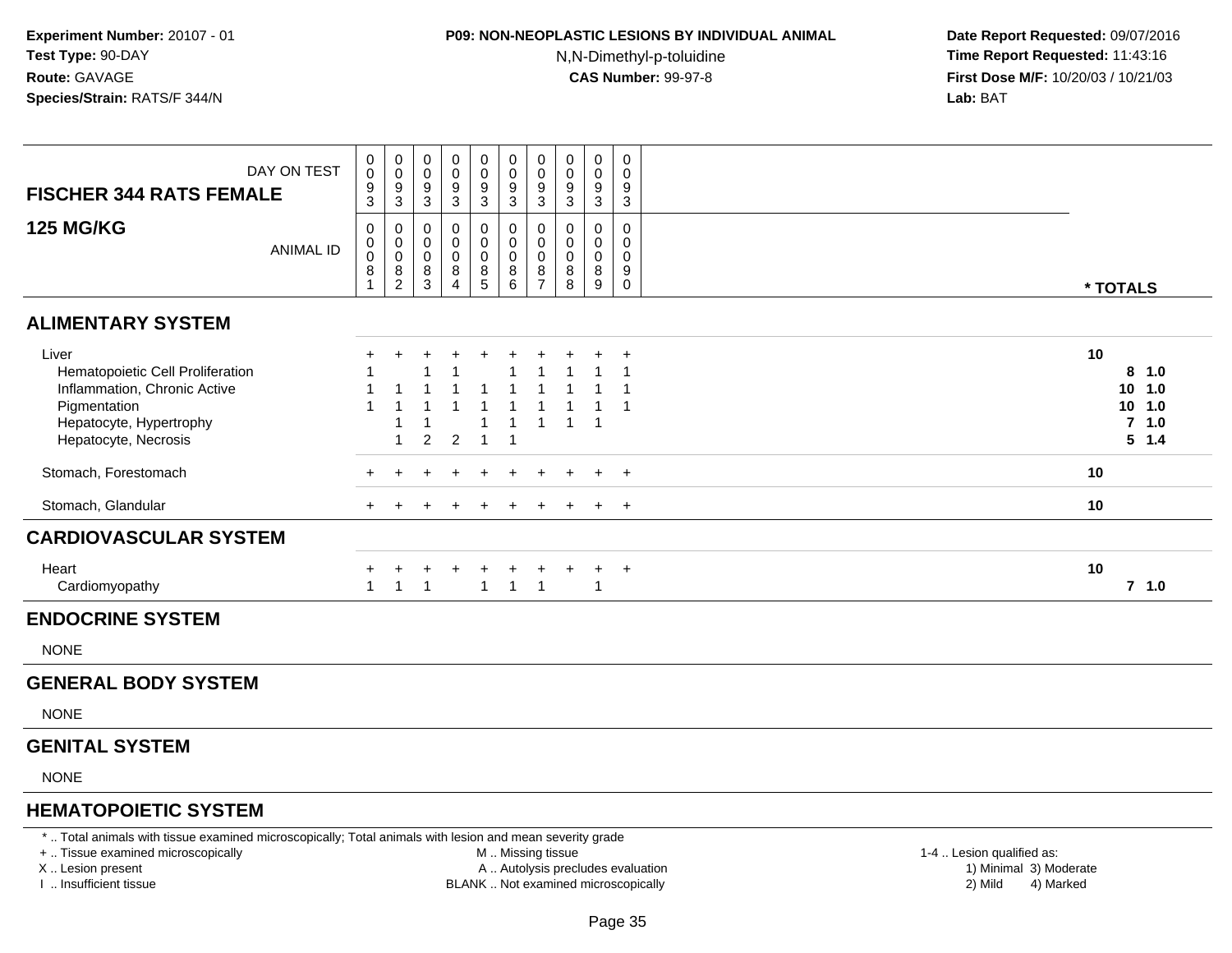### **P09: NON-NEOPLASTIC LESIONS BY INDIVIDUAL ANIMAL**

N,N-Dimethyl-p-toluidine

 **Date Report Requested:** 09/07/2016 **Time Report Requested:** 11:43:16 **First Dose M/F:** 10/20/03 / 10/21/03<br>**Lab:** BAT **Lab:** BAT

| DAY ON TEST<br><b>FISCHER 344 RATS FEMALE</b>                                                                                                               | $\mathbf 0$<br>$\mathsf{O}\xspace$<br>$\frac{9}{3}$ | $\pmb{0}$<br>$\mathbf 0$<br>9<br>3                     | $\mathbf 0$<br>0<br>9<br>3                         | $\mathbf 0$<br>$\pmb{0}$<br>9<br>3    | 0<br>0<br>9<br>3                                                   | $\pmb{0}$<br>$\pmb{0}$<br>$\frac{9}{3}$                 | $\mathbf 0$<br>$\pmb{0}$<br>9<br>3                         | 0<br>0<br>9<br>3                    | $\mathbf 0$<br>0<br>9<br>3                 | 0<br>0<br>9<br>3                                                   |                                                          |  |
|-------------------------------------------------------------------------------------------------------------------------------------------------------------|-----------------------------------------------------|--------------------------------------------------------|----------------------------------------------------|---------------------------------------|--------------------------------------------------------------------|---------------------------------------------------------|------------------------------------------------------------|-------------------------------------|--------------------------------------------|--------------------------------------------------------------------|----------------------------------------------------------|--|
| <b>125 MG/KG</b><br><b>ANIMAL ID</b>                                                                                                                        | 0<br>0<br>0<br>8                                    | $\mathbf 0$<br>0<br>$\mathbf 0$<br>8<br>$\overline{2}$ | 0<br>0<br>0<br>8<br>$\mathsf 3$                    | 0<br>0<br>0<br>8<br>4                 | 0<br>0<br>$\mathbf 0$<br>$\frac{8}{5}$                             | 0<br>$\mathbf 0$<br>0<br>$_{6}^{8}$                     | $\mathbf 0$<br>$\mathbf 0$<br>$\mathbf 0$<br>$\frac{8}{7}$ | 0<br>$\Omega$<br>$\Omega$<br>8<br>8 | $\mathbf 0$<br>$\mathbf 0$<br>0<br>8<br>9  | 0<br>0<br>0<br>9<br>0                                              | * TOTALS                                                 |  |
|                                                                                                                                                             |                                                     |                                                        |                                                    |                                       |                                                                    |                                                         |                                                            |                                     |                                            |                                                                    |                                                          |  |
| <b>Bone Marrow</b><br>Hyperplasia                                                                                                                           | +<br>$\overline{2}$                                 | 3                                                      | 3                                                  | 3                                     | $\ddot{}$<br>3                                                     | $\overline{2}$                                          | 3                                                          | $\overline{2}$                      | 3                                          | $\ddot{}$<br>3                                                     | 10<br>10 2.7                                             |  |
| Lymph Node, Mesenteric                                                                                                                                      | $+$                                                 |                                                        |                                                    |                                       | $\ddot{}$                                                          | $\ddot{}$                                               |                                                            |                                     | $\pm$                                      | $+$                                                                | 10                                                       |  |
| Spleen<br>Congestion<br>Hematopoietic Cell Proliferation<br>Pigmentation<br>Capsule, Fibrosis<br>Mesothelium, Hypertrophy                                   | $\overline{2}$<br>$\overline{c}$<br>$\mathbf{1}$    | $\overline{2}$<br>2<br>2                               | $\overline{c}$<br>$\overline{c}$<br>$\overline{1}$ | 2<br>$\overline{c}$<br>$\overline{c}$ | $\overline{2}$<br>$\mathbf{1}$<br>$\overline{c}$<br>$\overline{1}$ | $\overline{2}$<br>$\overline{2}$<br>$\overline{c}$<br>2 | 2<br>$\overline{2}$                                        | 2<br>$\overline{2}$                 | $\overline{c}$<br>$\overline{c}$<br>1<br>1 | $\ddot{}$<br>$\overline{c}$<br>2<br>$\overline{2}$<br>$\mathbf{1}$ | 10<br>$10$ 1.4<br>10 1.9<br>$10$ 2.0<br>7, 1.3<br>2, 1.5 |  |
| Thymus                                                                                                                                                      | $+$                                                 | $+$                                                    | $+$                                                | $\ddot{}$                             | $+$                                                                | $+$                                                     | $+$                                                        | $+$                                 | $+$                                        | $+$                                                                | 10                                                       |  |
| <b>INTEGUMENTARY SYSTEM</b>                                                                                                                                 |                                                     |                                                        |                                                    |                                       |                                                                    |                                                         |                                                            |                                     |                                            |                                                                    |                                                          |  |
| <b>NONE</b>                                                                                                                                                 |                                                     |                                                        |                                                    |                                       |                                                                    |                                                         |                                                            |                                     |                                            |                                                                    |                                                          |  |
| <b>MUSCULOSKELETAL SYSTEM</b>                                                                                                                               |                                                     |                                                        |                                                    |                                       |                                                                    |                                                         |                                                            |                                     |                                            |                                                                    |                                                          |  |
| <b>NONE</b>                                                                                                                                                 |                                                     |                                                        |                                                    |                                       |                                                                    |                                                         |                                                            |                                     |                                            |                                                                    |                                                          |  |
| <b>NERVOUS SYSTEM</b>                                                                                                                                       |                                                     |                                                        |                                                    |                                       |                                                                    |                                                         |                                                            |                                     |                                            |                                                                    |                                                          |  |
| <b>NONE</b>                                                                                                                                                 |                                                     |                                                        |                                                    |                                       |                                                                    |                                                         |                                                            |                                     |                                            |                                                                    |                                                          |  |
| <b>RESPIRATORY SYSTEM</b>                                                                                                                                   |                                                     |                                                        |                                                    |                                       |                                                                    |                                                         |                                                            |                                     |                                            |                                                                    |                                                          |  |
| Lung<br>Inflammation, Chronic Active                                                                                                                        | $+$                                                 | $\ddot{}$<br>1                                         | +<br>$\mathbf{1}$                                  | $\overline{1}$                        | $\ddot{}$                                                          | $\ddot{}$<br>$\mathbf{1}$                               | $+$<br>$\overline{1}$                                      | $\overline{1}$                      |                                            | $+$ $+$<br>$1 \quad 1$                                             | 10<br>8 1.0                                              |  |
| *  Total animals with tissue examined microscopically; Total animals with lesion and mean severity grade<br>The sure is considered as forested as families. |                                                     |                                                        |                                                    |                                       |                                                                    | <b>MARA</b> Material Alex                               |                                                            |                                     |                                            |                                                                    | A A I distance in a lift and some                        |  |

+ .. Tissue examined microscopicallyX .. Lesion present

I .. Insufficient tissue

- M .. Missing tissueA .. Autolysis precludes evaluation
- BLANK .. Not examined microscopically 2) Mild 4) Marked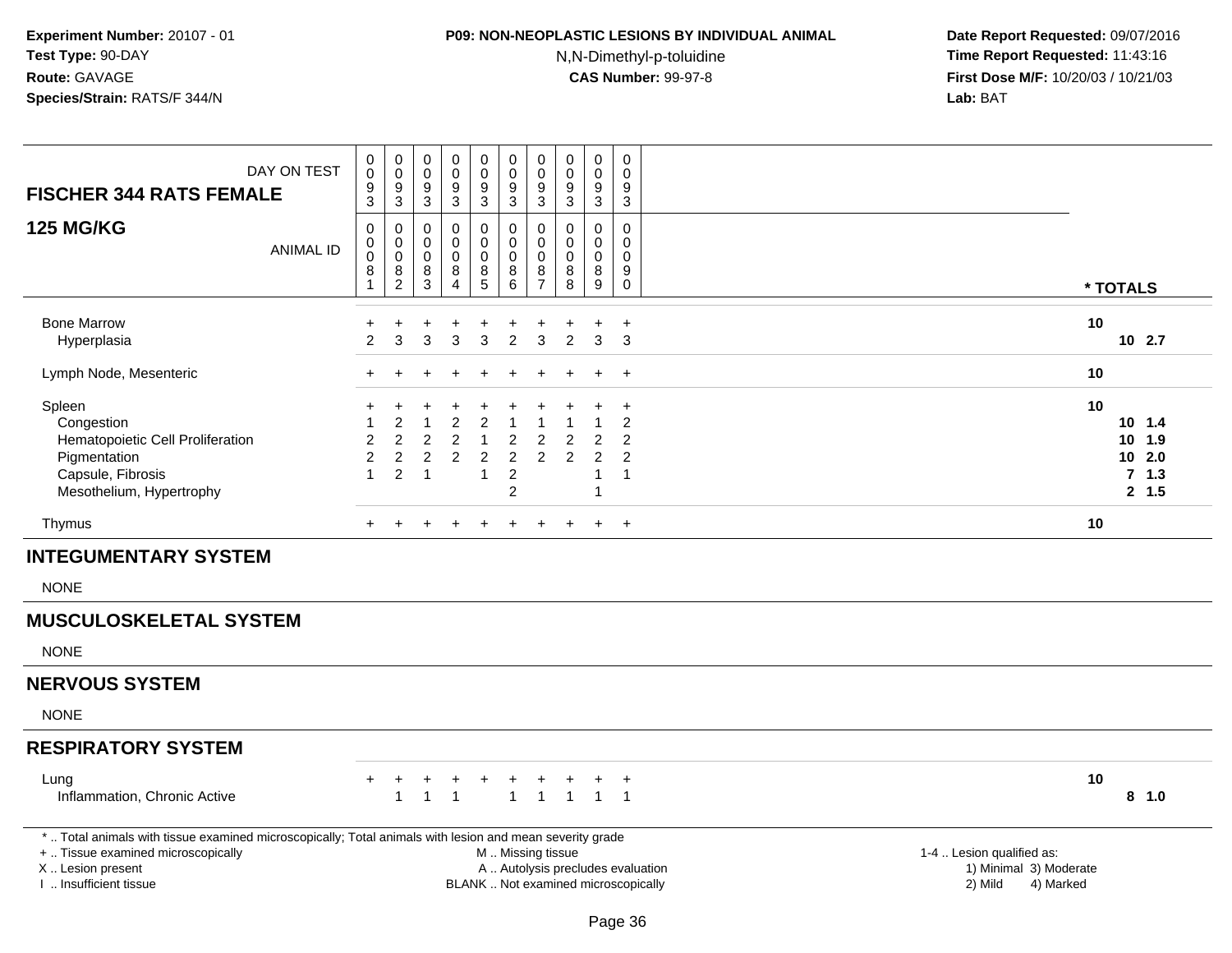# **P09: NON-NEOPLASTIC LESIONS BY INDIVIDUAL ANIMAL**

N,N-Dimethyl-p-toluidine

 **Date Report Requested:** 09/07/2016 **Time Report Requested:** 11:43:16 **First Dose M/F:** 10/20/03 / 10/21/03<br>**Lab:** BAT **Lab:** BAT

| DAY ON TEST<br><b>FISCHER 344 RATS FEMALE</b> | $\mathbf{0}$<br>0<br>9<br>3 | 0<br>$\,0\,$<br>9<br>3                       | $\mathbf 0$<br>$\pmb{0}$<br>9<br>3 | 0<br>0<br>$\boldsymbol{9}$<br>$\mathbf{3}$ | 0<br>0<br>9<br>$\mathbf{3}$ | 0<br>$\frac{0}{9}$<br>$\mathbf{3}$              | 0<br>0<br>9<br>3                   | $\mathbf 0$<br>9<br>3 | 0<br>$\pmb{0}$<br>$\boldsymbol{9}$<br>3 | 0<br>0<br>9<br>3 |           |
|-----------------------------------------------|-----------------------------|----------------------------------------------|------------------------------------|--------------------------------------------|-----------------------------|-------------------------------------------------|------------------------------------|-----------------------|-----------------------------------------|------------------|-----------|
| <b>125 MG/KG</b><br><b>ANIMAL ID</b>          | 0<br>0<br>0<br>8            | 0<br>$\mathbf 0$<br>0<br>8<br>$\overline{2}$ | 0<br>$\mathbf 0$<br>8<br>3         | $\overline{0}$<br>0<br>0<br>8<br>4         | 0<br>0<br>0<br>8<br>5       | 0<br>$\pmb{0}$<br>$_{\rm 8}^{\rm 0}$<br>$\,6\,$ | 0<br>0<br>0<br>8<br>$\overline{ }$ | 8<br>8                | 0<br>$\mathbf 0$<br>$\pmb{0}$<br>8<br>9 | 0<br>0<br>9<br>0 | * TOTALS  |
| Nose                                          |                             |                                              |                                    |                                            |                             |                                                 |                                    |                       |                                         | $\pm$            | 10        |
| Glands, Hyperplasia                           |                             |                                              |                                    |                                            |                             |                                                 |                                    |                       |                                         |                  | $9 \t1.7$ |
| Olfactory Epithelium, Degeneration            |                             |                                              |                                    | З                                          |                             |                                                 |                                    |                       |                                         |                  | $10$ 2.1  |
| Respiratory Epithelium, Hyperplasia           |                             |                                              |                                    |                                            |                             |                                                 |                                    |                       |                                         |                  | 7, 1.1    |
| Respiratory Epithelium, Metaplasia, Squamous  | -2                          |                                              | $\mathfrak{p}$                     |                                            | $\mathcal{P}$               |                                                 |                                    |                       |                                         |                  | $6 \t1.5$ |
| Trachea                                       |                             |                                              |                                    |                                            | $\div$                      | $_{+}$                                          | $\pm$                              |                       | $+$                                     | $+$              | 10        |

#### **SPECIAL SENSES SYSTEM**

NONE

#### **URINARY SYSTEM**

| Kidney         |  | + + + + + + + + + + |  |  |  |  |
|----------------|--|---------------------|--|--|--|--|
| Mineralization |  | 2 2 1 1 1 1         |  |  |  |  |
| Nephropathy    |  | 1 1 1 1 1 1 1 1 1   |  |  |  |  |
| Piamentation   |  | 1 1 1 1 1 1 1 1 1 1 |  |  |  |  |

\* .. Total animals with tissue examined microscopically; Total animals with lesion and mean severity grade

+ .. Tissue examined microscopically

X .. Lesion present

I .. Insufficient tissue

 M .. Missing tissueA .. Autolysis precludes evaluation

BLANK .. Not examined microscopically 2) Mild 4) Marked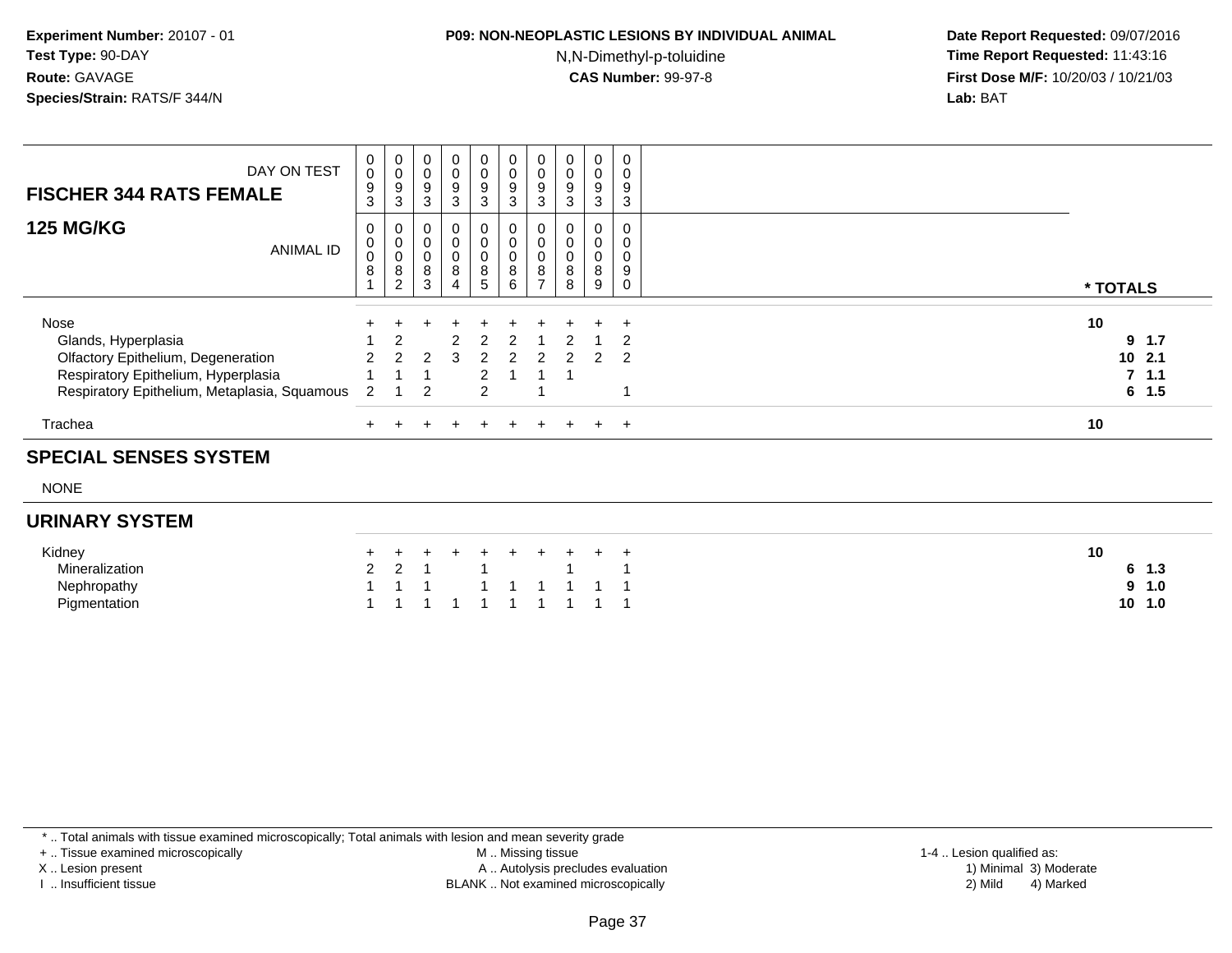## **P09: NON-NEOPLASTIC LESIONS BY INDIVIDUAL ANIMAL**

N,N-Dimethyl-p-toluidine

 **Date Report Requested:** 09/07/2016 **Time Report Requested:** 11:43:16 **First Dose M/F:** 10/20/03 / 10/21/03<br>**Lab:** BAT **Lab:** BAT

| DAY ON TEST<br><b>FISCHER 344 RATS FEMALE</b>                                                  | $\pmb{0}$<br>$\pmb{0}$<br>$\frac{9}{3}$                                             | 0<br>$\pmb{0}$<br>$\boldsymbol{9}$<br>3                                               | 0<br>$\mathsf{O}\xspace$<br>9<br>3                                 | $\pmb{0}$<br>$\pmb{0}$<br>9<br>$\mathbf{3}$                   | $_{\rm 0}^{\rm 0}$<br>$\boldsymbol{9}$<br>$\mathbf{3}$         | $\begin{smallmatrix} 0\\0 \end{smallmatrix}$<br>$\frac{9}{3}$  | $\begin{smallmatrix} 0\\0 \end{smallmatrix}$<br>$9\,$<br>$\mathbf{3}$ | 0<br>$\pmb{0}$<br>9<br>$\mathbf{3}$                  | 0<br>$\pmb{0}$<br>$\boldsymbol{9}$<br>$\sqrt{3}$         | 0<br>0<br>$\boldsymbol{9}$<br>$\mathbf{3}$ |                       |  |
|------------------------------------------------------------------------------------------------|-------------------------------------------------------------------------------------|---------------------------------------------------------------------------------------|--------------------------------------------------------------------|---------------------------------------------------------------|----------------------------------------------------------------|----------------------------------------------------------------|-----------------------------------------------------------------------|------------------------------------------------------|----------------------------------------------------------|--------------------------------------------|-----------------------|--|
| <b>250 MG/KG</b><br><b>ANIMAL ID</b>                                                           | 0<br>$\begin{smallmatrix}0\\0\end{smallmatrix}$<br>$\boldsymbol{9}$<br>$\mathbf{1}$ | 0<br>$\begin{smallmatrix}0\\0\end{smallmatrix}$<br>$\boldsymbol{9}$<br>$\overline{c}$ | 0<br>$\begin{smallmatrix} 0\\0 \end{smallmatrix}$<br>$\frac{9}{3}$ | 0<br>$_{\rm 0}^{\rm 0}$<br>$\boldsymbol{9}$<br>$\overline{4}$ | $\begin{smallmatrix}0\\0\\0\end{smallmatrix}$<br>$\frac{9}{5}$ | $\mathbf 0$<br>$\begin{array}{c} 0 \\ 0 \\ 9 \\ 6 \end{array}$ | $\pmb{0}$<br>$\overline{0}$<br>$\frac{9}{7}$                          | 0<br>$\pmb{0}$<br>$\pmb{0}$<br>$\boldsymbol{9}$<br>8 | $\pmb{0}$<br>$_{\rm 0}^{\rm 0}$<br>$\boldsymbol{9}$<br>9 | 0<br>0<br>$\mathbf{1}$<br>0<br>$\mathbf 0$ | * TOTALS              |  |
| <b>ALIMENTARY SYSTEM</b>                                                                       |                                                                                     |                                                                                       |                                                                    |                                                               |                                                                |                                                                |                                                                       |                                                      |                                                          |                                            |                       |  |
| Liver<br>Angiectasis                                                                           | +                                                                                   |                                                                                       |                                                                    |                                                               |                                                                | ÷                                                              |                                                                       |                                                      | $+$                                                      | $+$                                        | 10<br>1.0<br>1        |  |
| Hematopoietic Cell Proliferation<br>Hepatodiaphragmatic Nodule<br>Inflammation, Chronic Active | 1                                                                                   |                                                                                       | X                                                                  |                                                               |                                                                | 1                                                              | $\overline{1}$                                                        |                                                      | $\overline{2}$<br>2                                      | -1                                         | 1.2<br>6<br>1.3<br>4  |  |
| Pigmentation<br>Hepatocyte, Hypertrophy                                                        |                                                                                     | $\overline{2}$                                                                        | $\overline{2}$<br>$\overline{1}$                                   | 2                                                             | $\overline{2}$                                                 | $\overline{2}$                                                 | $\overline{2}$<br>1                                                   | $\overline{2}$                                       | $\mathfrak{p}$<br>$\overline{c}$                         | $\overline{1}$                             | 10<br>1.8<br>1.1<br>9 |  |
| Hepatocyte, Necrosis<br>Stomach, Forestomach                                                   | 2<br>$\pm$                                                                          |                                                                                       | $\overline{2}$                                                     |                                                               |                                                                |                                                                |                                                                       |                                                      |                                                          | $+$                                        | 7, 1.3<br>10          |  |
| Erosion<br>Inflammation                                                                        |                                                                                     |                                                                                       |                                                                    | 2<br>3                                                        |                                                                |                                                                | $\mathbf{1}$                                                          | $\overline{\mathbf{1}}$                              |                                                          |                                            | 2.0<br>1<br>3, 1.7    |  |
| Stomach, Glandular                                                                             | $\pm$                                                                               |                                                                                       |                                                                    |                                                               |                                                                |                                                                |                                                                       | $\ddot{}$                                            | $+$                                                      | $+$                                        | 10                    |  |
| <b>CARDIOVASCULAR SYSTEM</b>                                                                   |                                                                                     |                                                                                       |                                                                    |                                                               |                                                                |                                                                |                                                                       |                                                      |                                                          |                                            |                       |  |
| Heart<br>Cardiomyopathy                                                                        |                                                                                     |                                                                                       |                                                                    |                                                               |                                                                | $\overline{1}$                                                 | $\overline{1}$                                                        |                                                      |                                                          | $\overline{ }$<br>$\overline{1}$           | 10<br>$7$ 1.0         |  |
| <b>ENDOCRINE SYSTEM</b>                                                                        |                                                                                     |                                                                                       |                                                                    |                                                               |                                                                |                                                                |                                                                       |                                                      |                                                          |                                            |                       |  |

NONE

### **GENERAL BODY SYSTEM**

NONE

#### **GENITAL SYSTEM**

\* .. Total animals with tissue examined microscopically; Total animals with lesion and mean severity grade

+ .. Tissue examined microscopically

X .. Lesion present

I .. Insufficient tissue

- M .. Missing tissue
- A .. Autolysis precludes evaluation
- BLANK .. Not examined microscopically 2) Mild 4) Marked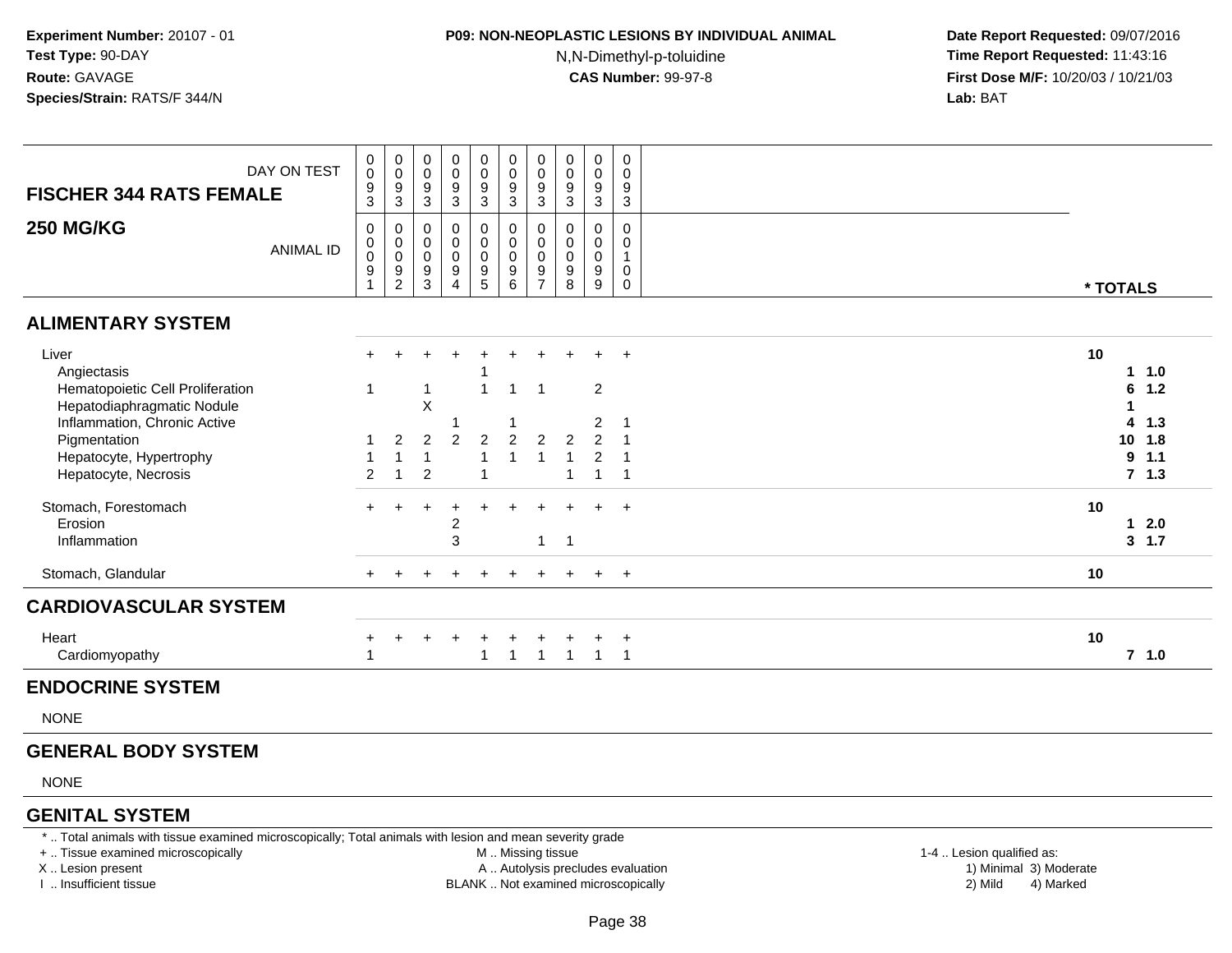# **P09: NON-NEOPLASTIC LESIONS BY INDIVIDUAL ANIMAL**

N,N-Dimethyl-p-toluidine

 **Date Report Requested:** 09/07/2016 **Time Report Requested:** 11:43:16 **First Dose M/F:** 10/20/03 / 10/21/03<br>**Lab:** BAT **Lab:** BAT

| DAY ON TEST<br><b>FISCHER 344 RATS FEMALE</b>                            | 0<br>$\boldsymbol{0}$<br>$\boldsymbol{9}$<br>$\ensuremath{\mathsf{3}}$ | $_{\rm 0}^{\rm 0}$<br>$\boldsymbol{9}$<br>$\mathbf 3$                                 | $\begin{matrix} 0 \\ 0 \\ 9 \\ 3 \end{matrix}$                           | $\begin{smallmatrix}0\\0\\9\end{smallmatrix}$<br>$\sqrt{3}$ | $\begin{smallmatrix}0\0\0\end{smallmatrix}$<br>$\boldsymbol{9}$<br>$\mathbf{3}$ | $_{\rm 0}^{\rm 0}$<br>$\boldsymbol{9}$<br>$\sqrt{3}$ | $\begin{smallmatrix}0\\0\end{smallmatrix}$<br>$\boldsymbol{9}$<br>$\sqrt{3}$          | $\begin{smallmatrix}0\0\0\9\end{smallmatrix}$<br>$\sqrt{3}$ | $\begin{smallmatrix}0\0\0\9\end{smallmatrix}$<br>$\sqrt{3}$              | $\pmb{0}$<br>$\pmb{0}$<br>9<br>3              |                      |                   |
|--------------------------------------------------------------------------|------------------------------------------------------------------------|---------------------------------------------------------------------------------------|--------------------------------------------------------------------------|-------------------------------------------------------------|---------------------------------------------------------------------------------|------------------------------------------------------|---------------------------------------------------------------------------------------|-------------------------------------------------------------|--------------------------------------------------------------------------|-----------------------------------------------|----------------------|-------------------|
| <b>250 MG/KG</b><br><b>ANIMAL ID</b>                                     | 0<br>0<br>$\ddot{\mathbf{0}}$<br>$\boldsymbol{9}$<br>$\overline{A}$    | 0<br>$\begin{smallmatrix}0\\0\end{smallmatrix}$<br>$\boldsymbol{9}$<br>$\overline{c}$ | $\mathbf 0$<br>$\begin{matrix} 0 \\ 0 \\ 9 \end{matrix}$<br>$\mathbf{3}$ | $\pmb{0}$<br>$\overline{0}$<br>$\boldsymbol{9}$<br>4        | 0<br>$\mathsf{O}$<br>$\overline{0}$<br>$\boldsymbol{9}$<br>5                    | 0<br>0<br>$\mathsf 0$<br>9<br>6                      | 0<br>$\begin{smallmatrix}0\\0\end{smallmatrix}$<br>$\boldsymbol{9}$<br>$\overline{ }$ | 0<br>$\pmb{0}$<br>$\overline{0}$<br>$\boldsymbol{9}$<br>8   | 0<br>$\begin{smallmatrix}0\\0\end{smallmatrix}$<br>$\boldsymbol{9}$<br>9 | 0<br>0<br>1<br>$\pmb{0}$<br>0                 | * TOTALS             |                   |
| <b>NONE</b>                                                              |                                                                        |                                                                                       |                                                                          |                                                             |                                                                                 |                                                      |                                                                                       |                                                             |                                                                          |                                               |                      |                   |
| <b>HEMATOPOIETIC SYSTEM</b>                                              |                                                                        |                                                                                       |                                                                          |                                                             |                                                                                 |                                                      |                                                                                       |                                                             |                                                                          |                                               |                      |                   |
| <b>Bone Marrow</b><br>Hyperplasia                                        | $\div$<br>3                                                            | $\mathbf{3}$                                                                          | 3                                                                        | 3                                                           | $\mathbf{3}$                                                                    | 3                                                    | 3                                                                                     | 3                                                           | 3                                                                        | $\ddot{}$<br>3                                | 10                   | 10, 3.0           |
| Lymph Node, Mesenteric<br>Atrophy                                        |                                                                        |                                                                                       |                                                                          |                                                             |                                                                                 |                                                      | +                                                                                     |                                                             | $\ddot{}$<br>$\overline{2}$                                              | $\overline{+}$                                | 10                   | 2.0               |
| Spleen<br>Congestion<br>Hematopoietic Cell Proliferation<br>Pigmentation | $\overline{\mathbf{c}}$<br>$\overline{2}$<br>$\overline{c}$            | 3<br>3<br>$\overline{c}$                                                              | 3<br>3<br>$\overline{c}$                                                 | $\overline{2}$<br>$\overline{2}$<br>$\overline{c}$          | 2<br>$\boldsymbol{2}$<br>$\overline{c}$                                         | 2<br>$\overline{2}$<br>$\overline{c}$                | $\overline{2}$<br>$\overline{2}$<br>$\overline{c}$                                    | 3<br>$\overline{2}$<br>$\overline{c}$                       | 3<br>3<br>2                                                              | $\ddot{}$<br>$\overline{c}$<br>$\overline{2}$ | 10<br>10<br>10<br>10 | 2.4<br>2.3<br>1.9 |
| Capsule, Fibrosis<br>Mesothelium, Hypertrophy                            | $\overline{c}$                                                         | $\overline{2}$                                                                        | 3<br>$\overline{2}$                                                      | 3                                                           | 3                                                                               | $\overline{2}$                                       | $\overline{2}$                                                                        | $\overline{2}$                                              |                                                                          | $\overline{2}$                                | 10<br>9              | 2.2<br>1.1        |
| Thymus                                                                   |                                                                        |                                                                                       |                                                                          |                                                             |                                                                                 |                                                      |                                                                                       |                                                             |                                                                          | $+$                                           | 10                   |                   |

#### **INTEGUMENTARY SYSTEM**

NONE

#### **MUSCULOSKELETAL SYSTEM**

NONE

#### **NERVOUS SYSTEM**

NONE

\* .. Total animals with tissue examined microscopically; Total animals with lesion and mean severity grade

+ .. Tissue examined microscopically

X .. Lesion present

I .. Insufficient tissue

 M .. Missing tissueA .. Autolysis precludes evaluation

BLANK .. Not examined microscopically 2) Mild 4) Marked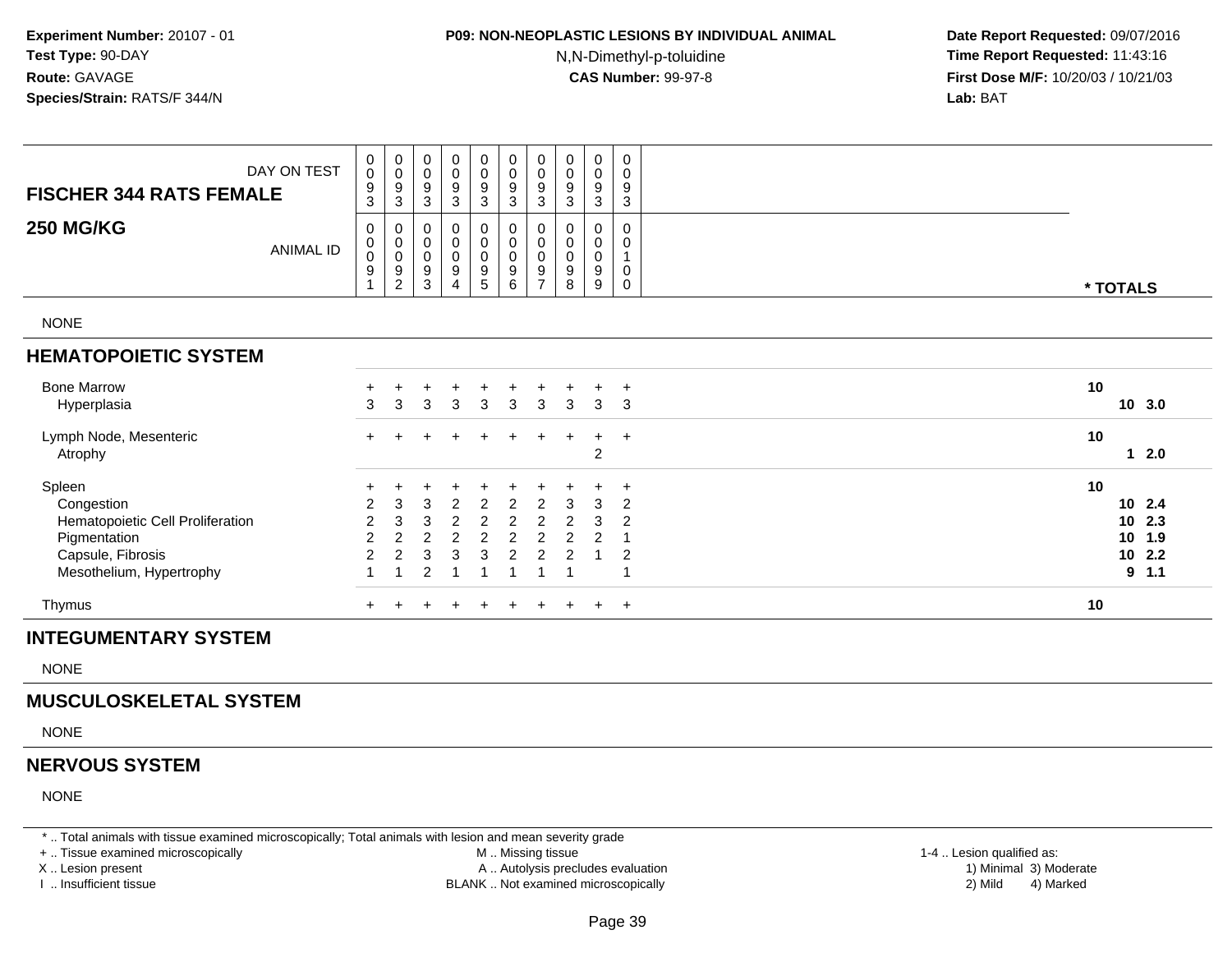#### **P09: NON-NEOPLASTIC LESIONS BY INDIVIDUAL ANIMAL**

N,N-Dimethyl-p-toluidine

 **Date Report Requested:** 09/07/2016 **Time Report Requested:** 11:43:16 **First Dose M/F:** 10/20/03 / 10/21/03<br>**Lab:** BAT **Lab:** BAT

| DAY ON TEST<br><b>FISCHER 344 RATS FEMALE</b>                                                                                                                                                | 0<br>0<br>9<br>3       | $_{\rm 0}^{\rm 0}$<br>$\boldsymbol{9}$<br>3                          | $_{\rm 0}^{\rm 0}$<br>$\boldsymbol{9}$<br>3  | $_{0}^{0}$<br>9<br>3                                                | $\begin{smallmatrix} 0\\0 \end{smallmatrix}$<br>9<br>3 | $_{\rm 0}^{\rm 0}$<br>$\boldsymbol{9}$<br>3 | $\begin{smallmatrix}0\0\0\end{smallmatrix}$<br>$\boldsymbol{9}$<br>3 | $\pmb{0}$<br>$\mathbf 0$<br>$\boldsymbol{9}$<br>3 | $_{\rm 0}^{\rm 0}$<br>$\boldsymbol{9}$<br>3 | 0<br>0<br>9<br>3           |                                  |                                                |
|----------------------------------------------------------------------------------------------------------------------------------------------------------------------------------------------|------------------------|----------------------------------------------------------------------|----------------------------------------------|---------------------------------------------------------------------|--------------------------------------------------------|---------------------------------------------|----------------------------------------------------------------------|---------------------------------------------------|---------------------------------------------|----------------------------|----------------------------------|------------------------------------------------|
| <b>250 MG/KG</b><br><b>ANIMAL ID</b>                                                                                                                                                         | 0<br>$\,0\,$<br>0<br>9 | 0<br>$\overline{0}$<br>$\,0\,$<br>$\boldsymbol{9}$<br>$\overline{2}$ | 0<br>$\pmb{0}$<br>0<br>$\boldsymbol{9}$<br>3 | 0<br>$\pmb{0}$<br>$\mathbf 0$<br>$\boldsymbol{9}$<br>$\overline{4}$ | 0<br>$\pmb{0}$<br>$\mathbf 0$<br>$\boldsymbol{9}$<br>5 | 0<br>0<br>0<br>$\boldsymbol{9}$<br>6        | 0<br>$\mathsf 0$<br>$\pmb{0}$<br>$\boldsymbol{9}$<br>$\overline{ }$  | 9<br>8                                            | 0<br>$\mathbf 0$<br>$\pmb{0}$<br>9<br>9     | 0<br>0<br>0<br>$\mathbf 0$ | * TOTALS                         |                                                |
| <b>RESPIRATORY SYSTEM</b>                                                                                                                                                                    |                        |                                                                      |                                              |                                                                     |                                                        |                                             |                                                                      |                                                   |                                             |                            |                                  |                                                |
| Lung<br>Inflammation, Chronic Active                                                                                                                                                         |                        |                                                                      |                                              |                                                                     |                                                        |                                             |                                                                      |                                                   |                                             | $\pm$                      | 10                               | 8 1.0                                          |
| Nose<br>Glands, Hyperplasia<br>Olfactory Epithelium, Degeneration<br>Olfactory Epithelium, Metaplasia<br>Respiratory Epithelium, Hyperplasia<br>Respiratory Epithelium, Metaplasia, Squamous | 3<br>2                 | З                                                                    | 3                                            |                                                                     | 3                                                      | 3                                           | 3<br>2<br>З                                                          |                                                   | 3<br>2<br>3                                 | 2<br>3<br>3<br>2           | 10<br>10 <sub>1</sub><br>10, 1.7 | $10 \t1.9$<br>3.0<br>7 <sub>1.6</sub><br>102.2 |
| Trachea                                                                                                                                                                                      |                        |                                                                      |                                              |                                                                     |                                                        | $\pm$                                       | $+$                                                                  | $+$                                               |                                             | $+$                        | 10                               |                                                |

#### **SPECIAL SENSES SYSTEM**

NONE

#### **URINARY SYSTEM**

| Kidney            |  | + + + + + + + + + + |  |  |  | 10 |
|-------------------|--|---------------------|--|--|--|----|
| Mineralization    |  | 1 1 1 1 1 2 1 1     |  |  |  |    |
| Nephropathy       |  | 1 1 1 1 1 1 1 1 1 1 |  |  |  |    |
| Pigmentation      |  | 1 1 1 1 1 1 1 1 1 1 |  |  |  |    |
| Papilla, Necrosis |  | 1 2 2 2             |  |  |  |    |

\* .. Total animals with tissue examined microscopically; Total animals with lesion and mean severity grade

+ .. Tissue examined microscopically

X .. Lesion present

I .. Insufficient tissue

M .. Missing tissue

A .. Autolysis precludes evaluation 1 and 1 and 2 ... Autolysis precludes evaluation 1 and 30 Minimal 3) Minim<br>1) Minimal 3) Mild

1-4 .. Lesion qualified as:<br>1) Minimal 3) Moderate BLANK .. Not examined microscopically 2) Mild 4) Marked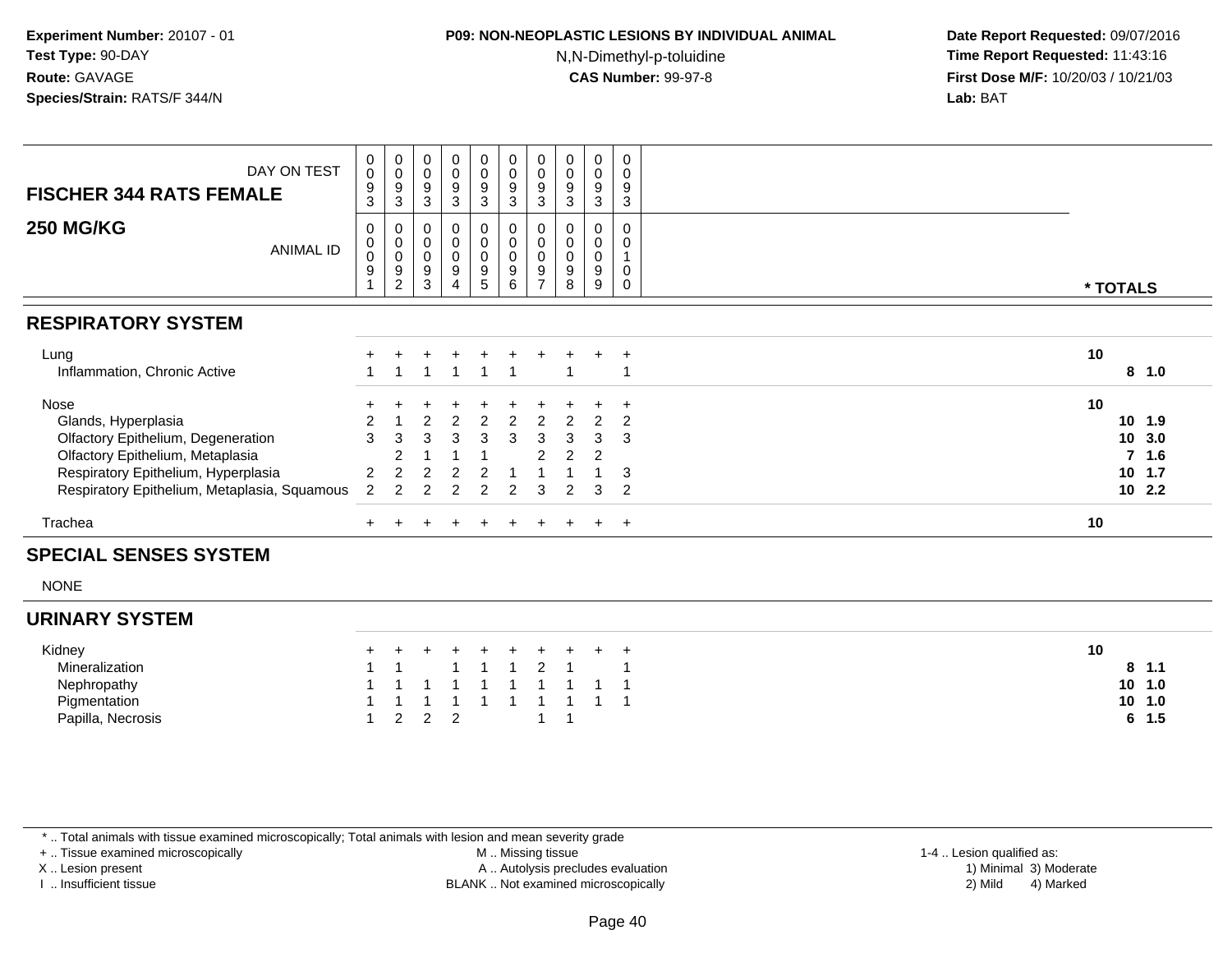### **P09: NON-NEOPLASTIC LESIONS BY INDIVIDUAL ANIMAL**

N,N-Dimethyl-p-toluidine

 **Date Report Requested:** 09/07/2016 **Time Report Requested:** 11:43:16 **First Dose M/F:** 10/20/03 / 10/21/03<br>**Lab:** BAT **Lab:** BAT

| <b>FISCHER 344 RATS FEMALE</b>                                                                          | DAY ON TEST      | $_{\rm 0}^{\rm 0}$<br>$\boldsymbol{9}$<br>$\mathbf{3}$                    | $\begin{smallmatrix} 0\\0 \end{smallmatrix}$<br>$\boldsymbol{9}$<br>$\overline{3}$ | 0<br>$\mathsf{O}\xspace$<br>9<br>3               | $\pmb{0}$<br>$\ddot{\mathbf{0}}$<br>$9\,$<br>3                   | $\pmb{0}$<br>$\mathsf{O}\xspace$<br>$\boldsymbol{9}$<br>$\mathbf{3}$    | $\mathbf 0$<br>$\mathsf{O}\xspace$<br>$\boldsymbol{9}$<br>$\mathbf{3}$ | $\pmb{0}$<br>$\mathsf{O}\xspace$<br>9<br>3                       | $\pmb{0}$<br>$\pmb{0}$<br>9<br>$\mathbf{3}$ | $_{\rm 0}^{\rm 0}$<br>$\boldsymbol{9}$<br>3                                    | 0<br>$\mathbf 0$<br>9<br>$\mathbf{3}$ |                                    |                   |
|---------------------------------------------------------------------------------------------------------|------------------|---------------------------------------------------------------------------|------------------------------------------------------------------------------------|--------------------------------------------------|------------------------------------------------------------------|-------------------------------------------------------------------------|------------------------------------------------------------------------|------------------------------------------------------------------|---------------------------------------------|--------------------------------------------------------------------------------|---------------------------------------|------------------------------------|-------------------|
| <b>500 MG/KG</b>                                                                                        | <b>ANIMAL ID</b> | $\mathbf 0$<br>$\mathsf 0$<br>$\mathbf{1}$<br>$\mathbf 0$<br>$\mathbf{1}$ | 0<br>$\mathsf{O}\xspace$<br>$\mathbf{1}$<br>$\pmb{0}$<br>$\overline{2}$            | $\Omega$<br>$\mathbf 0$<br>1<br>$\mathbf 0$<br>3 | $\mathbf 0$<br>$\mathbf 0$<br>1<br>$\mathbf 0$<br>$\overline{4}$ | 0<br>$\mathsf{O}\xspace$<br>$\mathbf{1}$<br>$\pmb{0}$<br>$\overline{5}$ | 0<br>$\mathbf 0$<br>$\mathbf{1}$<br>$\mathsf 0$<br>6                   | 0<br>$\mathbf 0$<br>$\mathbf 1$<br>$\mathbf 0$<br>$\overline{7}$ | 0<br>$\mathbf 0$<br>0<br>8                  | $\mathbf{0}$<br>$\mathbf 0$<br>$\mathbf{1}$<br>$\mathbf 0$<br>$\boldsymbol{9}$ | 0<br>$\Omega$<br>$\overline{1}$<br>0  | * TOTALS                           |                   |
| <b>ALIMENTARY SYSTEM</b>                                                                                |                  |                                                                           |                                                                                    |                                                  |                                                                  |                                                                         |                                                                        |                                                                  |                                             |                                                                                |                                       |                                    |                   |
| Esophagus                                                                                               |                  |                                                                           |                                                                                    |                                                  |                                                                  |                                                                         |                                                                        |                                                                  |                                             |                                                                                | $\ddot{}$                             | 10                                 |                   |
| Intestine Large, Cecum                                                                                  |                  |                                                                           |                                                                                    |                                                  |                                                                  |                                                                         |                                                                        |                                                                  |                                             |                                                                                | $+$                                   | 10                                 |                   |
| Intestine Large, Colon                                                                                  |                  |                                                                           |                                                                                    |                                                  |                                                                  |                                                                         |                                                                        |                                                                  |                                             |                                                                                | $\overline{+}$                        | 10                                 |                   |
| Intestine Large, Rectum                                                                                 |                  |                                                                           |                                                                                    |                                                  |                                                                  |                                                                         |                                                                        |                                                                  |                                             |                                                                                | $\ddot{}$                             | 10                                 |                   |
| Intestine Small, Duodenum                                                                               |                  |                                                                           |                                                                                    |                                                  |                                                                  |                                                                         |                                                                        |                                                                  |                                             |                                                                                | $\overline{+}$                        | 10                                 |                   |
| Intestine Small, Ileum                                                                                  |                  |                                                                           |                                                                                    |                                                  |                                                                  |                                                                         |                                                                        |                                                                  |                                             |                                                                                | $\ddot{}$                             | 10                                 |                   |
| Intestine Small, Jejunum                                                                                |                  |                                                                           |                                                                                    |                                                  |                                                                  |                                                                         |                                                                        |                                                                  |                                             |                                                                                | $\overline{+}$                        | 10                                 |                   |
| Liver<br>Clear Cell Focus<br>Fatty Change, Focal                                                        |                  | $+$                                                                       | $\ddot{}$<br>$\sf X$                                                               |                                                  | $\overline{c}$                                                   |                                                                         |                                                                        |                                                                  |                                             | $\ddot{}$<br>$\mathsf X$                                                       | $\ddot{}$                             | 10<br>$\mathbf{2}$<br>$\mathbf{1}$ | 2.0               |
| Hematopoietic Cell Proliferation<br>Hepatodiaphragmatic Nodule<br>Inflammation, Chronic Active          |                  | 1                                                                         | $\overline{1}$<br>-1                                                               | 1<br>Χ<br>$\overline{c}$                         | $\overline{1}$                                                   | $\mathbf{1}$<br>1                                                       | $\mathbf 1$                                                            | $\mathbf{1}$                                                     | -1                                          |                                                                                | $\overline{1}$<br>$\overline{1}$      | 9<br>1<br>5                        | 1.0<br>$1.2$      |
| Pigmentation<br>Bile Duct, Hyperplasia<br>Centrilobular, Hepatocyte, Necrosis                           |                  | $\overline{2}$                                                            | 2                                                                                  | $\overline{2}$<br>$\overline{2}$                 | $\overline{2}$                                                   | 2                                                                       | $\overline{2}$                                                         | $\overline{2}$                                                   | $\overline{2}$                              | 2<br>$\overline{\mathbf{c}}$                                                   |                                       | 10<br>1<br>$\mathbf{1}$            | 1.9<br>2.0<br>2.0 |
| Hepatocyte, Hypertrophy<br>Hepatocyte, Necrosis                                                         |                  | 3                                                                         | 3<br>$\overline{1}$                                                                | 3                                                | $\overline{2}$                                                   | 3                                                                       | 3<br>1                                                                 | 3<br>$\overline{c}$                                              | $\sqrt{3}$<br>$\mathbf{1}$                  | $\overline{2}$                                                                 | $\overline{2}$<br>$\overline{1}$      | 10                                 | 2.7<br>6 1.2      |
| Pancreas<br>Infiltration Cellular, Lymphocyte                                                           |                  |                                                                           |                                                                                    |                                                  |                                                                  |                                                                         |                                                                        |                                                                  | $\ddot{}$                                   | $\ddot{}$<br>$\overline{2}$                                                    | $+$                                   | 10                                 | $4 \t1.3$         |
| * Total animals with tissue examined microscopically: Total animals with lesion and mean severity grade |                  |                                                                           |                                                                                    |                                                  |                                                                  |                                                                         |                                                                        |                                                                  |                                             |                                                                                |                                       |                                    |                   |

\* .. Total animals with tissue examined microscopically; Total animals with lesion and mean severity grade

+ .. Tissue examined microscopically

X .. Lesion present

I .. Insufficient tissue

M .. Missing tissue

A .. Autolysis precludes evaluation 1999 (1999) 1999 (1999) 1999 (1999) 1999 (1999) Minimal 3) Minimal 3) Minimal 3) Minimal 3) Mild

 1-4 .. Lesion qualified as: BLANK .. Not examined microscopically 2) Mild 4) Marked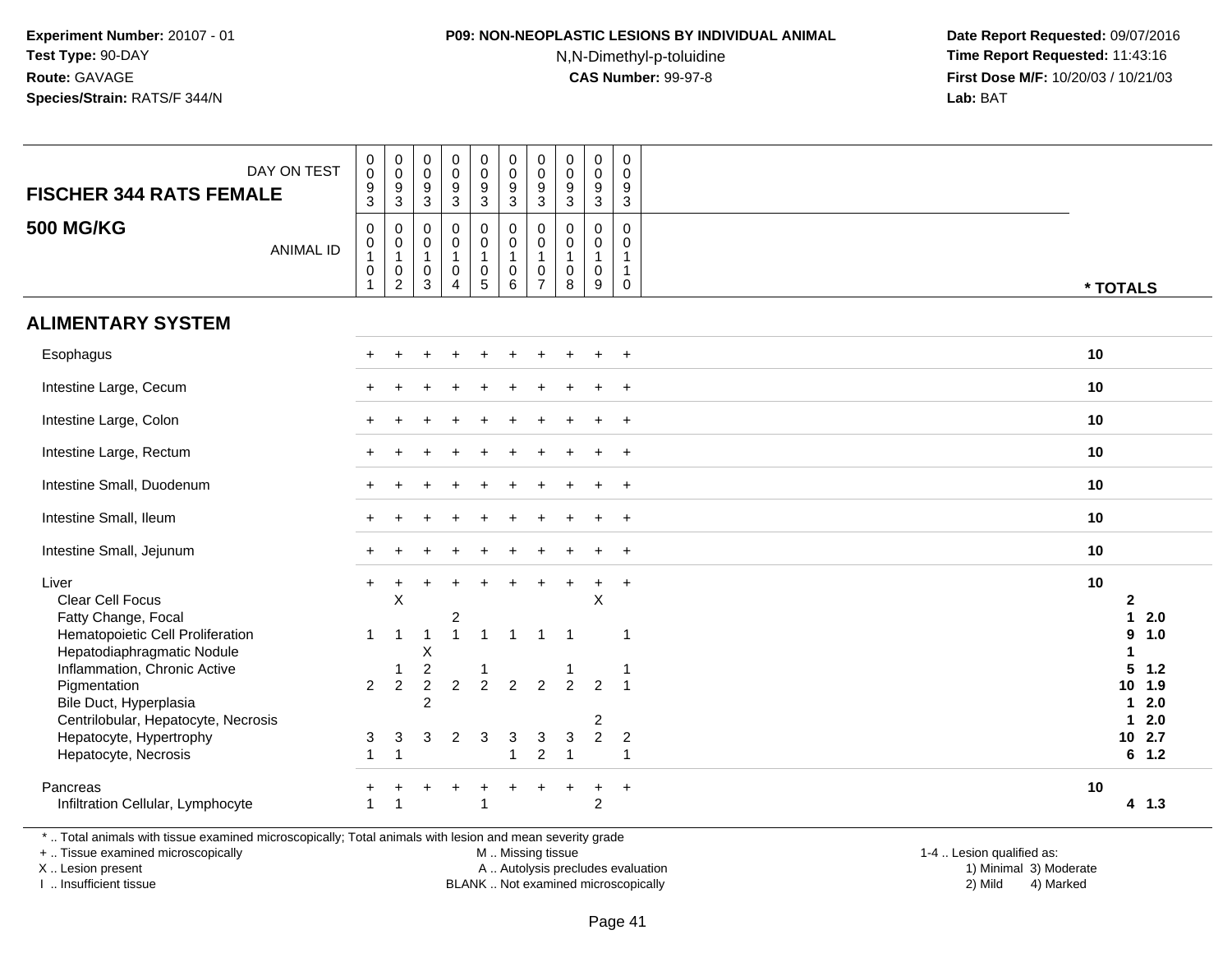# **P09: NON-NEOPLASTIC LESIONS BY INDIVIDUAL ANIMAL**

N,N-Dimethyl-p-toluidine

 **Date Report Requested:** 09/07/2016 **Time Report Requested:** 11:43:16 **First Dose M/F:** 10/20/03 / 10/21/03<br>**Lab:** BAT **Lab:** BAT

| <b>FISCHER 344 RATS FEMALE</b>                                                                                                                 | DAY ON TEST      | $\begin{smallmatrix} 0\\0 \end{smallmatrix}$<br>$\frac{9}{3}$      | $_{\rm 0}^{\rm 0}$<br>$\boldsymbol{9}$<br>$\sqrt{3}$            | $\pmb{0}$<br>$\mathbf 0$<br>$\boldsymbol{9}$<br>$\sqrt{3}$ | $\pmb{0}$<br>$\boldsymbol{0}$<br>$\frac{9}{3}$                   | $\begin{smallmatrix}0\0\0\end{smallmatrix}$<br>$\frac{9}{3}$                      | $\pmb{0}$<br>$\pmb{0}$<br>$\frac{9}{3}$                              | $\begin{smallmatrix} 0\\0 \end{smallmatrix}$<br>$\frac{9}{3}$                 | $\pmb{0}$<br>$\mathbf 0$<br>$\frac{9}{3}$                              | 0<br>$\mathbf 0$<br>$\frac{9}{3}$                  | $\pmb{0}$<br>$\mathbf 0$<br>$\frac{9}{3}$                       |                           |          |                                      |
|------------------------------------------------------------------------------------------------------------------------------------------------|------------------|--------------------------------------------------------------------|-----------------------------------------------------------------|------------------------------------------------------------|------------------------------------------------------------------|-----------------------------------------------------------------------------------|----------------------------------------------------------------------|-------------------------------------------------------------------------------|------------------------------------------------------------------------|----------------------------------------------------|-----------------------------------------------------------------|---------------------------|----------|--------------------------------------|
| <b>500 MG/KG</b>                                                                                                                               | <b>ANIMAL ID</b> | $\boldsymbol{0}$<br>$\mathbf 0$<br>$\mathbf{1}$<br>$\pmb{0}$<br>-1 | 0<br>$\mathbf 0$<br>$\mathbf{1}$<br>$\pmb{0}$<br>$\overline{2}$ | $\mathbf 0$<br>$\mathbf 0$<br>1<br>$\pmb{0}$<br>3          | $\mathbf 0$<br>$\mathbf 0$<br>1<br>$\mathbf 0$<br>$\overline{4}$ | $\pmb{0}$<br>$\mathbf 0$<br>$\mathbf{1}$<br>$\begin{array}{c} 0 \\ 5 \end{array}$ | $\pmb{0}$<br>$\ddot{\mathbf{0}}$<br>1<br>$\pmb{0}$<br>$6\phantom{1}$ | $\mathbf 0$<br>$\mathbf 0$<br>$\overline{1}$<br>$\mathbf 0$<br>$\overline{7}$ | $\mathbf 0$<br>$\mathbf 0$<br>$\mathbf{1}$<br>$\mathsf{O}\xspace$<br>8 | 0<br>$\mathbf{0}$<br>1<br>$\mathsf{O}\xspace$<br>9 | 0<br>$\mathbf 0$<br>$\mathbf{1}$<br>$\mathbf{1}$<br>$\mathbf 0$ |                           | * TOTALS |                                      |
| Salivary Glands                                                                                                                                |                  | $\pm$                                                              | $\ddot{}$                                                       | ٠                                                          | $\ddot{}$                                                        | $\ddot{}$                                                                         | $\ddot{}$                                                            | +                                                                             | $\ddot{}$                                                              | $\ddot{}$                                          | $+$                                                             |                           | 10       |                                      |
| Stomach, Forestomach<br>Inflammation<br>Mineralization<br>Ulcer                                                                                |                  |                                                                    | 1                                                               |                                                            |                                                                  |                                                                                   |                                                                      |                                                                               | 3<br>$\overline{2}$                                                    | $\ddot{}$                                          | $\ddot{}$<br>$\mathbf{1}$                                       |                           | 10       | 2.2.0<br>1.0<br>$\mathbf{1}$<br>12.0 |
| Stomach, Glandular<br>Inflammation, Granulomatous                                                                                              |                  |                                                                    |                                                                 |                                                            |                                                                  |                                                                                   |                                                                      |                                                                               |                                                                        | $\ddot{}$                                          | $\ddot{}$<br>3                                                  |                           | 10       | 13.0                                 |
| <b>CARDIOVASCULAR SYSTEM</b>                                                                                                                   |                  |                                                                    |                                                                 |                                                            |                                                                  |                                                                                   |                                                                      |                                                                               |                                                                        |                                                    |                                                                 |                           |          |                                      |
| <b>Blood Vessel</b>                                                                                                                            |                  |                                                                    |                                                                 |                                                            |                                                                  |                                                                                   |                                                                      |                                                                               |                                                                        |                                                    | $\ddot{}$                                                       |                           | 10       |                                      |
| Heart<br>Cardiomyopathy                                                                                                                        |                  | $\overline{1}$                                                     |                                                                 | -1                                                         |                                                                  | $\mathbf{1}$                                                                      | $\overline{1}$                                                       | $\mathbf{1}$                                                                  | $\overline{1}$                                                         | ÷                                                  | $^{+}$                                                          |                           | 10       | 6 1.0                                |
| <b>ENDOCRINE SYSTEM</b>                                                                                                                        |                  |                                                                    |                                                                 |                                                            |                                                                  |                                                                                   |                                                                      |                                                                               |                                                                        |                                                    |                                                                 |                           |          |                                      |
| <b>Adrenal Cortex</b>                                                                                                                          |                  |                                                                    |                                                                 |                                                            |                                                                  |                                                                                   |                                                                      |                                                                               |                                                                        |                                                    |                                                                 |                           | 10       |                                      |
| Adrenal Medulla                                                                                                                                |                  |                                                                    |                                                                 |                                                            |                                                                  |                                                                                   |                                                                      |                                                                               |                                                                        |                                                    | $\overline{+}$                                                  |                           | 10       |                                      |
| Islets, Pancreatic                                                                                                                             |                  |                                                                    |                                                                 |                                                            |                                                                  |                                                                                   |                                                                      |                                                                               |                                                                        |                                                    | $\div$                                                          |                           | 10       |                                      |
| Parathyroid Gland                                                                                                                              |                  | $+$                                                                | м                                                               |                                                            |                                                                  |                                                                                   |                                                                      |                                                                               |                                                                        |                                                    | $\ddot{}$                                                       |                           | 9        |                                      |
| <b>Pituitary Gland</b>                                                                                                                         |                  |                                                                    |                                                                 |                                                            |                                                                  |                                                                                   |                                                                      |                                                                               |                                                                        | $\ddot{}$                                          | $\overline{+}$                                                  |                           | 10       |                                      |
| <b>Thyroid Gland</b>                                                                                                                           |                  |                                                                    |                                                                 |                                                            |                                                                  |                                                                                   |                                                                      |                                                                               |                                                                        |                                                    |                                                                 |                           | 10       |                                      |
| *  Total animals with tissue examined microscopically; Total animals with lesion and mean severity grade<br>+  Tissue examined microscopically |                  |                                                                    |                                                                 |                                                            |                                                                  |                                                                                   | M  Missing tissue                                                    |                                                                               |                                                                        |                                                    |                                                                 | 1-4  Lesion qualified as: |          |                                      |

X .. Lesion present

I .. Insufficient tissue

BLANK .. Not examined microscopically

A .. Autolysis precludes evaluation and the series of the series of the series of the series of the series of the series of the series of the series of the series of the series of the series of the series of the series of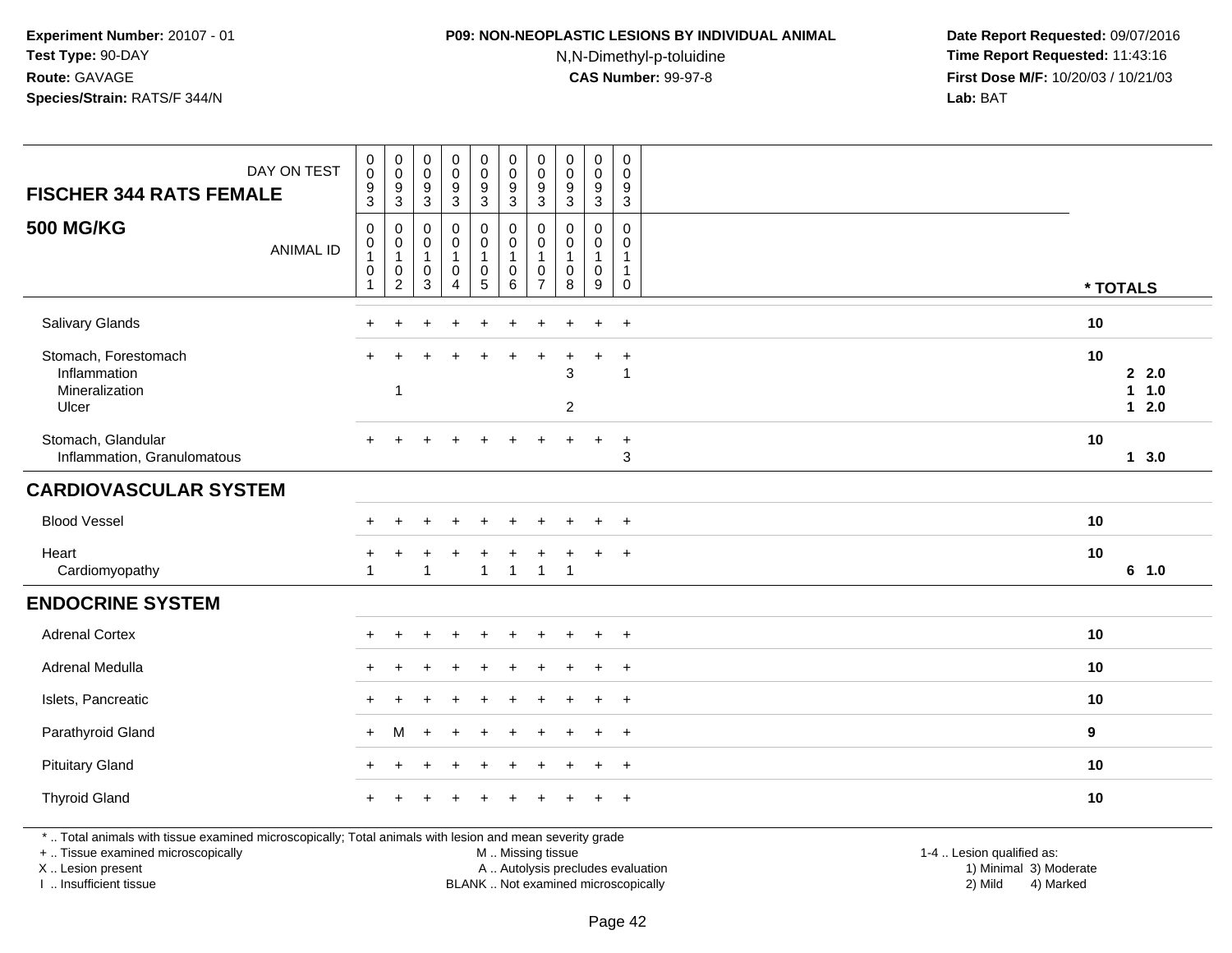### **P09: NON-NEOPLASTIC LESIONS BY INDIVIDUAL ANIMAL**

N,N-Dimethyl-p-toluidine

 **Date Report Requested:** 09/07/2016 **Time Report Requested:** 11:43:16 **First Dose M/F:** 10/20/03 / 10/21/03<br>**Lab:** BAT **Lab:** BAT

| DAY ON TEST<br><b>FISCHER 344 RATS FEMALE</b>                                                                               | $\mathbf 0$<br>0<br>$\frac{9}{3}$                    | $_{\rm 0}^{\rm 0}$<br>$\frac{9}{3}$                                                      | 0<br>$\mathbf 0$<br>$\boldsymbol{9}$<br>$\mathbf{3}$                        | 0<br>0<br>9<br>3                                                             | $\begin{smallmatrix} 0\\0 \end{smallmatrix}$<br>$\frac{9}{3}$                                                    | $\pmb{0}$<br>$\pmb{0}$<br>$\frac{9}{3}$                  | $\pmb{0}$<br>$\pmb{0}$<br>9<br>$\mathbf{3}$                                  | $\mathbf 0$<br>$\mathbf 0$<br>9<br>3    | $\pmb{0}$<br>$\mathbf 0$<br>9<br>3                           | 0<br>0<br>9<br>3                                                                                                 |             |                                              |
|-----------------------------------------------------------------------------------------------------------------------------|------------------------------------------------------|------------------------------------------------------------------------------------------|-----------------------------------------------------------------------------|------------------------------------------------------------------------------|------------------------------------------------------------------------------------------------------------------|----------------------------------------------------------|------------------------------------------------------------------------------|-----------------------------------------|--------------------------------------------------------------|------------------------------------------------------------------------------------------------------------------|-------------|----------------------------------------------|
| <b>500 MG/KG</b><br><b>ANIMAL ID</b>                                                                                        | 0<br>0<br>$\overline{1}$<br>$\pmb{0}$<br>1           | $\mathbf 0$<br>$\begin{smallmatrix}0\\1\end{smallmatrix}$<br>$\pmb{0}$<br>$\overline{2}$ | $\mathbf 0$<br>$\mathbf 0$<br>$\overline{1}$<br>$\mathbf 0$<br>3            | $\mathbf 0$<br>0<br>$\overline{1}$<br>$\pmb{0}$<br>$\overline{4}$            | 0<br>0<br>$\mathbf{1}$<br>0<br>5                                                                                 | $\pmb{0}$<br>$\pmb{0}$<br>$\mathbf{1}$<br>$_{6}^{\rm 0}$ | $\mathbf 0$<br>$\mathbf 0$<br>$\mathbf{1}$<br>$\pmb{0}$<br>$\overline{7}$    | 0<br>$\Omega$<br>-1<br>0<br>8           | $\mathbf 0$<br>$\mathbf 0$<br>$\mathbf{1}$<br>$\pmb{0}$<br>9 | $\mathbf 0$<br>$\Omega$<br>1<br>$\mathbf 0$                                                                      | * TOTALS    |                                              |
| Infiltration Cellular, Lymphocyte                                                                                           |                                                      |                                                                                          |                                                                             |                                                                              |                                                                                                                  |                                                          |                                                                              |                                         | $\overline{c}$                                               |                                                                                                                  |             | $12.0$                                       |
| <b>GENERAL BODY SYSTEM</b>                                                                                                  |                                                      |                                                                                          |                                                                             |                                                                              |                                                                                                                  |                                                          |                                                                              |                                         |                                                              |                                                                                                                  |             |                                              |
| <b>NONE</b>                                                                                                                 |                                                      |                                                                                          |                                                                             |                                                                              |                                                                                                                  |                                                          |                                                                              |                                         |                                                              |                                                                                                                  |             |                                              |
| <b>GENITAL SYSTEM</b>                                                                                                       |                                                      |                                                                                          |                                                                             |                                                                              |                                                                                                                  |                                                          |                                                                              |                                         |                                                              |                                                                                                                  |             |                                              |
| <b>Clitoral Gland</b><br>Inflammation                                                                                       |                                                      |                                                                                          |                                                                             |                                                                              | $\overline{1}$<br>3                                                                                              | ÷.                                                       |                                                                              |                                         |                                                              | $+$                                                                                                              | 10          | 13.0                                         |
| Ovary                                                                                                                       |                                                      |                                                                                          |                                                                             |                                                                              |                                                                                                                  |                                                          |                                                                              |                                         |                                                              | $\ddot{}$                                                                                                        | 10          |                                              |
| Uterus                                                                                                                      |                                                      |                                                                                          |                                                                             |                                                                              |                                                                                                                  |                                                          |                                                                              |                                         | $\pm$                                                        | $+$                                                                                                              | 10          |                                              |
| <b>HEMATOPOIETIC SYSTEM</b>                                                                                                 |                                                      |                                                                                          |                                                                             |                                                                              |                                                                                                                  |                                                          |                                                                              |                                         |                                                              |                                                                                                                  |             |                                              |
| <b>Bone Marrow</b><br>Hyperplasia                                                                                           | 3                                                    | 3                                                                                        | +<br>3                                                                      | 3                                                                            | +<br>3                                                                                                           | ÷<br>3                                                   | $\ddot{}$<br>$\mathbf{3}$                                                    | +<br>3                                  | +<br>3                                                       | $\overline{1}$<br>3                                                                                              | 10          | 10 3.0                                       |
| Lymph Node, Mandibular                                                                                                      | м                                                    | м                                                                                        | м                                                                           | M                                                                            | M                                                                                                                | M                                                        | M                                                                            | м                                       | M M                                                          |                                                                                                                  | $\mathbf 0$ |                                              |
| Lymph Node, Mesenteric<br>Atrophy                                                                                           | $\ddot{}$<br>$\overline{2}$                          |                                                                                          | $\overline{c}$                                                              | $\overline{2}$                                                               | +<br>$\overline{c}$                                                                                              | $\ddot{}$<br>$\mathbf{3}$                                | $\overline{ }$                                                               | +<br>$\overline{2}$                     | $+$                                                          | $+$                                                                                                              | 10          | 62.2                                         |
| Spleen<br>Congestion<br>Hematopoietic Cell Proliferation<br>Pigmentation<br>Capsule, Fibrosis<br>Lymphoid Follicle, Atrophy | ٠<br>3<br>$\overline{c}$<br>$\overline{2}$<br>3<br>2 | 3<br>$\boldsymbol{2}$<br>$\overline{c}$<br>$\overline{c}$<br>$\overline{1}$              | 3<br>$\boldsymbol{2}$<br>$\overline{c}$<br>$\overline{c}$<br>$\overline{1}$ | 3<br>$\boldsymbol{2}$<br>$\boldsymbol{2}$<br>$\overline{2}$<br>$\mathcal{P}$ | $\ddot{}$<br>$\ensuremath{\mathsf{3}}$<br>$\boldsymbol{2}$<br>$\overline{c}$<br>$\overline{c}$<br>$\overline{1}$ | 3<br>$\overline{c}$<br>$\overline{2}$<br>3               | $\sqrt{3}$<br>$\sqrt{2}$<br>$\overline{2}$<br>$\mathbf{3}$<br>$\mathfrak{p}$ | 3<br>$\overline{c}$<br>$\mathbf 2$<br>3 | 3<br>$\overline{\mathbf{c}}$<br>$\overline{c}$<br>3          | $\ddot{}$<br>$\ensuremath{\mathsf{3}}$<br>$\boldsymbol{2}$<br>$\overline{c}$<br>$\overline{4}$<br>$\overline{1}$ | 10<br>10    | 10 3.0<br>2.0<br>102.0<br>10 2.7<br>$10$ 1.3 |
| *  Total animals with tissue examined microscopically; Total animals with lesion and mean severity grade                    |                                                      |                                                                                          |                                                                             |                                                                              |                                                                                                                  |                                                          |                                                                              |                                         |                                                              |                                                                                                                  |             |                                              |

+ .. Tissue examined microscopically

X .. Lesion present

I .. Insufficient tissue

M .. Missing tissue

A .. Autolysis precludes evaluation 1999 (1999) 1999 (1999) 1999 (1999) 1999 (1999) 1999 (1999) 1999 (1999) 1<br>1) Minimal 3) Mild 3) Mild 3) Mild 3) Mild 3, 2009 (1999) 1999 (1999) 1999 (1999) 1999 (1999) 1999 (1999) 199 BLANK .. Not examined microscopically 2) Mild 4) Marked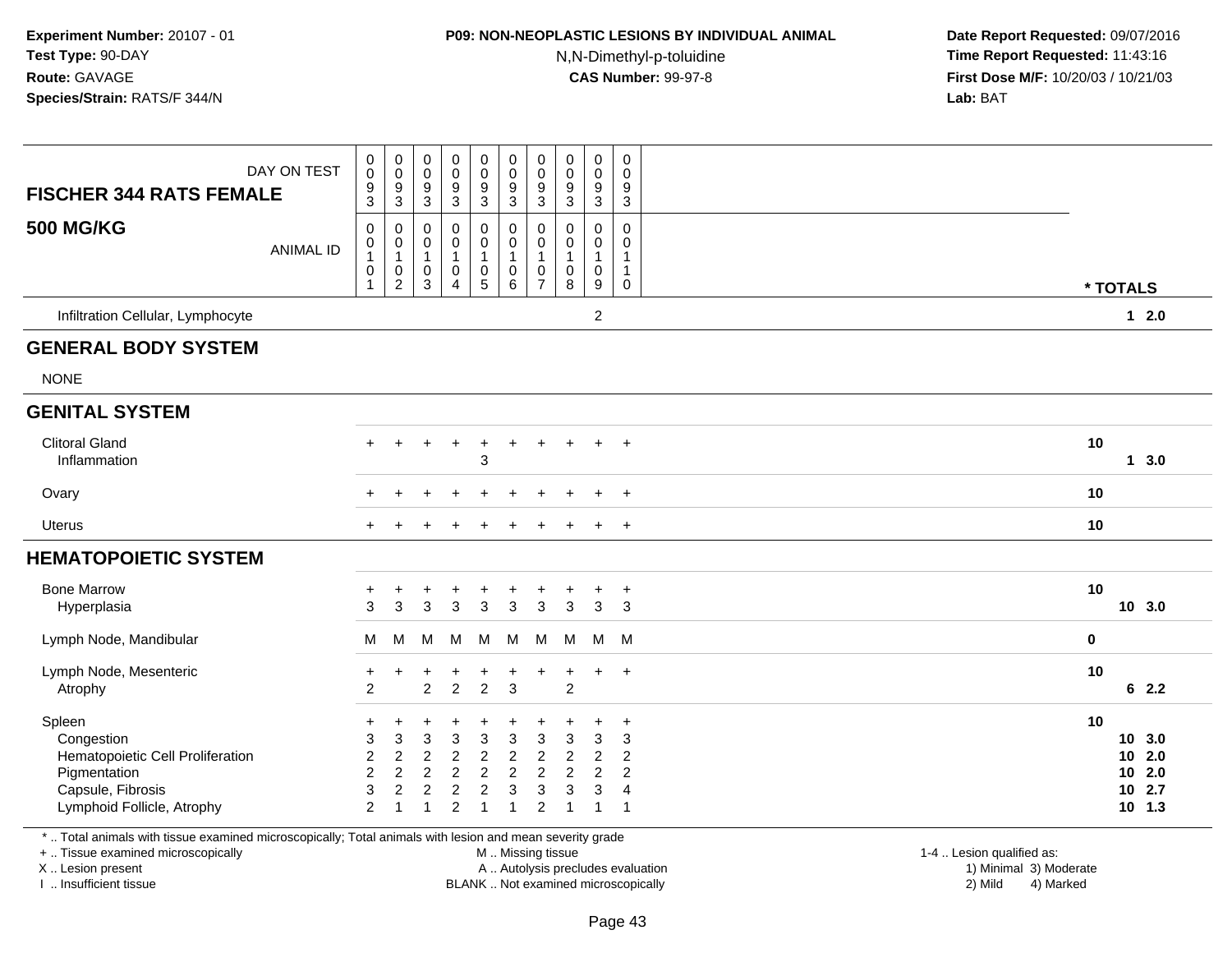# **P09: NON-NEOPLASTIC LESIONS BY INDIVIDUAL ANIMAL**

N,N-Dimethyl-p-toluidine

| DAY ON TEST<br><b>FISCHER 344 RATS FEMALE</b>                                                                           | $\,0\,$<br>$\pmb{0}$<br>9<br>3                                                                                                                                                                            | $\pmb{0}$<br>$\mathbf 0$<br>$\boldsymbol{9}$<br>$\mathsf 3$                              | $\pmb{0}$<br>$\mathbf 0$<br>$\boldsymbol{9}$<br>$\mathbf{3}$ | $\pmb{0}$<br>$\mathbf 0$<br>$\boldsymbol{9}$<br>$\mathbf{3}$ | $\pmb{0}$<br>$\mathbf 0$<br>$\boldsymbol{9}$<br>$\mathbf{3}$            | $\mathsf 0$<br>$\mathbf 0$<br>9<br>$\mathbf{3}$    | $\pmb{0}$<br>0<br>9<br>3                       | $\pmb{0}$<br>$\mathbf 0$<br>$\boldsymbol{9}$<br>$\sqrt{3}$   | $\pmb{0}$<br>0<br>9<br>3         | $\boldsymbol{0}$<br>$\mathbf 0$<br>9<br>$\overline{3}$ |                                                                             |
|-------------------------------------------------------------------------------------------------------------------------|-----------------------------------------------------------------------------------------------------------------------------------------------------------------------------------------------------------|------------------------------------------------------------------------------------------|--------------------------------------------------------------|--------------------------------------------------------------|-------------------------------------------------------------------------|----------------------------------------------------|------------------------------------------------|--------------------------------------------------------------|----------------------------------|--------------------------------------------------------|-----------------------------------------------------------------------------|
| <b>500 MG/KG</b><br><b>ANIMAL ID</b>                                                                                    | $\mathbf 0$<br>$\pmb{0}$<br>1<br>$\mathbf 0$<br>-1                                                                                                                                                        | $\mathbf 0$<br>$\begin{smallmatrix}0\\1\end{smallmatrix}$<br>$\pmb{0}$<br>$\overline{2}$ | $\mathbf 0$<br>0<br>$\mathbf{1}$<br>0<br>$\mathbf{3}$        | 0<br>$\mathsf{O}\xspace$<br>$\mathbf{1}$<br>$\mathbf 0$<br>4 | $\mathbf 0$<br>$\pmb{0}$<br>$\mathbf{1}$<br>$\pmb{0}$<br>$\overline{5}$ | 0<br>$\pmb{0}$<br>$\mathbf{1}$<br>$\mathbf 0$<br>6 | 0<br>$\Omega$<br>$\mathbf 0$<br>$\overline{7}$ | $\mathbf 0$<br>$\pmb{0}$<br>$\mathbf{1}$<br>$\mathbf 0$<br>8 | 0<br>0<br>$\mathbf{1}$<br>0<br>9 | $\mathbf 0$<br>$\mathbf 0$<br>1<br>$\mathbf{1}$<br>0   | * TOTALS                                                                    |
| Mesothelium, Hypertrophy                                                                                                | $\mathbf{1}$                                                                                                                                                                                              | $\overline{1}$                                                                           | $\overline{1}$                                               | $\overline{1}$                                               |                                                                         | $\mathbf{1}$                                       | $\overline{c}$                                 | $\overline{1}$                                               | $\mathbf{1}$                     | $\overline{1}$                                         | 9 1.1                                                                       |
| Thymus                                                                                                                  | $+$                                                                                                                                                                                                       | $\ddot{}$                                                                                |                                                              | $\ddot{}$                                                    |                                                                         | ÷.                                                 |                                                | $\ddot{}$                                                    | $\overline{+}$                   | $+$                                                    | 10                                                                          |
| <b>INTEGUMENTARY SYSTEM</b>                                                                                             |                                                                                                                                                                                                           |                                                                                          |                                                              |                                                              |                                                                         |                                                    |                                                |                                                              |                                  |                                                        |                                                                             |
| <b>Mammary Gland</b>                                                                                                    | $\ddot{}$                                                                                                                                                                                                 | $+$                                                                                      | $\ddot{}$                                                    | $\ddot{}$                                                    | $\ddot{}$                                                               | $\ddot{}$                                          | $\ddot{}$                                      | $\ddot{}$                                                    | $\ddot{}$                        | $+$                                                    | 10                                                                          |
| <b>Skin</b>                                                                                                             |                                                                                                                                                                                                           |                                                                                          |                                                              |                                                              |                                                                         |                                                    |                                                |                                                              | $\ddot{}$                        | $\overline{+}$                                         | 10                                                                          |
| <b>MUSCULOSKELETAL SYSTEM</b>                                                                                           |                                                                                                                                                                                                           |                                                                                          |                                                              |                                                              |                                                                         |                                                    |                                                |                                                              |                                  |                                                        |                                                                             |
| Bone                                                                                                                    | $+$                                                                                                                                                                                                       | $+$                                                                                      | $\pm$                                                        | $+$                                                          | $+$                                                                     | $+$                                                | $+$                                            | $+$                                                          | $+$                              | $+$                                                    | 10                                                                          |
| <b>NERVOUS SYSTEM</b>                                                                                                   |                                                                                                                                                                                                           |                                                                                          |                                                              |                                                              |                                                                         |                                                    |                                                |                                                              |                                  |                                                        |                                                                             |
| <b>Brain</b>                                                                                                            | $+$                                                                                                                                                                                                       | $+$                                                                                      | $+$                                                          | $+$                                                          | $+$                                                                     | $+$                                                | $+$                                            | $+$                                                          | $+$                              | $+$                                                    | 10                                                                          |
| <b>RESPIRATORY SYSTEM</b>                                                                                               |                                                                                                                                                                                                           |                                                                                          |                                                              |                                                              |                                                                         |                                                    |                                                |                                                              |                                  |                                                        |                                                                             |
| Lung<br>Inflammation, Chronic Active                                                                                    | $\ddot{}$                                                                                                                                                                                                 | +<br>1                                                                                   | +<br>$\overline{1}$                                          | +<br>$\overline{1}$                                          | $\ddot{}$                                                               | $\ddot{}$<br>$\overline{1}$                        | +<br>$\overline{ }$                            | $\ddot{}$<br>$\overline{1}$                                  | $\ddot{}$<br>$\mathbf{1}$        | $\overline{+}$<br>$\overline{1}$                       | 10<br>8 1.0                                                                 |
| Nose<br>Glands, Hyperplasia<br>Olfactory Epithelium, Degeneration                                                       | +<br>$\overline{c}$<br>3                                                                                                                                                                                  | $\overline{1}$<br>3                                                                      | $\overline{2}$<br>3                                          | $\overline{c}$<br>$\sqrt{3}$                                 | $\overline{2}$<br>$\ensuremath{\mathsf{3}}$                             | $\overline{2}$<br>$\sqrt{3}$                       | $\overline{2}$<br>3                            | $\overline{1}$<br>3                                          | $\overline{c}$<br>3              | 4<br>3                                                 | 10<br>$10$ 2.0<br>10 3.0                                                    |
| Olfactory Epithelium, Metaplasia<br>Respiratory Epithelium, Hyperplasia<br>Respiratory Epithelium, Metaplasia, Squamous | $\sqrt{3}$<br>$\overline{c}$<br>3                                                                                                                                                                         | $\sqrt{3}$<br>$\overline{1}$<br>3                                                        | $\sqrt{3}$<br>$\overline{2}$<br>3                            | $\mathfrak{Z}$<br>$\mathbf{1}$<br>3                          | $\overline{c}$<br>$\overline{c}$<br>2                                   | $\sqrt{3}$<br>$\overline{2}$<br>$\overline{2}$     | 3<br>$\overline{2}$<br>3                       | $\mathbf{3}$<br>$\overline{1}$<br>2                          | 3<br>$\overline{2}$<br>3         | 3<br>2<br>2                                            | 10 2.9<br>$10$ 1.7<br>10 2.6                                                |
| Trachea                                                                                                                 |                                                                                                                                                                                                           |                                                                                          |                                                              |                                                              |                                                                         |                                                    |                                                |                                                              |                                  | $\ddot{}$                                              | 10                                                                          |
| +  Tissue examined microscopically<br>X  Lesion present<br>I  Insufficient tissue                                       | *  Total animals with tissue examined microscopically; Total animals with lesion and mean severity grade<br>M  Missing tissue<br>A  Autolysis precludes evaluation<br>BLANK  Not examined microscopically |                                                                                          |                                                              |                                                              |                                                                         |                                                    |                                                |                                                              |                                  |                                                        | 1-4  Lesion qualified as:<br>1) Minimal 3) Moderate<br>2) Mild<br>4) Marked |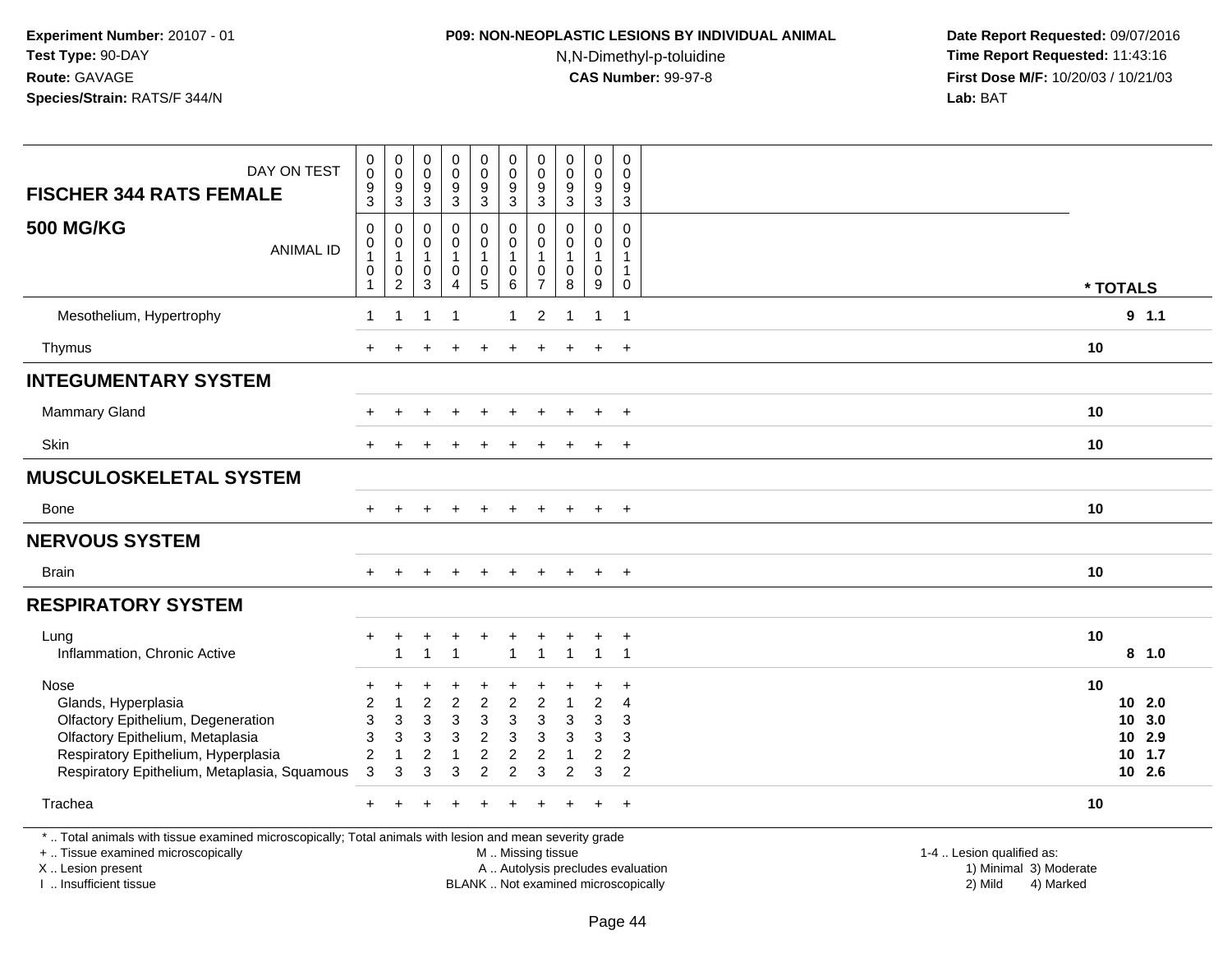# **P09: NON-NEOPLASTIC LESIONS BY INDIVIDUAL ANIMAL**

N,N-Dimethyl-p-toluidine

 **Date Report Requested:** 09/07/2016 **Time Report Requested:** 11:43:16 **First Dose M/F:** 10/20/03 / 10/21/03<br>**Lab:** BAT **Lab:** BAT

| DAY ON TEST<br><b>FISCHER 344 RATS FEMALE</b>                                                            |                  | $\pmb{0}$<br>$\pmb{0}$<br>$\boldsymbol{9}$<br>$\mathbf{3}$ | $\mathbf 0$<br>$\mathbf 0$<br>9<br>3 | $\begin{smallmatrix} 0\\0 \end{smallmatrix}$<br>$\boldsymbol{9}$<br>$\mathbf{3}$ | $\begin{smallmatrix}0\0\0\end{smallmatrix}$<br>9<br>3   | $\begin{smallmatrix} 0\\0 \end{smallmatrix}$<br>$\boldsymbol{9}$<br>3 | $\begin{smallmatrix} 0\\0 \end{smallmatrix}$<br>$\boldsymbol{9}$<br>$\mathbf{3}$ | $\begin{smallmatrix} 0\\0 \end{smallmatrix}$<br>$\boldsymbol{9}$<br>$\mathbf{3}$ | $_{\rm 0}^{\rm 0}$<br>$\boldsymbol{9}$<br>$\mathbf{3}$ | $\pmb{0}$<br>$\mathbf 0$<br>9<br>3                                        | $\pmb{0}$<br>$\mathbf 0$<br>$\boldsymbol{9}$<br>$\mathbf{3}$ |                                                                  |            |
|----------------------------------------------------------------------------------------------------------|------------------|------------------------------------------------------------|--------------------------------------|----------------------------------------------------------------------------------|---------------------------------------------------------|-----------------------------------------------------------------------|----------------------------------------------------------------------------------|----------------------------------------------------------------------------------|--------------------------------------------------------|---------------------------------------------------------------------------|--------------------------------------------------------------|------------------------------------------------------------------|------------|
| <b>500 MG/KG</b>                                                                                         | <b>ANIMAL ID</b> | 0<br>$\pmb{0}$<br>$\mathbf{1}$<br>$\pmb{0}$<br>1           | 0<br>$\,0\,$<br>0<br>$\overline{c}$  | $\mathbf 0$<br>$\pmb{0}$<br>$\mathbf{1}$<br>$\overline{0}$<br>$\sqrt{3}$         | 0<br>$\mathsf{O}\xspace$<br>$\pmb{0}$<br>$\overline{4}$ | 0<br>$\pmb{0}$<br>$\begin{array}{c} 0 \\ 5 \end{array}$               | $\boldsymbol{0}$<br>$\pmb{0}$<br>$\pmb{0}$<br>6                                  | 0<br>0<br>0<br>$\overline{7}$                                                    | 0<br>$\mathbf 0$<br>$\mathbf{1}$<br>0<br>8             | 0<br>0<br>0<br>9                                                          | 0<br>0<br>$\mathbf{1}$<br>$\mathbf{1}$<br>0                  | * TOTALS                                                         |            |
| <b>SPECIAL SENSES SYSTEM</b>                                                                             |                  |                                                            |                                      |                                                                                  |                                                         |                                                                       |                                                                                  |                                                                                  |                                                        |                                                                           |                                                              |                                                                  |            |
| Eye                                                                                                      |                  | $+$                                                        |                                      |                                                                                  | $\ddot{}$                                               | $+$                                                                   | $\pm$                                                                            | $\pm$                                                                            | $\ddot{}$                                              | $\ddot{}$                                                                 | $+$                                                          | 10                                                               |            |
| <b>Harderian Gland</b><br>Inflammation<br>Pigmentation                                                   |                  | $+$<br>$\mathbf{1}$                                        | $\overline{1}$                       | $\mathbf{1}$                                                                     | $\ddot{}$<br>- 1                                        | $\pm$<br>2                                                            | $\overline{2}$                                                                   | 2<br>2                                                                           |                                                        | $\ddot{}$<br>2 <sub>1</sub>                                               | $+$                                                          | 10<br>22.0<br>8 1.4                                              |            |
| <b>URINARY SYSTEM</b>                                                                                    |                  |                                                            |                                      |                                                                                  |                                                         |                                                                       |                                                                                  |                                                                                  |                                                        |                                                                           |                                                              |                                                                  |            |
| Kidney<br>Mineralization<br>Nephropathy<br>Pigmentation<br>Papilla, Necrosis<br>Renal Tubule, Dilatation |                  | 3                                                          | 2                                    |                                                                                  |                                                         | $\overline{2}$<br>$\overline{c}$                                      |                                                                                  |                                                                                  | 2<br>$\overline{c}$                                    | $\overline{c}$<br>3<br>$\boldsymbol{2}$<br>$\ensuremath{\mathsf{3}}$<br>3 | $\ddot{}$                                                    | 10<br>$8$ 1.1<br>10 <sup>1</sup><br>10 1.6<br>2.5<br>$\mathbf 1$ | 1.3<br>3.0 |
| <b>Urinary Bladder</b><br>Inflammation                                                                   |                  | $+$                                                        | $\ddot{}$                            | $+$                                                                              | $+$                                                     | $+$                                                                   | $\overline{+}$                                                                   | $\pm$                                                                            |                                                        | $\ddot{}$                                                                 | $+$                                                          | 10<br>$1 \t1.0$                                                  |            |

\* .. Total animals with tissue examined microscopically; Total animals with lesion and mean severity grade

+ .. Tissue examined microscopically

X .. Lesion present

I .. Insufficient tissue

M .. Missing tissue

Lesion present A .. Autolysis precludes evaluation 1) Minimal 3) Moderate

 1-4 .. Lesion qualified as: BLANK .. Not examined microscopically 2) Mild 4) Marked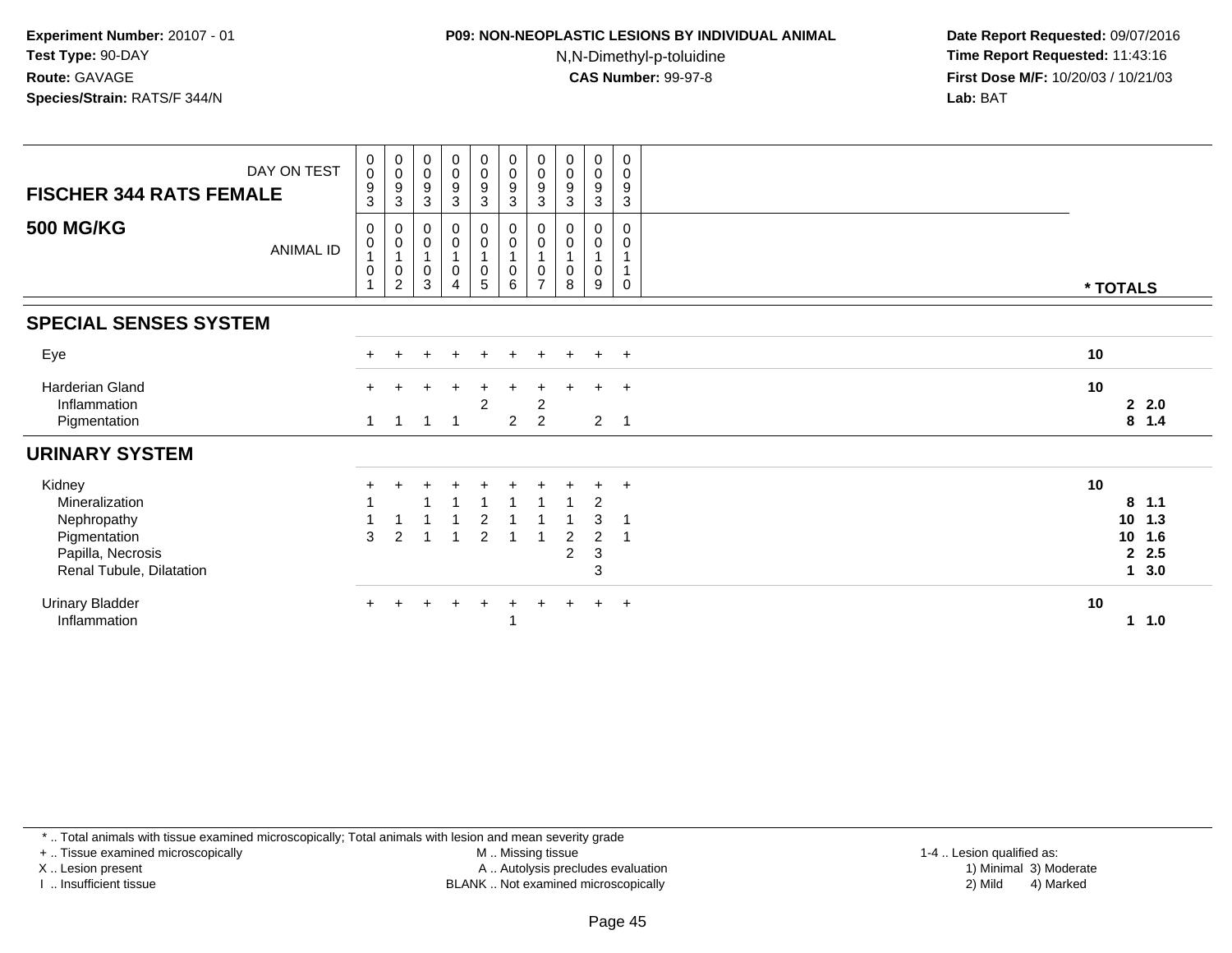## **P09: NON-NEOPLASTIC LESIONS BY INDIVIDUAL ANIMAL**

N,N-Dimethyl-p-toluidine

 **Date Report Requested:** 09/07/2016 **Time Report Requested:** 11:43:16 **First Dose M/F:** 10/20/03 / 10/21/03<br>**Lab:** BAT **Lab:** BAT

| DAY ON TEST<br><b>FISCHER 344 RATS FEMALE</b>                                                                                                                       | 0<br>0<br>$\pmb{0}$<br>$\overline{2}$                            | $\mathbf 0$<br>$\mathbf 0$<br>0<br>$\overline{a}$                             | $\pmb{0}$<br>0<br>0<br>$\overline{c}$      | $_{\rm 0}^{\rm 0}$<br>$\mathsf{O}\xspace$<br>$\sqrt{2}$                    | 0<br>$\mathbf 0$<br>0<br>3                              | $\pmb{0}$<br>$\mathsf{O}\xspace$<br>$\pmb{0}$<br>$\ensuremath{\mathsf{3}}$            | 0<br>$\mathbf 0$<br>0<br>$\overline{c}$       | $\pmb{0}$<br>0<br>0<br>$\overline{2}$      | $\pmb{0}$<br>$\mathsf{O}\xspace$<br>$\pmb{0}$<br>$\sqrt{3}$ | $\mathbf 0$<br>$\mathbf 0$<br>$\mathbf 0$<br>$\mathsf 3$                        |                                                                                          |  |
|---------------------------------------------------------------------------------------------------------------------------------------------------------------------|------------------------------------------------------------------|-------------------------------------------------------------------------------|--------------------------------------------|----------------------------------------------------------------------------|---------------------------------------------------------|---------------------------------------------------------------------------------------|-----------------------------------------------|--------------------------------------------|-------------------------------------------------------------|---------------------------------------------------------------------------------|------------------------------------------------------------------------------------------|--|
| <b>1000 MG/KG</b><br><b>ANIMAL ID</b>                                                                                                                               | $\mathbf 0$<br>0<br>$\mathbf{1}$<br>$\mathbf{1}$<br>$\mathbf{1}$ | $\mathbf 0$<br>$\mathsf{O}$<br>$\mathbf{1}$<br>$\mathbf{1}$<br>$\overline{2}$ | 0<br>0<br>$\mathbf{1}$<br>$\mathbf 1$<br>3 | $\mathbf 0$<br>$\pmb{0}$<br>$\mathbf{1}$<br>$\mathbf{1}$<br>$\overline{4}$ | 0<br>$\mathbf 0$<br>$\mathbf{1}$<br>1<br>$\overline{5}$ | $\mathbf 0$<br>$\mathsf{O}\xspace$<br>$\mathbf{1}$<br>$\mathbf{1}$<br>$6\phantom{1}6$ | 0<br>0<br>$\mathbf{1}$<br>1<br>$\overline{7}$ | $\Omega$<br>0<br>$\overline{1}$<br>-1<br>8 | $\mathbf 0$<br>0<br>$\mathbf{1}$<br>9                       | $\mathbf 0$<br>$\mathbf 0$<br>$\mathbf{1}$<br>$\sqrt{2}$<br>$\mathsf{O}\xspace$ | * TOTALS                                                                                 |  |
| <b>ALIMENTARY SYSTEM</b>                                                                                                                                            |                                                                  |                                                                               |                                            |                                                                            |                                                         |                                                                                       |                                               |                                            |                                                             |                                                                                 |                                                                                          |  |
| Esophagus                                                                                                                                                           |                                                                  |                                                                               |                                            |                                                                            |                                                         |                                                                                       |                                               |                                            |                                                             | $\ddot{}$                                                                       | 10                                                                                       |  |
| Intestine Large, Cecum                                                                                                                                              |                                                                  |                                                                               |                                            |                                                                            |                                                         |                                                                                       |                                               |                                            | $\ddot{}$                                                   | $\ddot{}$                                                                       | 10                                                                                       |  |
| Intestine Large, Colon                                                                                                                                              |                                                                  |                                                                               |                                            |                                                                            |                                                         |                                                                                       |                                               |                                            |                                                             |                                                                                 | 10                                                                                       |  |
| Intestine Large, Rectum                                                                                                                                             |                                                                  |                                                                               |                                            |                                                                            |                                                         |                                                                                       |                                               |                                            |                                                             | $\overline{+}$                                                                  | 10                                                                                       |  |
| Intestine Small, Duodenum                                                                                                                                           |                                                                  |                                                                               |                                            |                                                                            |                                                         |                                                                                       |                                               |                                            | $\ddot{}$                                                   | $+$                                                                             | 10                                                                                       |  |
| Intestine Small, Ileum                                                                                                                                              |                                                                  |                                                                               |                                            |                                                                            |                                                         |                                                                                       |                                               |                                            |                                                             | $\ddot{}$                                                                       | 10                                                                                       |  |
| Intestine Small, Jejunum                                                                                                                                            |                                                                  |                                                                               |                                            |                                                                            |                                                         |                                                                                       |                                               |                                            |                                                             | $+$                                                                             | 10                                                                                       |  |
| Liver<br>Hematopoietic Cell Proliferation                                                                                                                           |                                                                  |                                                                               |                                            |                                                                            | ÷                                                       |                                                                                       |                                               |                                            | $\pm$                                                       | $+$                                                                             | 10<br>1.0                                                                                |  |
| Centrilobular, Fatty Change<br>Centrilobular, Hepatocyte, Necrosis<br>Hepatocyte, Hypertrophy                                                                       | $\boldsymbol{2}$<br>$\overline{2}$                               | 2<br>$\boldsymbol{2}$<br>$\overline{1}$                                       | $\mathbf{1}$                               | -1<br>$\overline{c}$<br>$\overline{1}$                                     | $\overline{1}$<br>$\overline{\mathbf{1}}$               | -1<br>$\overline{c}$<br>$\mathbf{1}$                                                  | $\overline{c}$                                |                                            | $\overline{2}$                                              | 3<br>$\overline{2}$                                                             | 9<br>1.1<br>$7$ 1.9<br>$10$ 1.4                                                          |  |
| Hepatocyte, Necrosis                                                                                                                                                |                                                                  |                                                                               |                                            |                                                                            | $\overline{c}$                                          |                                                                                       | $\overline{c}$                                |                                            |                                                             |                                                                                 | 2.2.0                                                                                    |  |
| Pancreas<br>Infiltration Cellular, Lymphocyte                                                                                                                       |                                                                  |                                                                               |                                            |                                                                            |                                                         | -1                                                                                    |                                               |                                            | $\ddot{}$                                                   | $\ddot{}$                                                                       | 10<br>11.0                                                                               |  |
| <b>Salivary Glands</b>                                                                                                                                              |                                                                  |                                                                               |                                            |                                                                            |                                                         |                                                                                       |                                               |                                            |                                                             | $\ddot{}$                                                                       | 10                                                                                       |  |
| Stomach, Forestomach                                                                                                                                                |                                                                  |                                                                               |                                            |                                                                            |                                                         |                                                                                       |                                               |                                            | $\ddot{}$                                                   | $\ddot{}$                                                                       | 10                                                                                       |  |
| Inflammation<br>Mineralization                                                                                                                                      | 2<br>$\overline{2}$                                              | 3                                                                             | $\overline{c}$                             | $\overline{2}$                                                             | $\overline{c}$                                          | 2                                                                                     | 1                                             | 3<br>$\overline{2}$                        | $\mathfrak{Z}$                                              | 3                                                                               | 10 2.3<br>4 1.5                                                                          |  |
| *  Total animals with tissue examined microscopically; Total animals with lesion and mean severity grade<br>+  Tissue examined microscopically<br>X  Lesion present |                                                                  |                                                                               |                                            |                                                                            |                                                         | M  Missing tissue                                                                     |                                               |                                            |                                                             |                                                                                 | 1-4  Lesion qualified as:<br>A  Autolysis precludes evaluation<br>1) Minimal 3) Moderate |  |

I .. Insufficient tissue

BLANK .. Not examined microscopically 2) Mild 4) Marked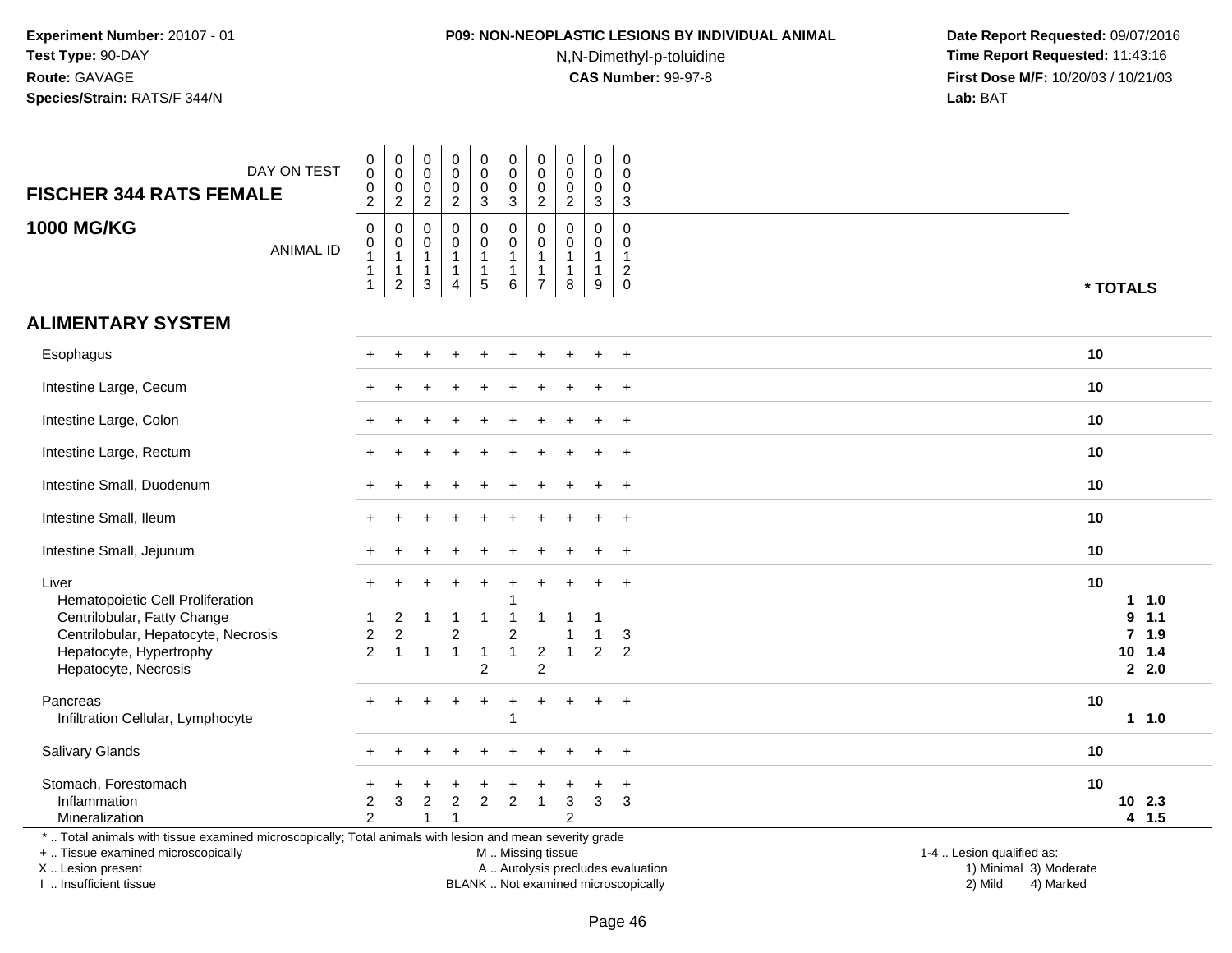### **P09: NON-NEOPLASTIC LESIONS BY INDIVIDUAL ANIMAL**

N,N-Dimethyl-p-toluidine

 **Date Report Requested:** 09/07/2016 **Time Report Requested:** 11:43:16 **First Dose M/F:** 10/20/03 / 10/21/03<br>**Lab:** BAT **Lab:** BAT

| DAY ON TEST<br><b>FISCHER 344 RATS FEMALE</b> | $\mathbf 0$<br>$\mathbf 0$<br>$\mathbf 0$                                        | $\pmb{0}$<br>$\ddot{\mathbf{0}}$<br>$\mathbf 0$                                     | $\boldsymbol{0}$<br>$\overline{0}$<br>$\mathbf 0$                                          | $\begin{smallmatrix}0\0\0\end{smallmatrix}$<br>$\pmb{0}$                                             | 0<br>$\overline{0}$<br>$\mathsf{O}\xspace$ | $_{\rm 0}^{\rm 0}$<br>$\mathsf 0$                                                       | $\pmb{0}$<br>$\pmb{0}$<br>$\mathbf 0$                                       | $\mathbf 0$<br>$\pmb{0}$<br>$\pmb{0}$                       | $\begin{smallmatrix} 0\\0 \end{smallmatrix}$<br>$\mathsf{O}$                    | 0<br>0<br>0                                                   |                       |
|-----------------------------------------------|----------------------------------------------------------------------------------|-------------------------------------------------------------------------------------|--------------------------------------------------------------------------------------------|------------------------------------------------------------------------------------------------------|--------------------------------------------|-----------------------------------------------------------------------------------------|-----------------------------------------------------------------------------|-------------------------------------------------------------|---------------------------------------------------------------------------------|---------------------------------------------------------------|-----------------------|
| <b>1000 MG/KG</b><br><b>ANIMAL ID</b>         | $\sqrt{2}$<br>$\mathsf{O}$<br>$\mathbf 0$<br>$\overline{1}$<br>$\mathbf{1}$<br>1 | $\boldsymbol{2}$<br>$\mathbf 0$<br>$\pmb{0}$<br>1<br>$\mathbf{1}$<br>$\overline{c}$ | $\overline{c}$<br>$\mathbf 0$<br>$\mathbf 0$<br>$\mathbf{1}$<br>$\mathbf{1}$<br>$\sqrt{3}$ | $\overline{c}$<br>$\mathsf{O}\xspace$<br>$\pmb{0}$<br>$\mathbf{1}$<br>$\mathbf{1}$<br>$\overline{4}$ | 3<br>0<br>0<br>5                           | $\mathbf{3}$<br>$\mathbf 0$<br>$\mathbf 0$<br>$\mathbf{1}$<br>$\overline{1}$<br>$\,6\,$ | $\boldsymbol{2}$<br>$\mathbf 0$<br>0<br>$\mathbf{1}$<br>1<br>$\overline{7}$ | $\overline{c}$<br>$\mathbf 0$<br>0<br>1<br>$\mathbf 1$<br>8 | $\mathbf{3}$<br>$\mathbf 0$<br>$\mathbf 0$<br>$\mathbf{1}$<br>$\mathbf{1}$<br>9 | $\sqrt{3}$<br>$\mathbf 0$<br>0<br>$\overline{c}$<br>$\pmb{0}$ |                       |
| Ulcer                                         |                                                                                  | $\overline{c}$                                                                      | 2                                                                                          | $\overline{1}$                                                                                       | $\overline{c}$                             | $\mathbf{3}$                                                                            |                                                                             | 3                                                           | $\sqrt{2}$                                                                      | $\overline{2}$                                                | * TOTALS<br>82.1      |
| Stomach, Glandular<br>Inflammation<br>Ulcer   |                                                                                  |                                                                                     |                                                                                            |                                                                                                      |                                            |                                                                                         | $\overline{c}$<br>$\overline{2}$                                            |                                                             | $\div$<br>$\overline{2}$                                                        | $+$                                                           | 10<br>$12.0$<br>2.2.0 |
| <b>CARDIOVASCULAR SYSTEM</b>                  |                                                                                  |                                                                                     |                                                                                            |                                                                                                      |                                            |                                                                                         |                                                                             |                                                             |                                                                                 |                                                               |                       |
| <b>Blood Vessel</b>                           |                                                                                  |                                                                                     |                                                                                            |                                                                                                      |                                            |                                                                                         |                                                                             |                                                             |                                                                                 | $\ddot{}$                                                     | 10                    |
| Heart<br>Cardiomyopathy                       |                                                                                  |                                                                                     |                                                                                            |                                                                                                      |                                            |                                                                                         | 1                                                                           |                                                             |                                                                                 | $+$                                                           | 10<br>2 1.0           |
| <b>ENDOCRINE SYSTEM</b>                       |                                                                                  |                                                                                     |                                                                                            |                                                                                                      |                                            |                                                                                         |                                                                             |                                                             |                                                                                 |                                                               |                       |
| <b>Adrenal Cortex</b><br>Hemorrhage           |                                                                                  |                                                                                     |                                                                                            |                                                                                                      |                                            |                                                                                         | 3                                                                           |                                                             | $\ddot{}$                                                                       | $+$                                                           | 10<br>13.0            |
| Adrenal Medulla                               |                                                                                  |                                                                                     |                                                                                            |                                                                                                      |                                            |                                                                                         |                                                                             |                                                             | ÷.                                                                              | $\ddot{}$                                                     | 10                    |
| Islets, Pancreatic                            |                                                                                  |                                                                                     |                                                                                            |                                                                                                      |                                            |                                                                                         |                                                                             |                                                             | $\div$                                                                          | $\overline{+}$                                                | 10                    |
| Parathyroid Gland                             | M                                                                                | $\div$                                                                              |                                                                                            | $\div$                                                                                               | ÷                                          | $\div$                                                                                  | M                                                                           |                                                             | $\ddot{}$                                                                       | $+$                                                           | 8                     |
| <b>Pituitary Gland</b>                        |                                                                                  |                                                                                     |                                                                                            |                                                                                                      |                                            |                                                                                         |                                                                             |                                                             | $\ddot{}$                                                                       | $+$                                                           | 10                    |
| <b>Thyroid Gland</b>                          |                                                                                  |                                                                                     |                                                                                            |                                                                                                      |                                            |                                                                                         |                                                                             |                                                             |                                                                                 | $\ddot{}$                                                     | 10                    |

### **GENERAL BODY SYSTEM**

NONE

\* .. Total animals with tissue examined microscopically; Total animals with lesion and mean severity grade

+ .. Tissue examined microscopically

X .. Lesion present

I .. Insufficient tissue

 M .. Missing tissueA .. Autolysis precludes evaluation

BLANK .. Not examined microscopically 2) Mild 4) Marked

1-4 .. Lesion qualified as:<br>1) Minimal 3) Moderate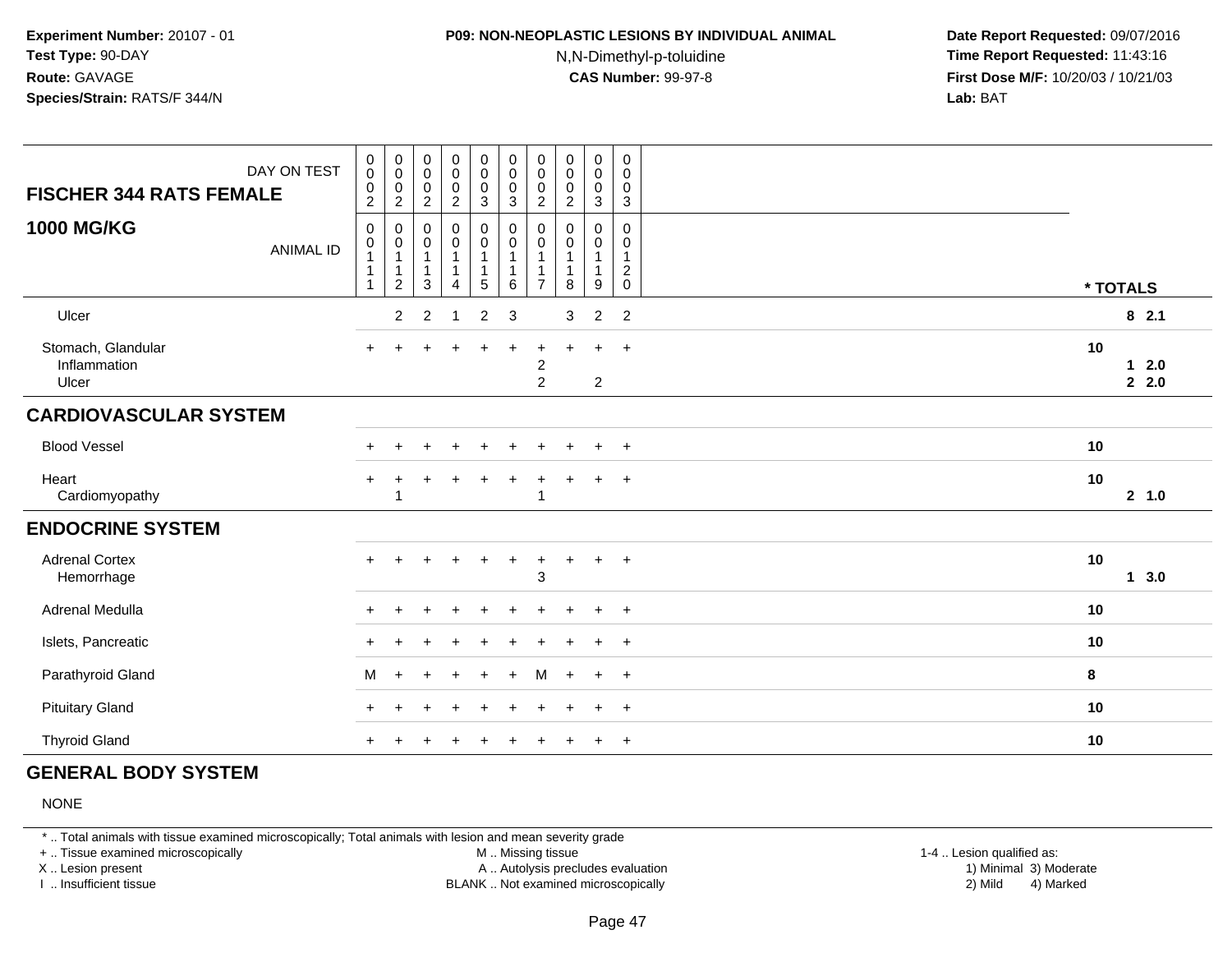# **P09: NON-NEOPLASTIC LESIONS BY INDIVIDUAL ANIMAL**

N,N-Dimethyl-p-toluidine

 **Date Report Requested:** 09/07/2016 **Time Report Requested:** 11:43:16 **First Dose M/F:** 10/20/03 / 10/21/03<br>**Lab:** BAT **Lab:** BAT

| <b>FISCHER 344 RATS FEMALE</b>                                                                                            | DAY ON TEST      | $\pmb{0}$<br>$\overline{0}$<br>$\pmb{0}$<br>$\sqrt{2}$                       | $\pmb{0}$<br>$\pmb{0}$<br>$\mathbf 0$<br>$\overline{2}$            | 0<br>$\mathbf 0$<br>$\pmb{0}$<br>$\overline{2}$         | $_{\rm 0}^{\rm 0}$<br>$\pmb{0}$<br>$\overline{c}$             | $_{\rm 0}^{\rm 0}$<br>$\mathsf{O}\xspace$<br>$\sqrt{3}$            | $\begin{smallmatrix} 0\\0 \end{smallmatrix}$<br>$\mathsf 0$<br>$\mathbf{3}$ | 0<br>$\mathsf{O}\xspace$<br>0<br>$\overline{c}$ | $\pmb{0}$<br>$\overline{0}$<br>$\mathsf{O}\xspace$<br>$\overline{2}$ | $_{\rm 0}^{\rm 0}$<br>$\mathsf{O}\xspace$<br>$\mathbf{3}$ | $\mathsf 0$<br>0<br>0<br>$\mathbf{3}$  |    |                                         |
|---------------------------------------------------------------------------------------------------------------------------|------------------|------------------------------------------------------------------------------|--------------------------------------------------------------------|---------------------------------------------------------|---------------------------------------------------------------|--------------------------------------------------------------------|-----------------------------------------------------------------------------|-------------------------------------------------|----------------------------------------------------------------------|-----------------------------------------------------------|----------------------------------------|----|-----------------------------------------|
| <b>1000 MG/KG</b>                                                                                                         | <b>ANIMAL ID</b> | $\mathbf 0$<br>$\pmb{0}$<br>$\overline{1}$<br>$\overline{1}$<br>$\mathbf{1}$ | 0<br>$\mathbf 0$<br>$\mathbf{1}$<br>$\mathbf{1}$<br>$\overline{c}$ | 0<br>$\mathbf 0$<br>$\mathbf{1}$<br>$\overline{1}$<br>3 | $\pmb{0}$<br>$\pmb{0}$<br>1<br>$\mathbf{1}$<br>$\overline{4}$ | $_{\rm 0}^{\rm 0}$<br>$\mathbf{1}$<br>$\overline{1}$<br>$\sqrt{5}$ | $\pmb{0}$<br>$\mathbf 0$<br>$\mathbf{1}$<br>$\mathbf{1}$<br>6               | 0<br>0<br>1<br>$\overline{7}$                   | $\mathbf 0$<br>0<br>1<br>1<br>8                                      | 0<br>$\pmb{0}$<br>$\mathbf{1}$<br>$\mathbf{1}$<br>9       | 0<br>0<br>$\mathbf{1}$<br>$^2_{\rm 0}$ |    | * TOTALS                                |
| <b>GENITAL SYSTEM</b>                                                                                                     |                  |                                                                              |                                                                    |                                                         |                                                               |                                                                    |                                                                             |                                                 |                                                                      |                                                           |                                        |    |                                         |
| <b>Clitoral Gland</b>                                                                                                     |                  |                                                                              |                                                                    | ÷                                                       | $\div$                                                        | $\ddot{}$                                                          |                                                                             |                                                 |                                                                      | $\pm$                                                     | $+$                                    | 10 |                                         |
| Ovary                                                                                                                     |                  |                                                                              |                                                                    |                                                         |                                                               |                                                                    |                                                                             |                                                 |                                                                      | $\ddot{}$                                                 | $^{+}$                                 | 10 |                                         |
| <b>Uterus</b>                                                                                                             |                  |                                                                              |                                                                    |                                                         |                                                               |                                                                    |                                                                             |                                                 |                                                                      | $\ddot{}$                                                 | $+$                                    | 10 |                                         |
| <b>HEMATOPOIETIC SYSTEM</b>                                                                                               |                  |                                                                              |                                                                    |                                                         |                                                               |                                                                    |                                                                             |                                                 |                                                                      |                                                           |                                        |    |                                         |
| <b>Bone Marrow</b><br>Hyperplasia                                                                                         |                  | 2                                                                            | 3                                                                  | $\ddot{}$<br>3                                          | $\ddot{}$<br>$\mathbf{3}$                                     | $\ddot{}$<br>$\mathbf{3}$                                          | $\ddot{}$<br>$\overline{2}$                                                 | $\ddot{}$<br>$\overline{c}$                     | $\overline{2}$                                                       | $\ddot{}$<br>$\mathsf 3$                                  | $+$<br>$\mathbf{3}$                    | 10 | 10 2.6                                  |
| Lymph Node, Mandibular                                                                                                    |                  | M                                                                            | M                                                                  | M                                                       | M                                                             | M                                                                  | M                                                                           | M                                               | M                                                                    |                                                           | M M                                    | 0  |                                         |
| Lymph Node, Mesenteric<br>Atrophy<br>Necrosis, Lymphoid                                                                   |                  | +<br>1                                                                       | $\ddot{}$<br>$\overline{2}$                                        |                                                         | $\div$                                                        | $\ddot{}$                                                          | +<br>$\overline{2}$                                                         | +                                               | $\overline{c}$                                                       | $\ddot{}$<br>$\mathbf{3}$                                 | $+$<br>2                               | 10 | 52.2<br>11.0                            |
| Spleen<br>Hematopoietic Cell Proliferation<br>Lymphoid Follicle, Atrophy<br>Mesothelium, Hypertrophy<br>Red Pulp, Atrophy |                  | 1<br>3<br>3                                                                  | 1<br>$\overline{2}$<br>3                                           | 2<br>3                                                  | $\overline{1}$<br>3                                           | $\overline{2}$<br>3                                                | $\overline{2}$<br>3                                                         | $\overline{2}$<br>3                             | $\overline{2}$<br>3                                                  | 3                                                         | $\ddot{}$<br>3                         | 10 | 9, 1.0<br>10 1.8<br>1.0<br>1.<br>10 3.0 |
| Thymus<br>Hemorrhage<br>Thymocyte, Necrosis                                                                               |                  | $\pm$<br>$\overline{2}$                                                      | 3                                                                  | 2                                                       | $\overline{+}$<br>3                                           | $\ddot{}$<br>$\overline{4}$                                        | $\ddot{}$<br>$\overline{2}$<br>4                                            | $\ddot{}$<br>$\overline{c}$                     | 3                                                                    | $\ddot{}$<br>$\overline{4}$                               | $\div$<br>$\overline{4}$               | 10 | 2, 1.5<br>$10$ 3.1                      |

#### **INTEGUMENTARY SYSTEM**

\* .. Total animals with tissue examined microscopically; Total animals with lesion and mean severity grade

+ .. Tissue examined microscopically

X .. Lesion present

I .. Insufficient tissue

M .. Missing tissue

A .. Autolysis precludes evaluation

BLANK .. Not examined microscopically 2) Mild 4) Marked

1-4 .. Lesion qualified as:<br>1) Minimal 3) Moderate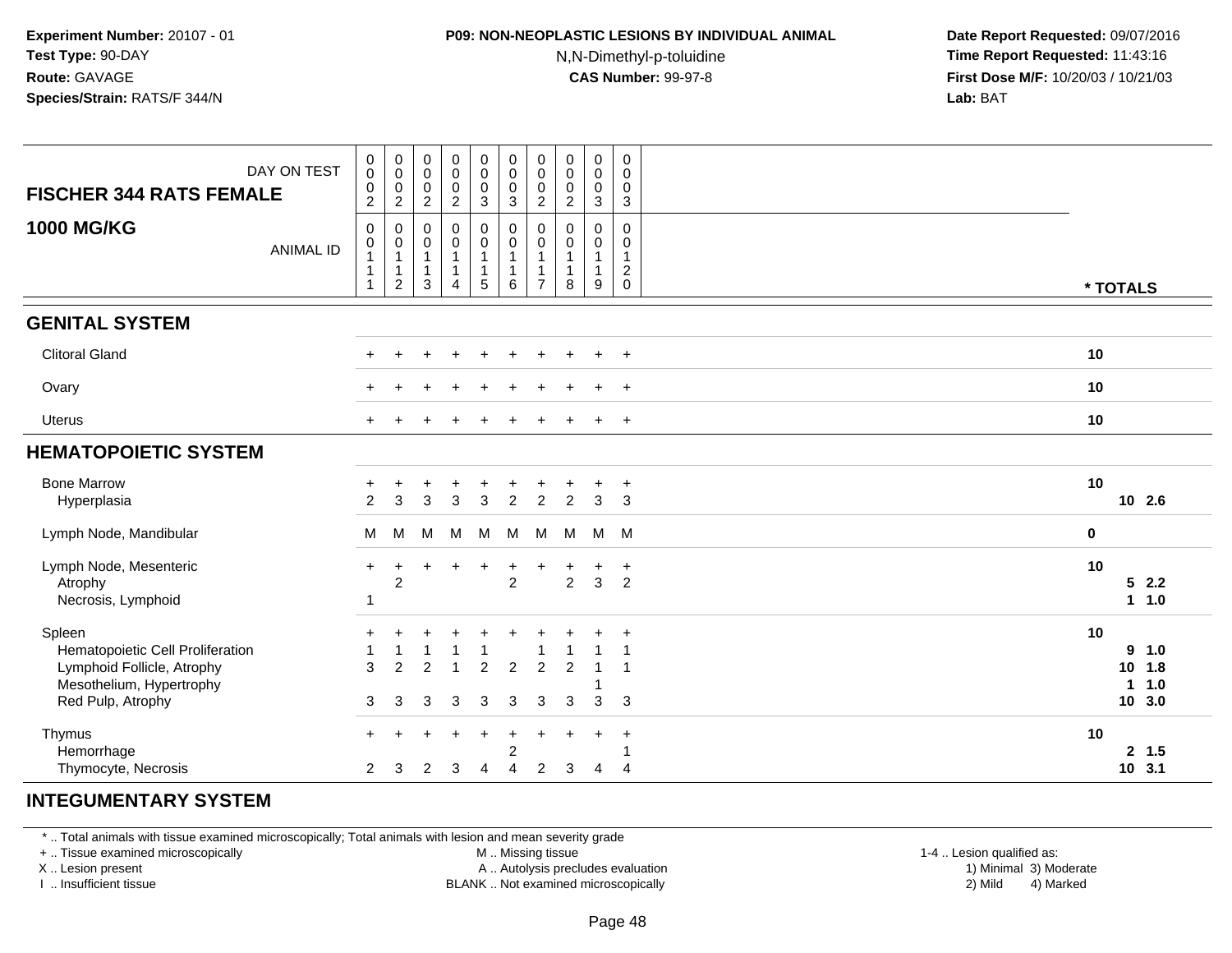### **P09: NON-NEOPLASTIC LESIONS BY INDIVIDUAL ANIMAL**

N,N-Dimethyl-p-toluidine

| DAY ON TEST<br><b>FISCHER 344 RATS FEMALE</b>                                                                                                                                                 | $\,0\,$<br>$\pmb{0}$<br>$\pmb{0}$<br>$\overline{2}$       | $\pmb{0}$<br>$\mathsf{O}\xspace$<br>$\boldsymbol{0}$<br>$\overline{c}$       | $\pmb{0}$<br>$\mathbf 0$<br>$\mathbf 0$<br>$\overline{c}$     | 0<br>$\mathsf{O}\xspace$<br>$\pmb{0}$<br>$\overline{a}$       | $_{\rm 0}^{\rm 0}$<br>$\pmb{0}$<br>$\mathbf{3}$                 | $\pmb{0}$<br>$\pmb{0}$<br>$\mathbf 0$<br>$\mathbf{3}$           | 0<br>$\mathbf 0$<br>$\mathbf 0$<br>$\overline{c}$ | $\pmb{0}$<br>$\mathbf 0$<br>$\mathbf 0$<br>$\overline{2}$ | $\pmb{0}$<br>$\mathbf 0$<br>0<br>$\mathbf{3}$                       | $\mathsf 0$<br>$\Omega$<br>$\mathbf 0$<br>$\mathbf{3}$                   |                                                                             |  |
|-----------------------------------------------------------------------------------------------------------------------------------------------------------------------------------------------|-----------------------------------------------------------|------------------------------------------------------------------------------|---------------------------------------------------------------|---------------------------------------------------------------|-----------------------------------------------------------------|-----------------------------------------------------------------|---------------------------------------------------|-----------------------------------------------------------|---------------------------------------------------------------------|--------------------------------------------------------------------------|-----------------------------------------------------------------------------|--|
| <b>1000 MG/KG</b><br><b>ANIMAL ID</b>                                                                                                                                                         | $\mathbf 0$<br>$\pmb{0}$<br>$\overline{1}$<br>$\mathbf 1$ | $\pmb{0}$<br>$\pmb{0}$<br>$\overline{1}$<br>$\overline{1}$<br>$\overline{2}$ | $\Omega$<br>0<br>$\mathbf{1}$<br>$\mathbf{1}$<br>$\mathbf{3}$ | $\mathbf 0$<br>$\pmb{0}$<br>$\mathbf{1}$<br>$\mathbf{1}$<br>4 | $\mathbf 0$<br>$\mathbf 0$<br>$\mathbf{1}$<br>$\mathbf{1}$<br>5 | $\mathbf 0$<br>$\mathsf 0$<br>$\mathbf{1}$<br>$\mathbf{1}$<br>6 | $\Omega$<br>0<br>$\overline{7}$                   | $\Omega$<br>$\mathbf 0$<br>$\mathbf{1}$<br>-1<br>8        | $\mathbf 0$<br>$\mathbf 0$<br>$\mathbf{1}$<br>1<br>$\boldsymbol{9}$ | $\Omega$<br>$\mathbf 0$<br>$\mathbf{1}$<br>$\overline{2}$<br>$\mathbf 0$ | * TOTALS                                                                    |  |
|                                                                                                                                                                                               |                                                           |                                                                              |                                                               |                                                               |                                                                 |                                                                 |                                                   |                                                           |                                                                     |                                                                          |                                                                             |  |
| <b>Mammary Gland</b>                                                                                                                                                                          |                                                           |                                                                              |                                                               |                                                               |                                                                 |                                                                 |                                                   |                                                           |                                                                     | $+$                                                                      | 10                                                                          |  |
| Skin                                                                                                                                                                                          |                                                           |                                                                              |                                                               |                                                               |                                                                 |                                                                 |                                                   |                                                           |                                                                     | $\div$                                                                   | 10                                                                          |  |
| <b>MUSCULOSKELETAL SYSTEM</b>                                                                                                                                                                 |                                                           |                                                                              |                                                               |                                                               |                                                                 |                                                                 |                                                   |                                                           |                                                                     |                                                                          |                                                                             |  |
| Bone                                                                                                                                                                                          | $+$                                                       | $\pm$                                                                        |                                                               | $\ddot{}$                                                     | $\ddot{}$                                                       | $\ddot{}$                                                       | $\ddot{}$                                         | $+$                                                       | $+$                                                                 | $+$                                                                      | 10                                                                          |  |
| <b>NERVOUS SYSTEM</b>                                                                                                                                                                         |                                                           |                                                                              |                                                               |                                                               |                                                                 |                                                                 |                                                   |                                                           |                                                                     |                                                                          |                                                                             |  |
| Brain                                                                                                                                                                                         |                                                           |                                                                              |                                                               |                                                               |                                                                 |                                                                 |                                                   |                                                           |                                                                     | $\overline{+}$                                                           | 10                                                                          |  |
| <b>RESPIRATORY SYSTEM</b>                                                                                                                                                                     |                                                           |                                                                              |                                                               |                                                               |                                                                 |                                                                 |                                                   |                                                           |                                                                     |                                                                          |                                                                             |  |
| Lung<br>Hemorrhage<br>Inflammation, Chronic Active<br>Alveolus, Infiltration Cellular, Histiocyte                                                                                             | $\ddot{}$                                                 |                                                                              |                                                               | 1<br>1                                                        | $\mathbf 1$                                                     | $\overline{2}$                                                  |                                                   | $\overline{1}$                                            |                                                                     | $\ddot{}$                                                                | 10<br>$1 \quad 2.0$<br>2, 1.0<br>2, 1.0                                     |  |
| Nose<br>Olfactory Epithelium, Degeneration<br>Respiratory Epithelium, Hyperplasia<br>Respiratory Epithelium, Metaplasia, Squamous                                                             | $\ddot{}$<br>$\boldsymbol{\Lambda}$<br>-1                 |                                                                              | 1                                                             | $\boldsymbol{\Lambda}$<br>-1                                  | 4<br>-1                                                         | $\overline{4}$<br>$\overline{1}$                                | 4                                                 | 4<br>$\mathbf{1}$                                         | $\overline{4}$<br>1<br>$\overline{2}$                               | 4                                                                        | 10<br>10 4.0<br>11.0<br>7.1.1                                               |  |
| Trachea                                                                                                                                                                                       | $\ddot{}$                                                 |                                                                              |                                                               |                                                               |                                                                 |                                                                 |                                                   |                                                           | $\ddot{}$                                                           | $+$                                                                      | 10                                                                          |  |
| <b>SPECIAL SENSES SYSTEM</b>                                                                                                                                                                  |                                                           |                                                                              |                                                               |                                                               |                                                                 |                                                                 |                                                   |                                                           |                                                                     |                                                                          |                                                                             |  |
| Eye                                                                                                                                                                                           |                                                           |                                                                              |                                                               |                                                               |                                                                 |                                                                 |                                                   |                                                           |                                                                     | $\overline{+}$                                                           | 10                                                                          |  |
| <b>Harderian Gland</b>                                                                                                                                                                        |                                                           |                                                                              |                                                               |                                                               |                                                                 |                                                                 |                                                   |                                                           |                                                                     | $+$                                                                      | 10                                                                          |  |
| *  Total animals with tissue examined microscopically; Total animals with lesion and mean severity grade<br>+  Tissue examined microscopically<br>X  Lesion present<br>I. Insufficient tissue |                                                           |                                                                              |                                                               |                                                               |                                                                 | M  Missing tissue                                               |                                                   |                                                           |                                                                     | A  Autolysis precludes evaluation<br>BLANK  Not examined microscopically | 1-4  Lesion qualified as:<br>1) Minimal 3) Moderate<br>2) Mild<br>4) Marked |  |